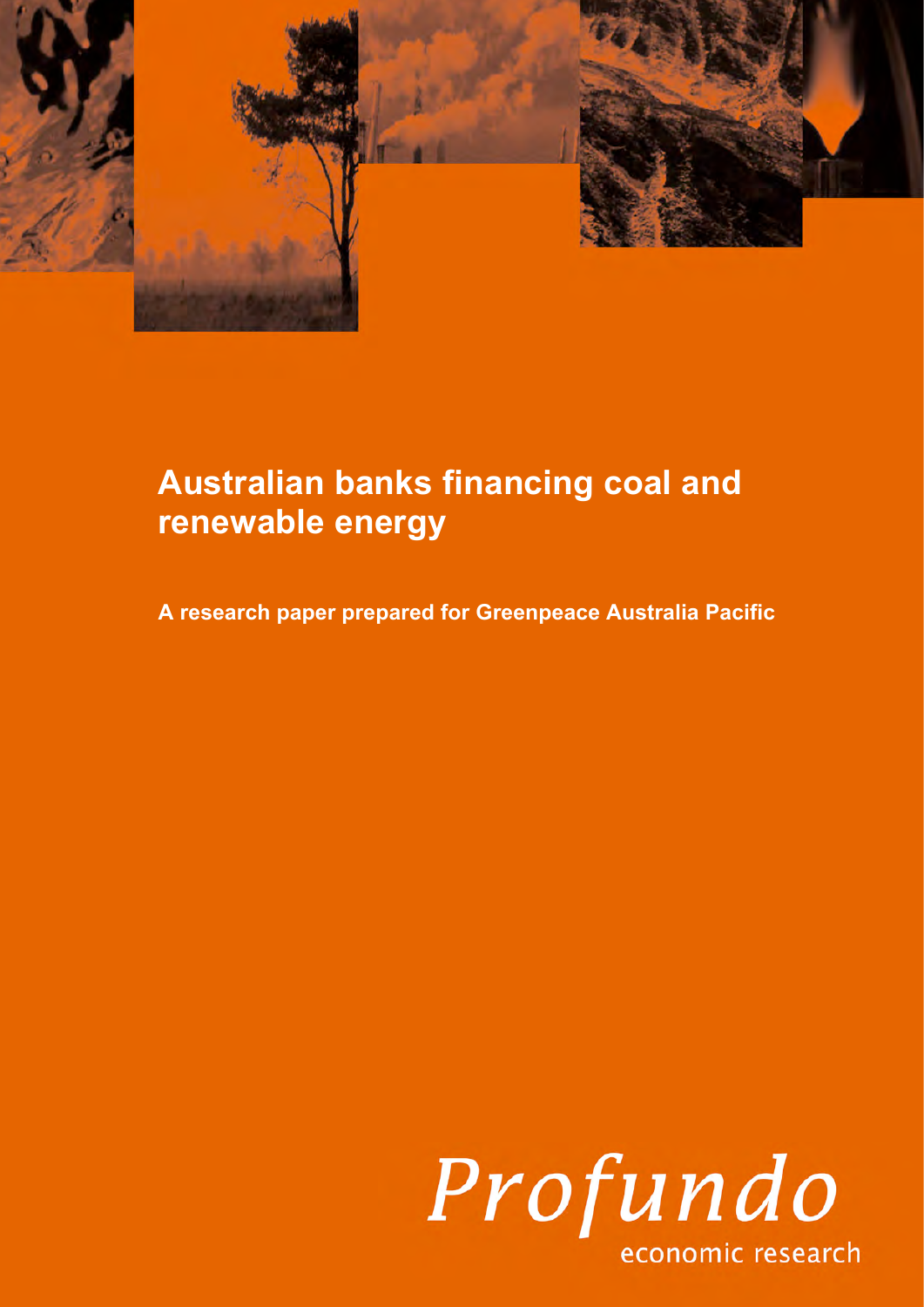# **Australian banks financing coal and renewable energy**

# **A research paper prepared for Greenpeace Australia**

**Final version: 7 September 2010**

**Jan Willem van Gelder Anna van Ojik Julia Padberg Petra Spaargaren** 

**Profundo Radarweg 60 1043 NT Amsterdam The Netherlands Tel: +31-20-8208320 E-mail: profundo@profundo.nl Website: www.profundo.nl**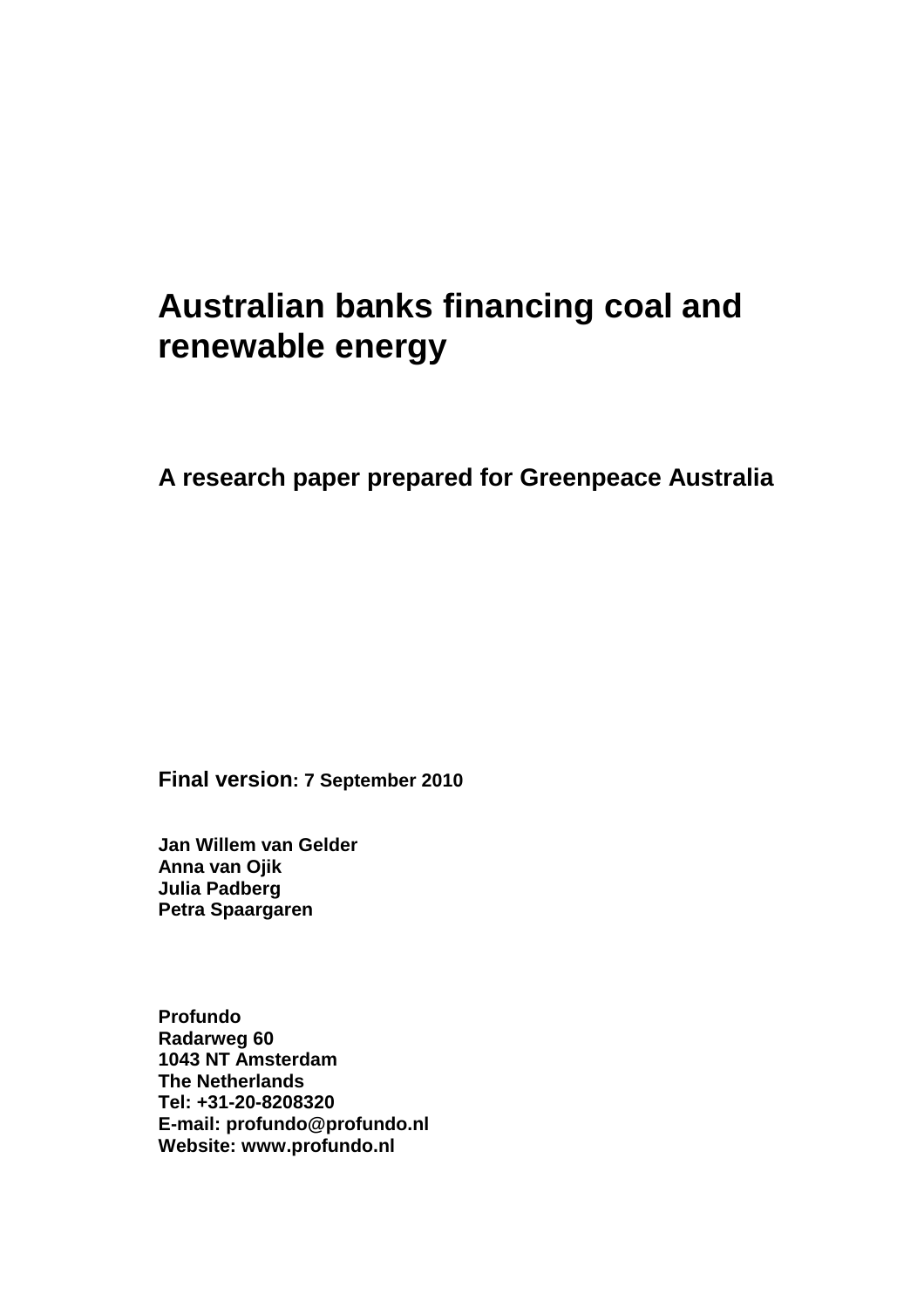# **Contents**

| <b>Chapter 1</b> |      |                                                |
|------------------|------|------------------------------------------------|
|                  | 1.1  |                                                |
|                  | 1.2  |                                                |
|                  | 1.3  |                                                |
|                  |      |                                                |
|                  | 2.1  | Australia and New Zealand Banking Group (ANZ)5 |
|                  | 2.2  |                                                |
|                  | 2.3  |                                                |
|                  | 2.4  |                                                |
|                  | 2.5  |                                                |
|                  | 2.6  |                                                |
|                  | 2.7  |                                                |
|                  |      |                                                |
|                  | 3.1  |                                                |
|                  | 3.2  |                                                |
|                  | 3.3  |                                                |
|                  | 3.4  |                                                |
|                  | 3.5  |                                                |
|                  | 3.6  |                                                |
|                  | 3.7  |                                                |
|                  | 3.8  |                                                |
|                  | 3.9  |                                                |
|                  | 3.10 |                                                |
|                  | 3.11 |                                                |
|                  | 3.12 |                                                |
|                  | 3.13 |                                                |
|                  | 3.14 |                                                |
|                  | 3.15 |                                                |
|                  | 3.16 |                                                |
|                  | 3.17 |                                                |
|                  | 3.18 |                                                |
|                  | 3.19 |                                                |
|                  | 3.20 |                                                |
|                  | 3.21 |                                                |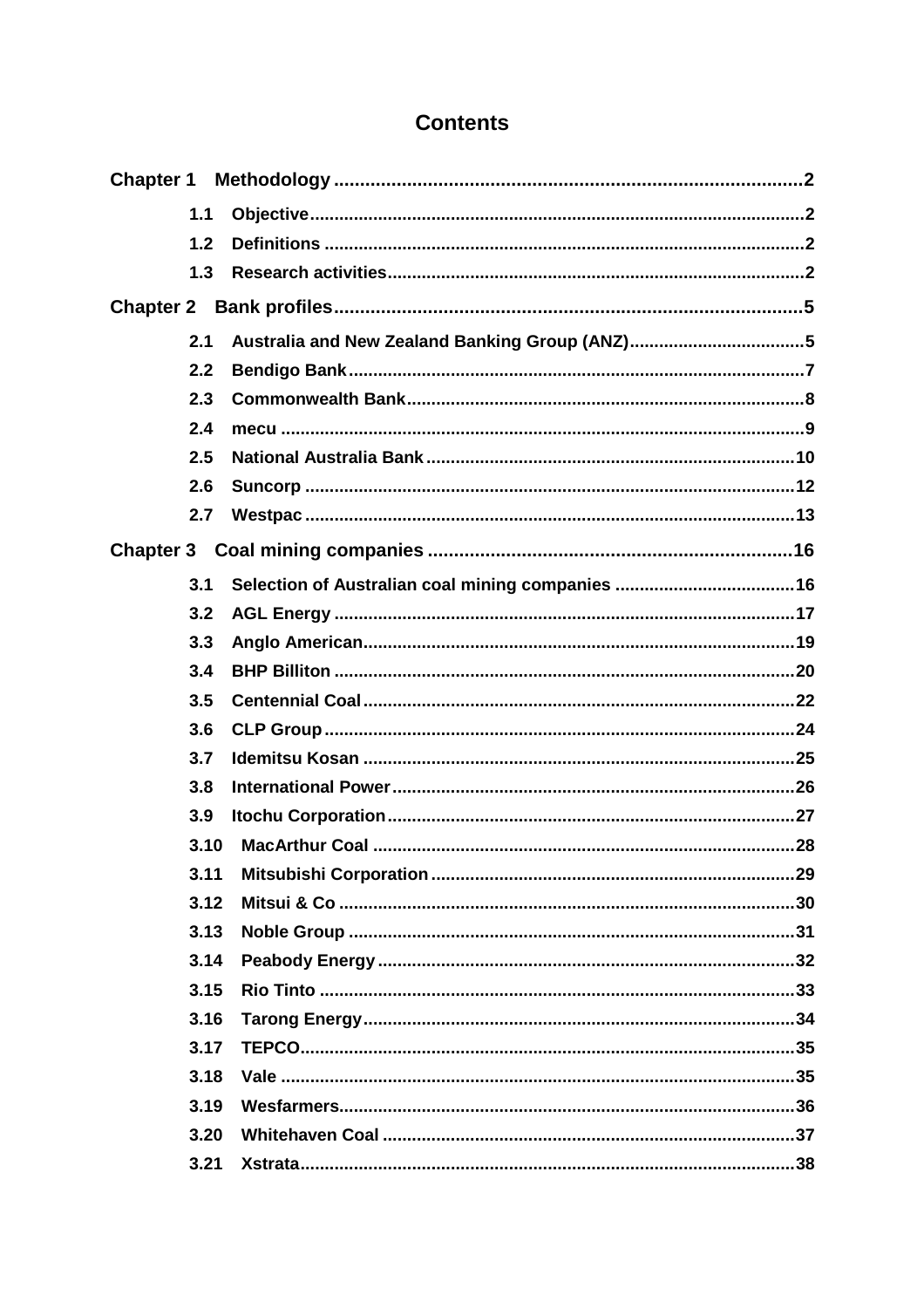| 3.22 |                                                   |
|------|---------------------------------------------------|
|      |                                                   |
| 4.1  |                                                   |
| 4.2  |                                                   |
| 4.3  |                                                   |
| 4.4  |                                                   |
| 4.5  |                                                   |
| 4.6  |                                                   |
| 4.7  |                                                   |
| 4.8  |                                                   |
| 4.9  |                                                   |
| 4.10 |                                                   |
| 4.11 |                                                   |
| 4.12 |                                                   |
| 4.13 |                                                   |
| 4.14 |                                                   |
| 4.15 |                                                   |
| 4.16 |                                                   |
| 4.17 |                                                   |
| 4.18 |                                                   |
| 4.19 |                                                   |
| 4.20 |                                                   |
| 4.21 |                                                   |
|      | Chapter 5 Coal export ports<br>70                 |
| 5.1  |                                                   |
| 5.2  |                                                   |
| 5.3  |                                                   |
| 5.4  |                                                   |
| 5.5  |                                                   |
| 5.6  |                                                   |
| 5.7  |                                                   |
| 5.8  |                                                   |
| 5.9  |                                                   |
| 5.10 | Newcastle - Newcastle Coal Infrastructure Group75 |
| 5.11 |                                                   |
|      |                                                   |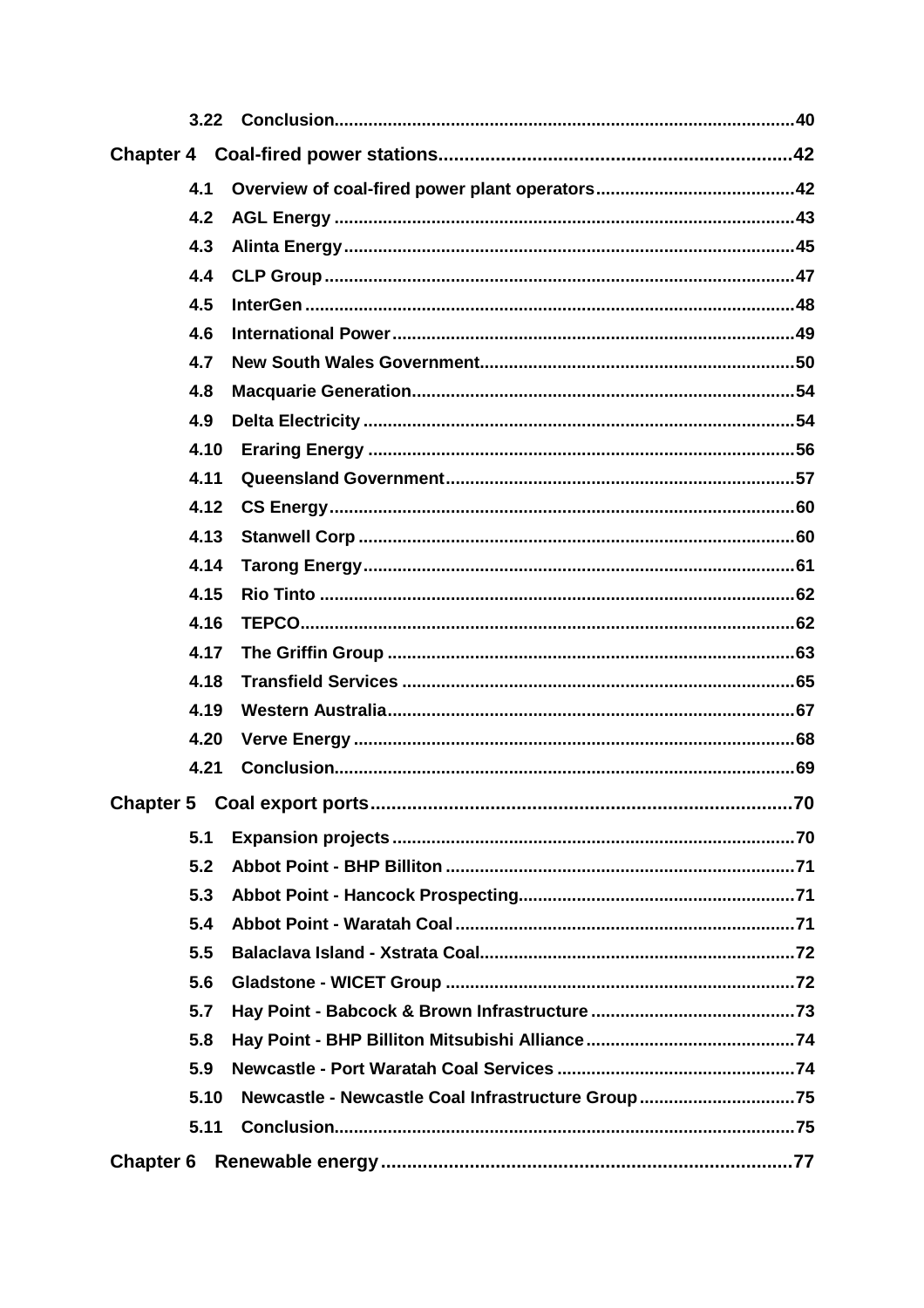| 6.1  |  |
|------|--|
| 6.2  |  |
| 6.3  |  |
| 6.4  |  |
| 6.5  |  |
| 6.6  |  |
| 6.7  |  |
| 6.8  |  |
| 6.9  |  |
| 6.10 |  |
| 6.11 |  |
| 6.12 |  |
|      |  |
| 7.1  |  |
| 7.2  |  |
| 7.3  |  |
| 7.4  |  |
| 7.5  |  |
| 7.6  |  |
| 7.7  |  |
| 7.8  |  |
| 7.9  |  |
| 7.10 |  |
|      |  |
| 7.11 |  |
|      |  |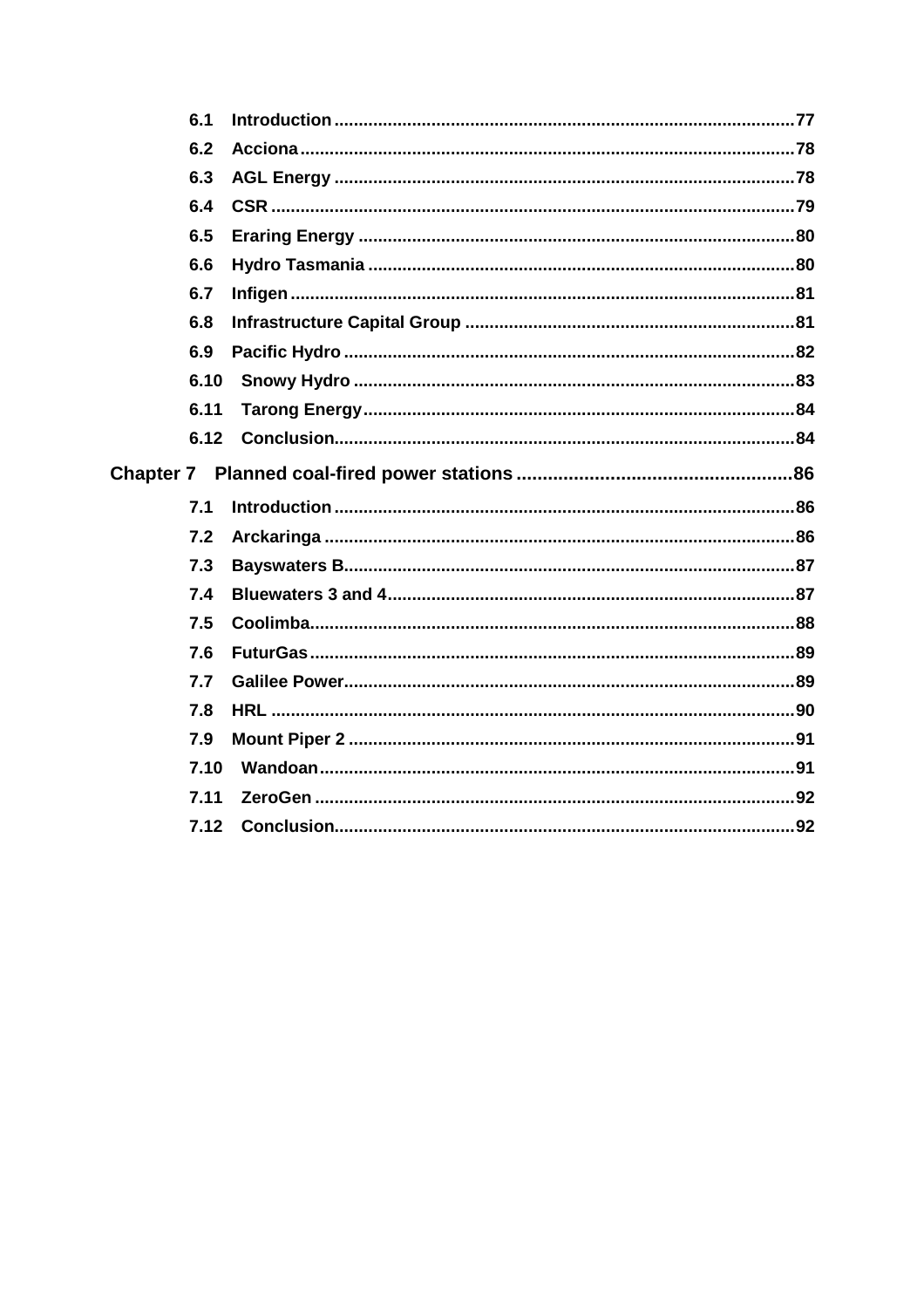# **Summary**

This report assesses and compares the role of the major Australian banks in the financing of coal mining, coal fired power stations, coal export ports and renewable energy generation in the past five years. The following banks are included in the analysis:

- Australia and New Zealand Banking (ANZ)
- Bendigo Bank
- Commonwealth Bank of Australia
- mecu
- National Australia Bank
- Suncorp
- Westpac Banking

The investments of these banks over the past five years in the following companies are analysed:

- The 20 largest coal mining companies in Australia
- The 16 largest operators of coal-fired power stations in Australia;
- All planned coal export port expansions in Australia
- The 10 largest renewable energy companies in Australia.

All forms of financing are analysed: loans, project finance and other forms of credits, underwriting of share and bond issuances, investments in shares and bonds and other financial services. Some of these investments (such as loans) are made by the bank with its own means, for others (underwriting and asset management) the bank plays an intermediate role by helping the company to raise capital from investors.

When a company undertakes other activities as well, only the relative share of the investment which was used for the researched activity is taken into account.

Table 1 provides total investments per bank in the selected companies over the past five years, in million Australian dollars.

| <b>Bank</b>                       | Coal<br>mining | <b>CFPS</b> |         | Ports   Total coal | <b>Renewables</b> |
|-----------------------------------|----------------|-------------|---------|--------------------|-------------------|
| <b>ANZ</b>                        | 726.9          | 649.8       | 309.0   | 1,685.7            | 276.1             |
| Bendigo Bank                      |                | 0           | O       |                    | 0                 |
| Commonwealth Bank<br>of Australia | 599.9          | 546.4       | 440.0   | 1,586.3            | 77.1              |
| mecu                              |                | 0           | 0       |                    | 0                 |
| National Australia<br>Bank        | 632.9          | 382.4       | 0       | 1,015.3            | 139.9             |
| Suncorp                           |                | 17.9        | 209.0   | 226.9              | 0                 |
| Westpac                           | 349.6          | 454.0       | 220.0   | 1,023.6            | 290.5             |
| <b>Total</b>                      | 2,309.3        | 2,050.5     | 1,178.0 | 5,537.8            | 783.5             |

**Table 1 Investments per bank in coal and renewables (A\$ million)**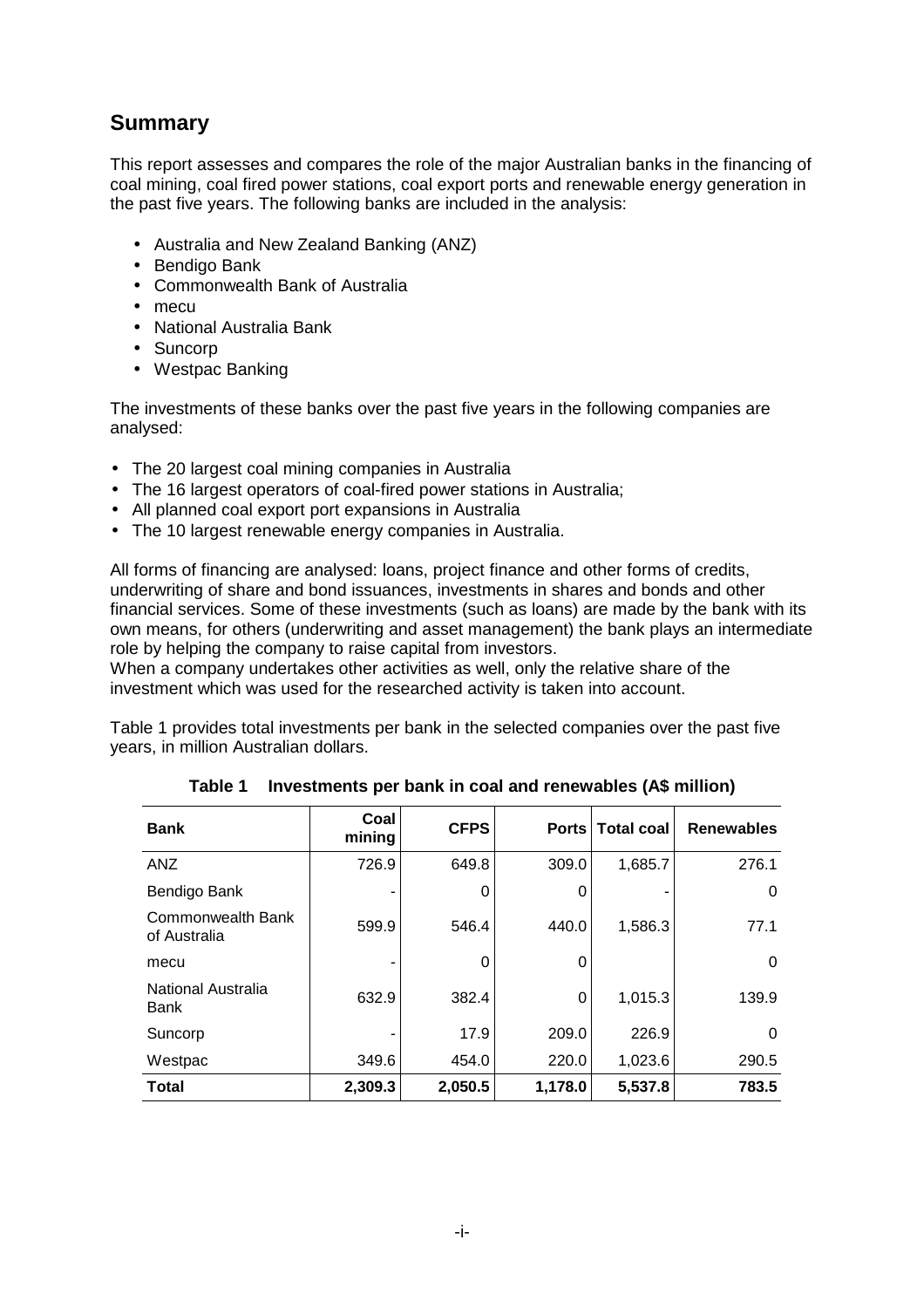As the various banks differ in size, Table 2 expresses the same investments in relative terms. For each bank, the absolute investment amounts are corrected for the size of the bank by dividing them by the total assets of the bank and then multiplying by a thousand. As many investments are not included on the bank's balance sheet, this comparison only is meant to give an indication of the relative involvement of each bank in the financing of each sector.

| <b>Bank</b>                       | Coal<br>mining | <b>CFPS</b> |     | Ports   Total coal | <b>Renewables</b> |
|-----------------------------------|----------------|-------------|-----|--------------------|-------------------|
| <b>ANZ</b>                        | 152            | 136         | 65  | 353                | 58                |
| Bendigo Bank                      |                | ۰           |     |                    |                   |
| Commonwealth Bank<br>of Australia | 97             | 88          | 71  | 256                | 12 <sup>2</sup>   |
| mecu                              |                | ۰           |     |                    |                   |
| National Australia<br><b>Bank</b> | 97             | 58          |     | 155                | 21                |
| Suncorp                           |                | 18          | 214 | 233                |                   |
| Westpac                           | 59             | 77          | 37  | 174                | 49                |

**Table 2 Investments in coal and renewables, corrected for size of the bank**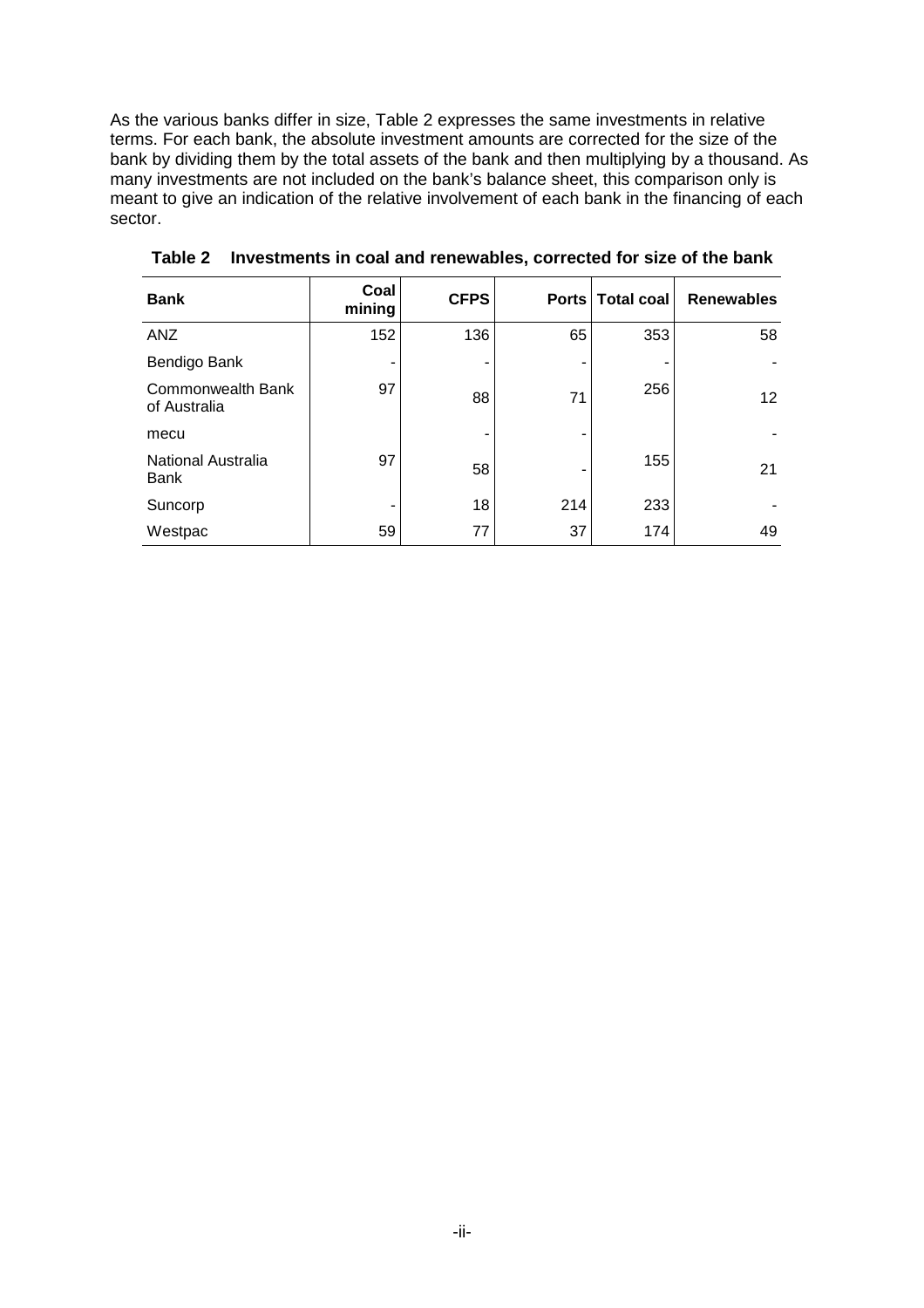# **Introduction**

This report assesses and compares the role of the major Australian banks in the financing of coal mining, coal fired power stations, coal export ports and renewable energy generation in the past five years. The following banks are included in the analysis:

- Australia and New Zealand Banking (ANZ)
- Bendigo Bank
- Commonwealth Bank of Australia
- mecu
- National Australia Bank
- Suncorp
- Westpac Banking

The contents of this report are as follows:

Chapter 1 provides an overview of the methodology used for this research project. Chapter 2 profiles each of the seven banks. Their policies on mining and energy financing are described and the findings of the previous chapters are summarized per bank. Chapter 3 discusses 20 coal mining companies with the largest capacity in Australia, providing general information for each company, the company's mines and the role of the Australian banks.

Chapter 4 provides a similar analysis for the largest coal-fired power generators.

Chapter 5 summarizes all completed and planned coal export port expansions since 2005. In this chapter, the role of the Australian banks is assessed in the form of project finance facilities which are specifically directed to the port expansions.

Chapter 6 investigates the role of the major Australian banks in financing the 10 largest renewable energy companies in Australia.

Chapter 7 summarizes 10 coal-fired power stations (CFPS's) which are currently planned to be built in Australia.

A summary of the findings of this report can be found on the first pages of this report.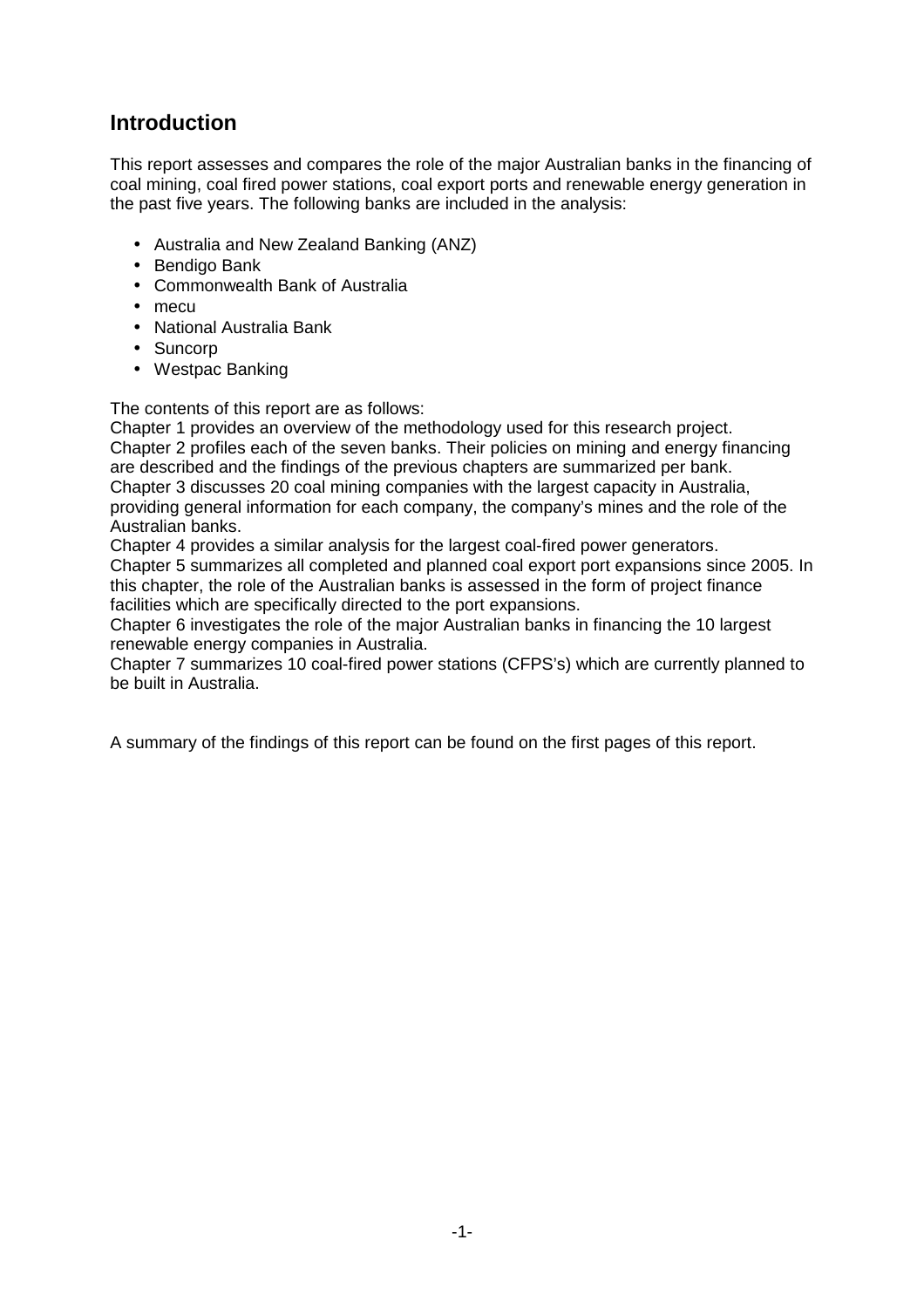# **Chapter 1 Methodology**

# **1.1 Objective**

This report assesses and compares the role of the major Australian banks in providing and raising financing for coal mining, coal fired power stations, coal export ports and renewable energy generation in Australia in the past five years.

# **1.2 Definitions**

The following definitions are used in this study:

#### • **Australian banks**

The following banks are included in the research project:

- Australia and New Zealand Banking (ANZ)
- Bendigo Bank
- Commonwealth Bank of Australia
- mecu
- National Australia Bank
- Suncorp
- Westpac Banking

#### • **Forms of financing**

Forms of financing analysed in this report are loans, project finance and other forms of credits, underwriting of share and bond issuances, investments in shares and bonds and other financial services.

#### • **Capacity**

The largest coal mining companies are selected on the basis of their annual coal mining capacity in Australia. This is the maximum coal output expressed in million tonnes per annum (Mtpa), when its mines operate without disruption.

The largest coal-fired power generators are selected on the basis of their coal-fired power generating capacity in Australia. This is the maximum power, which can be generated by the plant, expressed in MW. The actual electric energy generated per year, expressed in MWh, is the generating capacity multiplied by the number of operating hours per year.

#### **1.3 Research activities**

#### **1.3.1 Selection of companies per sector**

Long lists were made of coal mining companies operating in Australia, companies active in coal-fired power generation, expansion projects for Australian coal export ports and companies active in renewable energy generation and associated equipment in Australia:

- The analysis for coal mining contains the 20 most important companies in this sector, selected on the basis of their capacity in million tonnes per annum (Mtpa) in Australia. Together, these companies own 85% of the total coal mining capacity in Australia;
- The analysis for coal-fired power generators in Australia is based on the 16 largest producers in the sector, selected on the basis of coal-fired capacity in megawatt (MW). Together, these producers own 95% of the coal-fired power capacity in Australia;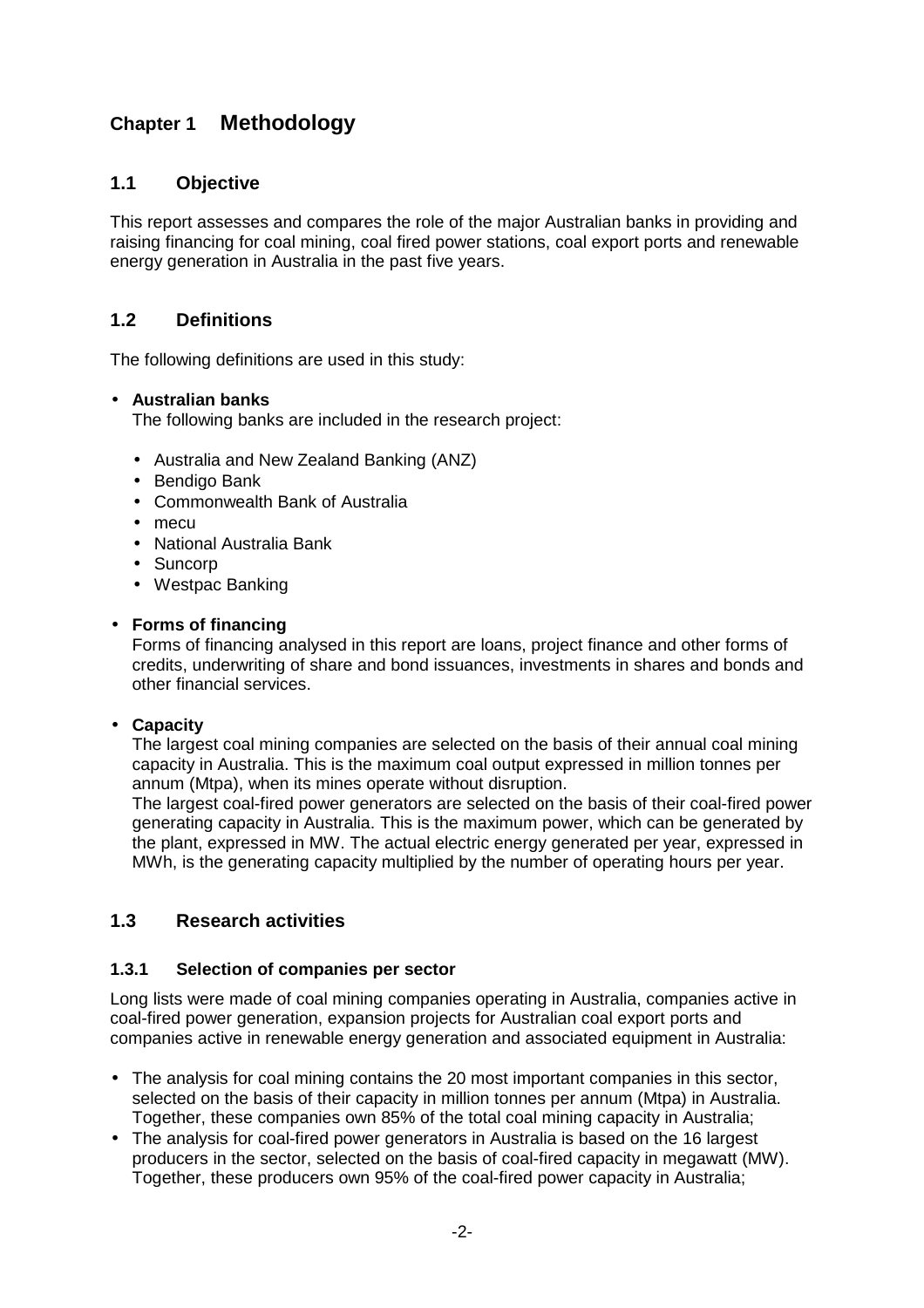- The list of expansion projects for Australian coal export ports includes all completed and planned coal export port expansions since 2005;
- The list of renewable energy companies contains the 10 largest players in this sector, selected on the basis of renewable energy capacity in MW in Australia. Together, the 10 largest renewable energy companies own 91% of total renewable energy production capacity.

For each company, the total capacity in a specific sector (like coal mining in Australia) as well as the proportion of the assets devoted to this sector in relation to the company's total assets were summarized. In some cases, the percentage of assets was unknown, so an estimate based on other producers in the sector was made (see Appendix 1).

# **1.3.2 Identifying investments by the Australian banks**

The investments of the Australian banks in the selected companies and projects in each sector in the past five years were identified by using annual reports, stock exchange filings and other publications of the companies involved, company register filings, archives of the international financial journals, international press archives, archives of national press publications as well as specialized financial databases.

In some cases, the exact amount a bank or financial institution has provided in a specific investment is unknown. In this case, we used the following approximations:

- Bank loans: Arrangers together provide 40 per cent of the loan, participants provide the remaining 60 per cent;
- Bond or share issuances: Bookrunners together provide 80 per cent of the loan, participants provide the remaining 20 per cent;
- If the amount of participants is lower than 10, the amount is equally divided among the participants.

For all investments, it is clearly indicated whether the amount used was based on an estimate or was based on available sources.

#### **1.3.3 Determining total investments per bank**

To assess how much each Australian bank has invested in coal mining, coal-fired power generation, port expansions and renewable energy generation in Australia in the past five years, all individual investments were added per category. When a company undertakes other activities as well, only the relative share of the investment which was used for the researched activity was taken into account. To do so, each individual investment was combined with multiplier and the results were added up.

Which multiplier was used, was dependent on the type of investment:

- Project finance: when a bank provided an investment facility (loans, bonds, etc.) to one of the companies which was related directly to the company's activities in a specific sector (like coal mining or renewable electricity generation in Australia), the whole amount of the loan was added to the bank's investment in the sector. The multiplier was 100%;
- General finance: when a bank provided an investment facility to one of the companies which was not directly related to the company's activities in a specific sector (like loans or bonds for general corporate purposes, working capital or refinancing of debt), the amount the bank provided was multiplied by the proportion of assets devoted to the specific sector of a company. For example, if a bank provided a loan of A\$ 100 million to a company which devotes 5.0% of its assets to Australian coal mining, A\$ 5 million was added to the bank's total investments in this sector.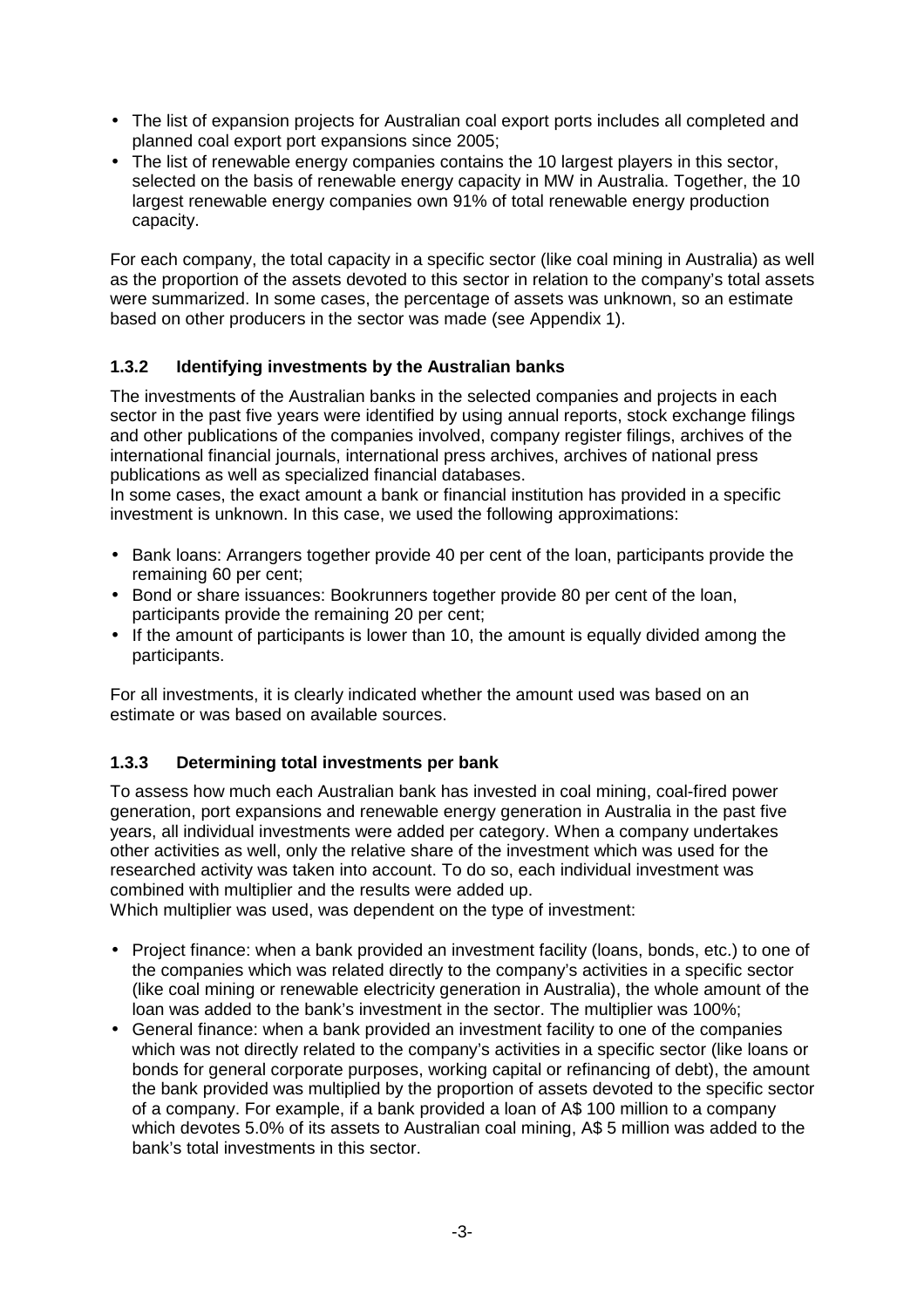• Finance provided by the Australian banks that was used for purposes unrelated to the sectors of focus (like coal mining or renewable energy generation in other countries, or different business segments) was not included in the analysis. The multiplier was 0%.

Using these multipliers for each individual investment, a total investment amount over the past five years is calculated per category for each bank.

#### **1.3.4 Correcting investments for differences in bank size**

As the various banks differ in size, the same investment amounts per bank and per category are also expressed in relative terms. For each bank, the absolute investment amounts are corrected for the size of the bank by dividing them by the total assets of the bank and then multiplying by a thousand. As many investments are not included on the bank's balance sheet, this comparison only is meant to give an indication of the relative involvement of each bank in the financing of each sector.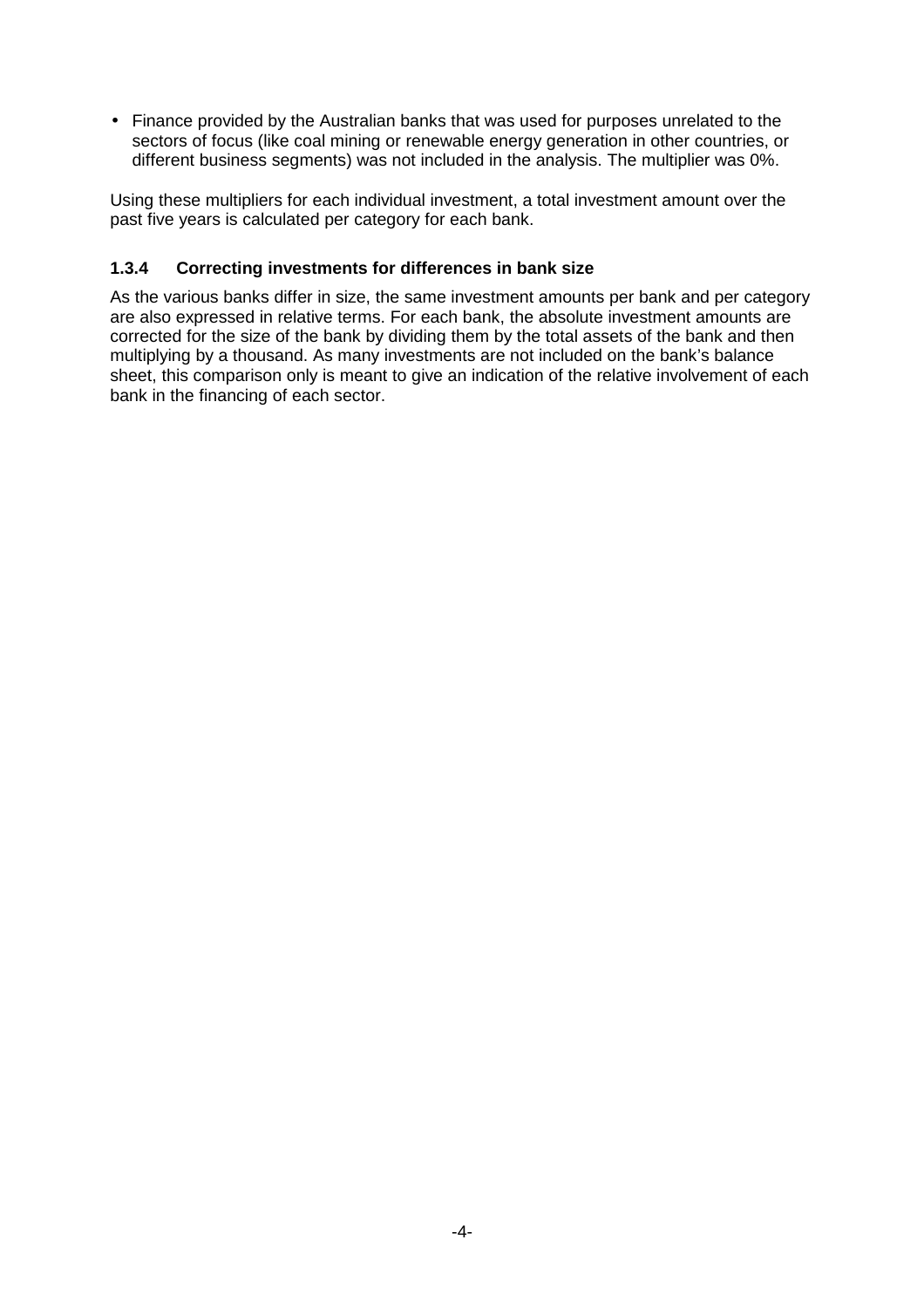# **Chapter 2 Bank profiles**

# **2.1 Australia and New Zealand Banking Group (ANZ)**

#### **2.1.1 Short profile**

The Australia and New Zealand Banking Group (ANZ) is the fourth largest bank in Australia and the largest bank in New Zealand where it operates two brands, ANZ and the National Bank of New Zealand. ANZ's headquarters are located in Melbourne, Australia and the bank currently employs more than 39,000 people worldwide. In 2009 ANZ owned total assets of A\$ 476,987 million and provided its services to around 5.7 million retail customers. ANZ is a publicly listed company in Australia and has 396,181 shareholders.<sup>1</sup>

# **2.1.2 Policies**

ANZ has committed to the following relevant voluntary international principles:

- Carbon Disclosure Project
- Equator Principles
- Global Reporting Initiative
- UNEP Finance Initiative

In addition to these standards ANZ has also developed individual sustainability policies. With regard to power generation, ANZ has developed a Climate Change policy and a Greenhouse and Energy policy. Both policies commit ANZ to assess the emission intensity and environmental performance of customers followed by an agreement between the bank and the client about how the environmental risks of a client's activities should be mitigated.<sup>2</sup> These policies do however not lead to an exclusion of investments in companies that generate coal-fired power or develop new coal-fired power plants. ANZ also developed a specific Mining and Minerals policy which states that the bank will support activities demonstrating best practice environmental protection and community engagement measures when it comes to mining activities.<sup>3</sup>

#### **2.1.3 Investments**

According to the results of this report, over the past five years ANZ has invested A\$ 726.8 million in coal mining projects, A\$ 650.0 million in coal-fired power plants, A\$ 309.0 million in ports and A\$ 276.1 million in renewable energy in Australia. Table 3 and Table 4 summarize the bank's investments in the coal sector (mining, ports and CFPS) and the renewables sector respectively. References are provided to the paragraphs in this report where more information on the bank's relationships with each company is available.

| <b>Sector</b> | Company                | <b>Amount (A\$</b><br>million) | Coal amount (A\$<br>million) | Paragraph |
|---------------|------------------------|--------------------------------|------------------------------|-----------|
| Mining        | <b>AGL Energy</b>      | 354                            | 48.5                         | 3.2       |
| Mining        | <b>BHP Billiton</b>    | 517                            | 37.2                         | 3.4       |
| Mining        | <b>Centennial Coal</b> | 350                            | 350.0                        | 3.5       |
| Mining        | <b>CLP Group</b>       | 325                            | 41.6                         | 3.6       |
| Mining        | International Power    | 70.5                           | 25.1                         | 3.8       |
| Mining        | Itochu Corporation     | 37                             | 0.5                          | 3.9       |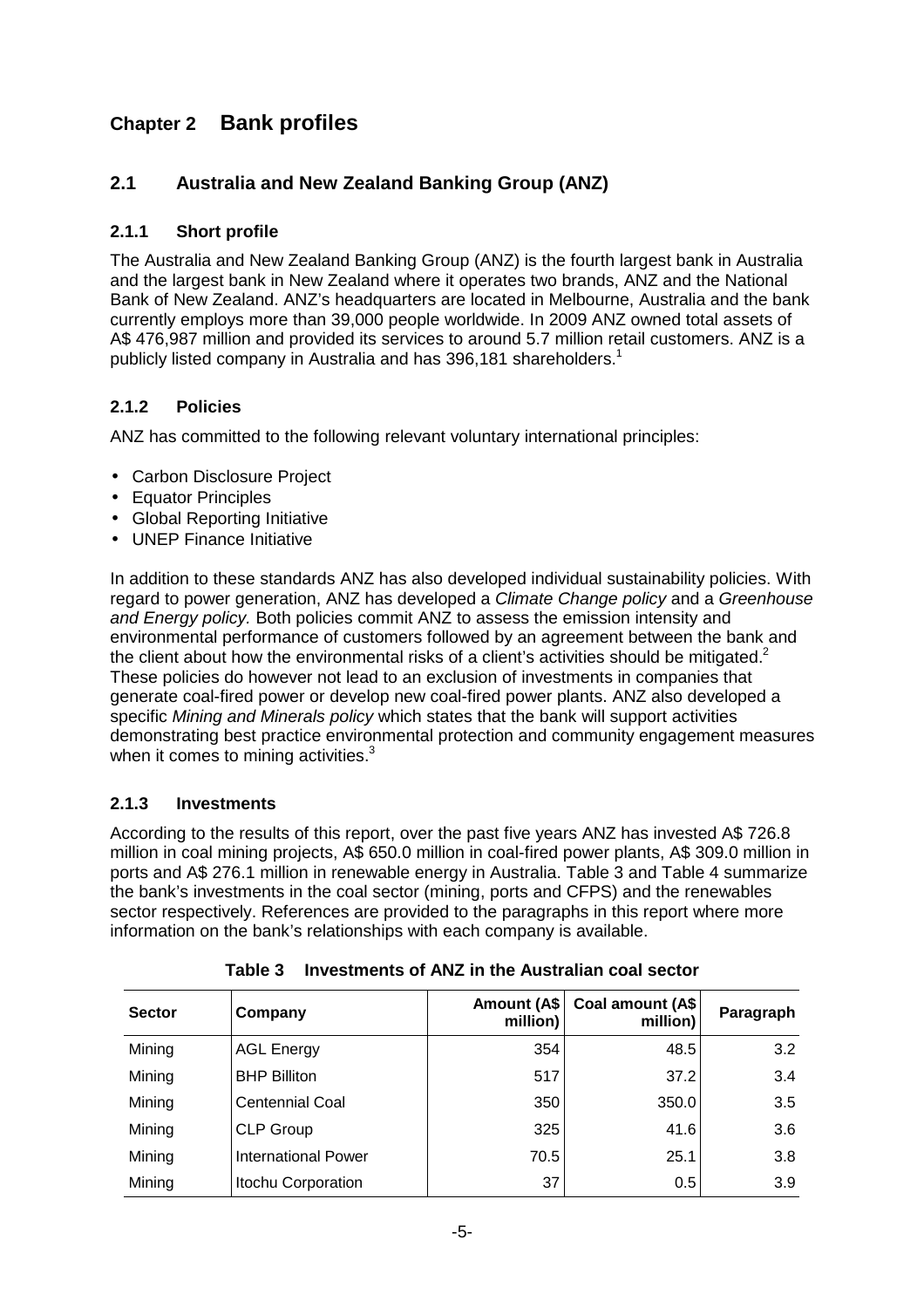| <b>Sector</b>       | Company                                | Amount (A\$<br>million) | Coal amount (A\$<br>million) | Paragraph |
|---------------------|----------------------------------------|-------------------------|------------------------------|-----------|
| Mining              | Noble Group                            | 161                     | 9.5                          | 3.13      |
| Mining              | Queensland government                  | 2,208                   | 8.8                          | 4.11      |
| Mining              | Wesfarmers                             | 125                     | 5.6                          | 3.19      |
| Mining              | <b>Whitehaven Coal</b>                 | 40                      | 40.0                         | 3.20      |
| Mining              | Xstrata                                | 607                     | 160.0                        | 3.21      |
| <b>Total mining</b> |                                        |                         | 726.8                        |           |
| Ports               | Hay Point - BBI                        | 109                     | 109.0                        | 5.7       |
| Ports               | Newcastle - NCIG                       | 209                     | 209.0                        | 5.10      |
| <b>Total ports</b>  |                                        |                         | 309.0                        |           |
| <b>CFPS</b>         | <b>AGL Energy</b>                      | 354                     | 26.6                         | 4.2       |
| <b>CFPS</b>         | Alinta Energy                          | 715.4                   | 119.5                        | 4.3       |
| <b>CFPS</b>         | <b>CLP Group</b>                       | 325                     | 36.0                         | 3.6       |
| <b>CFPS</b>         | Intergen                               | 100                     | 11.0                         | 4.5       |
| <b>CFPS</b>         | <b>International Power</b>             | 70.5                    | 27.5                         | 4.6       |
| <b>CFPS</b>         | <b>NSW Government</b>                  | 867                     | 91.0                         | 4.7       |
| <b>CFPS</b>         | <b>Queensland Government</b>           | 2,208                   | 70.7                         | 4.11      |
| <b>CFPS</b>         | <b>Griffin Group</b>                   | 127                     | 127.0                        | 4.17      |
| <b>CFPS</b>         | <b>Transfield Services/TSI</b><br>Fund | 564                     | 140.7                        | 4.18      |
| <b>Total CFPS</b>   |                                        |                         | 650.0                        |           |
| <b>Total coal</b>   |                                        |                         | 1,685.8                      |           |

**Table 4 Investments of ANZ in the Australian renewables sector** 

| Company                 | Amount (A\$<br>million) | <b>Renewables</b><br>amount (A\$<br>million) | Paragraph |
|-------------------------|-------------------------|----------------------------------------------|-----------|
| <b>AGL Energy</b>       | 354                     | 120.4                                        | 3.2       |
| <b>ICG</b>              | 24                      | 7.9                                          | 6.8       |
| NSW government          | 867                     | 2.6                                          | 4.7       |
| Pacific Hydro           | 56                      | 33.3                                         | 6.9       |
| Queensland government   | 2,208                   | 4.4                                          | 4.11      |
| Snowy Hydro             | 125                     | 107.5                                        | 6.10      |
| <b>Total renewables</b> | 276.1                   |                                              |           |

ANZ itself reports its investments in mining together with agriculture, forestry and fishing. It is therefore difficult to determine what part of this should be attributed to mining alone. ANZ also does not report separate data concerning investments in the energy sector. These investments could partially fall under 'Government and official institutions' or under 'Manufacturing'.<sup>4</sup> It is however difficult to come up with precise numbers when using the bank's reports.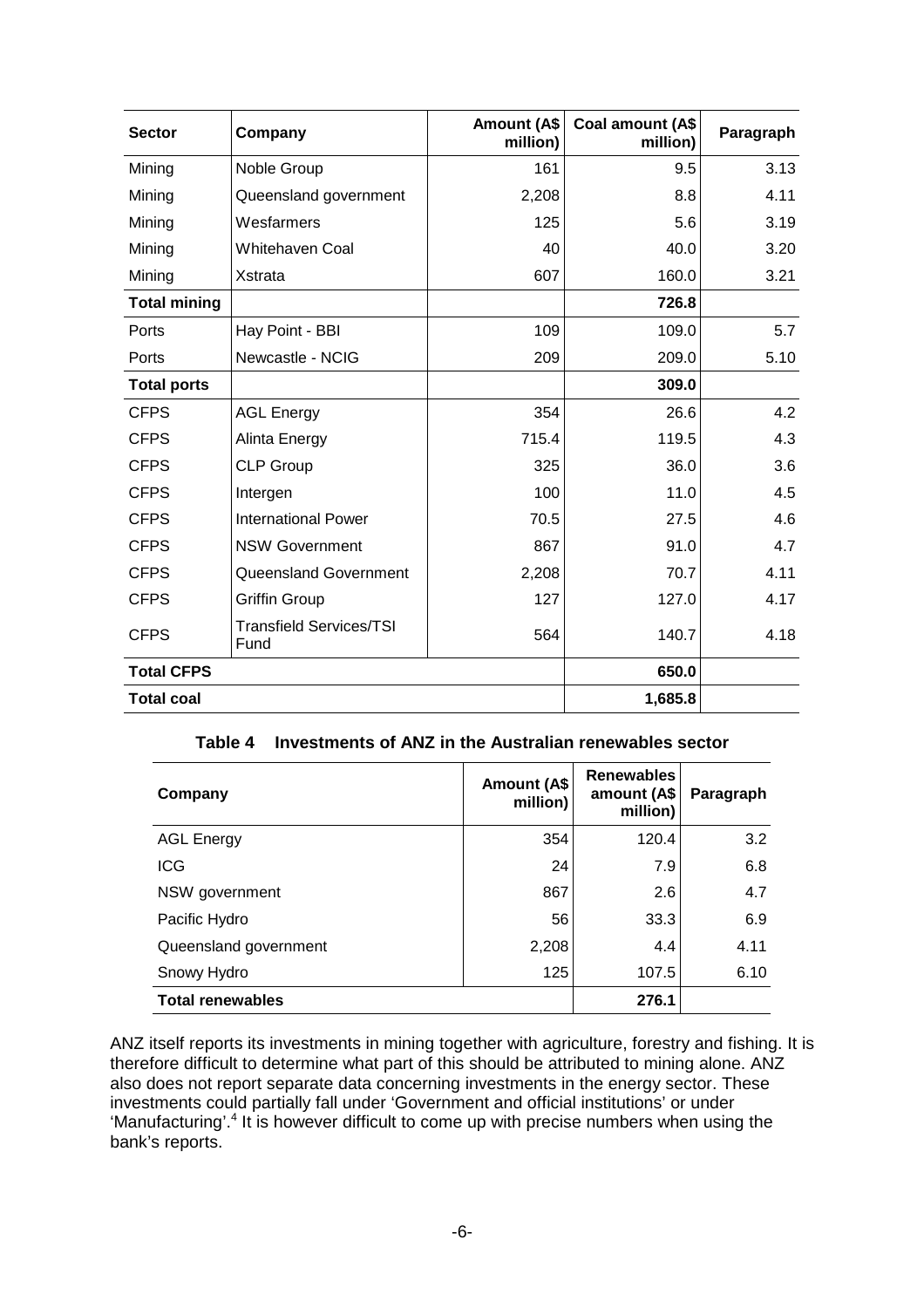ANZ does provide some information on the project finance granted by the bank per sector. As at August 2010, the bank's project finance portfolio in the energy sector included 31.2% of project financings in the renewable energy sector, 32.3% in the coal-fired energy sector and 35.5% in the gas-fired energy sector. These figures deal with project finance worldwide, while our report looks at all types of investments, but limited to Australia. In addition, the total value of the project finance facilities the bank has outstanding in the energy sector is unknown. Therefore, it is difficult to compare these figures to the ones summarized in Table 3 and Table  $4<sup>5</sup>$ 

# **2.2 Bendigo Bank**

# **2.2.1 Short profile**

The Bendigo Bank is the retail arm of the Australian Bendigo and Adelaide Bank Group which was formed in 2007 when the Bendigo Bank and the Adelaide Bank merged. The Bendigo and Adelaide Bank is headquartered in Adelaide, Victoria and had assets under management of around A\$ 47.1 billion and a market capitalisation of around A\$ 3.3 billion at the end of 2009. The Bendigo Bank provides banking and wealth management services to individuals and small and medium businesses. The bank has around 900 outlets across Australia<sup>6</sup>

# **2.2.2 Policies**

The Bendigo and Adelaide Bank did not sign up to any of the relevant collective policies. The bank is however part of the Central Victorian Greenhouse Alliance, which comprises of 14 local governments, businesses and community organisations. The alliance tries to create sustainable, climate-aware communities and profitable, climate-friendly economies. Bendigo and Adelaide Bank did not develop special individual policies regarding sustainability but the bank does state in its annual report that it acknowledges its obligation to operate in a way that minimises the impact on the environment. In its explanation the bank however mainly refers to its efforts to minimise the bank's direct impacts on the environment (emission of its offices) and not so much to its indirect impact via the companies it is financing.<sup>7</sup>

# **2.2.3 Investments**

According to the results of this report, Bendigo has not invested anything in any of the four sectors during the last five years.

The Bendigo and Adelaide Bank itself reports some investments in mining and electricity in its last annual report. According to the bank, it had A\$ 256.5 million of its assets allocated in the 'mining' sector and A\$ 172.0 million in the 'electricity, gas and water supply' sector. It is however not clear if 'mining' includes coal mining or only other forms of mining. Also the 'electricity, gas and water supply' category obviously comprises much more than only coal and or renewable generated electricity. Moreover, it could be that the investments for 'mining' refer to mining projects outside Australia while this report only included Australian mining. Also, the investments given by the bank could include small companies that were not included in this report.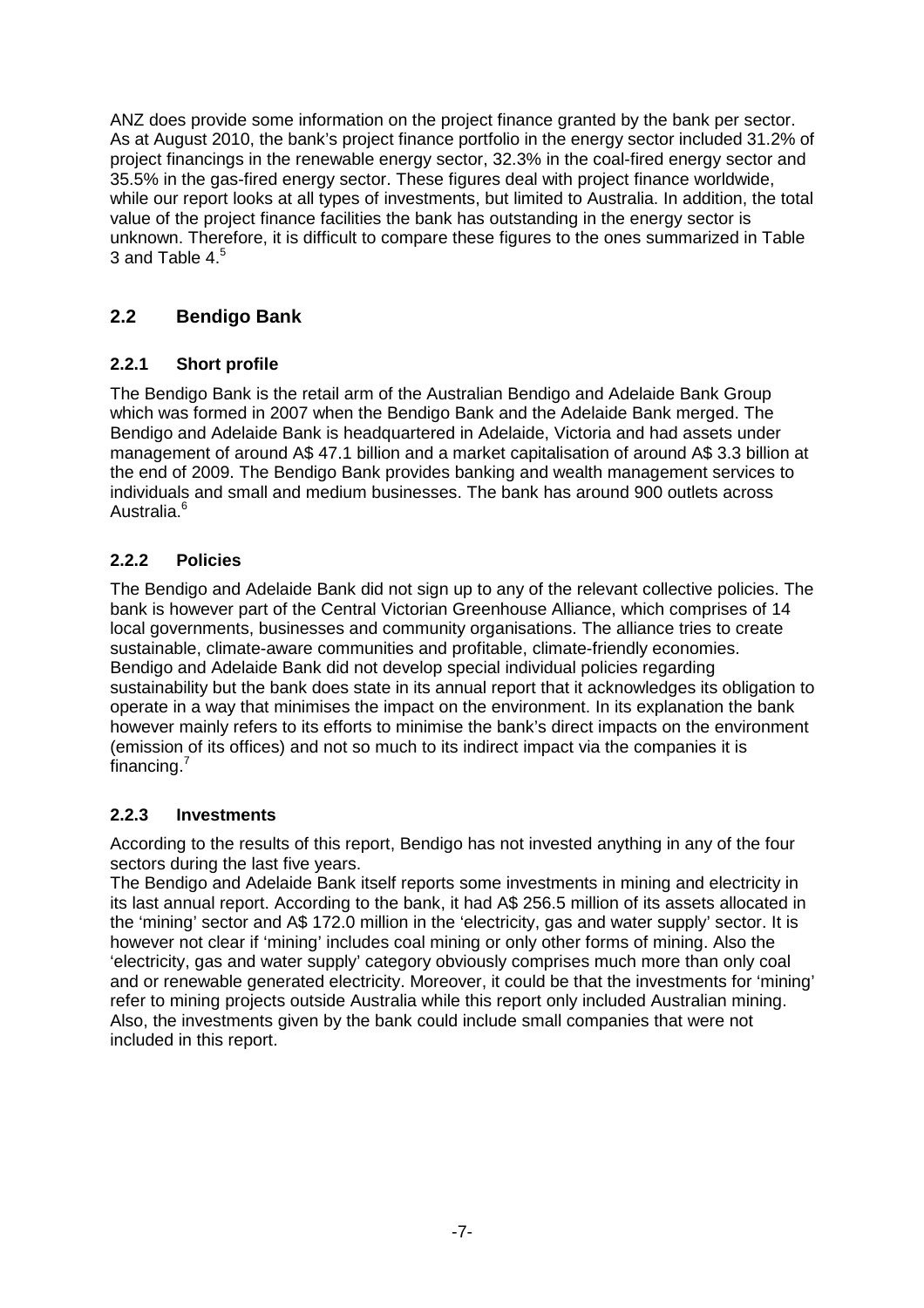# **2.3 Commonwealth Bank**

#### **2.3.1 Short profile**

The Commonwealth Bank is an Australian bank headquartered in Sydney. The bank has 38,000 employees worldwide and mainly operates in Australia, New Zealand, Asia and Europe. Commonwealth Bank is listed on the Australian Stock Exchange. As at December 2009, Commonwealth Bank owned total assets of A\$ 620 million. $8$ 

#### **2.3.2 Policies**

The Commonwealth Bank has signed the following collective principles:

- Carbon Disclosure Project
- EITI
- UN Global Compact
- UNEP Finance Initiative
- UNEP Principles for Responsible Investments

Commonwealth Bank has also developed additional sustainability policies. Commonwealth Bank's Environmental Policy focuses on both the bank's direct and indirect impact on the environment. However, no clear investment criteria are set.<sup>9</sup> The asset management division of the bank, Colonial First State, has developed a Climate change position statement. This statement does not exclude assets operating in specific sectors but integrates environmental, social and governance considerations into its investment process.<sup>10</sup>

#### **2.3.3 Investments**

According to this report, over the past five years Commonwealth Bank invested A\$ 600.0 million in coal mining, A\$ 546.2 million in coal-fired power plants, A\$ 440.0 million in port expansion projects and A\$ 77.0 million in renewable energy in Australia. Table 5 and Table 6 summarize the bank's investments in the coal sector and the renewables sector respectively. References are provided to the paragraphs in this report where more information on the bank's relationships with each company is available.

| <b>Sector</b> | Company               | Amount (A\$<br>million) | Coal amount (A\$<br>million) | Paragraph |
|---------------|-----------------------|-------------------------|------------------------------|-----------|
| Mining        | <b>AGL Energy</b>     | 115.1                   | 15.8                         | 3.2       |
| Mining        | Anglo American        | 46.6                    | 3.5                          | 3.3       |
| Mining        | <b>BHP Billiton</b>   | 639                     | 46.0                         | 3.4       |
| Mining        | <b>CLP Group</b>      | 750.5                   | 141.6                        | 3.6       |
| Mining        | International Power   | 205.0                   | 205.0                        | 3.8       |
| Mining        | MacArthur Coal        | 18.9                    | 18.9                         | 3.10      |
| Mining        | Noble Group           | 184                     | 44.7                         | 3.13      |
| Mining        | Queensland government | 1,045.1                 | 4.2                          | 4.11      |
| Mining        | Rio Tinto             | 302.5                   | 11.5                         | 3.15      |
| Mining        | Vale                  | 103                     | 0.8                          | 3.18      |
| Mining        | Wesfarmers            | 715                     | 32.2                         | 3.19      |

| Table 5 Investments of Commonwealth Bank in the Australian coal sector |
|------------------------------------------------------------------------|
|------------------------------------------------------------------------|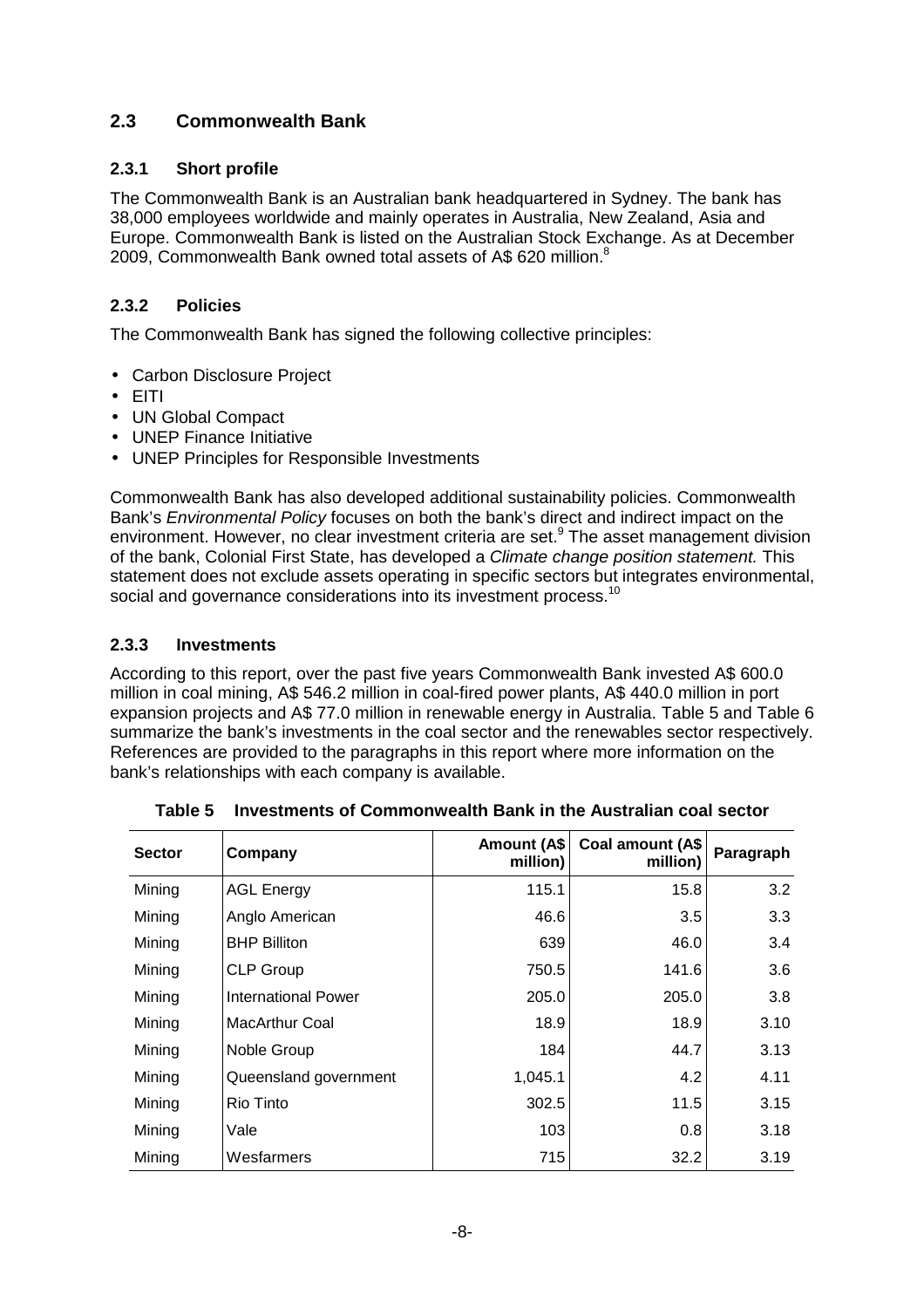| <b>Sector</b>       | Company                             | Amount (A\$<br>million) | Coal amount (A\$<br>million) | Paragraph |
|---------------------|-------------------------------------|-------------------------|------------------------------|-----------|
| Mining              | Xstrata                             | 489                     | 75.8                         | 3.21      |
| <b>Total mining</b> |                                     |                         | 600.0                        |           |
| Ports               | Hay Point - BBI                     | 340                     | 340.0                        | 5.7       |
| Ports               | Newcastle - PWCS                    | 100                     | 100.0                        | 5.9       |
| <b>Total ports</b>  |                                     |                         | 440.0                        |           |
| <b>CFPS</b>         | <b>AGL Energy</b>                   | 115.1                   | 8.6                          | 4.2       |
| <b>CFPS</b>         | Alinta Energy                       | 886.2                   | 148.0                        | 4.3       |
| <b>CFPS</b>         | <b>CLP Group</b>                    | 750.5                   | 123.0                        | 3.6       |
| <b>CFPS</b>         | <b>International Power</b>          | 205                     | 16.4                         | 4.6       |
| <b>CFPS</b>         | <b>NSW Government</b>               | 800                     | 84.0                         | 4.7       |
| <b>CFPS</b>         | <b>Queensland Government</b>        | 1045.1                  | 33.4                         | 4.11      |
| <b>CFPS</b>         | Rio Tinto                           | 302.5                   | 1.5                          | 3.15      |
| <b>CFPS</b>         | <b>Transfield Services/TSI Fund</b> | 448                     | 130.5                        | 4.18      |
| <b>CFPS</b>         | Western Australia                   | 41.4                    | 0.8                          | 4.19      |
| <b>Total CFPS</b>   |                                     |                         | 546.2                        |           |
| <b>Total coal</b>   |                                     |                         | 1,586.2                      |           |

#### **Table 6 Investments of Commonwealth Bank in the Australian renewables sector**

| Company                 | Amount (A\$<br>million) | <b>Renewables</b><br>amount (A\$<br>million) | Paragraph |
|-------------------------|-------------------------|----------------------------------------------|-----------|
| <b>AGL Energy</b>       | 115.1                   | 39.1                                         | 3.2       |
| Infigen                 | 90                      | 28.8                                         | 6.7       |
| NSW government          | 800                     | 2.4                                          | 4.7       |
| Pacific Hydro           | 16                      | 4.6                                          | 6.9       |
| Queensland government   | 1045.1                  | 2.1                                          | 4.11      |
| <b>Total renewables</b> | 77.0                    |                                              |           |

Commonwealth Bank does not report itself on its investments in the different sectors relevant for this report.

#### **2.4 mecu**

#### **2.4.1 Short profile**

mecu is an Australian financial cooperative headquartered in Melbourne. mecu has 33 service centres located throughout Australia and around 330 members of staff. At the end of 2009 mecu owned total assets of A\$ 2.25 billion. $11$ 

#### **2.4.2 Policies**

mecu joined the following collective policies: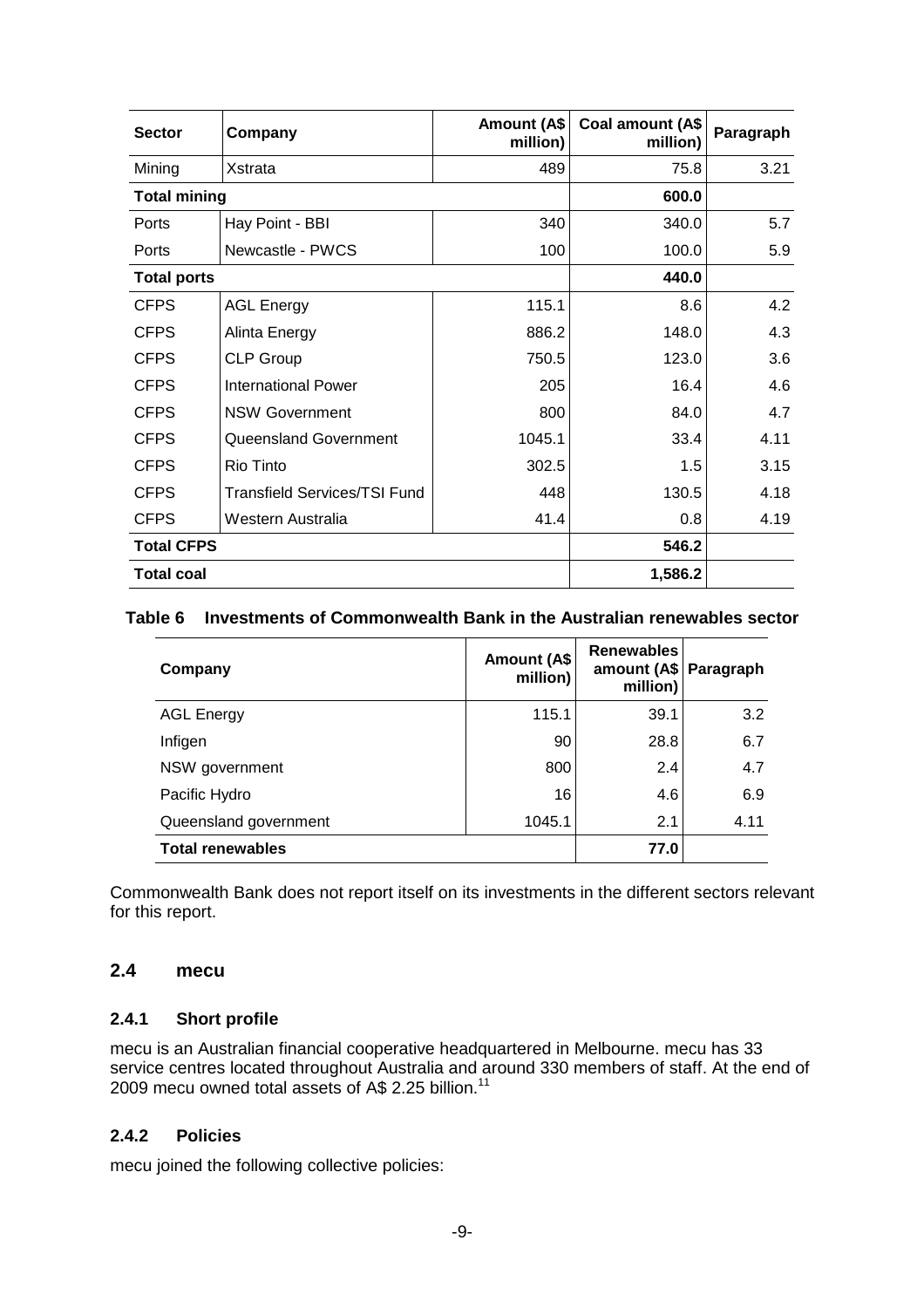- UNEP Finance Initiative
- UNEP Principles for Responsible Investments
- UN Global Compact

In addition to this mecu developed its own *Environment Policy*. This policy outlines mecu's major impacts on the environment and articulates the credit union's approach to managing operational impacts in relation to paper, waste, energy, travel, water, land, procurement and partnerships. mecu does not currently have any environmental risk assessment procedures with regard to its provision of financial services and products, as mecu thinks it would be unlikely to receive a member request nor consider undertaking a transaction that required an environmental assessment. mecu does however recognise that its major impacts are those caused by the activities supported through its products and services and has therefore developed a number of products with features to encourage members to be more environmentally responsible and to help alleviate social issues within the community.<sup>12</sup>

#### **2.4.3 Investments**

According to this report, mecu did not invest anything in coal mining, coal-fired power plants, port expansion projects or renewable energy over the last five years in Australia. Neither mecu's annual reports or sustainability reports report anything about specific sector investments.

#### **2.5 National Australia Bank**

#### **2.5.1 Short profile**

National Australia Bank is one of the four biggest banks in Australia and is headquartered in Melbourne. The bank mainly operates in Australia, New Zealand, United Kingdom, North America and Asia. At the end of 2009 the bank had a total assets of A\$ 654 billion and around  $40.000$  employees worldwide.<sup>13</sup>

#### **2.5.2 Policies**

National Australia Bank has signed up to the following collective policies:

- Carbon Disclosure Project
- Equator Principles
- Global Reporting Initiative
- UNEP Finance Initiative

In addition to this, the National Australia Bank developed its own *Environmental Policy*. This policy applies to both the direct and indirect environmental impacts of the bank's activities. With regard to the indirect impacts of the bank's activities the policy states that the bank is committed to continuously review and improve its lending policy which includes environmental risk assessments and to, wherever possible, support investments in socially responsible investment products. It also states that the bank will try to actively offer its customers 'green' choices and assist its clients to operate their businesses in an environmentally sustainable manner.<sup>14</sup>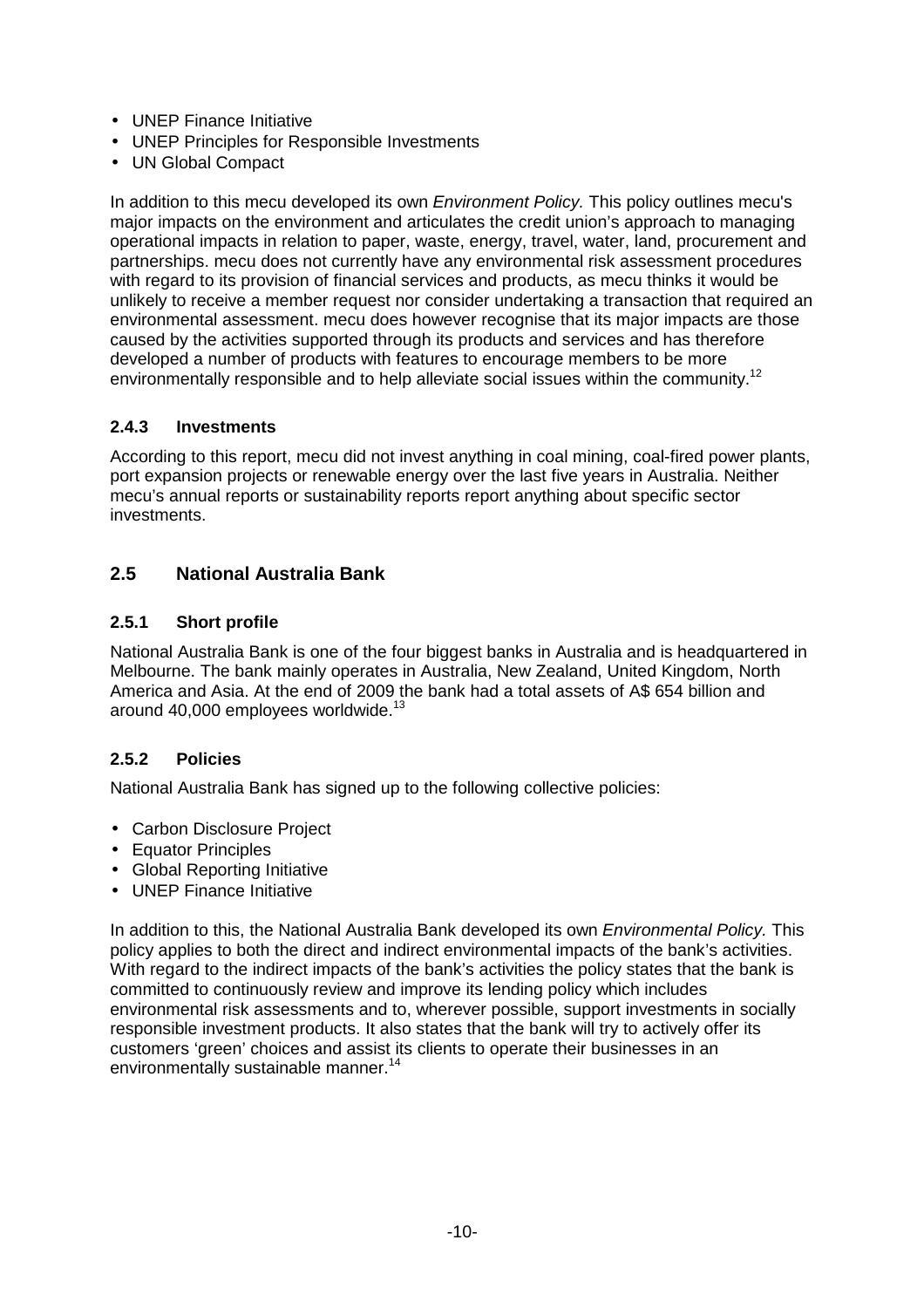#### **2.5.3 Investments**

According to this report, over the past five years National Australia Bank has invested A\$ 632.9 million in coal mining projects, A\$ 382.4 million in coal-fired power plants and A\$ 139.9 million in renewable energy in Australia. In this period, the National Australia Bank did not invest in port expansions. Table 7 and Table 8 summarize the bank's investments in the coal sector and the renewables sector respectively. References are provided to the paragraphs in this report where more information on the bank's relationships with each company is available.

| <b>Sector</b>                            | Company                                  | <b>Amount (A\$</b><br>million) | Coal amount (A\$<br>million) | Paragraph |
|------------------------------------------|------------------------------------------|--------------------------------|------------------------------|-----------|
| Mining                                   | <b>AGL Energy</b>                        | 50                             | 6.9                          | 3.2       |
| Mining                                   | Anglo American                           | 275                            | 20.6                         | 3.3       |
| Mining                                   | <b>BHP Billiton</b>                      | 628                            | 45.2                         | 3.4       |
| Mining                                   | <b>Centennial Coal</b>                   | 329                            | 329.0                        | 3.5       |
| Mining                                   | <b>CLP Group</b>                         | 811                            | 142.2                        | 3.6       |
| Mining                                   | Queensland government<br>(Tarong Energy) | 350                            | 1.4                          | 4.11      |
| Mining                                   | Wesfarmers                               | 125                            | 5.6                          | 3.19      |
| Mining                                   | Xstrata                                  | 529                            | 82.0                         | 3.21      |
| <b>Total mining</b>                      |                                          |                                | 632.9                        |           |
| <b>Total ports</b>                       |                                          |                                | 0                            |           |
| <b>CFPS</b>                              | <b>AGL Energy</b>                        | 50                             | 3.8                          | 4.2       |
| <b>CFPS</b>                              | Alinta Energy                            | 681                            | 113.7                        | 4.3       |
| <b>CFPS</b>                              | <b>CLP Group</b>                         | 811                            | 121.8                        | 3.6       |
| <b>CFPS</b>                              | <b>NSW Government</b>                    | 267                            | 28.0                         | 4.7       |
| <b>CFPS</b>                              | Queensland Government                    | 350                            | 11.2                         | 4.11      |
| <b>CFPS</b>                              | <b>Griffin Group</b>                     | 77                             | 77                           | 4.17      |
| <b>CFPS</b>                              | <b>Transfield Services/TSI Fund</b>      | 67                             | 26.1                         | 4.18      |
| 41.4<br><b>CFPS</b><br>Western Australia |                                          |                                | 0.8                          | 4.19      |
| <b>Total CFPS</b>                        |                                          |                                | 382.4                        |           |
| <b>Total coal</b>                        |                                          |                                | 1,015.3                      |           |

|  |  | Table 7 Investments of National Australia Bank in the Australian coal sector |
|--|--|------------------------------------------------------------------------------|
|  |  |                                                                              |

#### **Table 8 Investments of National Australia Bank in the Australian renewables sector**

| Company                  | Amount (A\$<br>million) | <b>Renewables</b><br>amount (A\$<br>million) | Paragraph |
|--------------------------|-------------------------|----------------------------------------------|-----------|
| <b>AGL Energy</b>        | 50                      | 17.0                                         | 3.2       |
| <b>CSR</b>               | 135                     | 8.1                                          | 6.4       |
| Hydro Tasmania           | 80                      | 80.0                                         | 6.6       |
| NSW government (Eraring) | 267                     | 0.8                                          | 4.7       |
| Pacific Hydro            | 56                      | 33.3                                         | 6.9       |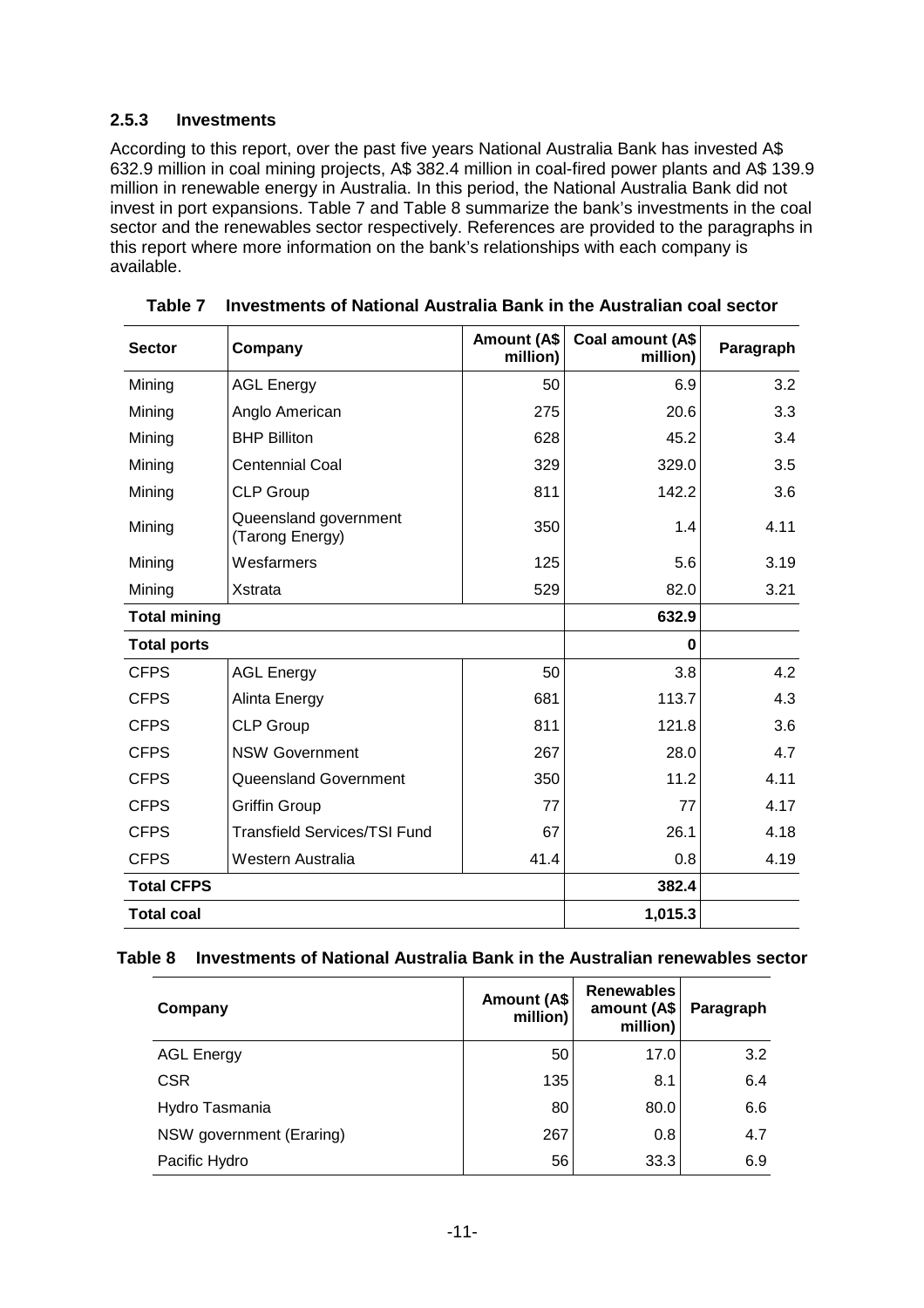| Company                               | Amount (A\$<br>million) | Renewables<br>amount (A\$ Paragraph<br>million) |       |
|---------------------------------------|-------------------------|-------------------------------------------------|-------|
| Queensland government (Tarong Energy) | 350                     | 0.7                                             | 4 1 1 |
| <b>Total renewables</b>               | 139.9                   |                                                 |       |

National Australia Bank itself only provides information on the project finance granted by the bank per sector. As at 30 September 2009, the bank provided 10.2% of its total portfolio value to project finance in the renewable energy sector, 30.1% in the coal and gas-fired energy sector, 35.3% in the infrastructure sector and 6.5% in the mining and refining sector (metals and coal). Based on the reported amount of project finance facilities, the amount invested in renewable energy would be A\$ 574 million, the amount invested in coal and gasfired energy would be A\$ 1,695 million and the amount invested in mining would be A\$ 366 million.<sup>15</sup>

The reported investments in coal and gas-fired energy and renewable energy are higher than the numbers reported in Table 7 and Table 8, while the reported investment in mining is lower. However, these figures deal with project finance worldwide, while our report looks at all types of investments, but limited to Australia. Therefore the figures are difficult to compare.

In its annual report the bank also reports the concentration of its assets per industry. Here mining is taken together with agriculture, forestry and fishing. Energy could fall under 'government and public authorities' or under 'manufacturing'.<sup>16</sup> It is difficult to compare the numbers calculated in this report with the numbers given by the bank itself as the division of sectors and categories is not the same. Moreover, this report calculated the invested amount over the last five years together while National Australia Bank reports the amount outstanding at the end of 2009. The investments that the bank reports also refer to all investments of the bank worldwide, while this report only looks at the investments in the energy sector of Australia.

# **2.6 Suncorp**

# **2.6.1 Short profile**

Suncorp is an Australian financial institution headquartered in Brisbane. Its businesses include general insurance, banking, life insurance and wealth management. Suncorp operates in Australia and New Zealand and has more than 16,000 employees and seven million customers. Suncorp is listed on the Australian stock exchange and had about A\$ 95 billion in assets at the end of 2009.<sup>17</sup>

#### **2.6.2 Policies**

Suncorp did not sign up to any of the relevant collective policies. Neither did the bank develop individual specific policies regarding sustainability and the environment.

#### **2.6.3 Investments**

According to this report, over the past five years Suncorp invested A\$ 17.9 million in coalfired power plants and A\$ 209.0 in port expansion projects in Australia. Suncorp did not invest anything in coal mining or renewable energy over the same period. References are provided to the paragraphs in this report where more information on the bank's relationships with each company is available.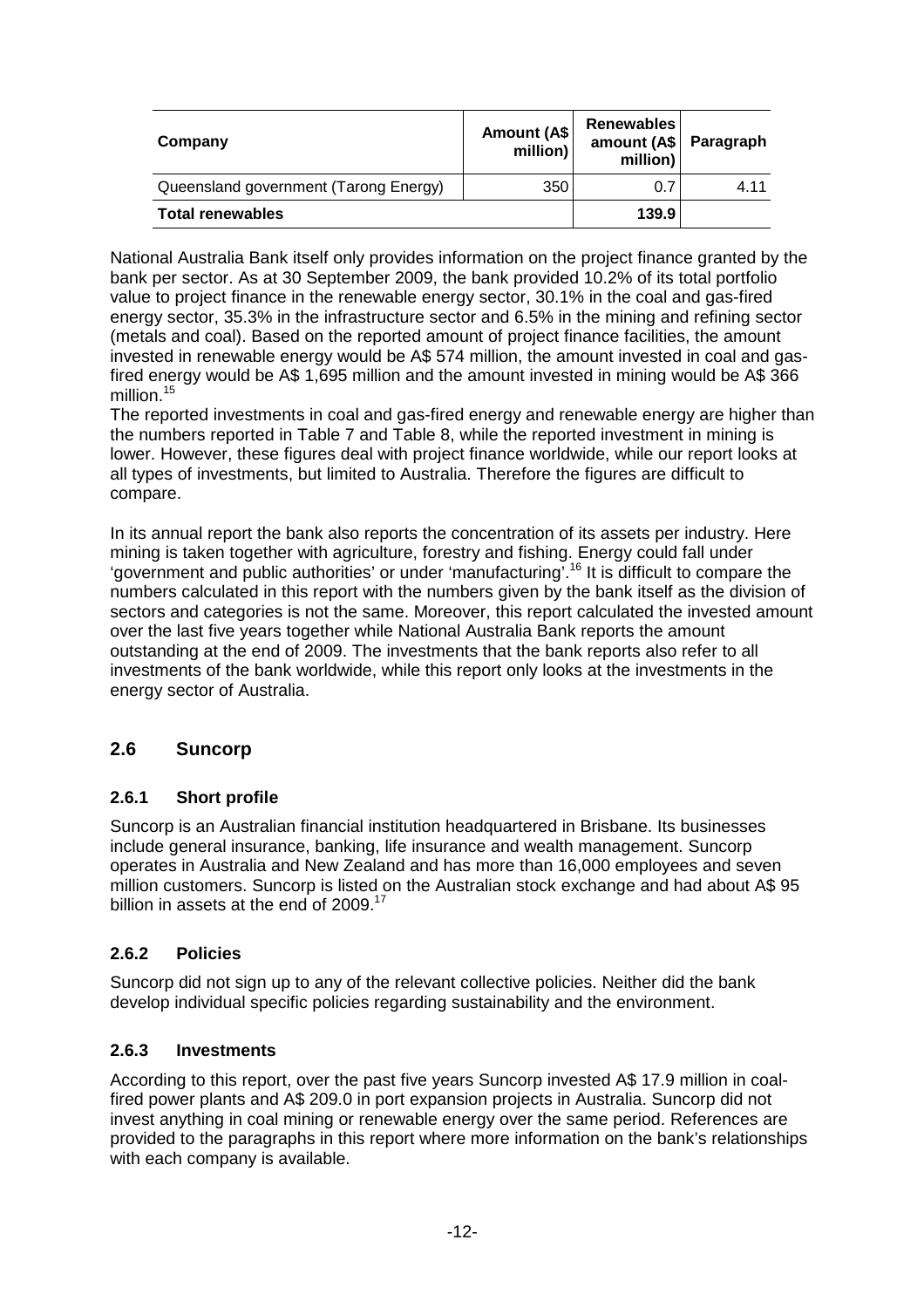| <b>Sector</b>       | Company          | Amount (A\$<br>million) | Coal amount<br>(A\$ million) | Paragraph |
|---------------------|------------------|-------------------------|------------------------------|-----------|
| <b>Total mining</b> |                  |                         | 0                            |           |
| Ports               | Newcastle - NCIG | 209                     | 209                          | 5.10      |
| <b>Total ports</b>  |                  |                         | 209.0                        |           |
| <b>CFPS</b>         | Alinta Energy    | 107                     | 17.9                         | 4.3       |
| <b>Total CFPS</b>   |                  |                         | 17.9                         |           |
| <b>Total coal</b>   |                  |                         | 226.9                        |           |

# **Table 9 Investments of Suncorp in the Australian coal sector**

The bank itself does not report specifically on its investments in different sectors.

# **2.7 Westpac**

# **2.7.1 Short profile**

Westpac is an Australian banking group headquartered in Sydney. Westpac has branches and affiliates throughout Australia, New Zealand and the near Pacific region and maintains offices in London, New York, Hong Kong and Singapore among others. As at 31 March 2010, Westpac employed approximately 37,000 people around the world and had global assets of A\$ 601 billion.<sup>18</sup>

# **2.7.2 Policies**

Westpac participates in the following collective policies:

- Equator Principles
- UNEP Finance Initiative
- Global Compact
- Global Reporting Initiative

In addition to this, Westpac developed a number of individual sustainability policies. The bank's Environmental Policy states that applications for finance includes an assessment of the potential environmental risk along with other risks. Where appropriate, specific measures to manage environmental risk aspects may be required as a condition of lending.<sup>19</sup> Westpac also developed a Climate change position statement in which it states that the bank works to reduce its direct environmental impact and identify emerging risks and opportunities. It also contributes to policy development and drives awareness about climate change in the community.<sup>20</sup> This policy however does not state anything about the indirect environmental impact of Westpac's businesses.

# **2.7.3 Investments**

According to this report, Westpac invested A\$ 349.6 million in coal mines, A\$ 454.0 million in coal-fired power plants, A\$ 220.0 million in port expansion projects and A\$ 290.5 million in renewable energy over the last five years in Australia. Table 10 and Table 11 summarize the bank's investments in the coal sector and the renewables sector respectively. References are provided to the paragraphs in this report where more information on the bank's relationships with each company is available.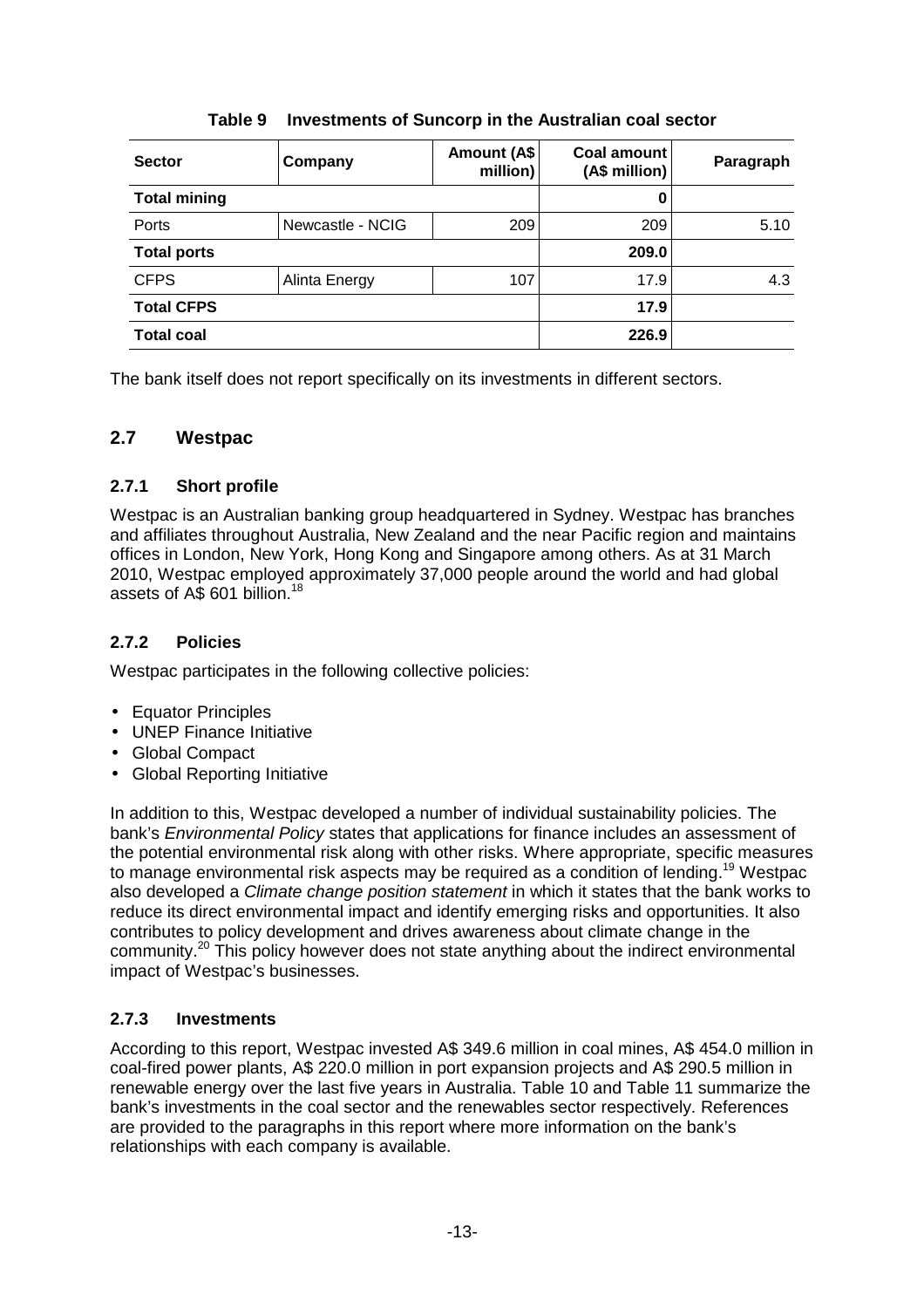| <b>Sector</b>       | Company                                  | <b>Amount (A\$</b><br>million) | Coal amount (A\$<br>million) | Paragraph |
|---------------------|------------------------------------------|--------------------------------|------------------------------|-----------|
| Mining              | <b>AGL Energy</b>                        | 338                            | 46.3                         | 3.2       |
| Mining              | <b>Centennial Coal</b>                   | 205                            | 205.0                        | 3.5       |
| Mining              | <b>CLP Group</b>                         | 531                            | 61.4                         | 3.6       |
| Mining              | <b>International Power</b>               | 20.5                           | 20.5                         | 3.8       |
| Mining              | Noble Group                              | 66                             | 3.9                          | 3.13      |
| Mining              | Queensland government<br>(Tarong Energy) | 1,734                          | 6.9                          | 4.11      |
| Mining              | Wesfarmers                               | 125                            | 5.6                          | 3.19      |
| <b>Total mining</b> |                                          |                                | 349.6                        |           |
| Ports               | Hay Point - BBI                          | 220                            | 220.0                        | 5.7       |
| <b>Total ports</b>  |                                          |                                | 220.0                        |           |
| <b>CFPS</b>         | <b>AGL Energy</b>                        | 338                            | 25.4                         | 4.2       |
| <b>CFPS</b>         | Alinta Energy                            | 225                            | 37.6                         | 4.3       |
| <b>CFPS</b>         | <b>CLP Group</b>                         | 531                            | 51.4                         | 3.6       |
| <b>CFPS</b>         | <b>International Power</b>               | 20.5                           | 20.5                         | 4.6       |
| <b>CFPS</b>         | <b>NSW Government</b>                    | 841.3                          | 88.3                         | 4.7       |
| <b>CFPS</b>         | Queensland Government                    | 1,734                          | 55.5                         | 4.11      |
| <b>CFPS</b>         | <b>Griffin Group</b>                     | 51                             | 51                           | 4.17      |
| <b>CFPS</b>         | <b>Transfield Services/TSI Fund</b>      | 512                            | 124.3                        | 4.18      |
| <b>Total CFPS</b>   |                                          |                                | 454.0                        |           |
| <b>Total coal</b>   |                                          |                                | 1,023.6                      |           |

# **Table 10 Investments of Westpac in the Australian coal sector**

#### **Table 11 Investments of Westpac in the Australian renewables sector**

| Company                               | <b>Amount (A\$</b><br>million) | <b>Renewables</b><br>amount (A\$<br>million) | Paragraph |
|---------------------------------------|--------------------------------|----------------------------------------------|-----------|
| <b>AGL Energy</b>                     | 338                            | 114.9                                        | 3.2       |
| Infigen                               | 90                             | 28.8                                         | 6.7       |
| NSW government (Eraring)              | 841.3                          | 2.5                                          | 4.7       |
| Pacific Hydro                         | 56                             | 33.3                                         | 6.9       |
| Queensland government (Tarong Energy) | 1,734                          | 3.5                                          | 4.11      |
| Snowy Hydro                           | 125                            | 107.5                                        | 6.10      |
| <b>Total renewables</b>               | 290.5                          |                                              |           |

The bank itself reports about its financing in the different segments of the infrastructure and utilities sector in its Annual review and Sustainability report. According to Westpac itself, it had invested in the infrastructure and utilities sector outstanding at the end of 2009 with a total value of A\$ 2,220 million. This includes 16.8% gas, 32.3% coal, 13.4% renewable and 37.4% hydro.<sup>21</sup>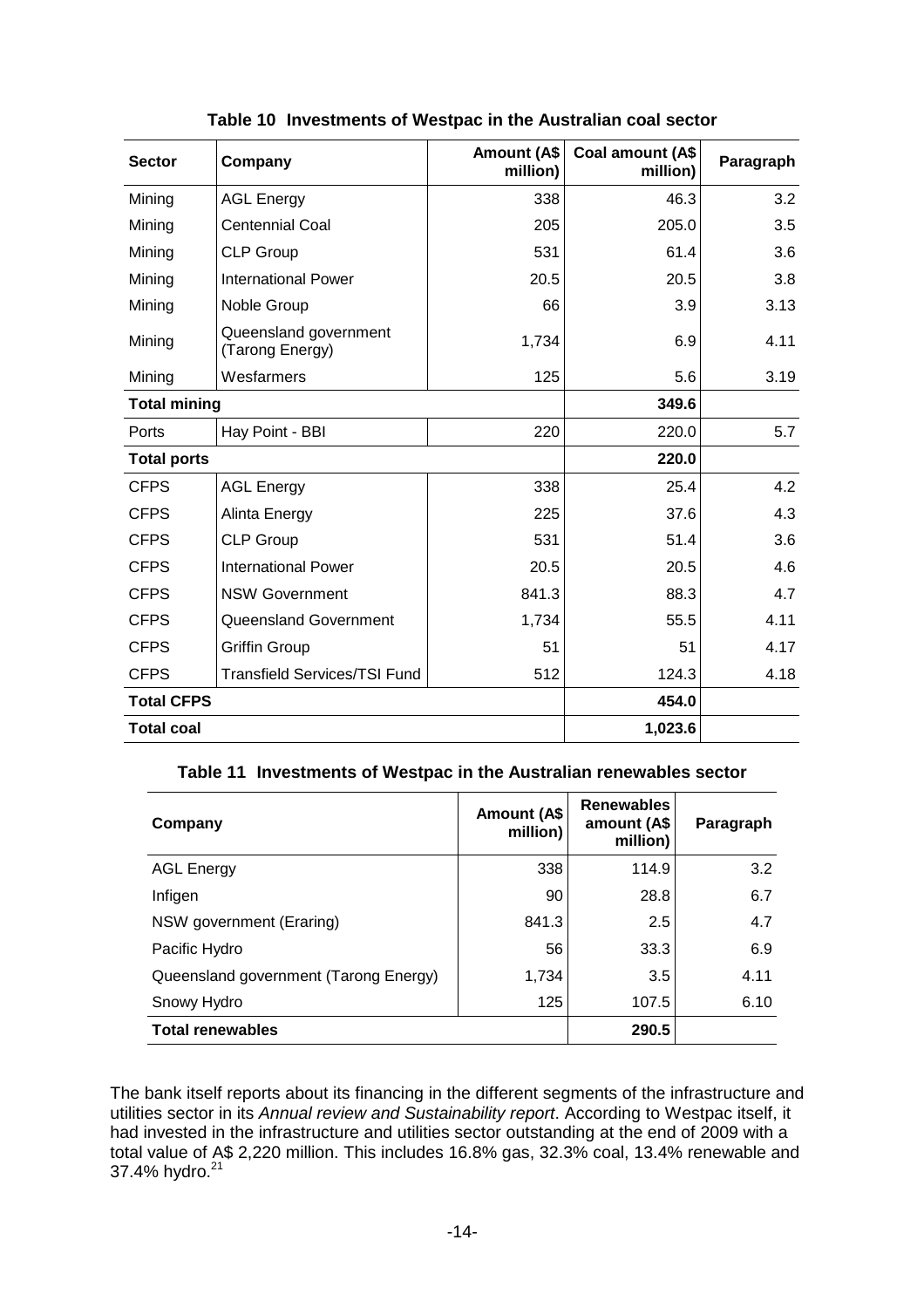Probably this refers to electricity investments only. But as most investments of Westpac in this sector are in companies which operate power plants which use different energy sources, Westpac must have used a calculation methodology to make these estimates. Westpac refers to its website for the calculation methodology, but it could not be found there. It is difficult to compare the findings of this report with the reported numbers of Westpac itself as both the time span and the categories differ. While this report looks at investments over the last five years in total, Westpac probably reports loans outstanding at the end of 2009. Moreover, Westpac divides 'renewable' and 'hydro' while this report includes most hydro projects in the category renewable energy. Also, the data of Westpac concern Australia and New Zealand while this report is only concerned with investments in Australia.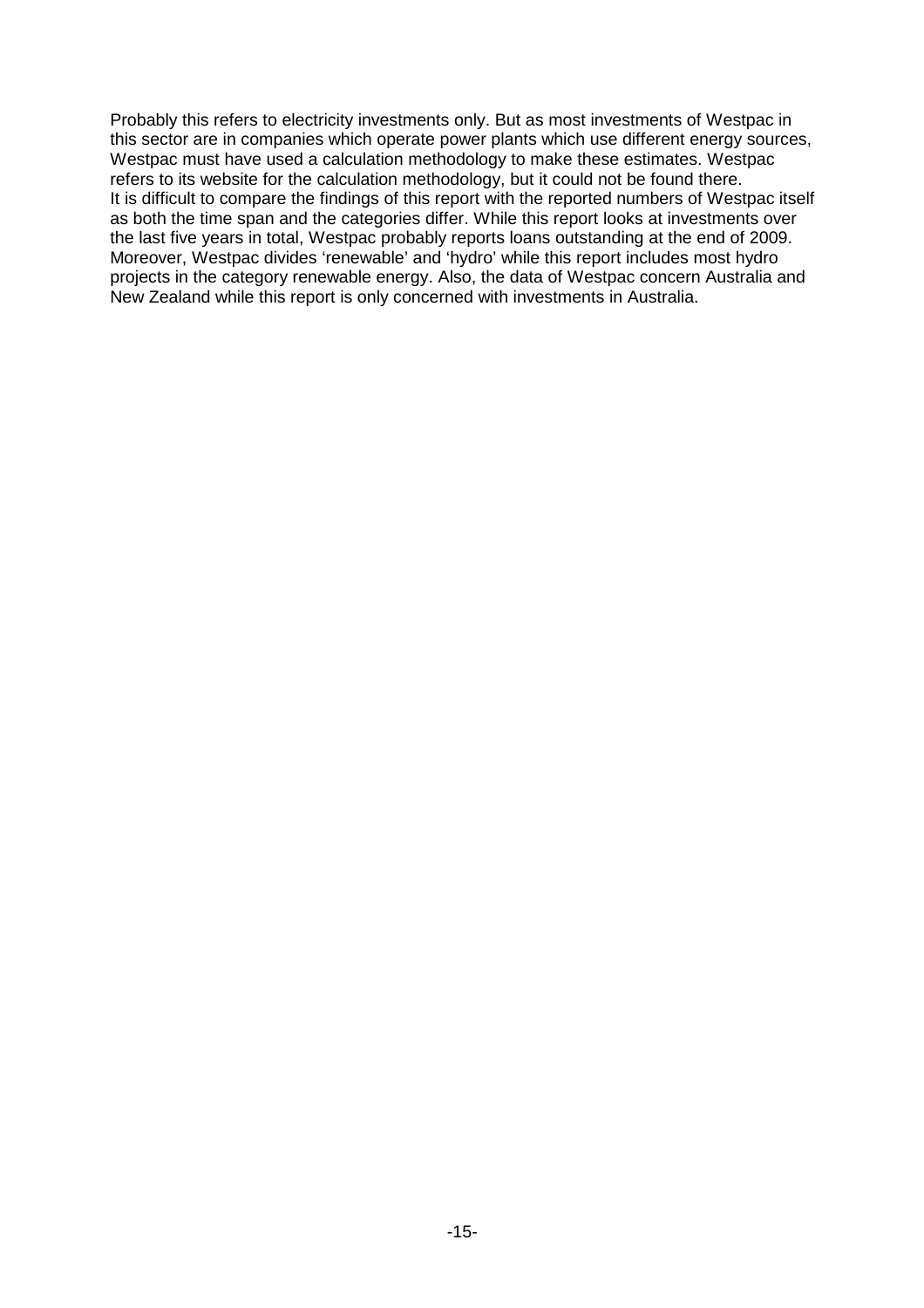# **Chapter 3 Coal mining companies**

# **3.1 Selection of Australian coal mining companies**

Total coal mining capacity in Australia is estimated at 500 million tonnes per annum (Mtpa). This estimation is based on capacity data of a large amount of Australian coal mining companies. Table 12 gives an overview of the 20 companies with the largest coal mining capacity in Australia. Together, these companies own 84.9% of the total coal mining capacity in Australia. For each company the "weighted coal mining capacity" is calculated by multiplying the capacity of each of the company's coal mines by the shareholding the company holds in each coal mine.

The table shows that about half of the companies are based in Australia. Other companies are based in Japan, the United Kingdom and other countries. The largest coal mining company in Australia is Xstrata, which is based in Switzerland. This company has a weighted capacity of 87.1 Mtpa, or 17.4% of the total coal mining capacity in Australia.

For each company, the amount of assets devoted to coal mining in Australia as well as the percentage of these assets in relation to total assets is presented. These numbers give an indication about the relative importance of coal mining activities in Australia for a company. For some companies, the amount of assets devoted to Australian coal mining was unknown. Table 56 summarizes all companies for which the amount was known. For these companies, the average amount of assets devoted to Australian coal mining per Mtpa capacity is A\$ 127.1 million.

To calculate the amount of Australian coal mining assets for companies with no available information, this average was multiplied by the weighted capacity of the company. For example for AGL Energy, 9.8 Mtpa was multiplied by the average of A\$ 127.1 million, resulting in an estimate for its Australian coal mining assets of A\$ 1,246 million.

For companies that solely engage in coal mining, the proportion of Australian coal mining assets to its total assets equals 100%. Other companies have very diverse business portfolios. For example the Japanese electric power company TEPCO has a percentage of assets devoted to Australian coal mining of only 0.7%.

| Company                    | Country              | Weighted<br>capacity in<br>Australia<br>(Mtpa) | % of total<br><b>Australian</b><br>capacity | <b>Australian</b><br>coal mining<br>million) | <b>Australian</b><br>coal mining<br>assets (A\$ / total assets<br>(%) |
|----------------------------|----------------------|------------------------------------------------|---------------------------------------------|----------------------------------------------|-----------------------------------------------------------------------|
| Xstrata                    | Switzerland          | 87.1                                           | 17.4%                                       | 11,070                                       | 15.5                                                                  |
| <b>BHP Billiton</b>        | UK / Australia       | 63.4                                           | 12.7%                                       | 7,100                                        | 7.2                                                                   |
| Mitsubishi Corporation     | Japan                | 33.7                                           | 6.7%                                        | 4,283                                        | 3.0                                                                   |
| Rio Tinto                  | UK / Australia       | 32.9                                           | 6.6%                                        | 4,182                                        | 3.8                                                                   |
| Peabody Energy             | <b>United States</b> | 28.8                                           | 5.8%                                        | 3,792                                        | 33.8                                                                  |
| Anglo American             | United Kingdom       | 27.0                                           | 5.4%                                        | 4,700                                        | 7.5                                                                   |
| <b>International Power</b> | United Kingdom       | 18.4                                           | 3.7%                                        | 2,339                                        | 9.2                                                                   |
| <b>CLP Group</b>           | Hong Kong            | 18.0                                           | 3.6%                                        | 2,288                                        | 9.6                                                                   |
| <b>Centennial Coal</b>     | Australia            | 16.8                                           | 3.4%                                        | 1,189                                        | 100.0                                                                 |
| Wesfarmers                 | Australia            | 12.7                                           | 2.5%                                        | 1,749                                        | 4.5                                                                   |
| Idemitsu Kosan             | Japan                | 10.3                                           | 2.1%                                        | 1,309                                        | 4.3                                                                   |

**Table 12 Coal mining in Australia**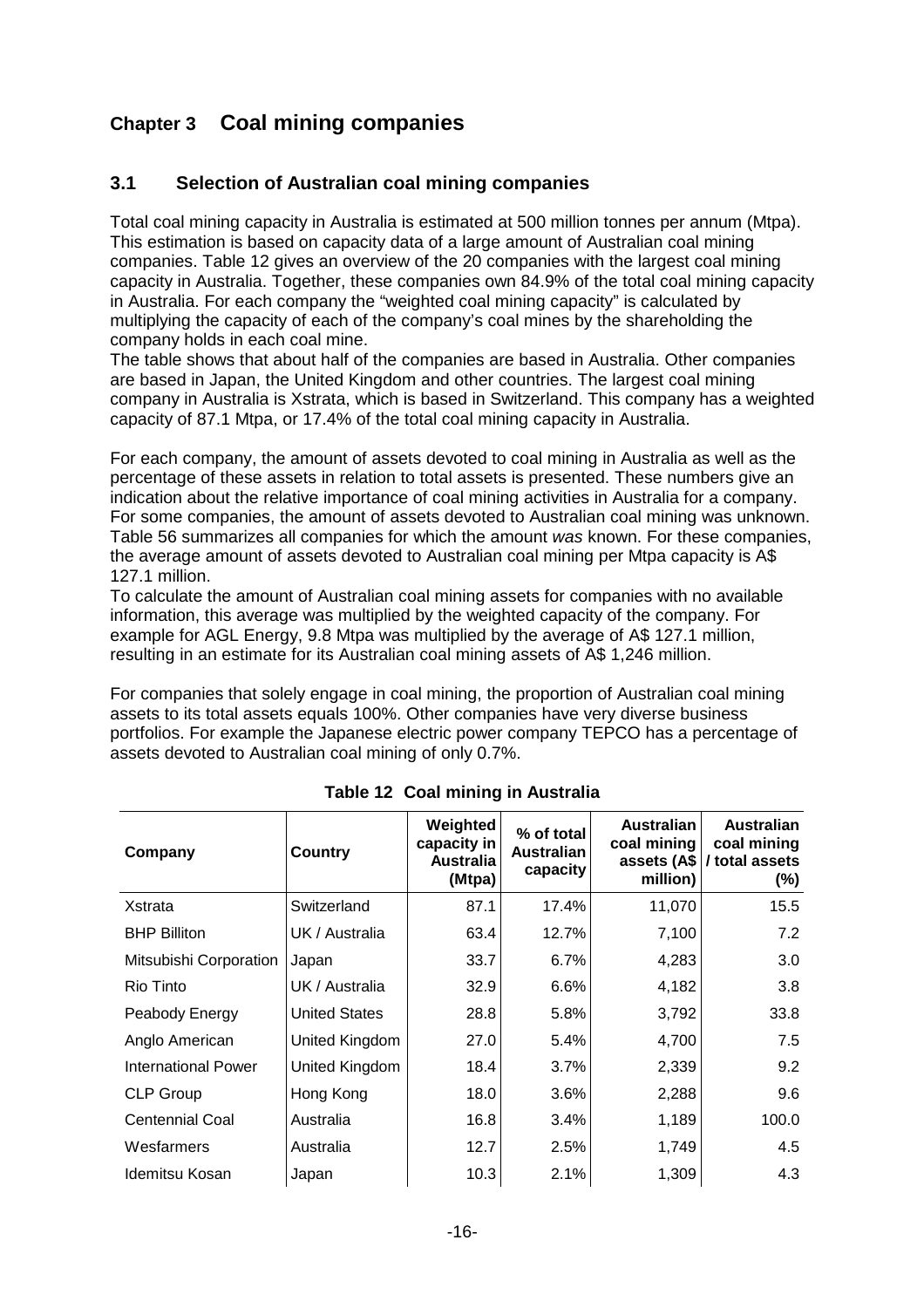| Company                     | <b>Country</b> | Weighted<br>capacity in<br>Australia<br>(Mtpa) | % of total<br><b>Australian</b><br>capacity | <b>Australian</b><br>coal mining<br>assets (A\$<br>million) | <b>Australian</b><br>coal mining<br>/ total assets<br>$(\%)$ |
|-----------------------------|----------------|------------------------------------------------|---------------------------------------------|-------------------------------------------------------------|--------------------------------------------------------------|
| Whitehaven Coal             | Australia      | 10.3                                           | 2.1%                                        | 1,007                                                       | 100.0                                                        |
| <b>AGL Energy</b>           | Australia      | 9.8                                            | 2.0%                                        | 1,246                                                       | 13.7                                                         |
| <b>TEPCO</b>                | Japan          | 9.8                                            | 2.0%                                        | 1,246                                                       | 0.7                                                          |
| <b>MacArthur Coal</b>       | Australia      | 8.6                                            | 1.7%                                        | 1,428                                                       | 100.0                                                        |
| Itochu Corporation          | Japan          | 8.5                                            | 1.7%                                        | 1,080                                                       | 1.4                                                          |
| Mitsui & Co                 | Japan          | 8.4                                            | 1.7%                                        | 1,068                                                       | 0.8                                                          |
| Vale                        | <b>Brazil</b>  | 7.5                                            | 1.5%                                        | 953                                                         | 0.8                                                          |
| <b>Tarong Energy</b>        | Australia      | 7.0                                            | 1.4%                                        | 890                                                         | 42.6                                                         |
| Noble Group                 | Australia      | 5.5                                            | $1.1\%$                                     | 699                                                         | 5.9                                                          |
| <b>Total</b>                |                | 424.5                                          | 84.9%                                       |                                                             |                                                              |
| Other coal mining companies |                | 75.5                                           | 15.1%                                       |                                                             |                                                              |
| <b>Total</b>                |                | 500.0                                          | 100.0%                                      |                                                             |                                                              |

This chapter will discuss the 20 companies which are summarized in Table 12. For each company, a short profile is presented, discussing the general activities of the company and the company's Australian coal mining operations. After that, the role of the Australian banks of focus in this report will be assessed, in the form of loans, project finance and other forms of credits, underwriting of share and bond issuances, investments in shares and bonds and other financial services.

# **3.2 AGL Energy**

# **3.2.1 Short profile of AGL Energy**

AGL Energy is Australia's leading renewable energy company and Australia's largest private owner, operator and developer of renewable generation assets. The company has a diverse power generation portfolio including base, peaking and intermediate electricity production plants. These are spread across traditional energy sources (e.g. gas and coal) as well as renewable sources (including hydro, wind, landfill gas and biogas). AGL is listed on the Australian Stock Exchange since 2006. The company is based in Sydney, Australia.<sup>22</sup>

Table 13 summarizes the details on the company's coal mining operations, which consist of a 32.5% share in GEAC - the owner of the Loy Yang coal mine project. The total capacity of the mine is 30 million tonnes per annum (Mtpa). Multiplying the capacity by the share of the company in the mine, the weighted production capacity of the AGL Energy is 9.8 Mtpa.

| <b>Subsidiary</b> | <b>Mine</b> | <b>State</b> | <b>Mtpa</b> | Share in mine | Weighted<br><b>Mtpa</b> |
|-------------------|-------------|--------------|-------------|---------------|-------------------------|
| <b>GEAC</b>       | Loy Yang    | Vic          | 30          | 32.5%         | 9.8                     |
| <b>Total Mtpa</b> |             |              | 30          |               | 9.8                     |

|  | Table 13 Australian coal mines of AGL Energy |  |  |  |
|--|----------------------------------------------|--|--|--|
|--|----------------------------------------------|--|--|--|

Source: AGL Energy, "Annual Report 2009", AGL Energy, September 2009.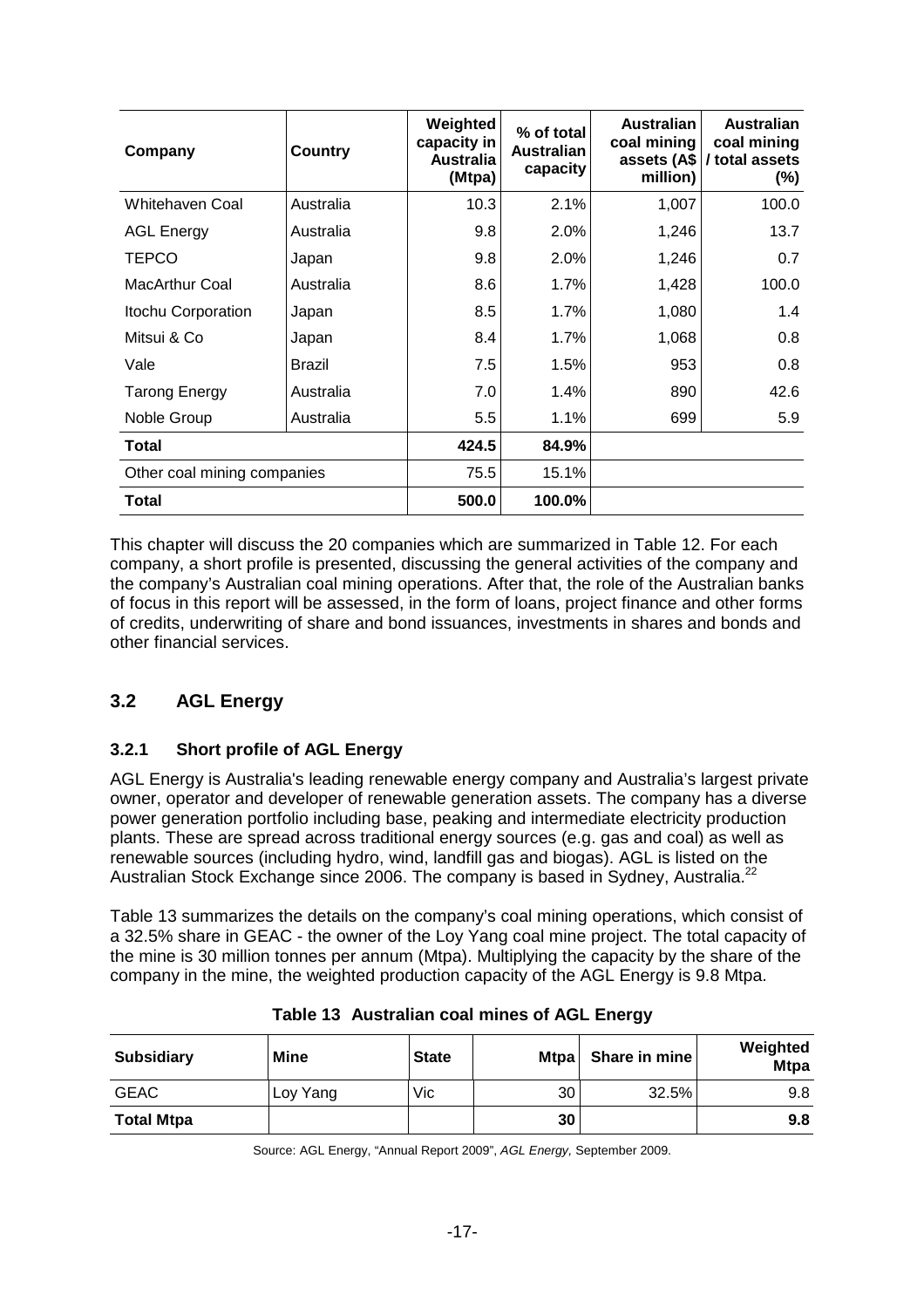At the end of June 2009 AGL's total assets amounted to A\$ 9,034 million.<sup>23</sup> As the weighted production capacity of the company is 9.8 Mtpa, the estimated amount of assets devoted to Australian coal mining (based on an average of A\$ 127.1 million/Mtpa, see Appendix 1) is A\$ 1,246 million, or 13.8% of total assets.

# **3.2.2 Shareholders**

As at July 2010, AGL Energy had 450 million shares outstanding. Colonial First State, a subsidiary of the **Commonwealth Bank of Australia**, owned 7,196 of these shares as at February 2010. When multiplying the number of shares by the current share price, the total value of this investment amounts to A\$ 106,789.<sup>24</sup>

# **3.2.3 Bank loans**

The following information could be found regarding bank loans provided to AGL Energy by the researched banks since early 2005:

• In December 2006 AGL Energy secured a syndicated loan with a total value of A\$ 2,680 million. The loan was split into five tranches: an A\$ 380 million one-year tranche, an A\$ 633 million three-year tranche, an A\$ 887 million five-year tranche, an A\$ 500 million three-year tranche and an A\$ 280 million three-year tranche. The proceeds from the loan were intended for general corporate purposes and for refinancing of debt. The following of the researched banks participated in the syndicate, with an estimated amount of:<sup>25</sup>

| $\bullet$ ANZ | A\$ 136 million |
|---------------|-----------------|
| • Westpac     | A\$ 154 million |

• In October 2007 AGL Energy secured an A\$ 270 million one-year loan with an international banking syndicate. The proceeds from the loan were intended for general corporate purposes and for refinancing of debt. The following of the researched banks participated in the syndicate, providing an amount of: $26$ 

| $\bullet$ ANZ                    | A\$ 19 million |
|----------------------------------|----------------|
| • Commonwealth Bank of Australia | A\$ 10 million |
| • Westpac                        | A\$ 22 million |

• In April 2008 AGL Energy secured an A\$ 550 million loan with an international banking syndicate. The loan was split into two tranches: an A\$ 328 million two-year tranche and an A\$ 223 million two-year tranche. The proceeds of the loan were intended to refinance the A\$ 270 million one-year loan mentioned above and for general corporate purposes. The following of the researched banks participated in the syndicate, providing an amount of: $27$ 

| • ANZ                            | A\$ 99 million |
|----------------------------------|----------------|
| • Commonwealth Bank of Australia | A\$ 55 million |
| • Westpac                        | A\$ 62 million |

- In June 2009 AGL Energy secured an A\$ 800 million from an international banking syndicate. The loan was split into two tranches: an A\$ 200 million three-year tranche and a A\$ 600 million three-year tranche. The proceeds of the loan were intended to refinance existing debt and for general corporate purposes. The following of the researched banks participated in the syndicate, providing an amount of:<sup>28</sup>
	-

• **ANZ** A\$ 100 million • **Commonwealth Bank of Australia** A\$ 50 million

-18-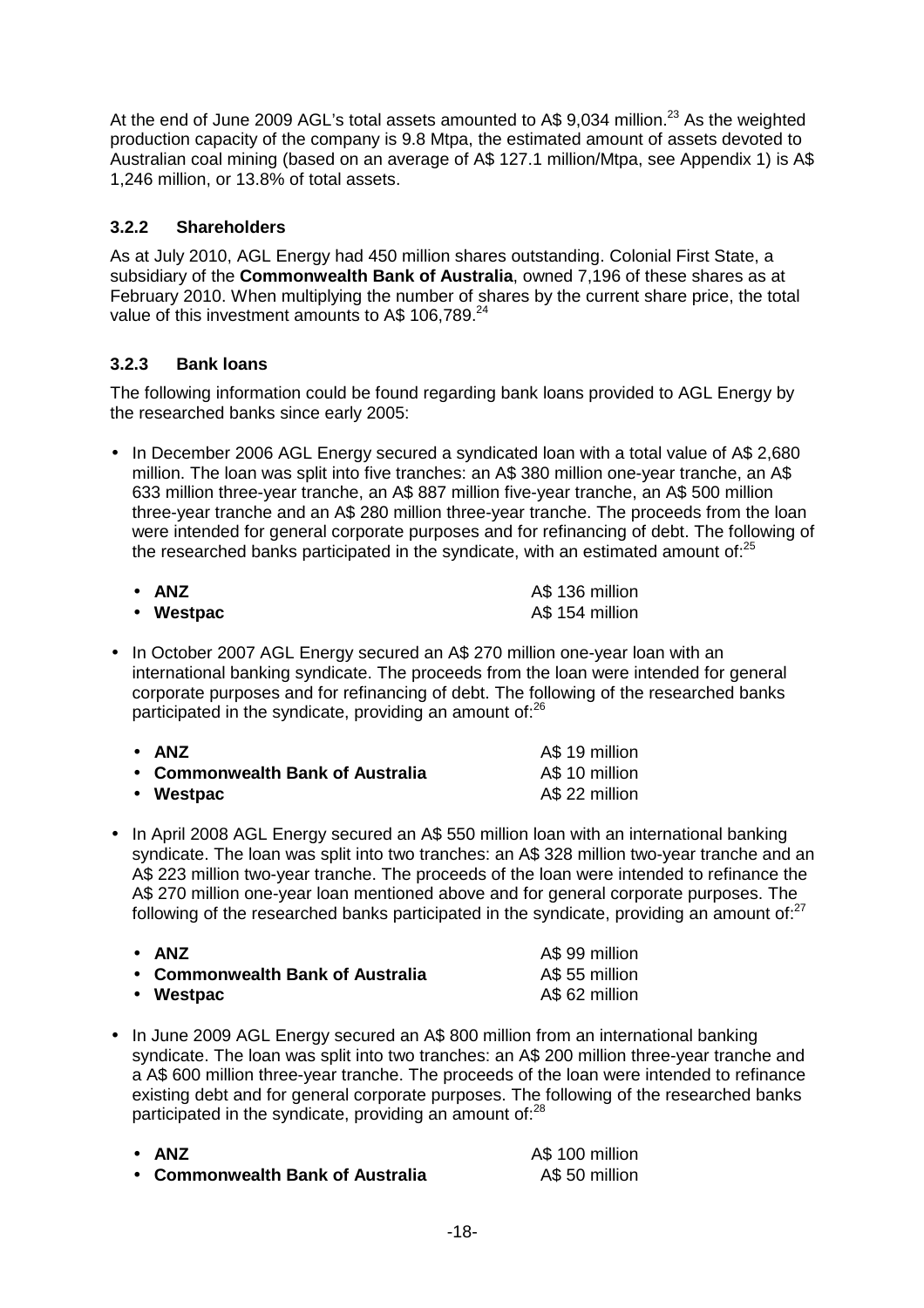#### • **National Australia Bank** A\$ 50 million

• Westpac **A\$ 100 million** 

# **3.3 Anglo American**

#### **3.3.1 Short profile of Anglo American**

The British company Anglo American plc is a company that mines, processes and refines resources such as platinum, diamonds, coal, base metals, ferrous metals, and industrial minerals. Anglo American operates in Africa, Europe, South and North America, Australia, and Asia. The company was founded in 1917 and is based in London, the United Kingdom.<sup>29</sup>

At the end of 2009, total assets of Anglo American plc amounted to US\$ 56.3 billion (A\$ 63.0 billion). Coal production in Australia (grouped under the company's segment metallurgical coal, all of which is produced in Australia) accounted for US\$ 4.2 billion (A\$ 4.7 billion), or 7.5% of the company's total assets.<sup>30</sup>

Table 14 summarizes all Australian coal mining projects in which Anglo American has an interest. Most of its projects are based in Queensland. The total capacity of the company's mining projects is 40.0 Mtpa. Multiplying the capacity by the share of the company in all mines, the weighted capacity of the company is 27.0 Mtpa.

| <b>Subsidiary</b>    | <b>Mine</b>    | <b>State</b> | <b>Mtpa</b> | Share in mine | <b>Weighted Mtpa</b> |
|----------------------|----------------|--------------|-------------|---------------|----------------------|
| Anglo Coal Australia | Callide        | Qld          | 8.8         | 100%          | 8.8                  |
| Anglo Coal Australia | German Creek   | Qld          | 7.0         | 70%           | 4.9                  |
| Anglo Coal Australia | Dawson         | Qld          | 7.4         | 51%           | 3.8                  |
| Anglo Coal Australia | Drayton        | <b>NSW</b>   | 4.1         | 88%           | 3.6                  |
| Anglo Coal Australia | Foxleigh       | Qld          | 2.3         | 70%           | 1.6                  |
| Anglo Coal Australia | Moranbah North | Qld          | 3.0         | 88%           | 2.6                  |
| Anglo Coal Australia | Jellinbah      | Qld          | 4.0         | 23%           | 1.7                  |
| <b>Total Mtpa</b>    |                |              | 36.6        |               | 27.0                 |

**Table 14 Australian coal mines of Anglo American** 

Source: Anglo American, "Our business", Website Anglo American, Viewed in July 2010.

#### **3.3.2 Shareholders**

Anglo American plc has 1.2 billion shares outstanding. When adding ADRs and ordinary shares, Colonial First State, part of **Commonwealth Bank of Australia**, owns 0.19% of the company's shares. When multiplying the number of shares by the current share price, the total value of the investment amounts to A\$ 46.6 million. $31$ 

#### **3.3.3 Bank loans**

The following information could be found regarding bank loans provided to Anglo American by the researched banks since early 2005: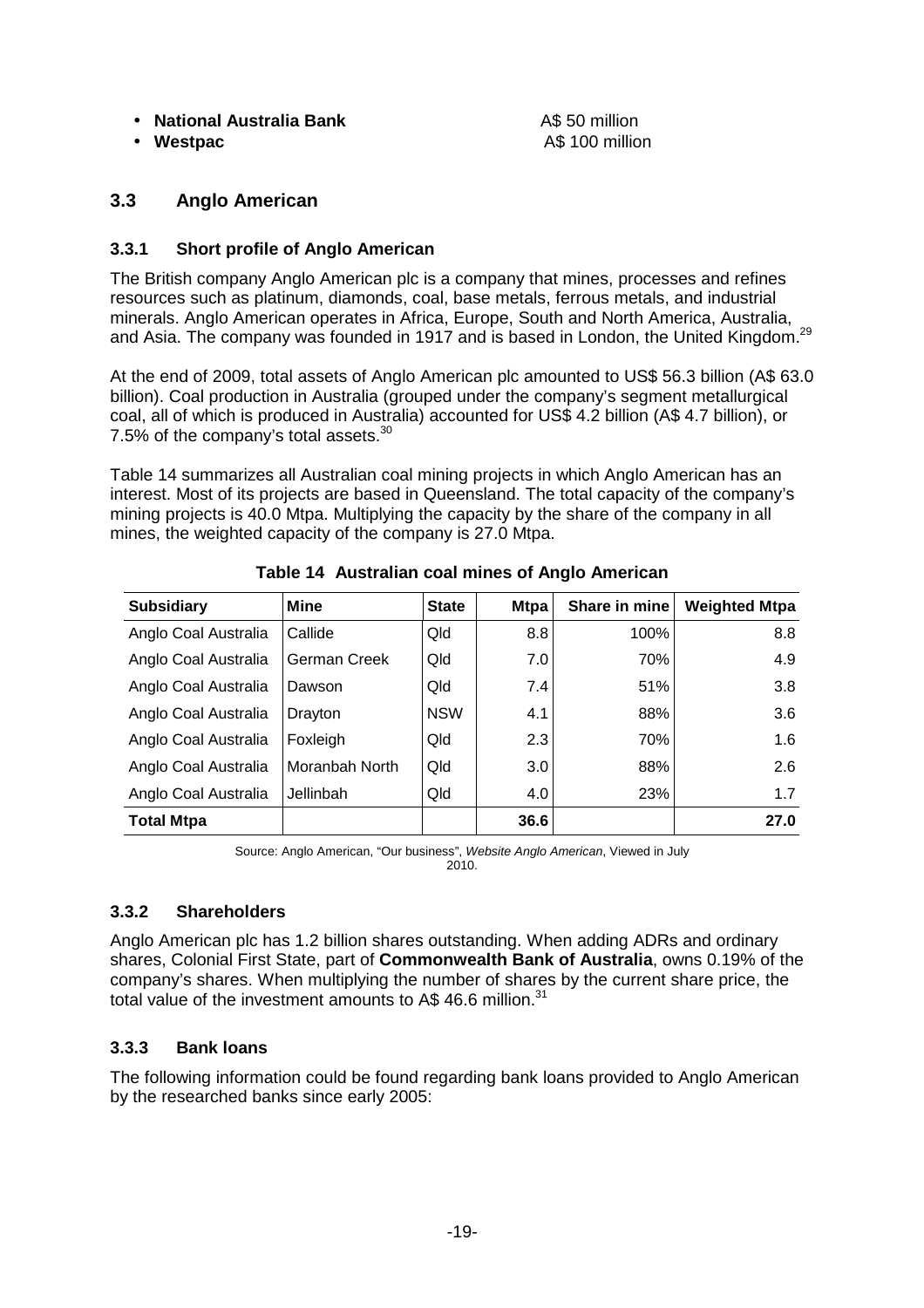- In July 2006 Anglo American plc extended its existing US\$ 750 million (A\$ 1,101 million) facility signed two years earlier. The maturity of the loan is July 2007. Among the 16 arranging banks of the facility was **National Australia Bank**, which provided an estimated amount of US\$ 47 million (A\$ 63 million).<sup>32</sup>
- In March 2007 Anglo American plc secured a US\$ 2.5 billion (A\$ 3.2 billion) five-year revolving credit facility for general corporate purposes. **National Australia Bank** participated in the syndicate of 15 banks, providing an estimated amount of US\$ 167 million (A $$$  212 million).<sup>33</sup>
- In June 2010 the company was self-arranging a new US\$ 2.5 billion loan that would replace the loan secured in March 2007. According to banking sources, this new loan would be completed on a club basis with banks that already have a relationship with the company. It is not certain if **National Australia Bank** will participate in this new loan.<sup>34</sup>

# **3.4 BHP Billiton**

#### **3.4.1 Short profile of BHP Billiton**

BHP Billiton Ltd is a diversified natural resources company which operates in Australia, the Americas and southern Africa. BHP Billiton Ltd operates as a subsidiary of the BHP Billiton Group. It was created through the Dual Listed Companies (DLC) merger of BHP Ltd (now BHP Billiton Ltd) and Billiton plc (now BHP Billiton plc) in June 2001. BHP Billiton Limited and BHP Billiton plc continue to exist as separate companies, but operate on a combined basis as BHP Billiton. The company was founded in 1885 and is based in Melbourne, Australia.<sup>35</sup>

At the end of June 2009, BHP Billiton's assets had a value of US\$ 78.8 billion (A\$ 97.3 billion). Of these, 12.0% were related to coal mining and marketing. The company's coal divisions consist of Metallurgical coal (US\$ 4.9 billion), all of which is produced in Australia, and Energy coal (US\$ 4.6 billion), 17% of which is produced in Australia. Therefore, coal mining in Australia is estimated to account for US\$ 5.7 billion (A\$ 7.1 billion), or 7.2% of the company's assets.<sup>36</sup>

Table 15 summarizes the coal mines in Australia in which the company has an interest. Almost all mines are located in Queensland. The total capacity of the company's mining projects is 94.2 Mtpa. Multiplying the capacity by the share of the company in all mines, the weighted capacity of the company is 63.4 Mtpa.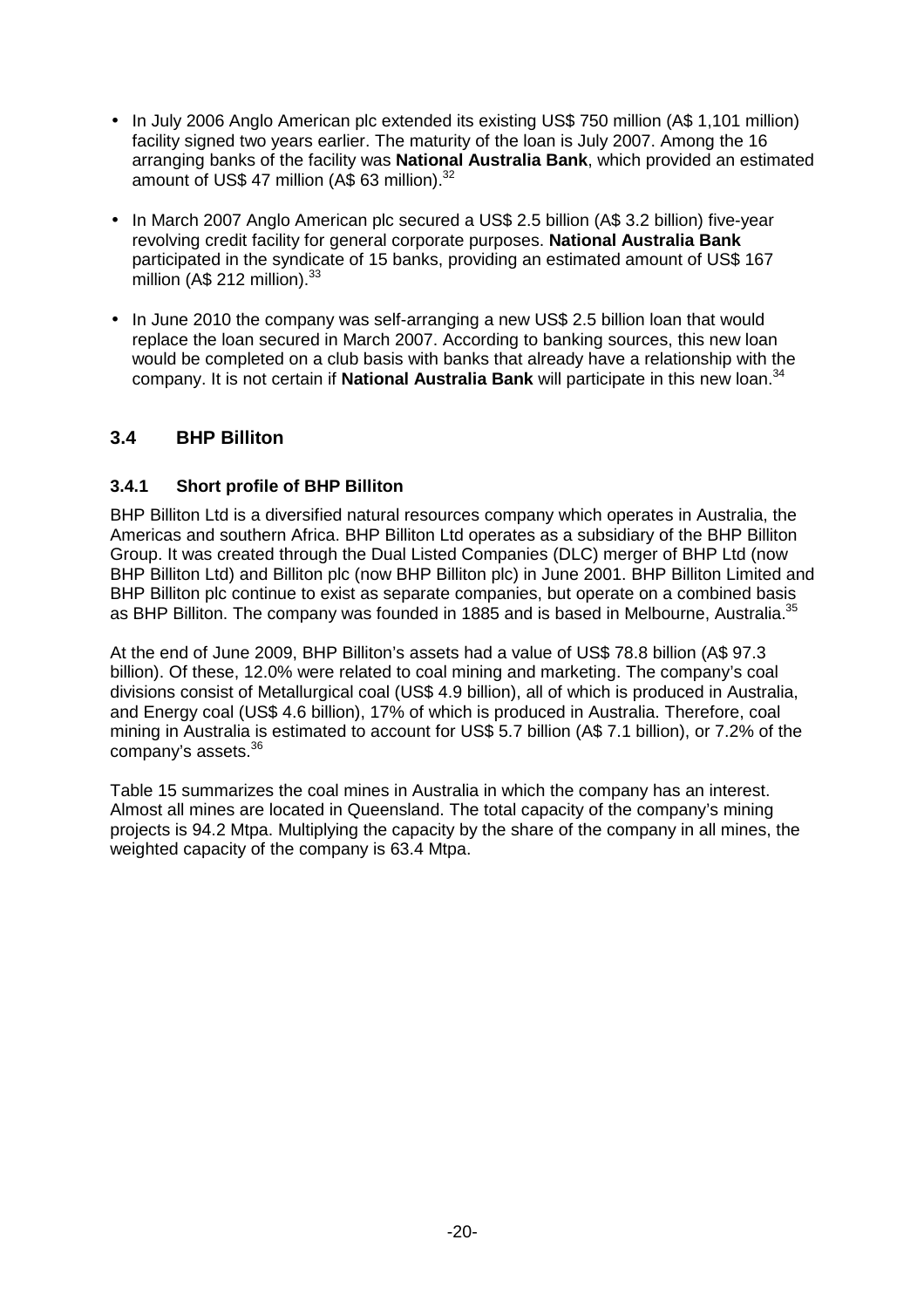| <b>Subsidiary</b>              | Mine                   | <b>State</b> | <b>Mtpa</b> | Share in mine | Weighted<br><b>Mtpa</b> |
|--------------------------------|------------------------|--------------|-------------|---------------|-------------------------|
| <b>BHP Mitsubishi Alliance</b> | <b>Blackwater</b>      | <b>Qld</b>   | 14.0        | 50.0%         | 7.0                     |
| <b>BHP Mitsubishi Alliance</b> | <b>Broadmeadow</b>     | Qld          | 3.0         | 50.0%         | 1.5                     |
| <b>BHP Mitsubishi Alliance</b> | Goonyella<br>Riverside | Qld          | 15.0        | 50.0%         | 7.5                     |
| <b>BHP Mitsubishi Alliance</b> | <b>Gregory Crinum</b>  | Qld          | 5.0         | 50.0%         | 2.5                     |
| <b>BHP Mitsubishi Alliance</b> | Norwich Park           | Qld          | 5.0         | 50.0%         | 2.5                     |
| <b>BHP Mitsubishi Alliance</b> | Peak Downs             | Qld          | 9.0         | 50.0%         | 4.5                     |
| <b>BHP Mitsubishi Alliance</b> | Saraji                 | Qld          | 8.0         | 50.0%         | 4.0                     |
| <b>BHP Mitsui Coal</b>         | South Walker<br>Creek  | Qld          | 3.5         | 80.0%         | 2.8                     |
| <b>BHP Mitsui Coal</b>         | Poitrel                | Qld          | 3.0         | 80.0%         | 2.4                     |
| Illawarra Coal Holdings        | Illawarra Coal         | <b>NSW</b>   | 8.7         | 100.0%        | 8.7                     |
| Mt Arthur Coal                 | Mt Arthur Coal         | <b>NSW</b>   | 20.0        | 100.0%        | 20.0                    |
| <b>Total Mtpa</b>              |                        |              | 94.2        |               | 63.4                    |

**Table 15 Australian coal mines of BHP Billiton** 

Source: BHP Billiton, "Energy Coal", Website BHP Billiton, Viewed in July 2010; BHP Billiton, "Metallurgical Coal", Website BHP Billiton, Viewed in July 2010.

# **3.4.2 Shareholders**

BHP Billiton plc and BHP Billiton Ltd together have 5.6 billion shares outstanding. When adding ADRs and ordinary shares, Colonial First State, part of **Commonwealth Bank of Australia**, owns 0.2% of the company's shares. When multiplying the number of shares by the current share price, the total value of the investment amounts to A\$ 417 million. $37$ 

#### **3.4.3 Bank loans**

The following information could be found regarding bank loans provided to BHP Billiton by the researched banks since early 2005:

• In March 2005 BHP Billiton plc secured a US\$ 6.5 billion (A\$ 8.2 billion) credit facility from a syndicate of 17 banks. The facility was split between a US\$ 3 billion (A\$ 3.8 billion) extendible 18-month term loan, a US\$ 2.5 billion (A\$ 3.1 billion) five-year term loan and a US\$ 1 billion (A\$ 1.3 billion) revolver. The proceeds were used for an A\$ 9.2 billion takeover of WMC Resources, an Australian mining and fertilizer company. Among the 17 participants were the following Australian banks:<sup>38</sup>

| $\bullet$ ANZ                    | A\$ 318 million |
|----------------------------------|-----------------|
| • Commonwealth Bank of Australia | A\$ 222 million |
| • National Australia Bank        | A\$ 318 million |

• In June 2005 BHP Billiton Ltd secured a US\$ 400 million (A\$ 529 million) short-term credit facility for the purchase of trade debts and working capital purposes. **ANZ** provided US\$ 150 (A\$ 199 million) of the loan.<sup>39</sup>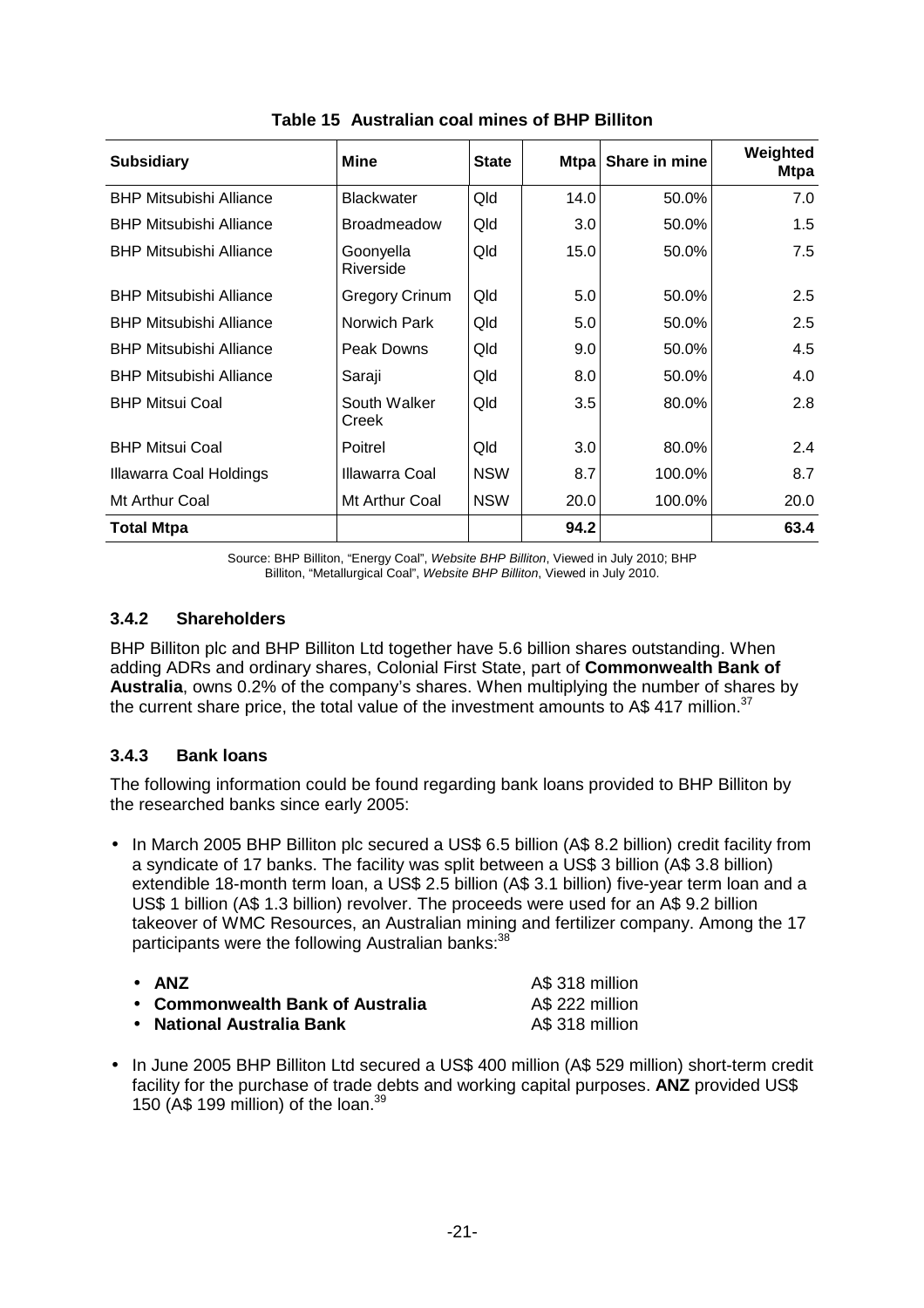#### **3.4.4 Bond issuances**

The following information could be found regarding bond issuances by BHP Billiton since 2005 in which one or more of the researched Australian institutions were involved:

- In March 2009 BHP Billiton's financing subsidiary BHP Billiton Finance (USA) issued bonds on the American capital market with a total value of US\$ 3.3 billion (A\$ 5.1 billion), of which a tranche of US\$ 1.5 billion (A\$ 2.3 billion) matures in April 2014 and US\$ 1.8 billion (A\$ 2.8 billion) matures in April 2019. **National Australia Bank** was responsible for selling US\$ 33 million (A\$ 51.6 million) in the first tranche and US\$ 38.5 million (A\$ 60.2 million) in the second. This results in a total of US\$ 71.5 million (A\$ 112 million). $^{4}$
- Later in March 2009 BHP Billiton Finance (USA) issued seven-year bonds on the European capital market with a value of  $\in$  2.3 billion (A\$ 3.3 billion) comprising  $\in$  1.3 billion (A\$ 1.9 billion) of 4.75% bonds due in 2012 and  $\in$  1 billion (A\$ 1.4 billion) of 6.375% bonds due in 2016. The proceeds are being used for general corporate purposes. **National Australia Bank** participated as co-lead manager, underwriting an estimated A\$ 198 million $41$

# **3.5 Centennial Coal**

# **3.5.1 Short profile of Centennial Coal**

Centennial Coal Company Ltd is an Australian coal mining and marketing company that operates solely in Australia. The company supplies thermal and coking coal to power stations and steel mills in Japan, Korea, India, Europe, and South America. Centennial Coal was founded in 1989 and is based in Sydney, Australia.<sup>42</sup> On the 5th of July 2010, Banpu Pcl, Thailand's biggest coal producer, bought 80 per cent of the shares of Centennial Coal for A\$ 2 billion. This Thai producer already owned 20 per cent of the company's shares.<sup>43</sup>

At the end of June 2009, Centennial Coal owned assets with a total value of A\$ 1,189.3 million. The company operates solely in the coal mining industry in New South Wales, so Australian coal mining accounted for 100% of the company's assets.<sup>44</sup>

Table 16 lists all Australian coal mines of Centennial Coal. All of the company's projects are based in New South Wales. The total production of the company's mines is 24.7 Mtpa. If we take into account the partial ownership of the company in some mines, the weighted coal mining capacity amounts to 16.8 Mtpa.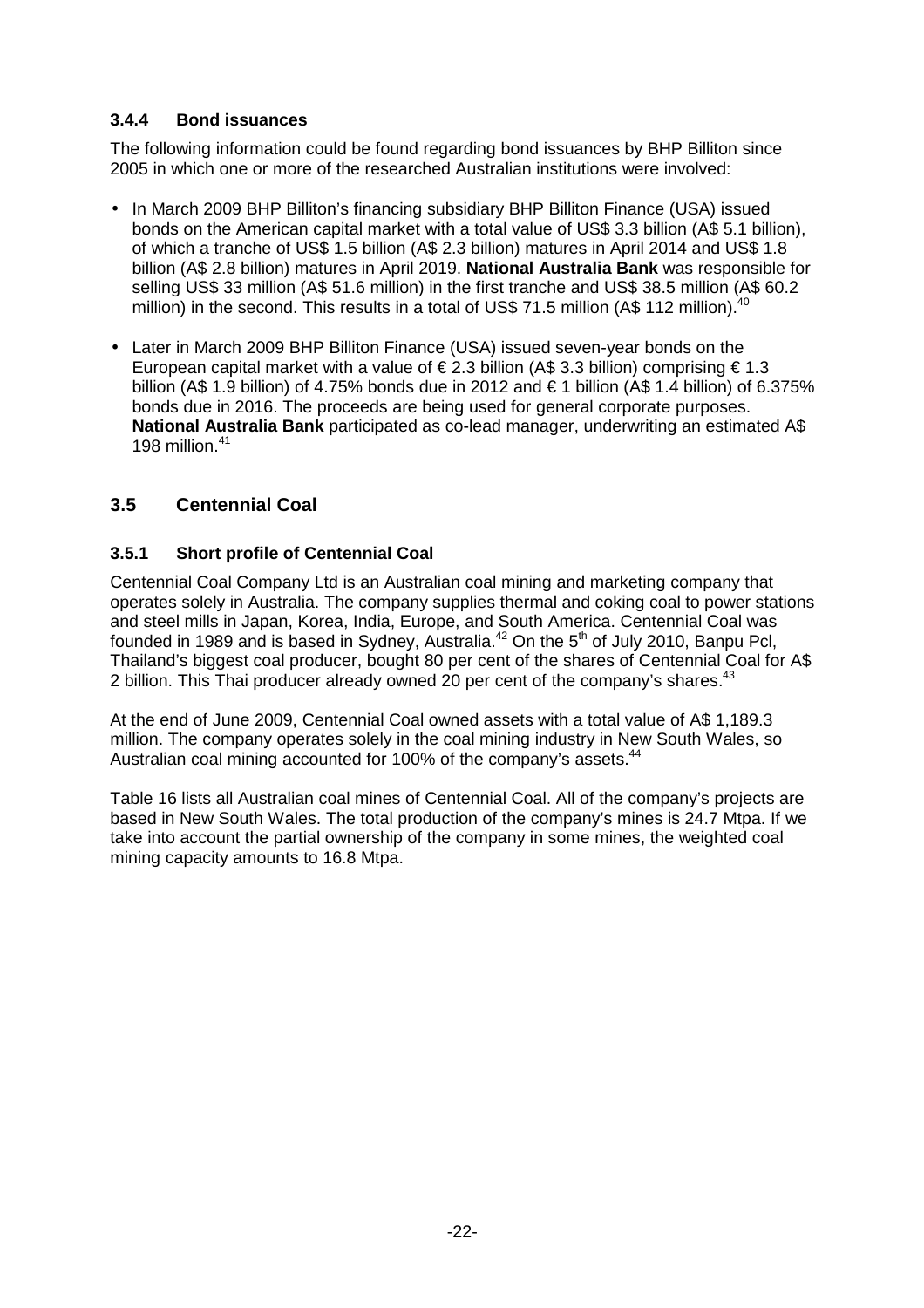| <b>Subsidiary</b>      | <b>Mine</b>             | <b>State</b> | <b>Mtpa</b> |        | Share in mine Weighted Mtpa |
|------------------------|-------------------------|--------------|-------------|--------|-----------------------------|
| Centennial Coal        | Newstan                 | <b>NSW</b>   | 4.0         | 100.0% | 4.0                         |
| Centennial Coal        | Awaba                   | <b>NSW</b>   | 0.8         | 100.0% | 0.8                         |
| <b>Centennial Coal</b> | Myuna                   | <b>NSW</b>   | 1.5         | 100.0% | 1.5                         |
| <b>Centennial Coal</b> | Mandalong               | <b>NSW</b>   | 5.0         | 100.0% | 5.0                         |
| <b>Centennial Coal</b> | Mannering               | <b>NSW</b>   | 1.0         | 100.0% | 1.0                         |
| <b>Centennial Coal</b> | Angus Place/ Springvale | <b>NSW</b>   | 7.0         | 50.0%  | 3.5                         |
| Centennial Coal        | Charbon                 | <b>NSW</b>   | 1.2         | 95.0%  | 1.1                         |
| <b>Centennial Coal</b> | Airly                   | <b>NSW</b>   | 1.7         | 100.0% | 1.7                         |
| <b>Centennial Coal</b> | Clarence                | <b>NSW</b>   | 2.5         | 85.0%  | 2.1                         |
| <b>Total Mtpa</b>      |                         |              | 24.7        |        | 16.8                        |

**Table 16 Australian coal mines of Centennial Coal** 

Source: Centennial Coal Company, "Annual Report 2009", Centennial Coal Company, October 2009.

# **3.5.2 Shareholders**

As of June 2009, **National Australia Bank** owned 6.88% of the shares of Centennial Coal. When multiplying the amount of shares by the current share price, the value of the holding can be estimated at A\$ 189 million.<sup>45</sup> In July 2010 these shares were sold to Banpu Pcl.

#### **3.5.3 Bank loans**

The following information could be found regarding bank loans provided to Centennial Coal by the researched banks since early 2005:

• In August 2005 Centennial Coal secured an A\$ 765 million multi-tranche facility from a syndicate of banks. All tranches were thee-year revolvers. The proceeds were used for general corporate purposes. Among the 8 participants were the following Australian banks:<sup>46</sup>

| $\bullet$ anz             | A\$ 185 million |
|---------------------------|-----------------|
| • National Australia Bank | A\$ 110 million |
| • Westpac Banking         | A\$ 130 million |

• In December 2007 Centennial Coal secured an A\$ 460 four-year credit facility for refinancing and general corporate purposes. Among the 7 participants were the following Australian banks:<sup>47</sup>

| • ANZ                     | A\$ 165 million |
|---------------------------|-----------------|
| • National Australia Bank | A\$ 30 million  |
| • Westpac Banking         | A\$75 million   |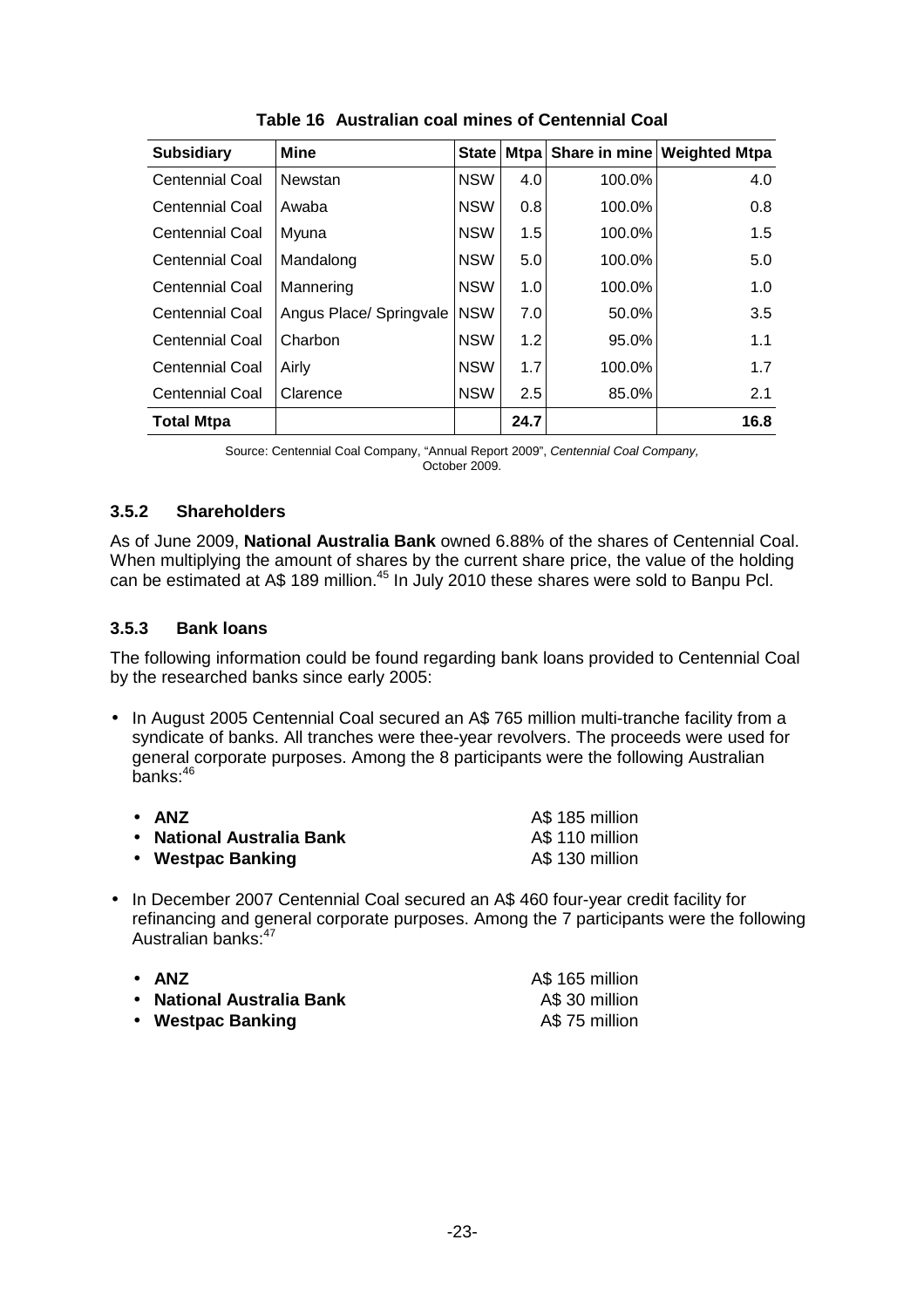# **3.6 CLP Group**

#### **3.6.1 Short profile of the CLP Group**

The CLP Group is an electricity company, headquartered in Hong Kong. Incorporated in 1901 as the China Light & Power Company Syndicate, the company's core businesses are power generation and transmission. In recent years the CLP Group has invested in Australia, China, India and Thailand.<sup>48</sup>

The CLP Group owns the Yallourn mine, Australia's second largest open cut mine, adjacent to the Yallourn Power Station. As Table 17 shows, the mine annually produces around 18 million tonnes of high moisture brown coal.<sup>49</sup>

| <b>Subsidiary</b> | Mine     | <b>State</b> | <b>Mtpa</b> | Share in mine | <b>Weighted Mtpa</b> |
|-------------------|----------|--------------|-------------|---------------|----------------------|
| TRUenergy         | Yallourn | Vic          | 18.0        | 100.0%        | 18.0                 |
| <b>Total Mtpa</b> |          |              | 18.0        |               | 18.0                 |

| Table 17 Australian coal mines of the CLP Group |  |
|-------------------------------------------------|--|
|                                                 |  |

In 2009, total assets of the CLP Group amounted to HK\$ 156,531 million (A\$ 23,893 million). The company's activities in Australia accounted for HK\$ 37,032 million (A\$ 5,653 million) of its assets. $50$  As the company has an Australian coal mining capacity of 18 Mtpa, the amount of assets devoted to Australian coal mining (based on an average of A\$ 127.1 million/Mtpa, see Appendix 1) is estimated at A\$ 2,288 million, or 9.6% of total assets.

#### **3.6.2 Bondholders**

Colonial First State, part of **Commonwealth Bank of Australia**, owns 0.02% of the outstanding bonds of the CLP Group. The value of this holding is A\$ 501,000.<sup>51</sup>

#### **3.6.3 Bank loans**

The following information could be found regarding bank loans provided to the CLP Group by the researched banks since early 2005:

• In March 2005 CLP Power Australia Energy, a subsidiary of the CLP Group, secured an A\$ 2,450 million credit facility. The facility consisted of an A\$ 250 million one-year revolver, an A\$ 600 million one-year bridge loan, an A\$ 650 three-year revolver and an A\$ 950 five-year term loan. The proceeds were used to fund the acquisition of the company's merchant energy business, to refinance the company's existing Yallourn project finance facilities, and to fund the working capital requirements for the company's business in Australia. The following Australian banks participated in the facility:<sup>52</sup>

| $\bullet$ anz                    | A\$ 100 million |
|----------------------------------|-----------------|
| • Commonwealth Bank of Australia | A\$ 150 million |
| • National Australia Bank        | A\$ 150 million |
| • Westpac Banking                | A\$ 100 million |

• In August 2006 CLP Australia Finance Pty Ltd, a subsidiary of TRUenergy, secured a A\$ 1.6 billion loan facility from a syndicate of banks. The facility consists of an A\$ 650 threeyear tranche and an A\$ 950 million five-year tranche. The proceeds were used for refinancing, restructuring and to fund the development of greenfield projects of the company. The following Australian banks participated in the facility:<sup>5</sup>

Source: TRUenergy, "About us", Website TRUenergy, Viewed in July 2010.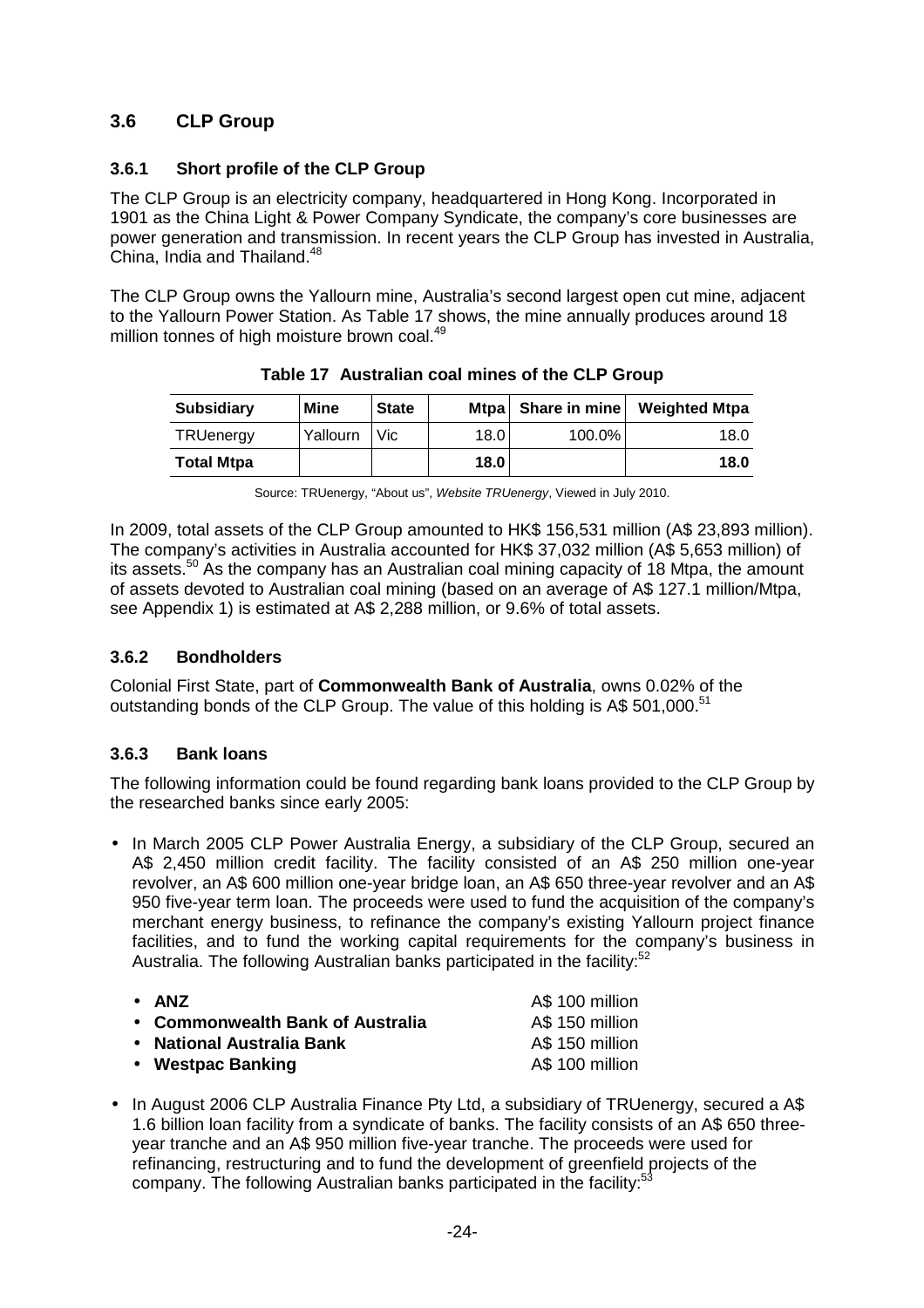• **Commonwealth Bank of Australia** A\$ 100 million

• **National Australia Bank A\$ 150 million**<br>• Westpac Banking **AS 200 million** 

- Westpac Banking
- In May 2008 CLP Australia Finance Pty Ltd, a subsidiary of TRUenergy, secured a oneyear A\$ 300 million loan for refinancing purposes. The following banks participated in the  $I$ oan: $54$

| • Commonwealth Bank of Australia | A\$ 150 million |
|----------------------------------|-----------------|
| • National Australia Bank        | A\$ 150 million |

• In August 2009 CLP Australia Finance Pty Ltd, a subsidiary of TRUenergy, secured an A\$ 239 million three-year loan to refinance debt. The following banks participated in the  $lnan.55$ 

| • Australia and Zealand Bank | A\$ 75 million |
|------------------------------|----------------|
| • National Australia Bank    | A\$ 61 million |
| • Westpac Banking            | A\$ 81 million |

# **3.6.4 Bond issuances**

The following information could be found regarding bond issuances by the CLP Group since 2005 in which one or more of the researched Australian institutions were involved:

• In November 2005 TRUenergy, through CLP Australia Finance Pty Ltd, completed an A\$ 700 million Australian domestic bond issue. The issue comprised A\$ 650 million in sevenyear fixed and floating rate tranches and A\$ 50 million at a ten-year floating rate. Proceeds from the issuance were used to repay a bridging acquisition loan and for Yallourn refinancing. The balance of the funds was used to repay an existing debt facility. **Commonwealth Bank of Australia** and **National Australia Bank** were joint bookrunners for the issuance, each providing an estimated A\$ 350 million.<sup>56</sup>

# **3.7 Idemitsu Kosan**

# **3.7.1 Short profile of Idemitsu Kosan**

Idemitsu Kosan Co Ltd engages in the manufacture and sale of petroleum and petrochemical products. The company was founded in 1911 and is based in Tokyo, Japan. Idemitsu Australia Resources Pty Ltd (IAR) is the Australian subsidiary of Idemitsu Kosan. IAR was established in 2006 to manage Idemitsu Kosan's Australian coal operations.<sup>57</sup>

Table 18 summarizes the Australian coal mines of Idemitsu Kosan. IAR is the owner of the Boggabri and Muswellbrook Coal Mines in New South Wales, a joint venture partner in the Tarrawonga Coal Project and also a joint venture partner in the Ensham mine in Queensland. The production of these mines is 12.5 Mtpa, and the weighted capacity of Idemitsu Kosan is 10.3 Mtpa.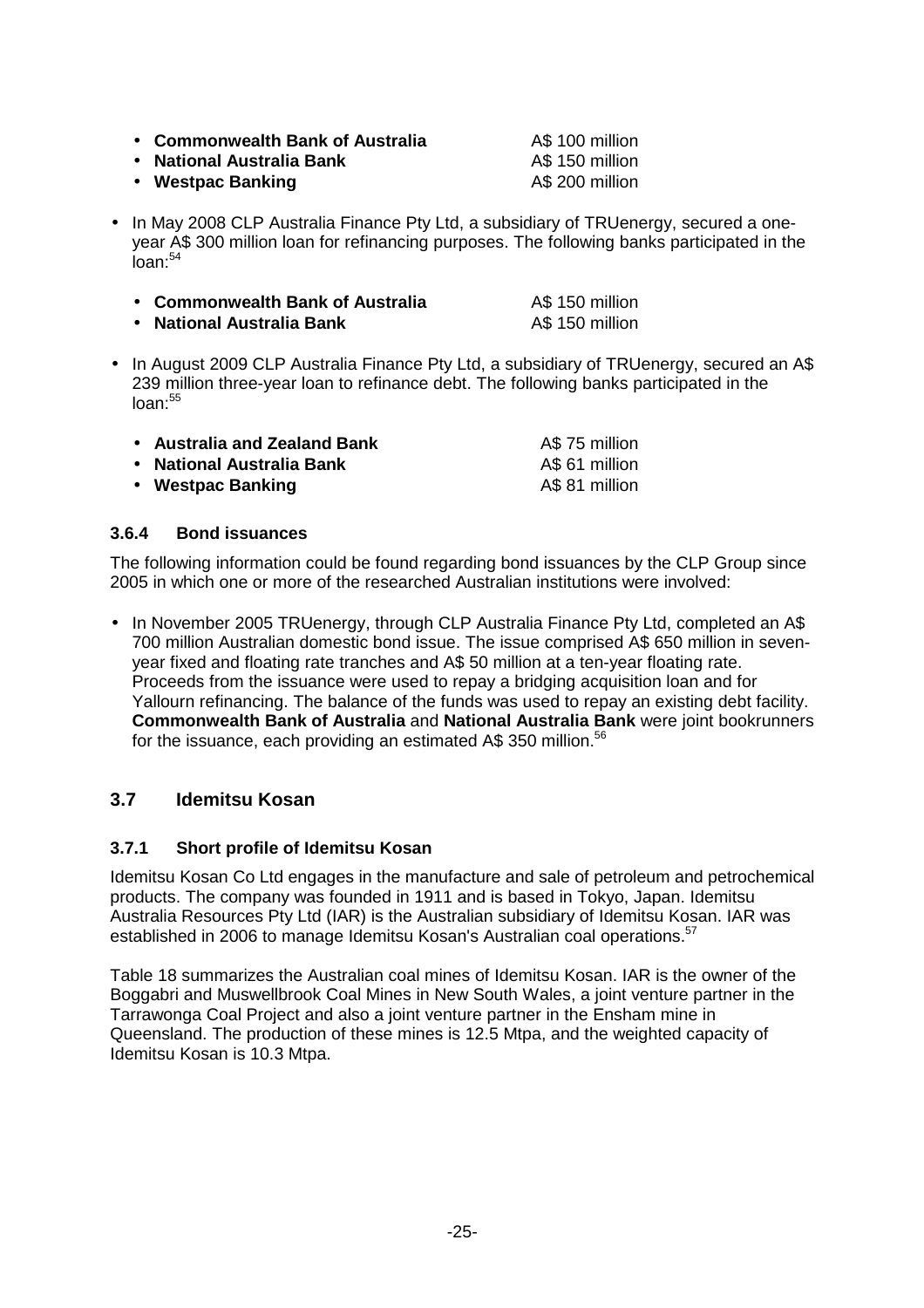| <b>Subsidiary</b>                   | <b>Mine</b>  | <b>State</b> | <b>Mtpa</b> | Share in<br>mine | Weighted<br><b>Mtpa</b> |
|-------------------------------------|--------------|--------------|-------------|------------------|-------------------------|
| <b>Idemitsu Australia Resources</b> | Ensham       | Qld          | 8.0         | 85.0%            | 6.8                     |
| Idemitsu Australia Resources        | Boggabri     | <b>NSW</b>   | 1.5         | 100.0%           | 1.5                     |
| <b>Idemitsu Australia Resources</b> | Tarrawonga   | <b>NSW</b>   | 1.5         | 30.0%            | 0.5                     |
| Idemitsu Australia Resources        | Muswellbrook | <b>NSW</b>   | 1.5         | 100.0%           | 1.5                     |
| <b>Total Mtpa</b>                   |              |              | 12.5        |                  | 10.3                    |

**Table 18 Australian coal mines of Idemitsu Kosan** 

Source: Idemitsu Australia Resources, "Operations", Website Idemitsu Australia Resources, Viewed in July 2010.

Total assets of Idemitsu as of March 2009 amounted to  $\frac{1}{2}$  2.290 billion (A\$ 30.417 million).<sup>58</sup> As the weighted Australian coal mining capacity of Idemitsu Kosan is 10.3 Mtpa, the estimated amount of assets devoted to Australian coal mining (based on an average of A\$ 127.1 million/Mtpa, see Appendix 1) is A\$ 1,309 million, or 4.3% of total assets.

# **3.7.2 Financing of Idemitsu Kosan**

The Australian banks of focus in this report do not play a role in financing Idemitsu Kosan.

# **3.8 International Power**

# **3.8.1 Short profile of International Power**

International Power plc is a global independent electricity generating company with interests in power generating capacity in operating plants that are located in five core regions: North America, Europe, Middle East, Australia and Asia. The company engages in the development, acquisition and operation of power generation plants. International Power was founded in 1989 and is based in London, the United Kingdom.<sup>59</sup>

Table 19 shows that International Power Australia owns 91.8% of the Hazelwood power station and mine in the Latrobe Valley, Victoria. The other 8.2% is owned by the Commonwealth Bank Group. The mine has a capacity of 20 million tonnes of brown coal annually, so the weighted capacity of International Power is 18.4 Mtpa.<sup>60</sup>

| <b>Subsidiary</b>             | Mine             | <b>State</b> | Mtpal |          | Share in mine Weighted Mtpa |
|-------------------------------|------------------|--------------|-------|----------|-----------------------------|
| International Power Australia | <b>Hazelwood</b> | Vic.         | 20.0  | $91.8\%$ | 18.4                        |
| <b>Total Mtpa</b>             |                  |              | 20.0  |          | 18.4                        |

**Table 19 Australian coal mines of International Power** 

Source: International Power, "Assets", Website International Power, Viewed in July 2010.

At the end of 2009, total assets of International Power plc amounted to £ 14,184 million (A\$ 25,292 million). The Australia division accounted for £ 2,760 million (A\$ 4,922 million) of the company's assets.  $61$  As the company has a weighted capacity of 18.4 Mpta, the amount of assets devoted to Australian coal mining (based on an average of A\$ 127.1 million/Mtpa, see Appendix 1) is estimated at A\$ 2,339 million, or 9.2% of total assets.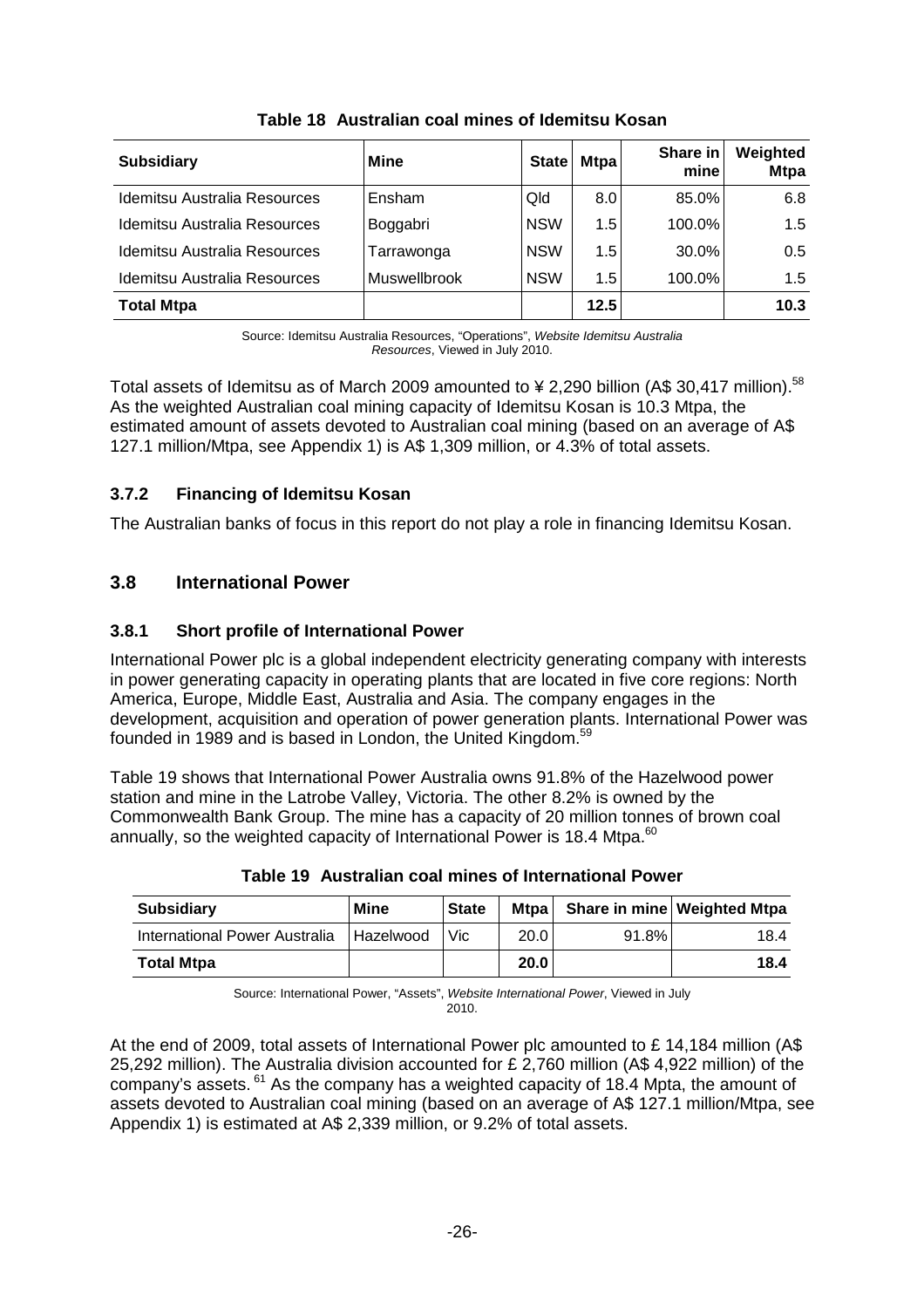# **3.8.2 Project finance**

The following information could be found regarding project finance facilities provided to International Power by the researched banks since early 2005:

• In January 2010, International Power plc announced that it had completed a restructuring of its existing non-recourse debt of A\$ 742 million for its coal-fired Hazelwood power station and mine. The new single tranche facility has a maturity date of June 2012. Among the 18 banks that participated in the restructured facility were **ANZ** and **Westpac Banking**, each providing an estimated amount of A\$ 41 million.<sup>62</sup>

# **3.8.3 Bond issuances**

The following information could be found regarding bond issuances by International Power since 2005 in which one or more of the researched Australian institutions were involved:

• In July 2009, International Power plc secured a US\$ 780 million (A\$ 1,000 million) revolving credit facility with a maturity of October 2012. The proceeds of the loan were used for refinancing and general corporate purposes. Among the 20 arranging banks was ANZ, providing an estimated amount of A\$ 50 million.<sup>63</sup>

#### **3.8.4 Joint venture partners**

The **Commonwealth Bank of Australia** owns 8.2% of the Hazelwood power station and mine. In 2003, the bank spent US\$ 230 million (A\$ 410 million) on capital expenditure for this project. Assuming that half of this expenditure was directed to the mine, the Commonwealth Bank Australia has invested A\$ 115 million (A\$ 205 million) in the coal mine.<sup>64</sup>

# **3.9 Itochu Corporation**

#### **3.9.1 Short profile of Itochu Corporation**

Itochu Corporation is a Japanese company that operates as a general trading company worldwide. The company is engaged in domestic trading, import/export, and overseas trading of various products such as textile, machinery, metals, minerals, insurance and business investment in Japan and overseas. Itochu Corporation was founded in 1858 and is based in Tokyo, Japan.<sup>65</sup>

Table 20 summarizes all Australian coal mines in which Itochu Corporation holds a significant interest. The company operates through its Australian subsidiary Itochu Coal Resources Australia Pty Ltd. The weighted capacity of the Australian coal mines of Itochu Corporation is 8.5 Mtpa.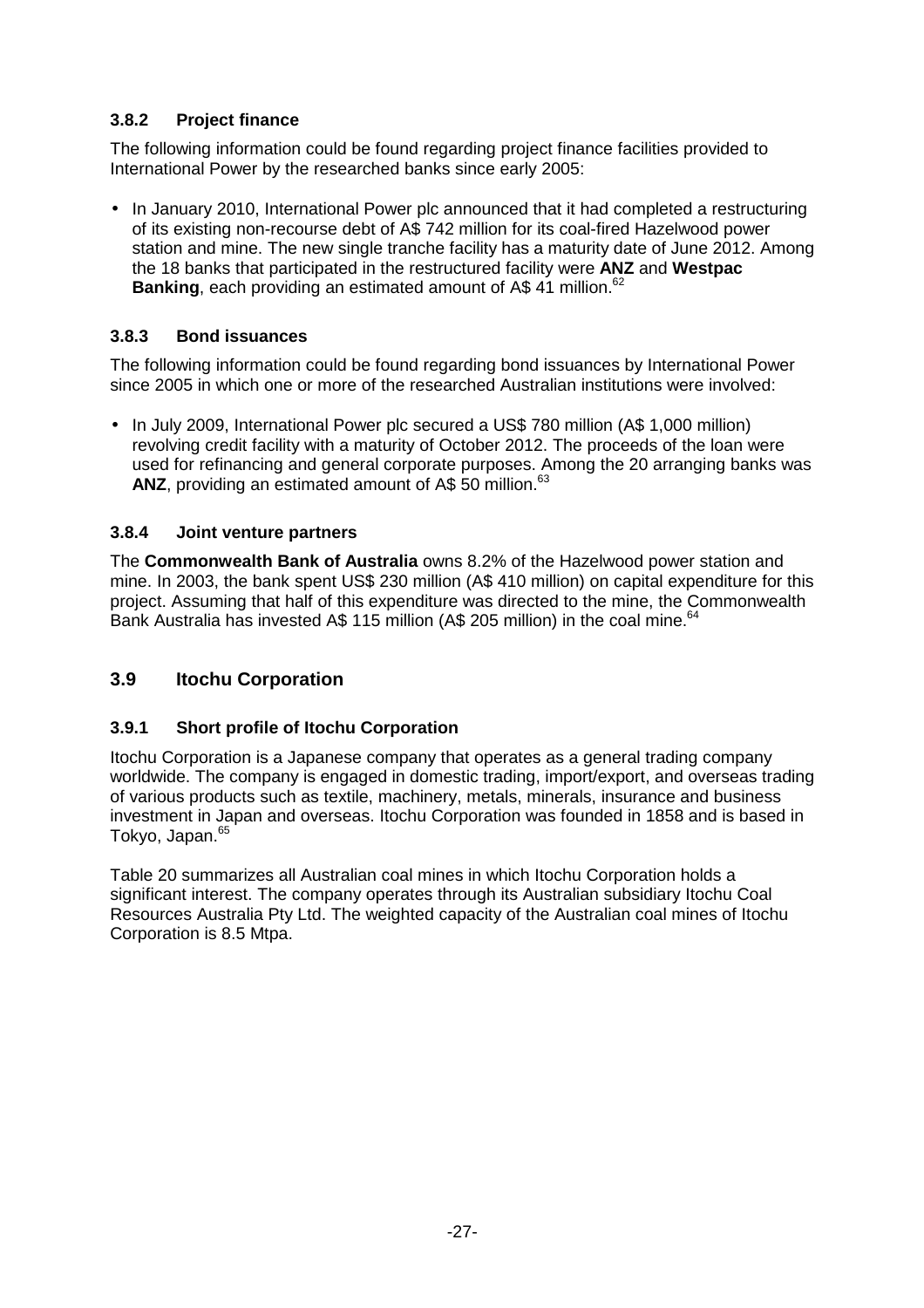| <b>Subsidiary</b>               | <b>Mine</b>     | <b>State</b> | <b>Mtpa</b> | Share in mine | Weighted<br><b>Mtpa</b> |
|---------------------------------|-----------------|--------------|-------------|---------------|-------------------------|
| Itochu Coal Resources Australia | <b>Newlands</b> | Qld          | 10.0        | 35.0%         | 3.5                     |
| Itochu Coal Resources Australia | Oaky Creek Coal | Qld          | 11.0        | 20.0%         | 2.2                     |
| Itochu Coal Resources Australia | Collinsville    | Qld          | 6.0         | 35.0%         | 2.1                     |
| Itochu Coal Resources Australia | Wandoan         | Qld          | 4.0         | 12.5%         | 0.5                     |
| Itochu Coal Resources Australia | Foxleigh        | Qld          | 2.3         | 10.0%         | 0.2                     |
| <b>Total Mtpa</b>               |                 |              | 33.2        |               | 8.5                     |

**Table 20 Australian coal mines of Itochu Corporation** 

Source: Itochu Australia, "Our business", Website Itochu Australia, Viewed in July 2010.

At the end of March 2009, Itochu Corporation owned assets with a value of ¥ 5,192 billion (A\$ 78,070 million).<sup>66</sup> As the weighted Australian coal mining capacity of Itochu is 8.5 Mtpa, the estimated amount of assets devoted to Australian coal mining (based on an average of A\$ 127.1 million/Mtpa, see Appendix 1) is A\$ 1,080 million, or 1.4% of total assets.

#### **3.9.2 Bank loans**

The following information could be found regarding bank loans provided to Itochu Corporation by the researched banks since early 2005:

• In May 2010, Itochu Corporation secured a US\$ 500 million (A\$ 613 million) credit facility from a syndicate of banks. The proceeds were used for refinancing and general corporate purposes. Among the 12 banks that participated in the syndicate was **ANZ**, which provided an estimated amount of US\$ 30 million (A\$ 37 million).<sup>67</sup>

# **3.10 MacArthur Coal**

#### **3.10.1 Short profile of MacArthur Coal**

Macarthur Coal Ltd engages in the exploration, evaluation, development, and mining of coal properties in the Bowen Basin in Queensland, Australia. Macarthur supplies coal primarily to steel mills in Asia, Europe and Brazil. The company was incorporated in 1995 and is based in Brisbane, Australia.<sup>68</sup>

At the end of June 2009, MacArthur coal owned assets worth A\$ 1,428 million, all of which is invested in Australian coal mining.<sup>69</sup>

Table 21 summarizes the two coal mines in Australia in which MacArthur Coal has an interest. Both mines are based in Queensland. The total weighted capacity of the company is 8.6 Mtpa.

| <b>Subsidiary</b>          | Mine     | <b>State</b> | <b>Mtpa</b> |        | Share in mine Weighted Mtpa |
|----------------------------|----------|--------------|-------------|--------|-----------------------------|
| Coppabella Coal Coppabella |          | Qld          | 7.0         | 100.0% | 7.0                         |
| Coppabella Coal            | Moorvale | Qld          | 2.2         | 73.3%  | 1.6                         |
| <b>Total Mtpa</b>          |          |              | 9.2         |        | 8.6                         |

**Table 21 Australian coal mines of MacArthur Coal** 

Source: MacArthur Coal, "Annual Report 2009", MacArthur Coal, August 2009.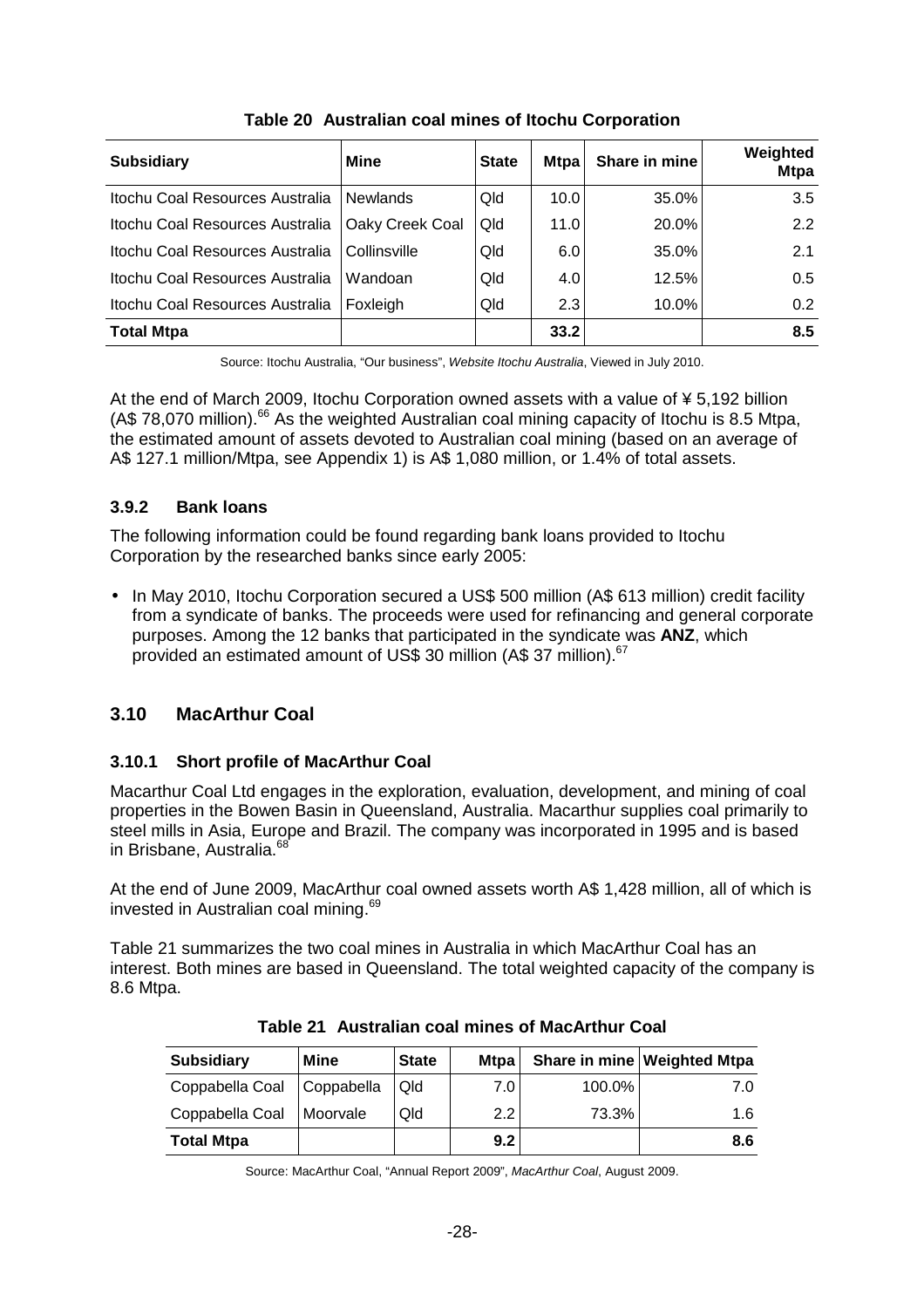#### **3.10.2 Shareholders**

Colonial First State, a subsidiary of the **Commonwealth Bank of Australia**, owns 0.61% of the shares of MacArthur Coal. When multiplying the number of shares by the current share price, the total value of the investment amounts to A\$ 18.9 million.<sup>70</sup>

# **3.11 Mitsubishi Corporation**

# **3.11.1 Short profile of Mitsubishi Corporation**

Mitsubishi Corporation operates as a general trading company worldwide. The company operates through different segments, like business innovation, metals and machinery. Mitsubishi Corporation was founded in 1950 and is headquartered in Tokyo, Japan.<sup>7</sup>

Mitsubishi Development Pty Ltd is a wholly-owned subsidiary of Mitsubishi Corporation and is based in Sydney, Australia. The company owns investments in coal and iron ore in Australia, including a 50% share of BHP Billiton Mitsubishi Alliance, the world's largest metallurgical coal producer.<sup>72</sup>

Table 22 summarizes all Australian coal mines in which Mitsubishi Corporation has an interest. Most mines are operated by BHP Mitsubishi Alliance and based in Queensland. The weighted total capacity of the company is 33.7 Mtpa.

| <b>Subsidiary</b>              | <b>Mine</b>           | <b>State</b> | <b>Mtpa</b> | Share in<br>mine | Weighted<br><b>Mtpa</b> |
|--------------------------------|-----------------------|--------------|-------------|------------------|-------------------------|
| <b>BHP Mitsubishi Alliance</b> | <b>Blackwater</b>     | Qld          | 14.0        | 50.0%            | 7.0                     |
| <b>BHP Mitsubishi Alliance</b> | <b>Broadmeadow</b>    | Qld          | 3.0         | 50.0%            | 1.5                     |
| <b>BHP Mitsubishi Alliance</b> | Goonyella Riverside   | Qld          | 15.0        | 50.0%            | 7.5                     |
| <b>BHP Mitsubishi Alliance</b> | <b>Gregory Crinum</b> | Qld          | 5.0         | 50.0%            | 2.5                     |
| <b>BHP Mitsubishi Alliance</b> | Norwich Park          | Qld          | 5.0         | 50.0%            | 2.5                     |
| <b>BHP Mitsubishi Alliance</b> | Peak Downs            | Qld          | 9.0         | 50.0%            | 4.5                     |
| <b>BHP Mitsubishi Alliance</b> | Saraji                | Qld          | 8.0         | 50.0%            | 4.0                     |
| Mitsubishi Development         | Ulan                  | <b>NSW</b>   | 5.0         | 10.0%            | 0.5                     |
| Coal & Allied Industries       | <b>Hunter Valley</b>  | <b>NSW</b>   | 11.2        | 10.2%            | 1.1                     |
| Coal & Allied Industries       | Bengalla              | <b>NSW</b>   | 5.5         | 4.1%             | 0.2                     |
| Coal & Allied Industries       | <b>Mount Thorley</b>  | <b>NSW</b>   | 3.3         | 8.2%             | 0.3                     |
| Coal & Allied Industries       | Warkworth             | <b>NSW</b>   | 5.2         | 40.6%            | 2.1                     |
| <b>Total Mtpa</b>              |                       |              | 89.2        |                  | 33.7                    |

**Table 22 Australian coal mines of Mitsubishi Corporation** 

Source: BHP Billiton, "About BMA", Website BHP Billiton, Viewed in July 2010; Coal & Allied, "Mount Thorley Warkworth", Website Coal & Allied, Viewed in July 2010; Ulan Coal, "Ulan coal mine", Website Ulan Coal, Viewed in July 2010.

At the end of March 2010 Mitsubishi Corporation owned assets with a value of ¥ 10,891 billion (A\$ 144,659 million).<sup>73</sup> As the weighted coal mining capacity of Mitsubishi is 33.7 Mtpa, the estimated amount of assets devoted to Australian coal mining (based on an average of A\$ 127.1 million/Mtpa, see Appendix 1) is A\$ 4,283 million, or 3.0% of total assets.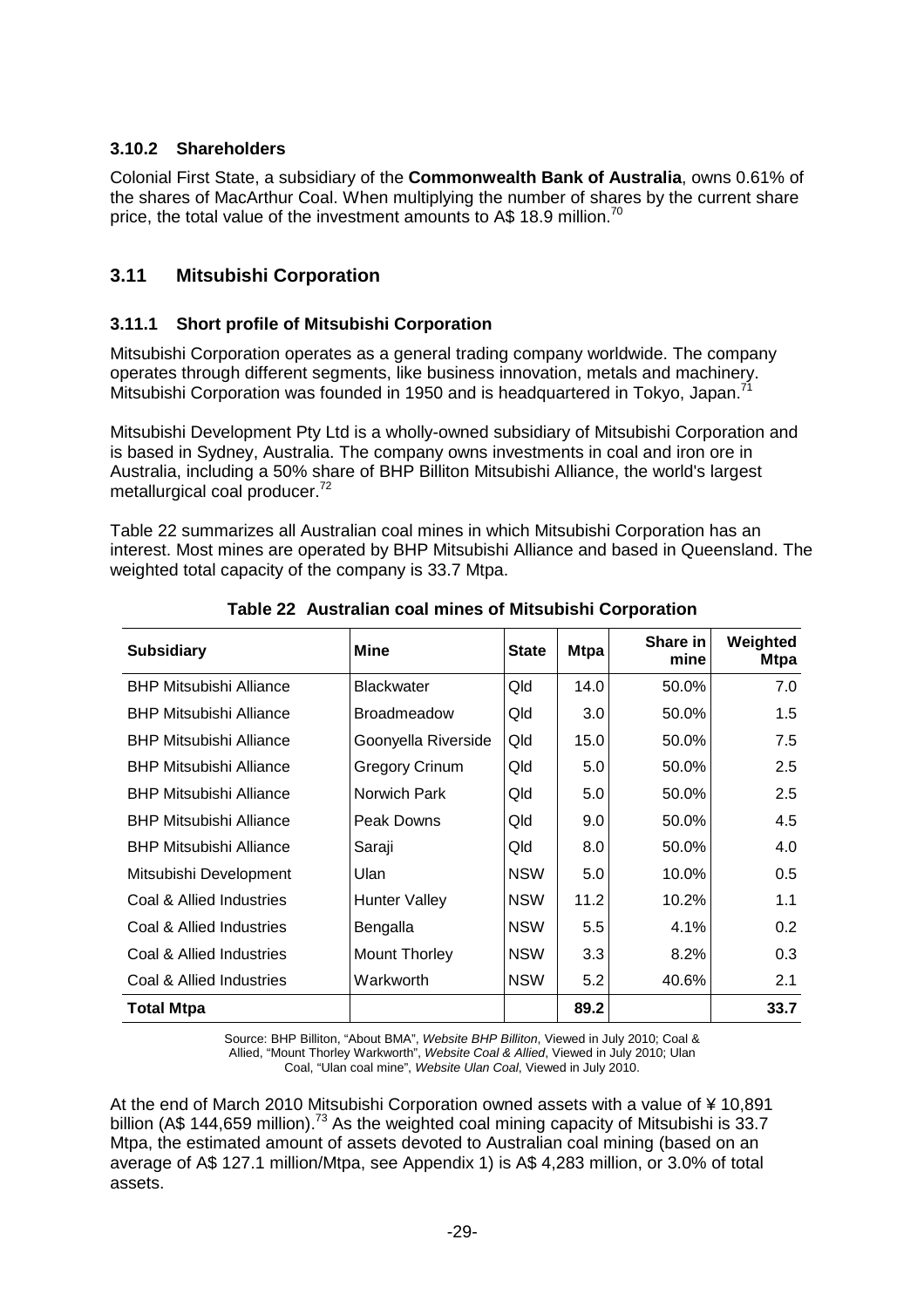### **3.11.2 Financing of Mitsubishi Corporation**

The Australian banks of focus in this report do not play a role in financing Mitsubishi Corporation.

## **3.12 Mitsui & Co**

#### **3.12.1 Short profile of Mitsui & Co**

Mitsui & Co. Ltd operates as a general trading company of various commodities. The company engages in manufacturing, selling and trading iron and steel products, machinery products, chemical products, food products, textiles, and IT products, as well as oil, gas, and related products. It also develops raw material resources of iron and non-ferrous metals and offers raw materials and metal products. The company has operations in the Americas, Europe, the Middle East, Africa, and the Asia Pacific. Mitsui & Co. was founded in 1947 and is based in Tokyo, Japan.<sup>74</sup>

Table 23 summarizes all coal mines in which Mitsui has a significant interest. Most mines are owned in partnership with other companies, like Anglo American (in the case of German Creek). The weighted capacity of Mitsui & Co. is 8.4 Mtpa.

| <b>Subsidiary</b>      | Mine               | <b>State</b> | <b>Mtpa</b>   | Share in mine | <b>Weighted Mtpa</b> |
|------------------------|--------------------|--------------|---------------|---------------|----------------------|
| Mitsui Coal Holdings   | Bengalla           | <b>NSW</b>   | $5.5^{\circ}$ | 10%           | 0.6                  |
| Mitsui Coal Holdings   | Kestrel            | Qld          | 4.2           | 20%           | 0.8                  |
| Mitsui Coal Holdings   | Dawson             | Qld          | 7.4           | 49%           | 3.6                  |
| Mitsui Coal Holdings   | German Creek       | Qld          | 7.0           | 30%           | 2.1                  |
| <b>BHP Mitsui Coal</b> | South Walker Creek | Qld          | 3.5           | 20%           | 0.7                  |
| <b>BHP Mitsui Coal</b> | Poitrel            | Qld          | 3.0           | 20%           | 0.6                  |
| <b>Total Mtpa</b>      |                    |              | 30.6          |               | 8.4                  |

**Table 23 Australian coal mines of Mitsui & Co** 

Source: Mitsui & Co, "Segment Information: Energy", Website Mitsui & Co, Viewed in July 2010; BHP Billiton, "Metallurgical Coal", Website BHP Billiton, Viewed in July 2010.; Rio Tinto, "What we produce", Website Rio Tinto, Viewed in July 2010; Capcoal Management, "Capcoal German Creek Mine", Website Capcoal, Viewed in July 2010.

At the end of March 2009, total assets of Mitsui & Co. amounted to ¥ 8,574 billion (A\$ 135 billion).<sup>75</sup> As the weighted Australian coal mining capacity of Mitsui & Co. is 8.4 Mpta, the estimated amount of assets devoted to Australian coal mining (based on an average of A\$ 127.1 million/Mtpa, see Appendix 1) is A\$ 1,068 million, or 0.8% of total assets.

## **3.12.2 Financing of Mitsui & Co**

The Australian banks of focus in this report do not play a role in financing Mitsui & Co.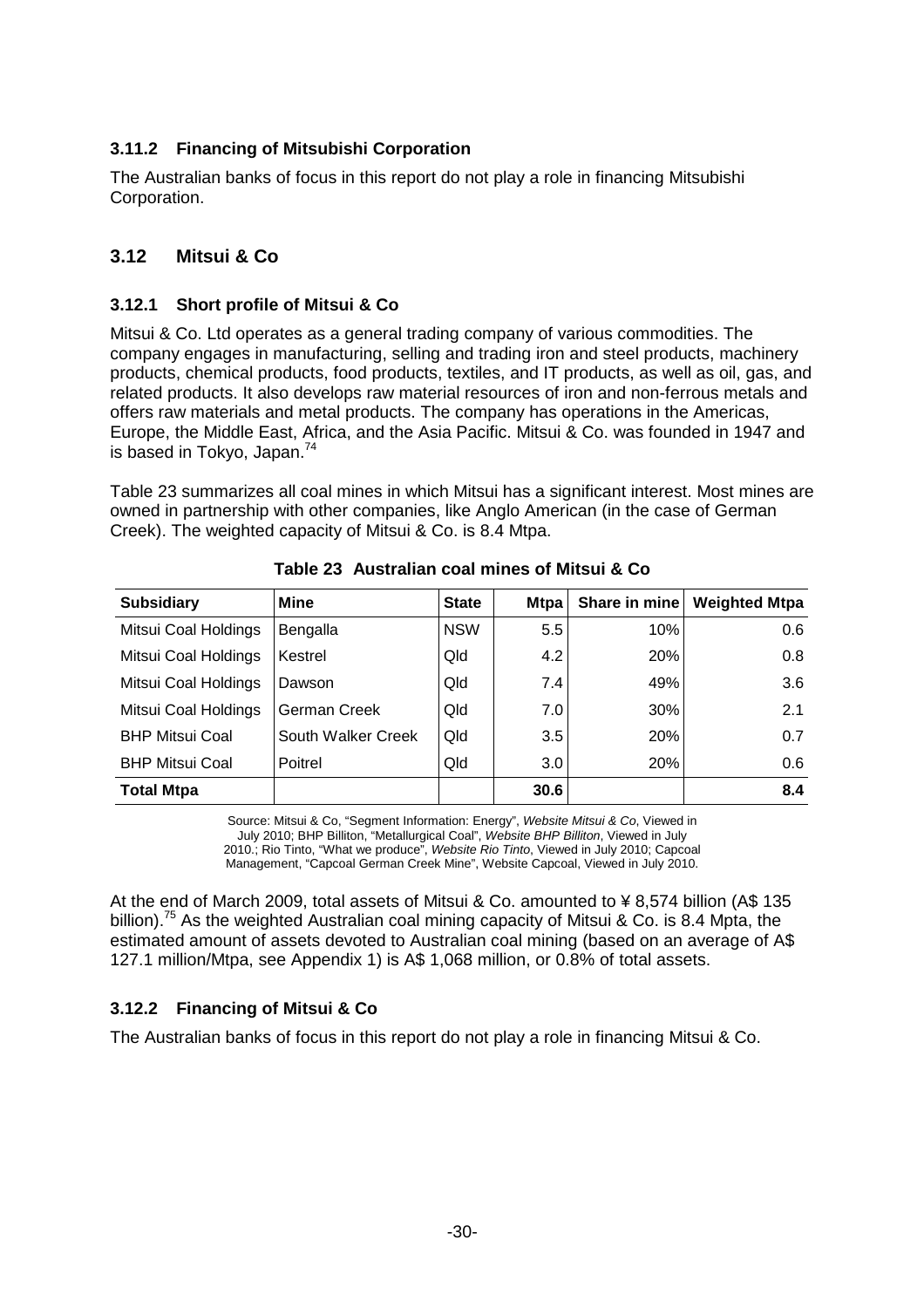## **3.13 Noble Group**

#### **3.13.1 Short profile of the Noble Group**

Noble Group Ltd offers supply chain management services for agricultural, energy, and mining commodities all over the world. The company operates in four segments, being Agriculture, Energy, Logistics and Metals, Minerals & Ores. Noble Group has five mining facilities, four of which are based in Australia and one in Brazil. The company was founded in 1987 and is based in Hong Kong.<sup>76</sup>

Noble Group owns Gloucester Coal, an Australian mining company which produces and markets coking and thermal coal. Until 2009, Noble Group owned 21.7% of the shares of Gloucester Coal. In 2009, this percentage increased to 87.7%. The company aimed to buy all the shares of Gloucester Coal, increasing its share to 91.54% in July 2010. Noble Group also owns the Donaldson Coal mine in New South Wales and has a 25 per cent equity interest in the Middlemount project in Queensland, which is not yet in the production phase but plans to achieve a capacity of 5.4 Mtpa.<sup>77</sup>

Table 24 summarizes the details of the mining projects of the Noble Group, all of which are based in New South Wales. The company already has an annual capacity of 5.5 Mtpa and plans to expand its Duralie coal mine by an additional 1.2 Mtpa and the Middlemount project by 5.4 Mtpa.

| <b>Subsidiary</b> | Mine             | <b>State</b> | <b>Mtpa</b> |        | Share in mine Weighted Mtpa |
|-------------------|------------------|--------------|-------------|--------|-----------------------------|
| Gloucester Coal   | <b>Stratford</b> | <b>NSW</b>   | 2.01        | 91.5%  | 1.8                         |
| Gloucester Coal   | l Duralie        | <b>NSW</b>   | 1.8         | 91.5%  | 1.6                         |
| Donaldson Coal    | Donaldson Coal   | <b>NSW</b>   | 2.2         | 100.0% | 2.2                         |
| <b>Total Mtpa</b> |                  |              | 6.0         |        | 5.5                         |

**Table 24 Australian coal mines of the Noble Group** 

Source: Gloucester Coal, "Operations", Website Gloucester Coal, Viewed in July 2010. Greens Mining, "Duralie and Stratford", Website Greens Mining, Viewed in July 2010; Noble Group, "Annual Report 2009", Noble Group, March 2010.

At the end of December 2009, total assets of the Noble Group amounted to US\$ 10,655 million (A\$ 11,930 million).<sup>78</sup> As the weighted Australian coal mining capacity of Noble Group amounted to 5.5 Mtpa, the estimated amount of assets devoted to Australian coal mining (based on an average of A\$ 127.1 million/Mtpa, see Appendix 1) is A\$ 699 million, or 5.9% of total assets.

## **3.13.2 Project finance**

The following information could be found regarding bank loans provided to Gloucester Coal by the researched banks since early 2005:

• In March 2008 Gloucester Coal, a subsidiary of Noble Group, secured an A\$36 million credit facility to refinance the construction facility for its coal mine. **Commonwealth Bank**  of Australia provided the entire amount of the loan.<sup>79</sup>

## **3.13.3 Bank loans**

The following information could be found regarding bank loans provided to Noble Group by the researched banks since early 2005: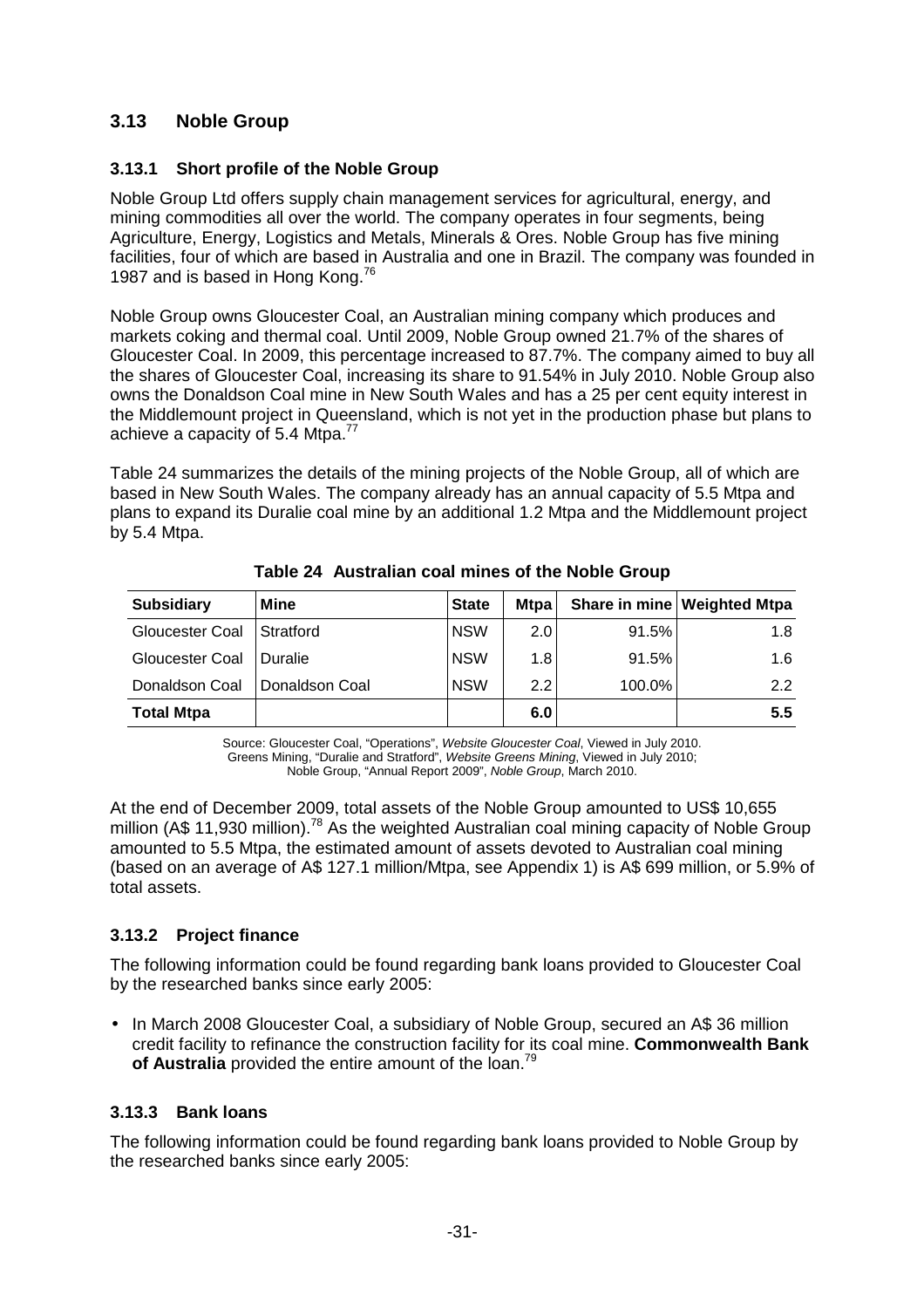- In September 2005 Noble Group secured a US\$ 500 million (A\$ 652 million) three-year revolving credit facility from a syndicate of 34 banks. The proceeds were used for working capital purposes and for debt refinancing. **ANZ** participated among the arrangers of the loan, providing US\$ 12 million (A\$ 16 million).<sup>80</sup>
- In December 2006 Noble Group secured a US\$ 500 million (A\$ 639 million) two-year loan to refinance the loan of September 2005. The following Australian banks participated in the syndicate of 18 banks: $81$

| • Commonwealth Bank of Australia | A\$ 32 million |
|----------------------------------|----------------|
| • Westpac Banking                | A\$ 45 million |

• In July 2007 Noble Group secured a US\$ 1,200 million (A\$ 1,374 million) three-year revolver for general corporate purposes, working capital purposes and refinancing of debt. Among the 34 participants were the following Australian banks:<sup>82</sup>

| $\bullet$ ANZ                    | A\$ 92 million |
|----------------------------------|----------------|
| • Commonwealth Bank of Australia | A\$ 57 million |

- In April 2008 Noble Group secured a US\$ 700 million (A\$ 802 million) two-year dualcurrency standby letter of credit (SBLC) for working capital purposes and debt refinancing. Among the 14 participants was **Commonwealth Bank of Australia**, providing US\$ 25 million (A\$ 27 million) of the loan. $83$
- In May 2009 Noble Group secured a US\$ 700 million (A\$ 745 million) two-year loan to refinance the loan of April 2008. **Commonwealth Bank of Australia** provided US\$ 25 million (A\$ 32 million) of the facility. $84$
- In October 2009 Noble Group secured a US\$ 2,400 million (A\$ 2,617 million) multi-loan facility from a syndicate of banks. The loan was divided in three tranches: a US\$ 877 million (A\$ 956 million) three-year revolver, a US\$ 645 million (A\$ 703 million) one-year revolver and a US\$ 877 million (A\$ 956 million) two-year revolver. The proceeds were used for general working capital. The following Australian banks participated in the facility:<sup>85</sup>

| • ANZ             | A\$ 53 million |
|-------------------|----------------|
| • Westpac Banking | A\$ 21 million |

## **3.14 Peabody Energy**

#### **3.14.1 Short profile of Peabody Energy**

Peabody Energy Corporation is an American mining firm that operates in the exploration, mining, and production of coal worldwide. It owns interests in 30 coal operations located in the United States and Australia. Peabody Energy also markets, brokerages, and trades coal. The company sells its steam coal to electric utilities and metallurgical coal to industrial customers. The company was founded in 1883 and is based in Missouri, the United States.<sup>86</sup>

At the end of 2009, Peabody Energy's total assets amounted to US\$ 9,955 million (A\$ 11,146 million), of which US\$ 3,387 million (A\$ 3,792 million), or 33.8%, was related to Australian coal mining. 87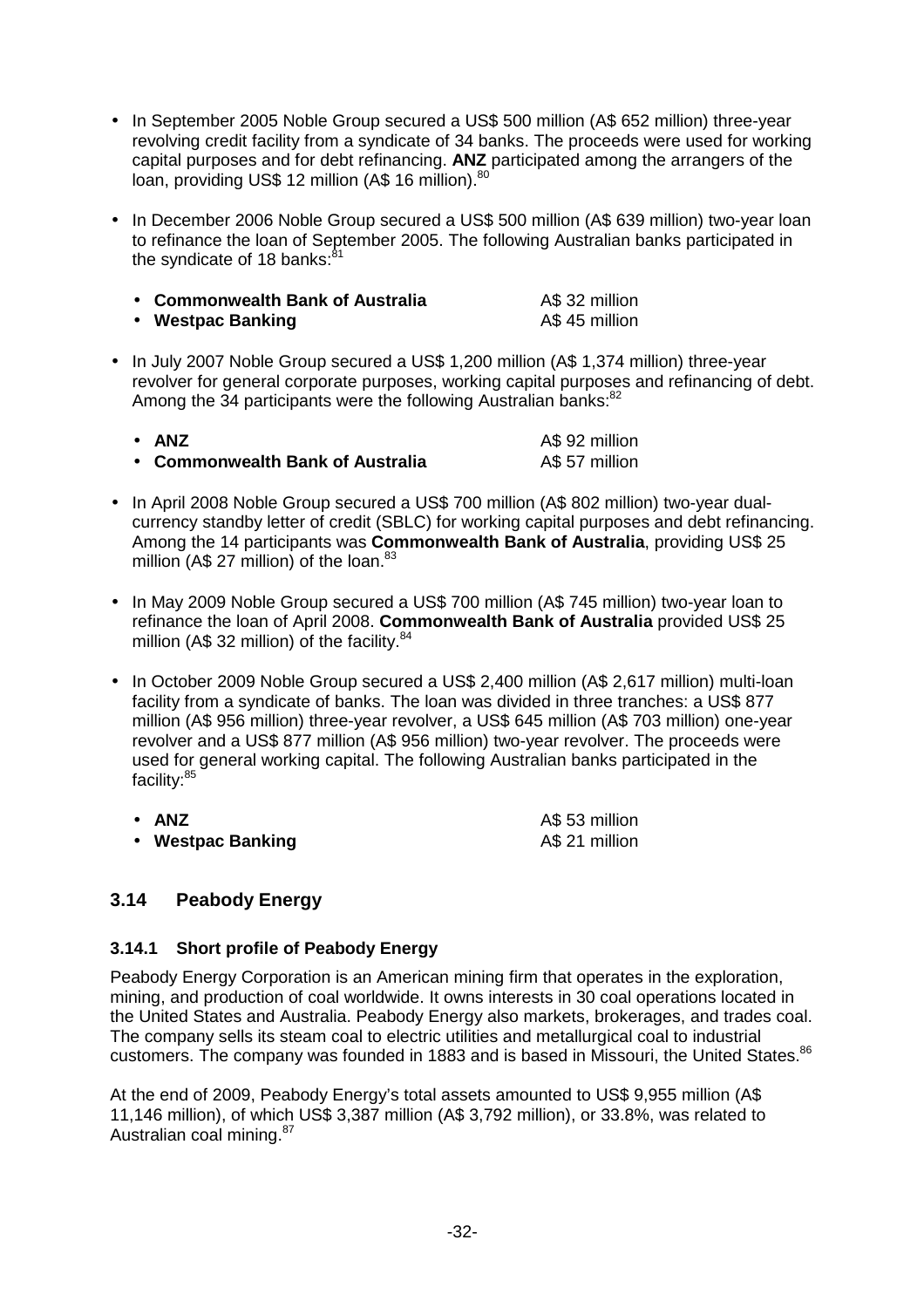Table 25 summarizes all Australian coal mines of Peabody Energy. The company currently operates ten surface and underground mines producing thermal and metallurgical coal in Queensland and New South Wales. The total weighted capacity of the company is 28.8 Mtpa.

| <b>Subsidiary</b>        | Mine                         | <b>State</b> | <b>Mtpa</b> | Share in<br>mine | Weighted<br><b>Mtpa</b> |
|--------------------------|------------------------------|--------------|-------------|------------------|-------------------------|
| Peabody Energy Australia | <b>Burton</b>                | Qld          | 4.0         | 100.0%           | 4.0                     |
| Peabody Energy Australia | North Goonyella & Eaglefield | Qld          | 3.3         | 100.0%           | 3.3                     |
| Peabody Energy Australia | Millennium                   | Qld          | 3.3         | 100.0%           | 3.3                     |
| Peabody Energy Australia | <b>Wilkie Creek</b>          | Qld          | 2.4         | 100.0%           | 2.4                     |
| Peabody Energy Australia | Wilpinjong                   | <b>NSW</b>   | 8.8         | 100.0%           | 8.8                     |
| Peabody Energy Australia | Wambo                        | <b>NSW</b>   | 5.5         | 100.0%           | 5.5                     |
| Peabody Energy Australia | Metropolitan                 | <b>NSW</b>   | 1.5         | 100.0%           | 1.5                     |
| <b>Total Mtpa</b>        |                              |              | 28.8        |                  | 28.8                    |

**Table 25 Australian coal mines of Peabody Energy** 

Source: Peabody Energy, "Operations", Website Peabody Energy, Viewed in July 2010.

## **3.14.2 Financing of Peabody Energy**

The Australian banks of focus in this report do not play a role in financing Peabody Energy.

## **3.15 Rio Tinto**

#### **3.15.1 Short profile of Rio Tinto**

The Rio Tinto Group is a British-Australian mining and resources group with headquarters in London and Melbourne. The company was founded in 1873 and since then, the company has grown through a long series of mergers and acquisitions to place itself among the world leaders in the production of many commodities, including aluminium, iron ore, copper, uranium, coal, and diamonds. The company has operations on six continents but is mainly concentrated in Australia and Canada.<sup>8</sup>

Table 26 summarizes all Australian coal mines of Rio Tinto. The company currently operates seven surface and underground mines producing thermal and metallurgical coal in Queensland and New South Wales. The total weighted capacity of the company is 32.9 Mtpa.

| <b>Subsidiary</b>        | Mine              | <b>State</b> | <b>Mtpa</b> |       | Share in mine Weighted Mtpa |
|--------------------------|-------------------|--------------|-------------|-------|-----------------------------|
| Rio Tinto Coal Australia | l Blair Athol     | Qld          | 12.0        | 71.2% | 8.5                         |
| Rio Tinto Coal Australia | <b>Hail Creek</b> | Qld          | 8.0         | 82.0% | 6.6                         |
| Rio Tinto Coal Australia | <b>Kestrel</b>    | Qld          | 4.2         | 80.0% | 3.4                         |

**Table 26 Australian coal mines of Rio Tinto**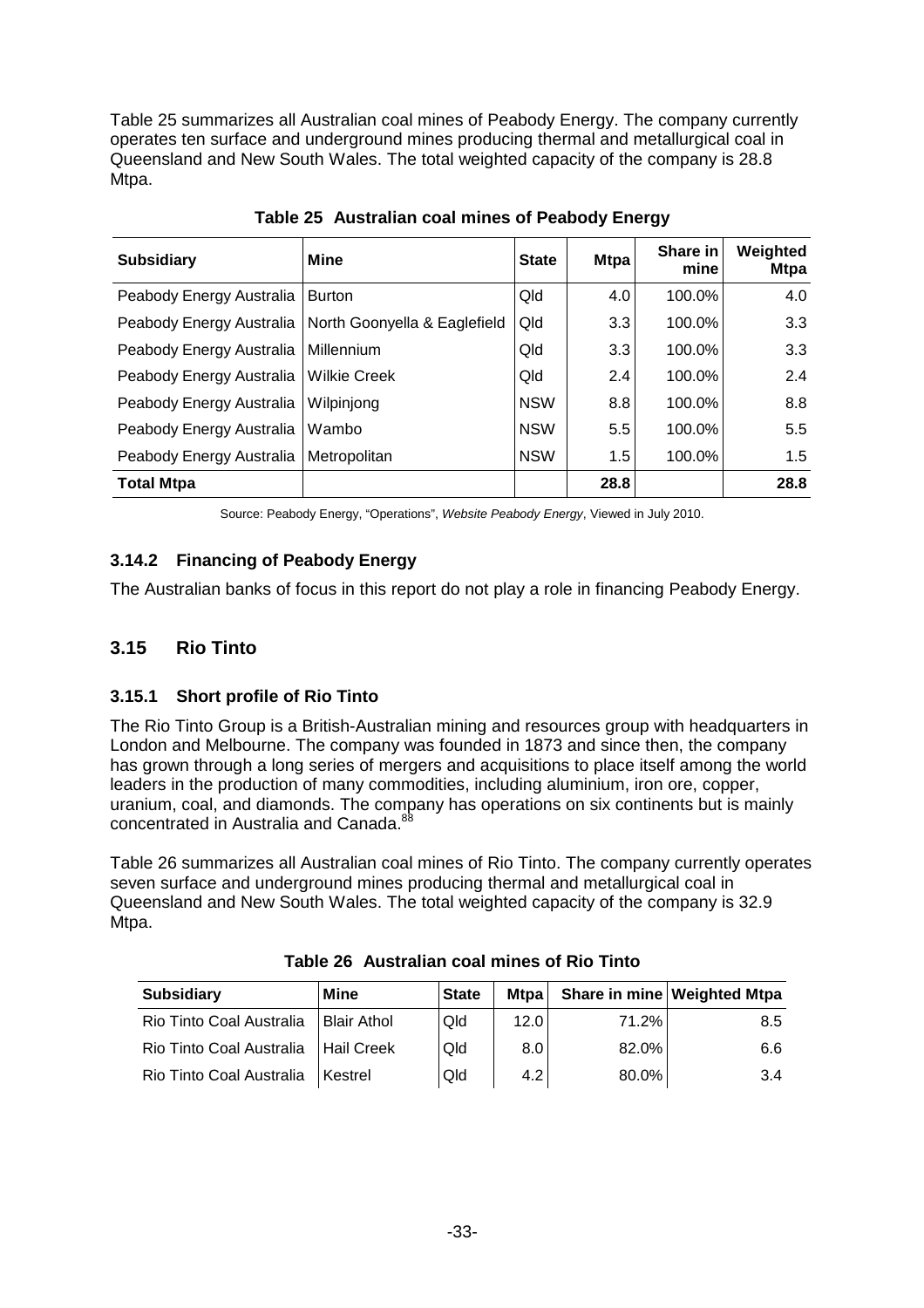| <b>Subsidiary</b>        | Mine                 | <b>State</b> | <b>Mtpa</b>   |       | Share in mine Weighted Mtpa |
|--------------------------|----------------------|--------------|---------------|-------|-----------------------------|
| Coal & Allied Industries | <b>Hunter Valley</b> | <b>NSW</b>   | 11.2          | 75.7% | 8.5                         |
| Coal & Allied Industries | Bengalla             | <b>NSW</b>   | $5.5^{\circ}$ | 30.3% | 1.7                         |
| Coal & Allied Industries | <b>Mount Thorley</b> | <b>NSW</b>   | 3.3           | 60.6% | 2.0                         |
| Coal & Allied Industries | Warkworth            | <b>NSW</b>   | 5.2           | 42.1% | 2.2                         |
| <b>Total Mtpa</b>        |                      |              | 49.4          |       | 32.9                        |

Source: Rio Tinto, "What we produce", Website Rio Tinto, Viewed in July 2010.

At the end of 2009, Rio Tinto owned assets worth US\$ 97,236 million (A\$ 108,872 million).<sup>89</sup> As the weighted Australian coal mining capacity of Rio Tinto is 32.9 Mtpa, the estimated amount of assets devoted to Australian coal mining based on an average of A\$ 127.1 million/Mtpa, see Appendix 1) is A\$ 4,182 million, or 3.8% of total assets.

#### **3.15.2 Shareholders**

Rio Tinto is a Dual Listed Company, consisting of Rio Tinto plc, listed on the London Stock Exchange (LSE), and Rio Tinto Ltd, listed on the Australian Securities Exchange. When combining these listings, Colonial First State, part of **Commonwealth Bank of Australia**, owns 0.28% of the company's shares. When multiplying the number of shares by the current share prices, the total value of the investment amounts to A\$ 302.5 million.<sup>90</sup>

## **3.16 Tarong Energy**

#### **3.16.1 Short profile of Tarong Energy**

Tarong Energy Corporation Ltd engages in the generation and sale of electricity primarily in Queensland, Australia. The company owns and operates the coal-fired Tarong Power Station. The company also owns the Meandu coal mine to supply coal to its power station. Tarong Energy is fully owned by the Queensland government. The company was founded in 1997 and is based in Brisbane, Australia.<sup>91</sup>

Tarong Energy currently operates the Meandu Mine, which has a capacity of 7 Mtpa. The company acquired this mine from Rio Tinto in February 2008. In addition, Tarong Energy has acquired the Kunioon Mineral Development Licence to plan for a future 10 Mtpa mine at Kunioon and secure a long-term fuel source for Tarong and Tarong North power stations. The Kunioon coal resource is located about 15 km north of the power stations. The company also owns the Glen Wilga and Haystack Road coal resources.

| <b>Subsidiary</b>    | Mine   | <b>State</b> | <b>Mtpa</b> | Share in<br>mine | Weighted<br><b>Mtpa</b> |
|----------------------|--------|--------------|-------------|------------------|-------------------------|
| <b>Tarong Energy</b> | Meandu | Qld          | 7.0         | 100.0%           | 7.0                     |
| <b>Total Mtpa</b>    |        |              | 7.0         |                  | 7.0                     |

**Table 27 Australian coal mines of Tarong Energy** 

Source: Tarong Energy, "What we do", Website Tarong Energy, Viewed in July 2010.

At the end of June 2009 Tarong Energy owned total assets of A\$ 2,087.5 million.<sup>92</sup> As the weighted Australian coal mining capacity of Tarong Energy is 7.0 Mtpa, the estimated amount of assets devoted to Australian coal mining (based on an average of A\$ 127.1 million/Mtpa, see Appendix 1) is A\$ 889.7 million, or 42.6% of total assets.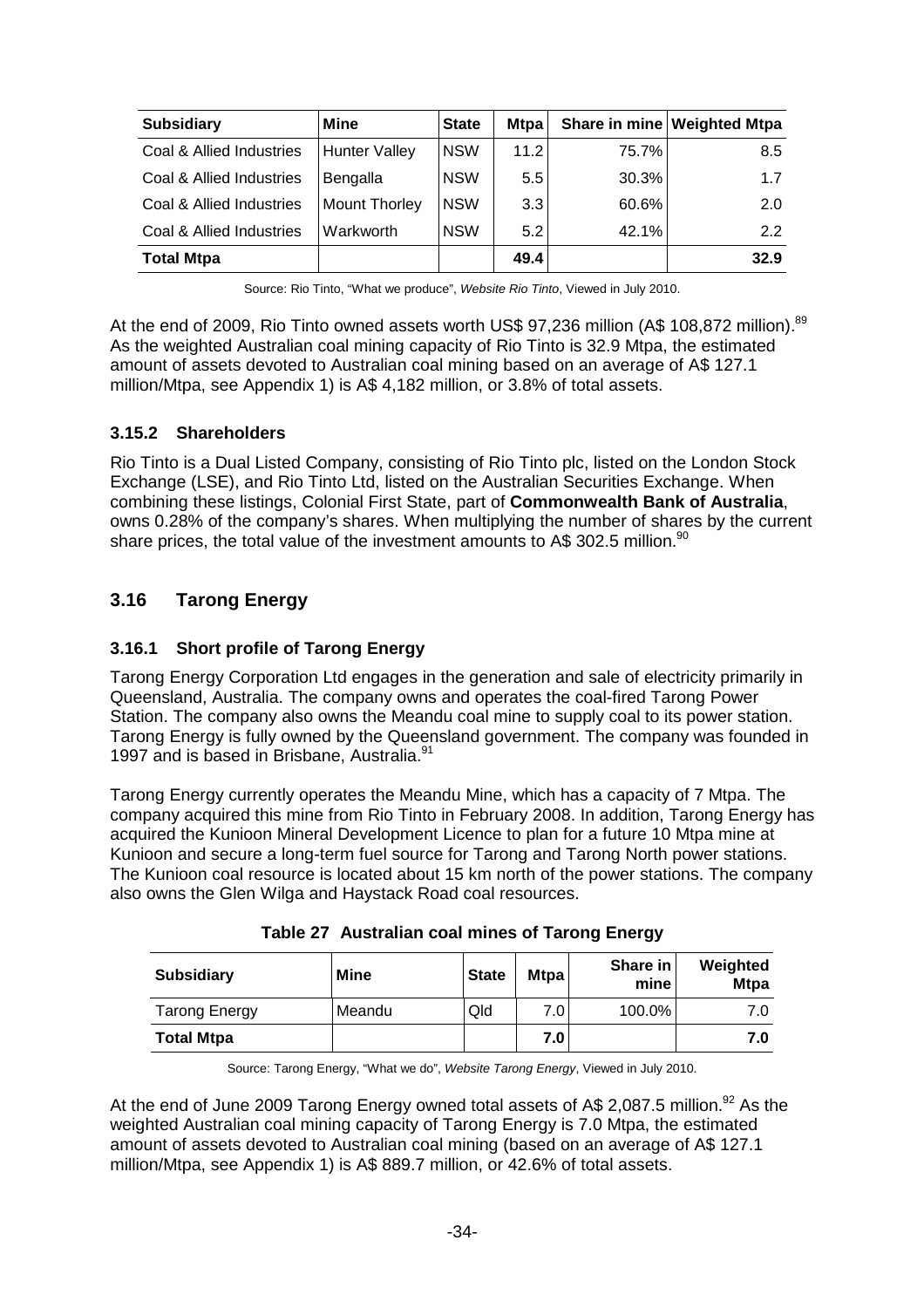#### **3.16.2 Financing of Tarong Energy**

Borrowings of Tarong Energy are sourced from QTC unless specific approval is granted under the Pubic Authorities (Financial Arrangements) Act 1987 to source private borrowings. No information was found on financing provided directly to Tarong Energy.

Of all the loans of the Queensland Treasury Corporation (QTC), 1.01% is directed to Tarong Energy (see Table 44). Because 42.6% of the company's assets are devoted to coal mining, 0.4% of the finance of QTC is directed to the Australian coal mining assets of Tarong Energy. For the financing of the Queensland government see paragraph 4.11.

## **3.17 TEPCO**

#### **3.17.1 Short profile of TEPCO**

The Tokyo Electric Power Company (TEPCO) engages in the generation and supply of electric power in Japan. It operates through five segments: Electric Power, Information and Telecommunication, Energy and Environment, Living Environment and Lifestyle-Related, and Overseas. The company was founded in 1951 and is based in Tokyo, Japan.<sup>93</sup>

Table 28 summarizes the details on the Loy Yang coal mine of GEAC, in which TEPCO has a 32.5% share.

| <b>Subsidiary</b> | <b>Mine</b> | <b>State</b> | <b>Mtpa</b> | Share in mine | Weighted<br><b>Mtpa</b> |
|-------------------|-------------|--------------|-------------|---------------|-------------------------|
| <b>GEAC</b>       | Loy Yang    | Vic .        | 30.0        | 32.5%         | 9.8                     |
| <b>Total Mtpa</b> |             |              | 30.0        |               | 9.8                     |

**Table 28 Australian coal mines of TEPCO** 

Source: Loy Yang Power Station, "About LYP", Website Loy Yang Power Station, Viewed in July 2010; TEPCO, "Annual Report 2009", TEPCO, July 2010.

As of the end of March 2009, TEPCO owned assets with a value of ¥ 13,559 billion (A\$ 180,097 million).<sup>94</sup> As the weighted Australian coal mining capacity of TEPCO amounts to 9.8 Mtpa, the estimated amount of assets devoted to Australian coal mining (based on an average of A\$ 127.1 million/Mtpa, see Appendix 1) is A\$ 1,246 million, or 0.7% of total assets.

## **3.17.2 Financing of TEPCO**

The Australian banks of focus in this report do not play a role in financing TEPCO.

## **3.18 Vale**

#### **3.18.1 Short profile of Vale**

Vale S.A. is a Brazilian diversified metals and mining company that operates worldwide. The company's business divisions are Mining, Steelmaking, Logistics and Energy. Vale was founded in 1942 and is based in Rio de Janeiro, Brazil.<sup>95</sup>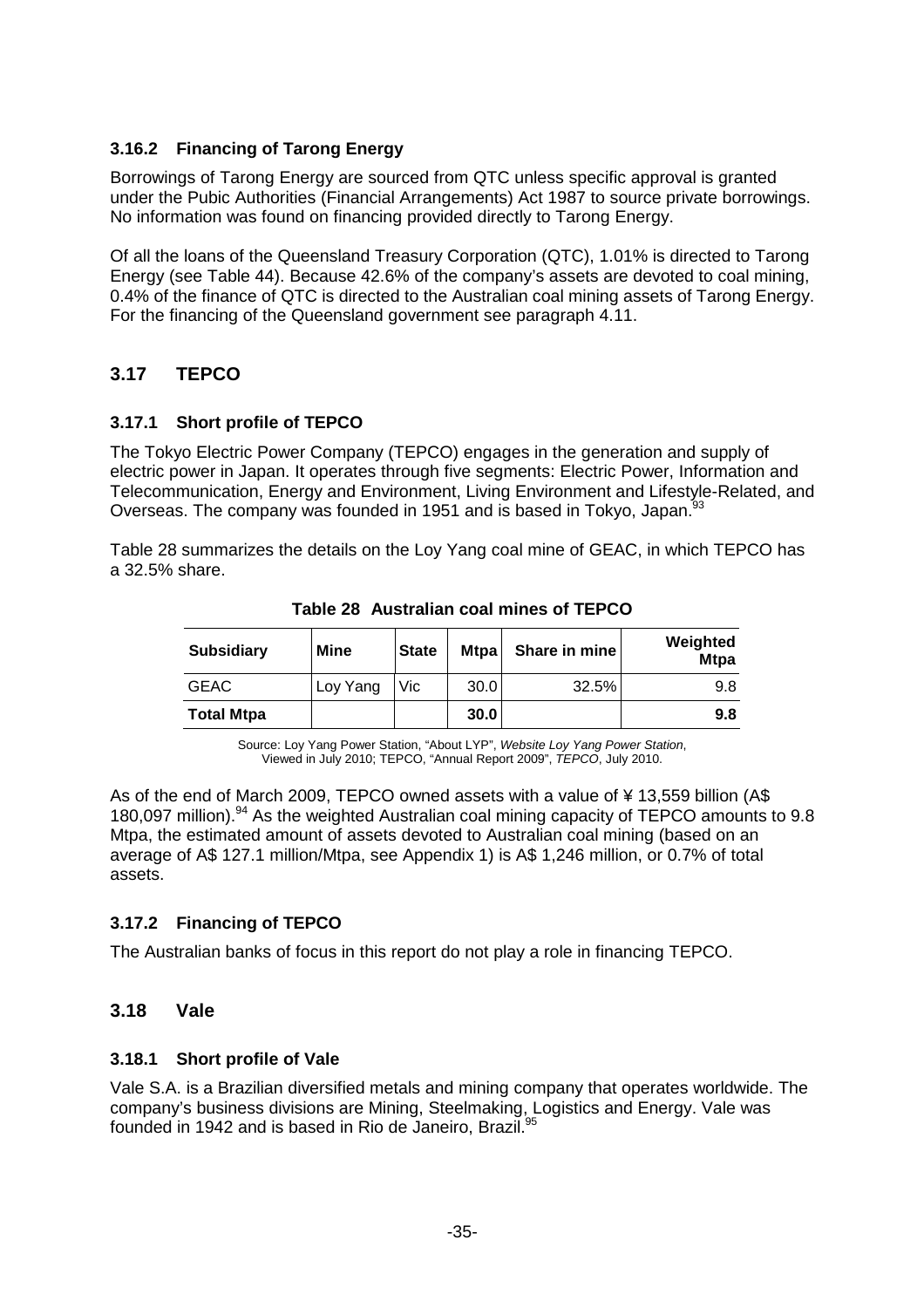Vale produces thermal and metallurgical coal through its subsidiary Vale Australia. This subsidiary operates coal assets in Australia through wholly owned companies and unincorporated joint ventures. Table 29 summarizes the Australian coal mines in which Vale has an interest. The total weighted capacity of the company is 7.5 Mtpa.

| <b>Subsidiary</b> | Mine                          | <b>State</b> | <b>Mtpa</b> | Share in mine | Weighted<br><b>Mtpa</b> |
|-------------------|-------------------------------|--------------|-------------|---------------|-------------------------|
| Vale Australia    | Integra Coal                  | <b>NSW</b>   | 4.5         | 61.2%         | 2.8                     |
| Vale Australia    | Carborough Downs Mine         | Qld          | 4.9         | 80.0%         | 3.9                     |
| Vale Australia    | <b>Isaac Plains Coal Mine</b> | Qld          | 3.6         | 50.0%         | 1.8                     |
| <b>Total Mtpa</b> |                               |              | 13.0        |               | 7.5                     |

**Table 29 Australian coal mines of Vale** 

Source: Vale, "Annual Report 2009", Vale, April 2010.

At the end of 2009 total assets of Vale amounted to US\$ 102.3 billion (A\$ 114.5 billion).<sup>96</sup> As the weighted Australian coal mining capacity of Vale is 7.5 Mtpa, the estimated amount of assets devoted to Australian coal mining (based on an average of A\$ 127.1 million/Mtpa, see Appendix 1) is A\$ 953 million, or 0.8% of total assets.

## **3.18.2 Shareholders**

In January 2010 Vale had issued Common Shares and Preferred A Shares, both also having issued ADRs.<sup>97</sup> When adding all different shares, Colonial First State, part of **Commonwealth Bank of Australia**, owns 0.12% of the company's shares. When multiplying the number of different shares by the current share prices, the total value of the investment amounts to A\$ 103 million.<sup>98</sup>

## **3.19 Wesfarmers**

## **3.19.1 Short profile of Wesfarmers**

Wesfarmers Ltd is a diversified Australian public company which has as its main business divisions supermarkets, department stores, home improvement and office supplies, coal mining, energy, insurance, chemicals and fertilisers and industrial and safety products. The company was founded in 1914 and is based in Perth, Australia.<sup>99</sup>

Total assets of Wesfarmers at the end of June 2009 amounted to A\$ 39,295 million. The Resources division of the company, which consists solely of coal mining and marketing in Australia, accounted for A\$ 1,749 million, or 4.5% of total assets.<sup>100</sup>

Wesfarmers involves in open-cut mining and produces metallurgical and steaming coal with its mining interests in Australia. Table 30 shows the three mines in which the company has an interest. The weighted capacity of the company amounts to 12.7 Mtpa.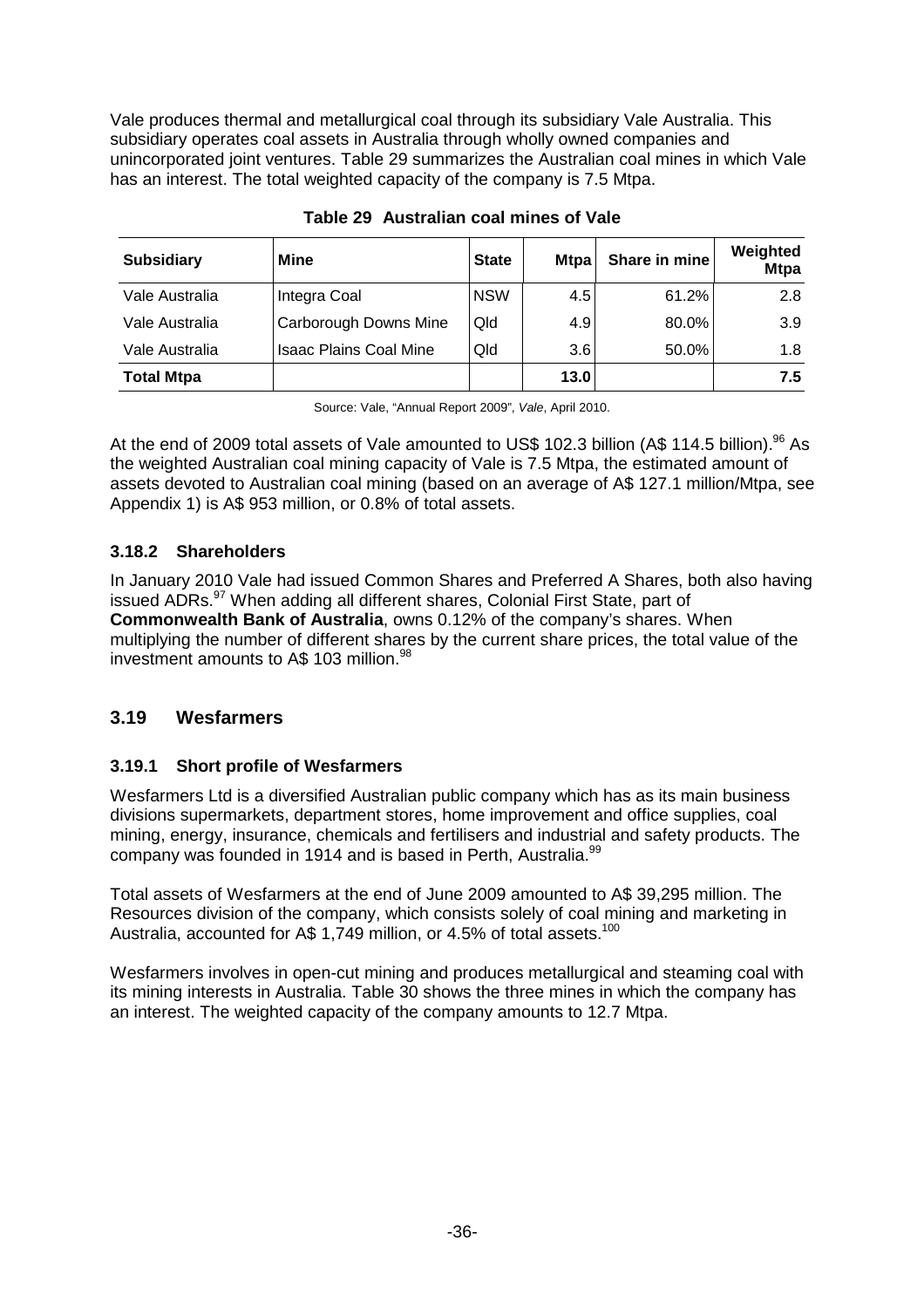| <b>Subsidiary</b>              | <b>Mine</b>                                    | <b>State</b> | <b>Mtpa</b>   | Share in mine | Weighted<br><b>Mtpa</b> |
|--------------------------------|------------------------------------------------|--------------|---------------|---------------|-------------------------|
| Wesfarmers Resources   Curragh |                                                | Qld          | 7.01          | $100.0\%$     | 7.0                     |
|                                | Wesfarmers Resources   Wesfarmers Premier Coal | <b>WA</b>    | 3.5           | 100.0%        | 3.5                     |
| <b>Wesfarmers Resources</b>    | Bengalla                                       | <b>NSW</b>   | $5.5^{\circ}$ | 40.0%         | $2.2^{\circ}$           |
| <b>Total Mtpa</b>              |                                                |              | 16.0          |               | 12.7                    |

**Table 30 Australian coal mines of Wesfarmers** 

Source: Wesfarmers Resources, "About us", Website Wesfarmers Resources, Viewed in July 2010.

#### **3.19.2 Shareholders**

Colonial First State, part of **Commonwealth Bank of Australia**, owns 1.86% of the shares of Wesfarmers Ltd. When multiplying the amount of shares by the current share price, the value of the holding is A\$ 590 million.<sup>101</sup>

## **3.19.3 Bond issuances**

The following information could be found regarding bond issuances by Wesfarmers since 2005 in which one or more of the researched Australian institutions were involved:

• In September 2009, Wesfarmers Ltd issued new notes, consisting of A\$ 400 million fixed rate medium term notes and A\$ 100 million floating rate medium term notes, both maturing in September 2011. The proceeds were used for general corporate purposes. The following four Australian banks acted as joint bookrunners of the issuance, each underwriting an estimated amount of A\$ 125 million:<sup>102</sup>

| $\bullet$ ANZ                    | A\$ 125 million |
|----------------------------------|-----------------|
| • Commonwealth Bank of Australia | A\$ 125 million |
| • National Australia Bank        | A\$ 125 million |
| • Westpac Banking                | A\$ 125 million |
|                                  |                 |

## **3.20 Whitehaven Coal**

## **3.20.1 Short profile of Whitehaven Coal**

Whitehaven Coal Ltd engages in the development and operation of coal projects in the Gunnedah Region of New South Wales. The company is listed on the Australian Securities Exchange (ASX). Whitehaven Coal was incorporated in 2007 and is headquartered in Sydney, Australia.<sup>103</sup>

At the end of June 2009 total assets of Whitehaven Coal amounted to A\$ 1,007 million. Because the company only operates in the coal mining sector in Australia, 100% of its total assets are related to Australian coal mining.<sup>104</sup>

Table 31 summarizes the Australian coal mines of Whitehaven Coal. The company (partially) owns 7 mines in New South Wales, with a total weighted capacity of 10.3 Mtpa.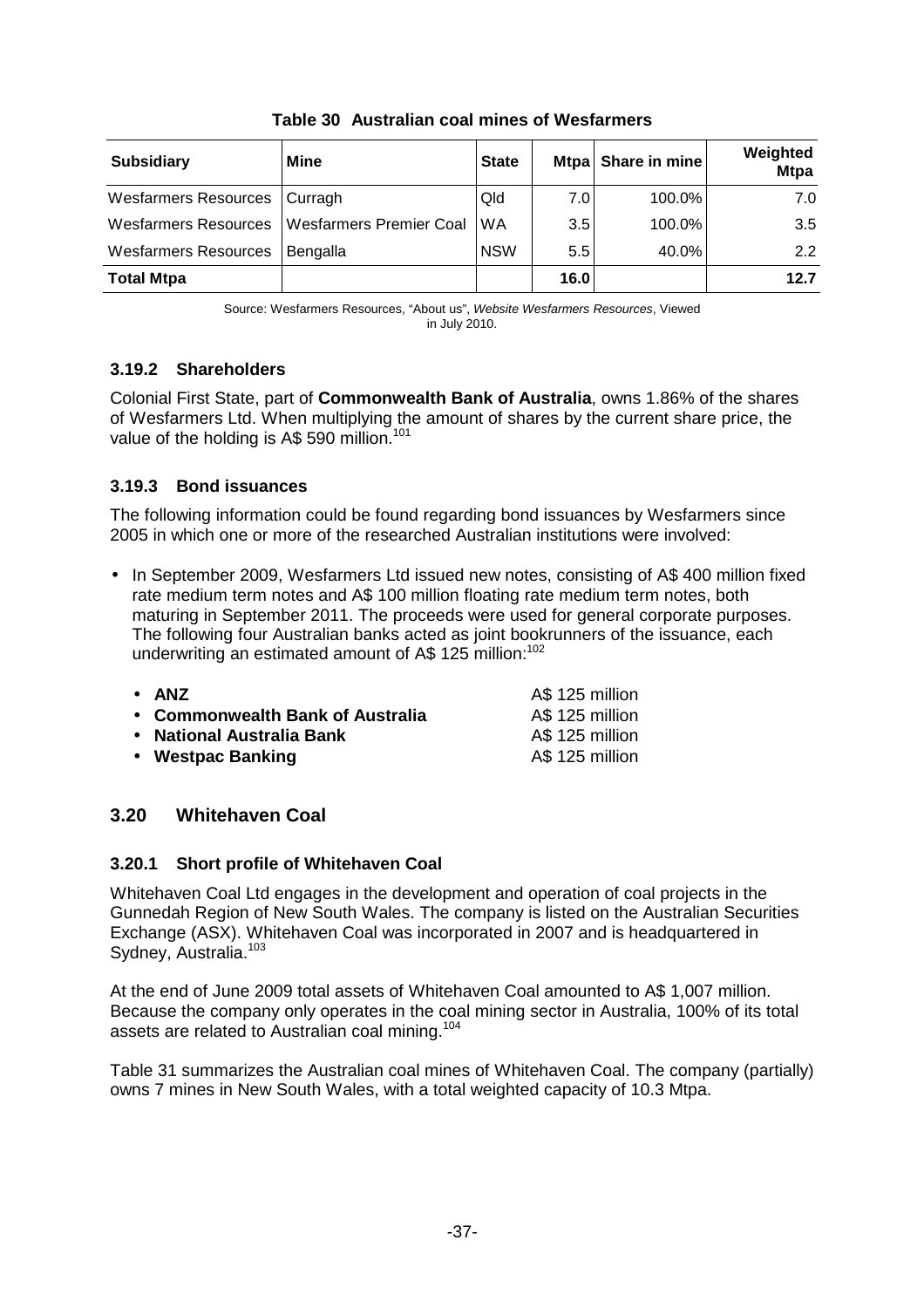| <b>Subsidiary</b>             | <b>Mine</b>              | <b>State</b> | <b>Mtpa</b> | Share in mine | Weighted<br><b>Mtpa</b> |
|-------------------------------|--------------------------|--------------|-------------|---------------|-------------------------|
| Whitehaven Coal Mining        | Canyon                   | <b>NSW</b>   | 1.3         | 100.0%        | 1.3                     |
| Whitehaven Coal Mining        | Narrabri North           | <b>NSW</b>   | 0.7         | 85.0%         | 0.6                     |
| Narrabri Coal                 | Narrabri North Expansion | <b>NSW</b>   | 4.6         | 85.0%         | 3.9                     |
| <b>Whitehaven Coal Mining</b> | Rocglen                  | <b>NSW</b>   | 1.5         | 100.0%        | 1.5                     |
| Whitehaven Coal Mining        | Sunnyside                | <b>NSW</b>   | 1.0         | 100.0%        | 1.0                     |
| Whitehaven Coal Mining        | Tarrawonga               | <b>NSW</b>   | 1.5         | 70.0%         | 1.1                     |
| <b>Werris Creek Coal</b>      | <b>Werris Creek</b>      | <b>NSW</b>   | 1.5         | 100.0%        | 1.5                     |
| <b>Total Mtpa</b>             |                          |              | 12.1        |               | 10.3                    |

**Table 31 Australian coal mines of Whitehaven Coal** 

Source: Whitehaven Coal, "Operations", Website Whitehaven Coal, Viewed in July 2010.

#### **3.20.2 Bank loans**

The following information could be found regarding bank loans provided to Whitehaven Coal by the researched banks since early 2005:

• In October 2009 Whitehaven Coal announced that it had entered into a three-year A\$ 80 million banking facility with **ANZ** and Macquarie Bank to replace existing facilities which were being wound down by the company's current financier as it withdrew from the mining and resource sectors in Australia.<sup>105</sup> ANZ provided an estimated A\$ 40 million.

#### **3.21 Xstrata**

#### **3.21.1 Short profile of Xstrata**

Xstrata is a Swiss mining company active in 19 countries predominantly in copper, coking coal, thermal coal, ferrochrome, nickel, vanadium and zinc. Its coal division, Xstrata Coal, is the world's largest exporter of thermal coal and a significant producer of premium quality hard coking coal and semi-soft coal. Xstrata Coal has interests in over 30 operating coal mines in Australia, South Africa and Colombia and an exploration project in Nova Scotia, Canada. The company was founded in 1926 and is based in Zug, Switzerland.<sup>106</sup>

Table 32 summarizes all Australian coal mines in which Xstrata has an interest. All mines are based in Queensland or New South Wales. The total capacity of the company's Australian mines is 121.2 Mtpa. Taking into account the partial ownership of the company in some mines, the weighted coal mining capacity amounts to 87.1 Mtpa.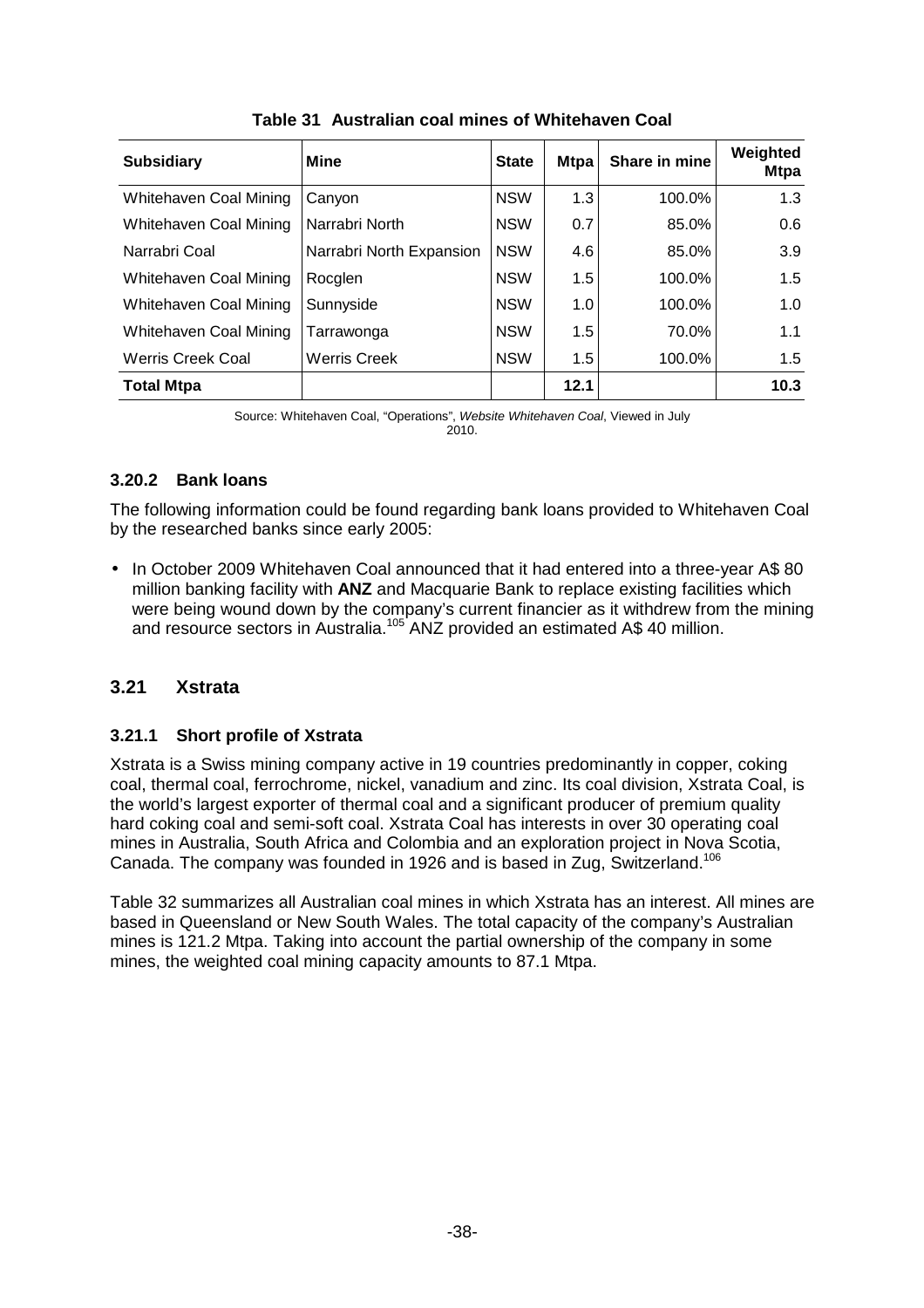| <b>Subsidiary</b>             | <b>Mine</b>              | <b>State</b> | <b>Mtpa</b> | Share in mine | Weighted<br><b>Mtpa</b> |
|-------------------------------|--------------------------|--------------|-------------|---------------|-------------------------|
| Saxonvale Coal (78% owned)    | <b>Beltana</b>           | <b>NSW</b>   | 6.8         | 68.3%         | 4.6                     |
| Oakbridge Group (78% owned)   | <b>Baal Bone</b>         | <b>NSW</b>   | 2.5         | 74.1%         | 1.9                     |
| Oakbridge Group (78% owned)   | <b>Bulga Coal</b>        | <b>NSW</b>   | 10.8        | 68.3%         | 7.4                     |
| <b>Xstrata Coal</b>           | Collinsville             | Qld          | 6.0         | 55.0%         | 3.3                     |
| <b>Xstrata Coal</b>           | <b>Newlands</b>          | Qld          | 10.0        | 55.0%         | 5.5                     |
| <b>Xstrata Coal</b>           | Narama                   | <b>NSW</b>   | 2.5         | 100.0%        | 2.5                     |
| <b>Ravensworth Operations</b> | <b>Ravensworth West</b>  | <b>NSW</b>   | 1.8         | 100.0%        | 1.8                     |
| Xstrata Coal                  | Ulan                     | <b>NSW</b>   | 5.0         | 90.0%         | 4.5                     |
| <b>United Collieries</b>      | <b>United Collieries</b> | <b>NSW</b>   | 3.0         | 95.0%         | 2.9                     |
| <b>Xstrata Coal</b>           | <b>Liddell Colliery</b>  | <b>NSW</b>   | 4.5         | 67.5%         | 3.0                     |
| Oceanic Coal Australia        | Westside                 | <b>NSW</b>   | 0.8         | 80.0%         | 0.6                     |
| Oceanic Coal Australia        | West Wallsend            | <b>NSW</b>   | 3.0         | 80.0%         | 2.4                     |
| <b>Xstrata Coal</b>           | Mangoola                 | <b>NSW</b>   | 10.5        | 100.0%        | 10.5                    |
| <b>Xstrata Coal</b>           | Mt Owen                  | <b>NSW</b>   | 15.0        | 100.0%        | 15.0                    |
| <b>Xstrata Coal</b>           | Cumnock                  | <b>NSW</b>   | 1.4         | 100.0%        | 1.4                     |
| <b>Xstrata Coal</b>           | Glendell                 | <b>NSW</b>   | 4.5         | 100.0%        | 4.5                     |
| Xstrata Coal Queensland       | Oaky Creek Coal          | Qld          | 11.0        | 55.0%         | 6.1                     |
| <b>Xstrata Coal</b>           | Rolleston                | Qld          | 5.0         | 75.0%         | 3.8                     |
| <b>Xstrata Coal</b>           | <b>Togara North</b>      | Qld          | 5.5         | 33.3%         | 1.8                     |
| Cook Resource Mining          | Cook                     | Qld          | 0.8         | 95.0%         | 0.8                     |
| Xstrata Coal Queensland       | Wandoan                  | Qld          | 4.0         | 75.0%         | 3.0                     |
| Saxonvale Coal (78% owned)    | <b>Beltana</b>           | <b>NSW</b>   | 6.8         | 68.3%         | 4.6                     |
| <b>Total Mtpa</b>             |                          |              | 121.2       |               | 87.1                    |

**Table 32 Australian coal mines of Xstrata** 

Source: Xstrata, "Xstrata's operations", Website Xstrata, Viewed in July 2010; Xstrata, "Xstrata coal ore reserves & mineral resources", Xstrata, October 2009.

In addition to these operating mines, Xstrata also has some mining projects that are still to be fully operational. These projects include Cardiff Borehole in New South Wales which is 80% owned by Xstrata, Mitchell's flat in New South Wales, which is 100% owned by Xstrata and Running Stream in New South Wales, which is 78% owned by Xstrata. The planned capacity of these mines is still unknown.<sup>107</sup>

At the end of 2009, Xstrata's total assets amounted to US\$ 63,824 million (A\$ 71,462 million).<sup>108</sup> As the weighted Australian coal mining capacity of Xstrata is 87.1 Mpta, the estimated amount of assets devoted to Australian coal mining (based on an average of A\$ 127.1 million/Mtpa, see Appendix 1) is A\$ 11,070 million, or 15.5% of total assets.

## **3.21.2 Shareholders**

When adding ADRs and ordinary shares, Colonial First State, part of **Commonwealth Bank of Australia**, owns 0.46% of the company's shares. When multiplying the number of shares by the current share price, the total value of the investment amounts to A\$ 42 million.<sup>109</sup>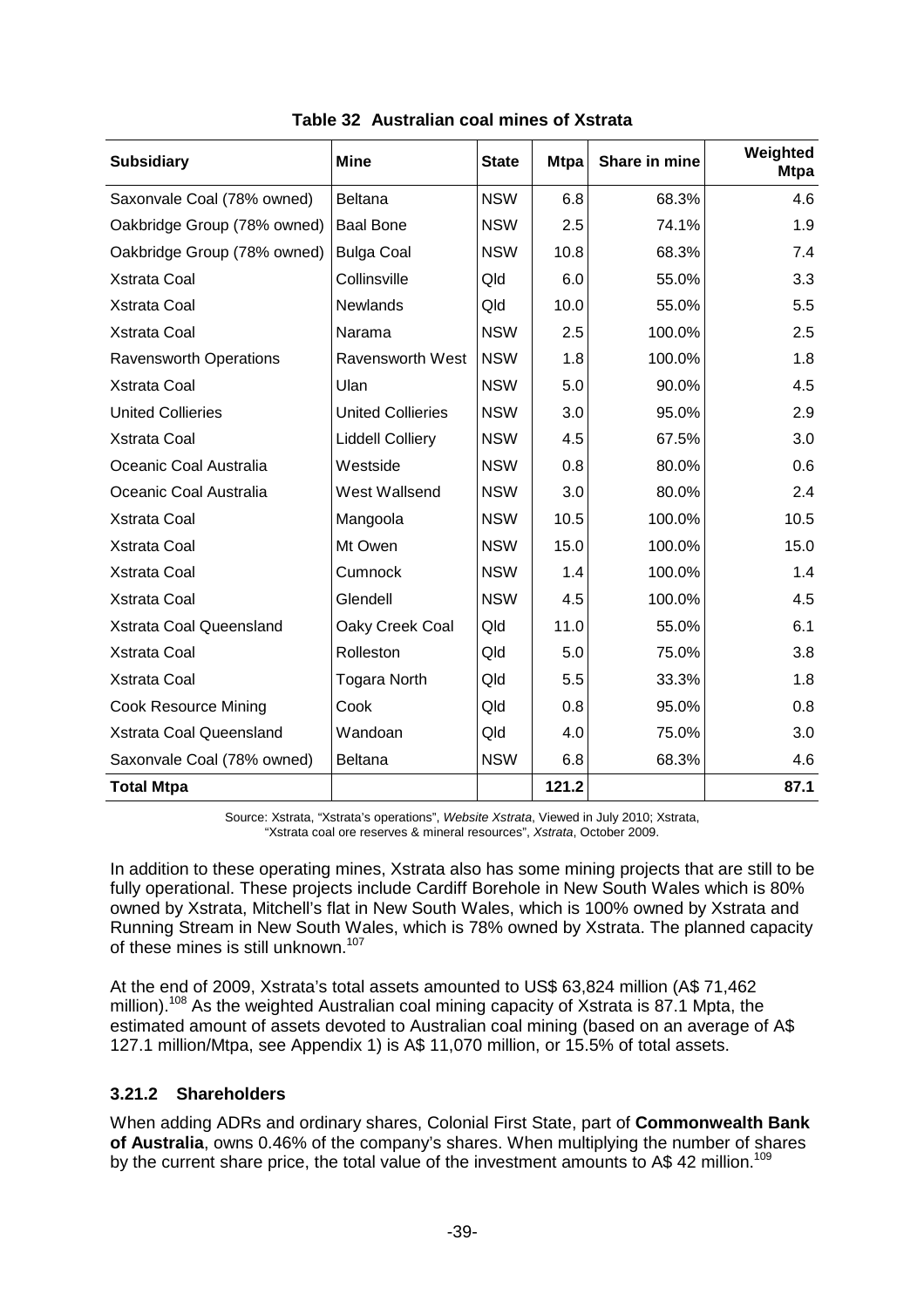### **3.21.3 Project finance**

The following information could be found regarding coal-related project finance provided to Xstrata by the researched banks since early 2005:

- In July 2005, MIM Holdings Ltd-Oaky Creek, a subsidiary of Xstrata, secured a A\$ 16 million project finance facility from **ANZ**. The proceeds were used to fund the company's Oaky Creek coal mine gas project.<sup>110</sup>
- In November 2006, MIM Holdings Ltd-Oaky Creek secured another A\$ 15 million loan for its Oaky Creek project from **ANZ**. 111
- In August 2007, the **ANZ** provided another A\$ 17 million for the Oaky Creek project to MIM Holdings.<sup>112</sup>
- In January 2008, Resource Pac-Newpac Mine, a subsidiary of Xstrata, secured a A\$ 30 million three-year project finance facility from **ANZ**. The proceeds were used to refinance the company's Newpac mine.<sup>113</sup>

#### **3.21.4 General bank loans**

The following information could be found regarding bank loans provided to Xstrata by the researched banks since early 2005:

- In October 2007, Xstrata (Schweiz) AG secured a US\$ 2 billion (A\$ 2.25 billion) one-year credit facility from a syndicate of banks. The proceeds were used for general corporate purposes. **ANZ** and **National Australia Bank** participated among the 8 banks in the syndicate, each providing an estimated A\$ 281 million.<sup>114</sup>
- In October 2008 Xstrata plc secured a three-year revolving credit facility of US\$ 5.4 billion (A\$ 6.7 billion) from a syndicate of 15 banks for general corporate purposes. The **Commonwealth Bank of Australia** participated in the syndicate, providing an estimated amount of A\$ 447 million.<sup>115</sup>

#### **3.21.5 Bond issuances**

The following information could be found regarding bond issuances by Xstrata since 2005 in which one or more of the researched Australian institutions were involved:

• In May 2008, Xstrata Canada Financial Corporation issued 5.875% guaranteed notes due 2011 with a value of € 750 million (A\$ 1,247 million), 6.25% quaranteed notes due 2015 with a value of  $\epsilon$  600 million (A\$ 998 million), and 7.375% guaranteed notes due 2020 worth £ 500 million (A\$ 1,053 million). The proceeds were used for general corporate purposes. **ANZ** and **National Australia Bank** participated in the facility, each providing an estimated amount of  $\epsilon$  149 million (A\$ 248 million).<sup>116</sup>

## **3.22 Conclusion**

Table 33 summarizes the investments of the Australian banks of focus in the coal mining sector in Australia since early 2005. Total investments in the sector amount to A\$ 2.3 billion. The table shows that the largest investor in this sector is ANZ, which provided A\$ 722 million to the sector since 2005. Other important financiers are Commonwealth Bank of Australia and National Australia Bank.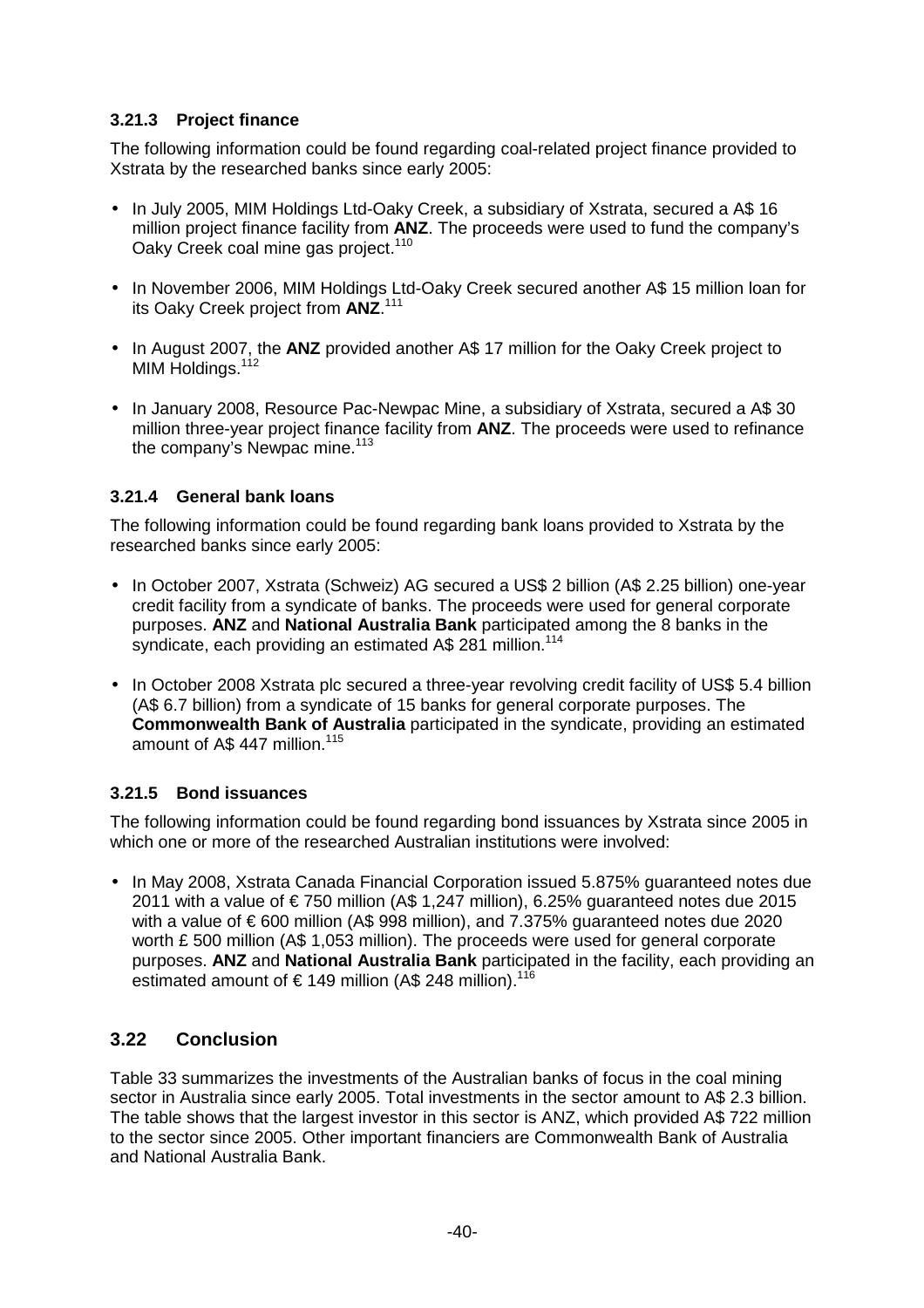| <b>Bank</b>                    | Total assets (A\$<br>billion) | Investment in<br>coal mining (A\$<br>million) | <b>Investment</b><br>corrected for total<br>assets |
|--------------------------------|-------------------------------|-----------------------------------------------|----------------------------------------------------|
| <b>ANZ</b>                     | 477.0                         | 726.9                                         | 152                                                |
| Bendigo Bank                   | 47.1                          |                                               |                                                    |
| Commonwealth Bank of Australia | 620.4                         | 599.9                                         | 97                                                 |
| mecu                           | 2.3                           |                                               |                                                    |
| National Australia Bank        | 654.1                         | 632.9                                         | 97                                                 |
| Suncorp                        | 97.5                          |                                               |                                                    |
| Westpac                        | 589.6                         | 349.6                                         | 59                                                 |
| <b>Total</b>                   |                               | 2,309.3                                       |                                                    |

# **Table 33 Financing of coal mining in Australia**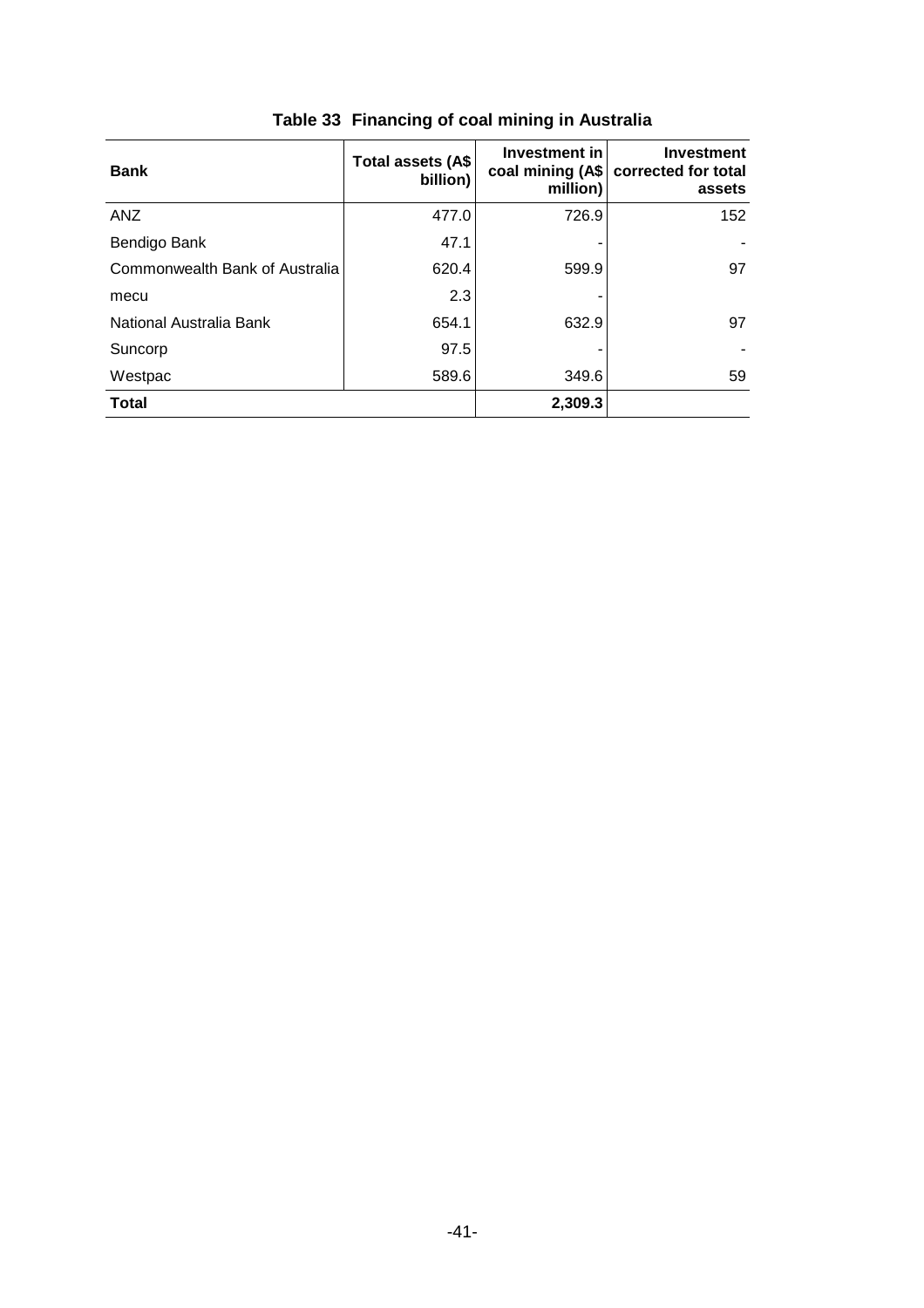## **Chapter 4 Coal-fired power stations**

#### **4.1 Overview of coal-fired power plant operators**

Total coal-fired power generation capacity in Australia is estimated at 29.2 GW. Table 34 gives an overview of the largest companies in the sector, which together own 95% of the total generating capacity. For each company the "weighted coal-fired power generating capacity" is calculated by multiplying the capacity of each of the company's power plants by the shareholding of the company in each power plant.

Most of the companies are based in Australia. The largest coal-fired power generator is Macquarie, which has a weighted capacity of 4,640 MW in Australia.

For each company, the amount of assets devoted to coal-fired power generation in Australia as well as the percentage of these assets in relation to total assets is presented. For some companies, the amount of assets devoted to Australian coal-fired power generation was unknown. Table 57 summarizes all companies for which the amount was known. For these companies, the average amount of assets devoted to Australian coal-fired power generation per MW capacity is A\$ 0.82 million.

To calculate the amount of Australian coal-fired power generation assets for companies with no available information, this average was multiplied by the weighted capacity of the company.

For some companies, like Macquarie and Delta Electricity, Australian coal-fired power generation accounts for a very large percentage of assets. For other companies this percentage is very low, because they operate in other business segments or because most of their power generating capacity is located in countries other than Australia.

| Company                    | <b>Country</b>     | Weighted<br>capacity in<br><b>Australia (MW)</b> | % of total<br>Australian<br>capacity | <b>Australian coal</b><br>power assets<br>(A\$ million) | <b>Australian coal</b><br>power / total<br>assets (%) |
|----------------------------|--------------------|--------------------------------------------------|--------------------------------------|---------------------------------------------------------|-------------------------------------------------------|
| Macquarie                  | Australia          | 4,640.0                                          | 15.9%                                | 4,106                                                   | 99.7%                                                 |
| <b>Delta Electricity</b>   | Australia          | 4,320.0                                          | 14.8%                                | 2,857                                                   | 87.1%                                                 |
| <b>Eraring Energy</b>      | Australia          | 2,640.0                                          | 9.0%                                 | 1,644                                                   | 86.0%                                                 |
| <b>CS Energy</b>           | Australia          | 2,510.0                                          | 8.6%                                 | 1,982                                                   | 78.2%                                                 |
| Verve Energy               | Australia          | 2,271.0                                          | 7.8%                                 | 1,387                                                   | 70.0%                                                 |
| International Power        | United Kingdom     | 2,259.0                                          | 7.7%                                 | 2,013                                                   | 8.0%                                                  |
| <b>Tarong Energy</b>       | Australia          | 1,843.0                                          | 6.3%                                 | 1,030                                                   | 78.7%                                                 |
| <b>CLP Group</b>           | Hong Kong          | 1,480.0                                          | 5.1%                                 | 1,789                                                   | 7.5%                                                  |
| <b>Stanwell Corp</b>       | Australia          | 1,400.0                                          | 4.8%                                 | 1,619                                                   | 83.7%                                                 |
| Alinta Energy              | Australia          | 931.0                                            | 3.2%                                 | 887                                                     | 16.7%                                                 |
| <b>AGL Energy</b>          | Australia          | 715.0                                            | 2.4%                                 | 678                                                     | 7.5%                                                  |
| <b>TEPCO</b>               | Japan              | 715.0                                            | 2.4%                                 | 586                                                     | 0.3%                                                  |
| Rio Tinto                  | UK / Australia     | 707.3                                            | 2.4%                                 | 580                                                     | 0.5%                                                  |
| Intergen                   | <b>Netherlands</b> | 689.0                                            | 2.4%                                 | 565                                                     | 11.0%                                                 |
| <b>Transfield Services</b> | Australia          | 488.0                                            | 1.7%                                 | 513                                                     | 13.0%                                                 |

#### **Table 34 Coal-fired power generators in Australia**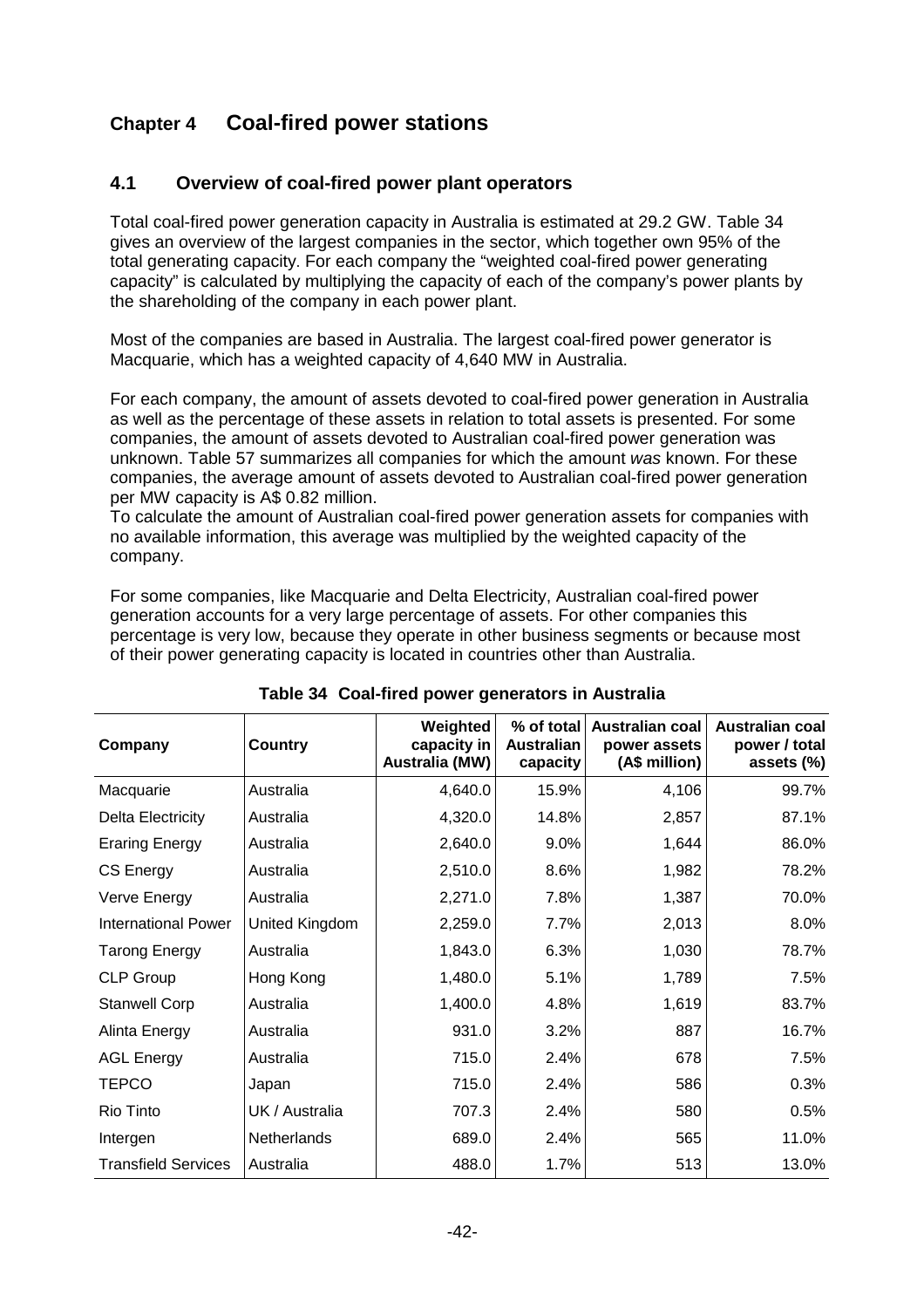| Company              | <b>Country</b> | Weighted<br>capacity in<br>Australia (MW) | Australian<br>capacity | % of total   Australian coal  <br>power assets<br>(A\$ million) | <b>Australian coal</b><br>power / total<br>assets (%) |
|----------------------|----------------|-------------------------------------------|------------------------|-----------------------------------------------------------------|-------------------------------------------------------|
| The Griffin Group    | Australia      | 200.0                                     | $0.7\%$                | 164                                                             | 30.0%                                                 |
| <b>Total</b>         |                | 27,808.3                                  | 95.2%                  |                                                                 |                                                       |
| Other CFPS companies |                | 1,390.7                                   | 4.8%                   |                                                                 |                                                       |
| <b>Total</b>         |                | 29,199.0                                  | 100.0%                 |                                                                 |                                                       |

Source: Company reports; Australian Government, Department of Resources, Energy and Tourism, "Energy in Australia 2010", Commonwealth of Australia, 1 April 2010.

## **4.2 AGL Energy**

#### **4.2.1 Short profile of AGL Energy**

AGL Energy is Australia's leading renewable energy company and is Australia's largest private owner, operator and developer of renewable generation assets. The company has a diverse power generation portfolio including base, peaking and intermediate electricity production plants. These are spread across traditional energy sources (e.g. gas and coal) as well as renewable sources (including hydro, wind, landfill gas and biogas). AGL also operates retail, merchant energy and upstream gas businesses and has over three million customer accounts.

Table 35 summarizes the details on AGL Energy's coal-fired power capacity, which consists of a 32.5% share in the Loy Yang power station. The total capacity of the Loy Yang power station is 2,200 MW. Multiplying the capacity by the share of the company in the power station, the weighted capacity of the company is 715.0 MW.

| <b>Subsidiary</b> | <b>Existing CFPS</b> | <b>State</b> | <b>MW</b> | Share in<br><b>CFPS</b> | <b>Weighted MW</b> |
|-------------------|----------------------|--------------|-----------|-------------------------|--------------------|
| <b>GEAC</b>       | Loy Yang Power A Vic |              | 2,200.0   | 32.5%                   | 715.0              |
| <b>Total MW</b>   |                      |              | 2,200.0   |                         | 715.0              |

**Table 35 AGL Energy coal-fired power capacity in Australia** 

Coal-generated capacity accounts for about 18% of AGL's total generation portfolio, which was 3,940 MW at the end of 2009 (including plants under construction). All electricity generation takes place in Australia.<sup>117</sup>

AGL is listed on the Australian Stock Exchange since 2006. As at June 2009 AGL's assets were worth A\$ 9,034.0 million.<sup>118</sup> The division Merchant Energy accounts for assets with a total value of A\$ 3,764.3 million. When taking 18% of these assets, we can estimate that A\$ 678 million was invested by AGL Energy in coal-fired power generation in Australia. This equals 7.5% of total assets.<sup>119</sup>

#### **4.2.2 Shareholders**

As at July 2010, AGL Energy had 450 million shares outstanding. Colonial First State, a subsidiary of the **Commonwealth Bank of Australia**, owned 7,196 of these shares as at February 2010. When multiplying the number of shares by the current share price, the total value of the investment amounts to A\$ 106,789.<sup>120</sup>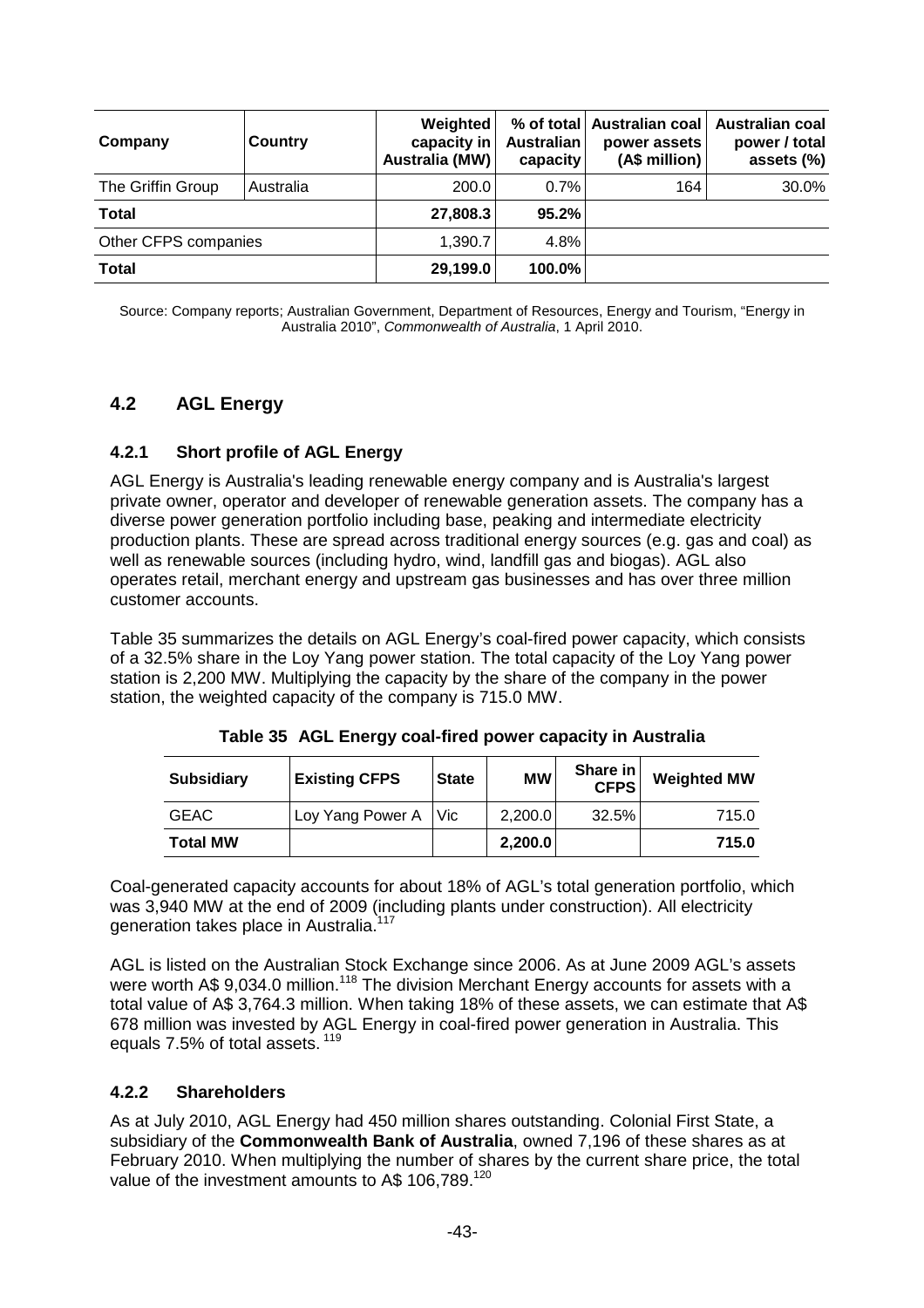#### **4.2.3 Bank loans**

The following information could be found regarding bank loans provided to AGL Energy by the researched banks since early 2005:

• In December 2006 AGL Energy secured a syndicated loan with a total value of A\$ 2,680 million. The loan was split into five tranches: an A\$ 380 million one-year tranche, an A\$ 633 million three-year tranche, an A\$ 887 million five-year tranche, an A\$ 500 million three-year tranche and an A\$ 280 million three-year tranche. The proceeds from the loan were intended for general corporate purposes and for refinancing of debt. The following of the researched banks participated in the syndicate, with an estimated amount of: $121$ 

| • ANZ     | A\$ 136 million |
|-----------|-----------------|
| • Westpac | A\$ 154 million |

• In October 2007 AGL Energy secured an A\$ 270 million one-year loan with an international banking syndicate. The proceeds from the loan were intended for general corporate purposes and for refinancing of debt. The following of the researched banks participated in the syndicate, with an amount of: $122$ 

| $\bullet$ ANZ                    | A\$ 19 million |
|----------------------------------|----------------|
| • Commonwealth Bank of Australia | A\$ 10 million |
| • Westpac                        | A\$ 22 million |

• In April 2008 AGL Energy secured an A\$ 550 million loan with an international banking syndicate. The loan was split into two tranches: an A\$ 328 million two-year tranche and an A\$ 223 million two-year tranche. The proceeds of the loan were intended to refinance the A\$ 270 million one-year loan mentioned above and for general corporate purposes. The following of the researched banks participated in the syndicate:<sup>123</sup>

| $\bullet$ ANZ                    | A\$ 99 million |
|----------------------------------|----------------|
| • Commonwealth Bank of Australia | A\$ 55 million |
| • Westpac                        | A\$ 62 million |

• In June 2009 AGL Energy secured an A\$ 800 million with an international banking syndicate. The loan was split into two tranches: an A\$ 200 million three-year tranche and an A\$ 600 million three-year tranche. The proceeds of the loan were intended to refinance existing debt and for general corporate purposes. The following of the researched banks participated in the syndicate:<sup>124</sup>

| $\bullet$ ANZ                    | A\$ 100 million |
|----------------------------------|-----------------|
| • Commonwealth Bank of Australia | A\$ 50 million  |
| • National Australia Bank        | A\$ 50 million  |
| • Westpac                        | A\$ 100 million |
|                                  |                 |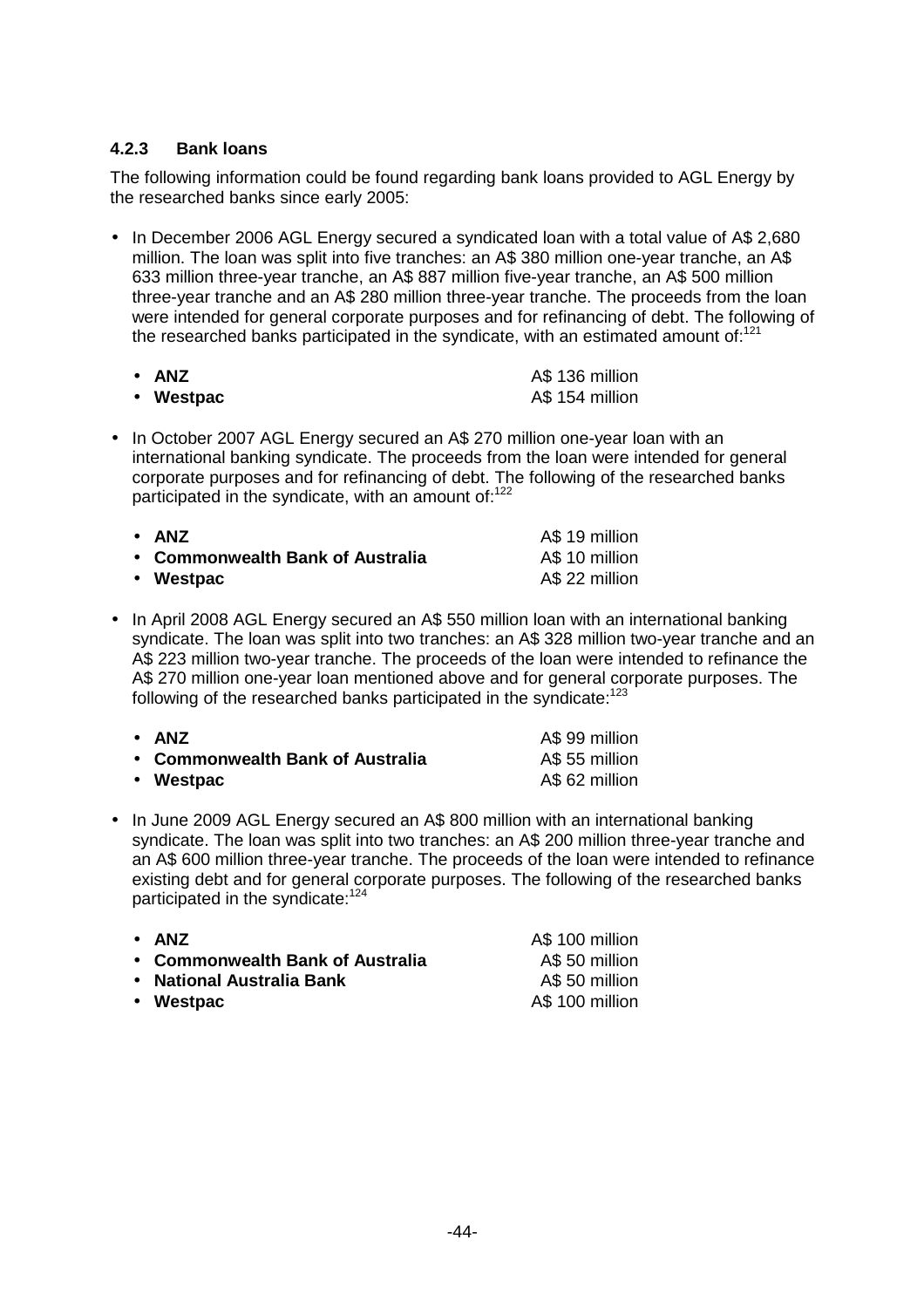## **4.3 Alinta Energy**

## **4.3.1 Short profile of Alinta Energy**

Alinta Energy (formerly Babcock & Brown Power) is a power generation business, with assets diversified by geographic location, fuel source, customers, contract types and operating mode. The company has interests in 12 operating power stations representing approximately 3,000 MW of installed generation capacity. In Western Australia, Alinta Energy also operates the largest integrated private gas and electricity retailer with over 580,000 customers.<sup>125</sup>

Alinta's ownership has varied throughout the past years. A short overview is given below:

- In August 2007 Babcock & Brown Power (BBP), a member of the Babcock & Brown Group and Singapore Power International (SP) consortium, acquired the whole of the share capital of Alinta Ltd. The purchase of these assets was funded through the issue of A\$ 335 million BBP stapled securities at a fixed ratio of 0.669 per Alinta share and a cash contribution of A\$ 25 million that was sourced through committed debt representing a combined incremental contribution of approximately A\$ 37.5 million to the Alinta shareholders.<sup>126</sup>
- Babcock & Brown Ltd. was an international specialized fund and asset management group that provides syndication and management of asset and cash flow based investments. The company's services are provided through its real estate, infrastructure, operating leasing, and corporate & structured finance divisions.<sup>127</sup> It went insolvent in March 2009. BBP continued to exist, but changed its name into Alinta Energy in December 2009.<sup>128</sup>
- On 11 March 2010 Babcock & Brown Asset Holdings Pty Ltd sold its 114.2 million (14.15%) Alinta Energy Markets securities to Infigen for U\$ 8.57 million (around A\$ 10 million). Alinta Energy Markets is a subsidiary of Alinta Energy that owns the Capital Wind Farm.<sup>129</sup>

Table 36 shows that Alinta Energy owns three CFPS's with a combined generating capacity of 931.0 MW. Of Alinta Energy's 3,032 MW of power generating capacity 2,101 MW was gas-fired and 931 was coal-fired (30.7%).<sup>130</sup>

| <b>Subsidiary</b> | <b>Existing CFPS</b> | <b>State</b> | <b>MW</b> | <b>Share in CFPS</b> | <b>Weighted MW</b> |
|-------------------|----------------------|--------------|-----------|----------------------|--------------------|
| Alinta Energy     | <b>Northern</b>      | <b>SA</b>    | 540.0     | $100.0\%$            | 540.0              |
| Alinta Energy     | Playford             | <b>SA</b>    | 240.0     | $100.0\%$            | 240.0              |
| Alinta Energy     | Redbank              | <b>NSW</b>   | 151.0     | 100.0%               | 151.0              |
| <b>Total MW</b>   |                      |              | 931.0     |                      | 931.0              |

**Table 36 Alinta Energy coal-fired power capacity in Australia** 

On 30 June 2009 Alinta Energy, which was then called Babcock & Brown Power (BBP) had total assets of A\$ 5,297.2 million. Total assets for the electricity generation activities of Alinta Energy amount to A\$ 2,889.9 million.<sup>131</sup> If we estimate that 30.7% is invested in coal-fired power stations, this would equal A\$ 887 million or 17% of total assets.

#### **4.3.2 Bank loans**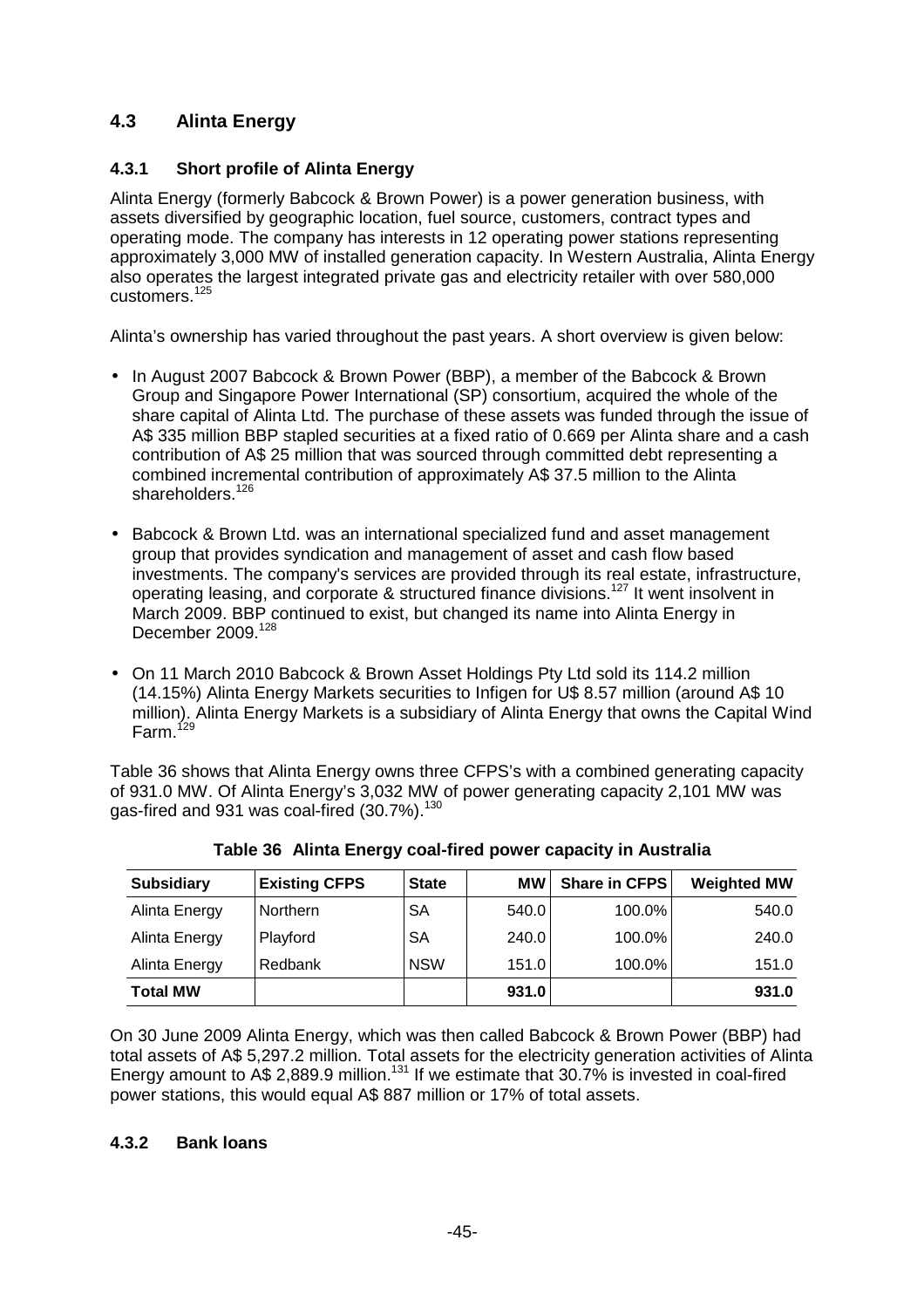- In September 2005 Alinta Ltd obtained a A\$ 450 million loan facility of which the first tranche of A\$ 250 million matures in September 2010 and the second tranche of A\$ 200 million matures in September 2012. Amongst the two bookrunners was **Westpac Banking, with an estimated allotted amount of A\$ 225 million.<sup>132</sup>**
- In October 2006 Alinta Ltd obtained a A\$ 500 million loan facility from a syndicate of six banks that will mature in October 2011. **National Australia Bank** was one of the two arrangers, with an allotted amount of A\$ 100 million, and **Commonwealth Bank of**  Australia was a participant for A\$ 75 million.<sup>133</sup>
- In August 2007 BBP Holdings obtained a term loan of A\$ 310.0 million of a syndicate of three banks, for the acquisition of Alinta Gas (now Alinta Ltd) by Babcock & Brown and SP. The loan matured in August 2008. **Commonwealth Bank Australia** was one of the arrangers and was responsible for A\$ 97.8 million.<sup>134</sup>
- Also in August 2007 BBP Holdings received another term loan of A\$ 210.0 million for the acquisition of Alinta Gas (now Alinta Ltd) that matured in September 2008. The two arrangers **ANZ Banking Group** and **Commonwealth Bank Australia** each had allotted amounts of A\$ 105.0 million.<sup>135</sup>
	- In June 2008 BBP Finance Australia, a subsidiary of Babcock & Brown Power, received a loan facility of A\$ 2,700.0 million from a syndicate of ten banks. Proceeds of the facility were used to refinance the assets of BBP Finance, consisting of ten operating power projects, energy retailing businesses, plus two other energy related businesses. The first two tranches of A\$ 60 million and A\$ 80 million matured in June 2009. The A\$ 60 million tranche was fully allocated to **Commonwealth Bank of Australia** and the A\$ 80 million tranche was fully allocated to **ANZ Banking Group**. 136 The next tranche of A\$ 1,600 million matures in June 2011. Here, **ANZ Banking Group** had an allotted amount of A\$ 126 million, **Commonwealth Bank of Australia** had an allotted amount of A\$ 138 million, **National Australia Bank** had an allotted amount of A\$ 176 million and **Suncorp** had an allotted amount of A\$ 106 million.<sup>137</sup> The final tranche of A\$ 960.0 million matures in June 2013. In this facility **ANZ Banking Group** had an allotted amount of A\$ 75 million, **Commonwealth Bank of Australia** had an allotted amount of A\$ 83 million, **National Australia Bank** had an allotted amount of A\$ 105 million and **Suncorp** had an allotted amount of A\$ 64 million.<sup>138</sup> This means that overall, the banks were responsible for the following amounts:

| • ANZ Banking Group              | <b>A\$ 281.0 million</b> |
|----------------------------------|--------------------------|
| • Commonwealth Bank of Australia | <b>A\$ 279.0 million</b> |
| • National Australia Bank        | A\$ 281.0 million        |

- Suncorp **A\$ 170.0 million**
- In August 2008 BBP Holdings received a seven-month bridge facility of A\$ 117.76 million for refinancing its August 2007 loan. Amongst the four arrangers were **ANZ Banking Group** and **Commonwealth Bank Australia** which each had allotted amounts of A\$ 29.4 million.<sup>139</sup>
- In December 2009 BBP Finance obtained a A\$ 2,700.0 million term loan for restructuring the company's project finance facility of August 2007, and its renewal in August 2008. This facility will mature in September 2012. Amongst the nine syndicate members are (with estimated allotted amounts):<sup>140</sup>
	- ANZ Banking Group A\$ 300 million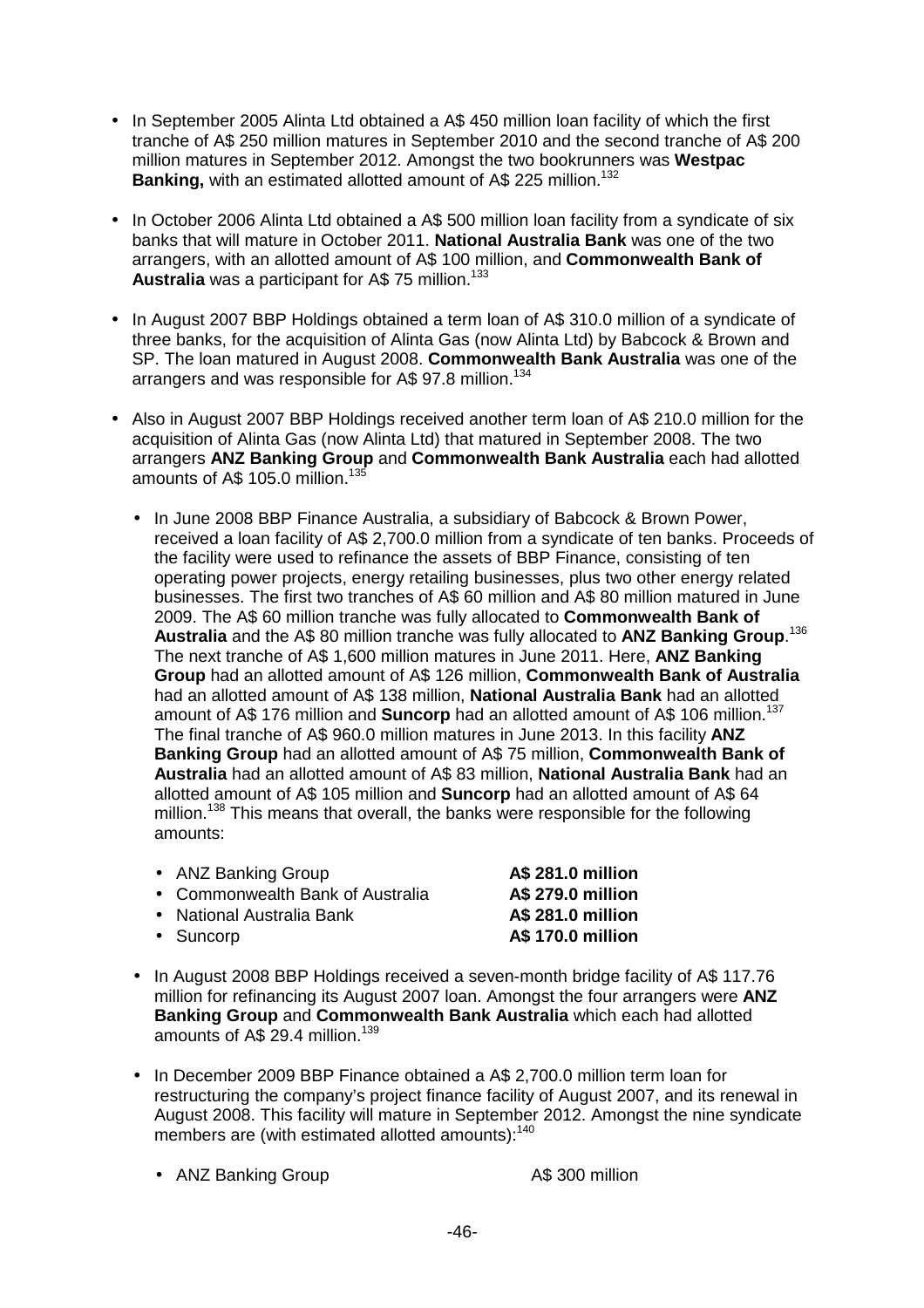• Commonwealth Bank of Australia A\$ 300 million

• National Australia Bank A\$ 300 million

#### **4.3.3 Bond issuances**

• In September 2005 Alinta Ltd issued bonds for A\$ 450 million of which A\$ 250 million matures in September 2010 and A\$ 200 million in September 2012. Amongst the two bookrunners was **Westpac Banking,** with an estimated allotted amount of A\$ 225 million.<sup>141</sup>

#### **4.3.4 Project finance**

• In June 2003 Redbank Power Co, at the time a subsidiary of BBP, obtained a 15-year A\$ 320.0 million loan from a syndicate of three banks to fund the Redbank 130 MW expansion project in the Hunter Valley. Amongst the banks was **ANZ Banking Group**, with an estimated allotted amount of A\$ 106.7 million.<sup>142</sup>

#### **4.4 CLP Group**

#### **4.4.1 Short profile of the CLP Group**

The CLP Group is an electricity company, headquartered in Hong Kong. Incorporated in 1901 as the China Light & Power Company Syndicate, the company's core businesses are power generation and transmission. In recent years the CLP Group has invested in Australia, China, India and Thailand.<sup>143</sup>

TRUenergy has an electricity-generating portfolio of 3,040 MW. The Yallourn coal-fired power plant in the state Victoria, owned by its wholly owned subsidiary Auspower, has a capacity of around 1,480.0 MW.<sup>144</sup>

| <b>Subsidiary</b> | <b>Existing CFPS</b> | <b>State</b> | МW      | <b>Share in CFPS</b> | <b>Weighted MW</b> |
|-------------------|----------------------|--------------|---------|----------------------|--------------------|
| Auspower          | Yallourn W           | Vic          | 1.480.0 | $100.0\%$            | 1.480.0            |
| <b>Total MW</b>   |                      |              | 1.480.0 |                      | 1.480.0            |

**Table 37 CLP Group coal-fired power capacity in Australia** 

In 2009, total assets of the CLP Group amounted to HK\$ 156,531 million (A\$ 23,893 million). The company's activities in Australia, grouped under the company's subsidiary TRUenergy, accounted for HK\$ 37,032 million (A\$ 5,653 million) of its assets.

In paragraph 3.6.1 we estimated that A\$ 2,288 million of CLP's assets are devoted to Australian coal mining. Of the remaining A\$ 3,365 million, we estimate that 53% (A\$ 1,789 million) is devoted to Australian coal-fired power generation. This amounts to 7.5% of total assets.<sup>145</sup>

#### **4.4.2 Financing of the CLP Group**

For information on the financing of CLP Group, see paragraph 3.6.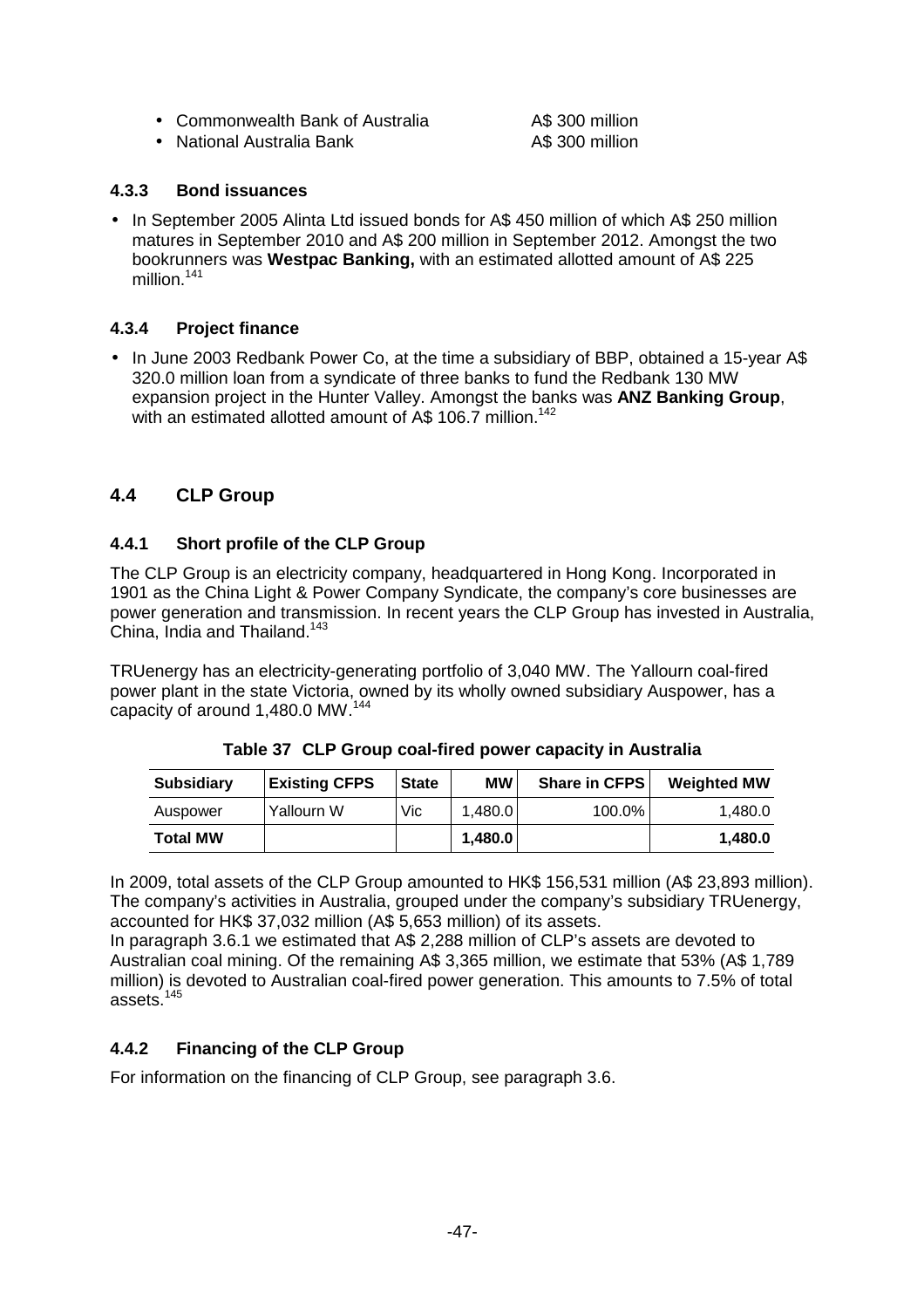## **4.5 InterGen**

### **4.5.1 Short profile of InterGen**

InterGen N.V. is a global power generation firm with 12 power plants representing a total generation capacity of 8,088 MW (6,254 net equity MW). InterGen's plants are located in the UK, the Netherlands, Mexico, the Philippines and Australia. 87% of the generating capacity of InterGen is fired by natural gas and 13% of the capacity is being fired by coal. The company's headquarters are located in Burlington, MA, United States, but InterGen is officially registered in the Netherlands.<sup>146</sup>

InterGen is jointly owned by the Canadian pension fund Ontario Teachers' Pension Plan (50%) and Indian energy corporation GMR Group, through its wholly owned subsidiary GMR Infrastructure Limited (50%). GMR acquired this 50% stake in InterGen from AIG Highstar in October 2008 for US\$ 954 million (A\$ 1.1 billion). This was the largest ever acquisition of a global energy utility by an Indian company.<sup>147</sup>

Table 38 shows that InterGen has interests in two CFPS's in Australia with a combined capacity of 1,770.0 MW and a weighted capacity of InterGen of 689.0 MW. The Callide C plant is a coal-fired power plant with a capacity of 920 MW. It is a 50/50 joint venture between Queensland government owned CS Energy and OzGen BV, which in turn is a 50/50 joint venture between the Chinese China Huaneng Group and InterGen.<sup>148</sup>

The Millmerran Power facility, about 170 km west of Brisbane, also in Queensland, was commissioned at the end of January 2003. The A\$ 1.6 billion plant and supporting infrastructure represented the second largest private investment in Queensland and the largest such project in the world to be funded on a non-recourse project finance basis. The plant is owned by Millmerran Power Partners including InterGen, with a 54% interest, and Marubeni Corp with 35%, while GE Structured Finance, the EIF Group, and Tohoku Electric Power Co Inc hold stakes in the plant of about 3.7%. Marubeni acquired its stake in Millmerran back in April 2000 for about A\$ 260 million. As with Callide C, the output from the plant is traded on the National Electricity Market on a merchant basis through a combination of spot and hedging contracts.<sup>149</sup>

| <b>Subsidiary</b>                          | <b>Existing CFPS</b> | <b>State</b> | МW      | Share in<br><b>CFPS</b> | Weighted<br>МW |
|--------------------------------------------|----------------------|--------------|---------|-------------------------|----------------|
| OzGen BV                                   | Callide C            | Qld          | 920.0   | 25.0%                   | 230.0          |
| <b>Millmerran Power</b><br><b>Partners</b> | Millmerran           | Qld          | 850.0   | 54.0%                   | 459.0          |
| <b>Total MW</b>                            |                      |              | 1,770.0 |                         | 689.0          |

|  |  |  |  | Table 38 InterGen coal-fired power capacity in Australia |  |
|--|--|--|--|----------------------------------------------------------|--|
|--|--|--|--|----------------------------------------------------------|--|

Based on a weighted coal-fired power generating capacity in Australia of 689 MW, we estimate the company's coal-fired power assets in Australia to have a value of about A\$ 565 million (see Table 57).

The company has a total net equity share in 6,254 MW of electricity generating capacity worldwide. The 689 MW of coal-fired power generating capacity it owns in Australia therefore represents 11% of its power portfolio. We estimate it to be the same percentage of InterGen's total assets.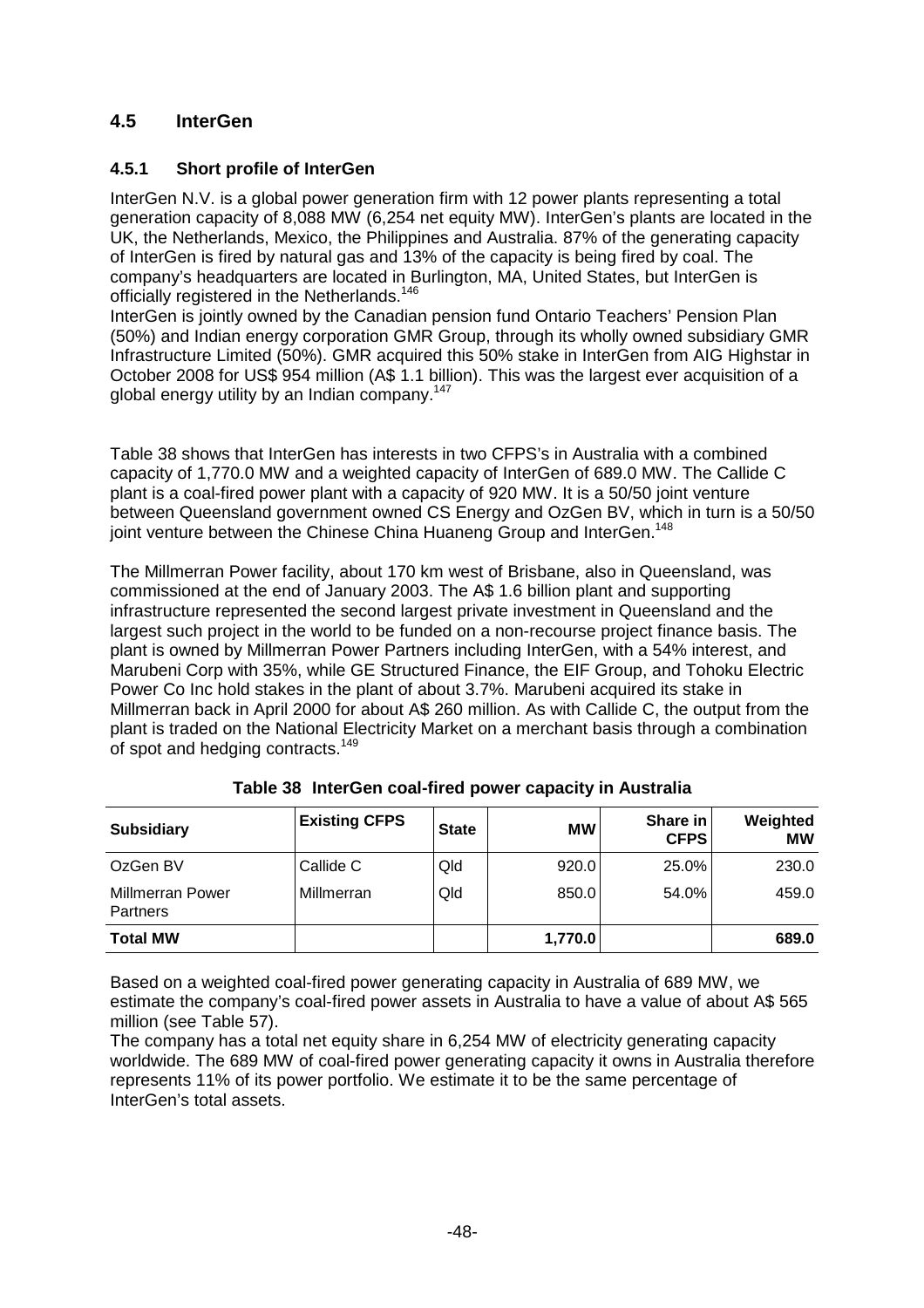#### **4.5.2 Bank loans**

• In July 2007 InterGen received a US\$ 1,550.0 million (A\$ 1,800.0 million) loan from a syndicate of 18 banks. The first tranche of US\$ 800 million matures in July 2013 and the second tranche of US\$ 750 million matures in July 2014. The proceeds were used for the refinancing of a US\$ 1,075.0 million loan for the 2005 buyout of InterGen by AIG Highstar and Ontario Teacher's Pension Plan. Amongst the bookrunners was **ANZ** with an estimated allotted amount of A\$ 100.0 million.<sup>150</sup>

## **4.6 International Power**

#### **4.6.1 Short profile of International Power**

International Power plc is a global independent electricity generating company with headquarters in London. It has interests in power generating capacity in operating plants that are located in five core regions: North America, Europe, Middle East, Australia and Asia. The company engages in the development, acquisition and operation of power generation plants. Total capacity of its power plants is 32,358 MW, of which 20,671 MW comes for the account of International Power<sup>151</sup>

Table 39 shows that International Power has interests in two coal-fired power stations with a combined capacity of 2,701 MW. Since it only owns 70.0% and 91.8% respectively of these stations, its weighted capacity is 2,259 MW. The remaining 8.2% of International Power Hazelwood is owned by the Commonwealth Bank Group.<sup>15</sup>

| <b>Subsidiary</b>                         | <b>Existing CFPS</b>   | <b>State</b> |         | MW   Share in CFPS   Weighted MW |         |
|-------------------------------------------|------------------------|--------------|---------|----------------------------------|---------|
|                                           | Loy Yang Power B   Vic |              | 1.026.0 | 70.0%                            | 718.2   |
| International Power Hazelwood   Hazelwood |                        | Vic          | 1,675.0 | 91.8% l                          | 1.537.7 |
| <b>Total MW</b>                           |                        |              | 2,701.0 |                                  | 2,255.9 |

#### **Table 39 International Power coal-fired power capacity in Australia**

At the end of 2009, total assets of International Power plc amounted to £ 14,184 million (A\$ 25,292 million). The Australia division accounted for £ 2,760 million (A\$ 4,922 million) of the company's assets. The total electricity generating capacity of International Power in Australia amounts to 3,221 MW, of which 2,256 MW is coal-fired.<sup>153</sup>

In paragraph 3.8.1 we estimated that A\$ 2,339 million of the company's assets are devoted to Australian coal mining. Of the remaining A\$ 2,583 million of Australian assets, we estimate that 78% (A\$ 2,013 million) is used for coal-fired power plants. This equals 8% of total assets.

## **4.6.2 Financing of International Power**

For information on the general financing of International Power, see paragraph 3.8. The following information was found on the financing of International Power's CFPS activities specifically: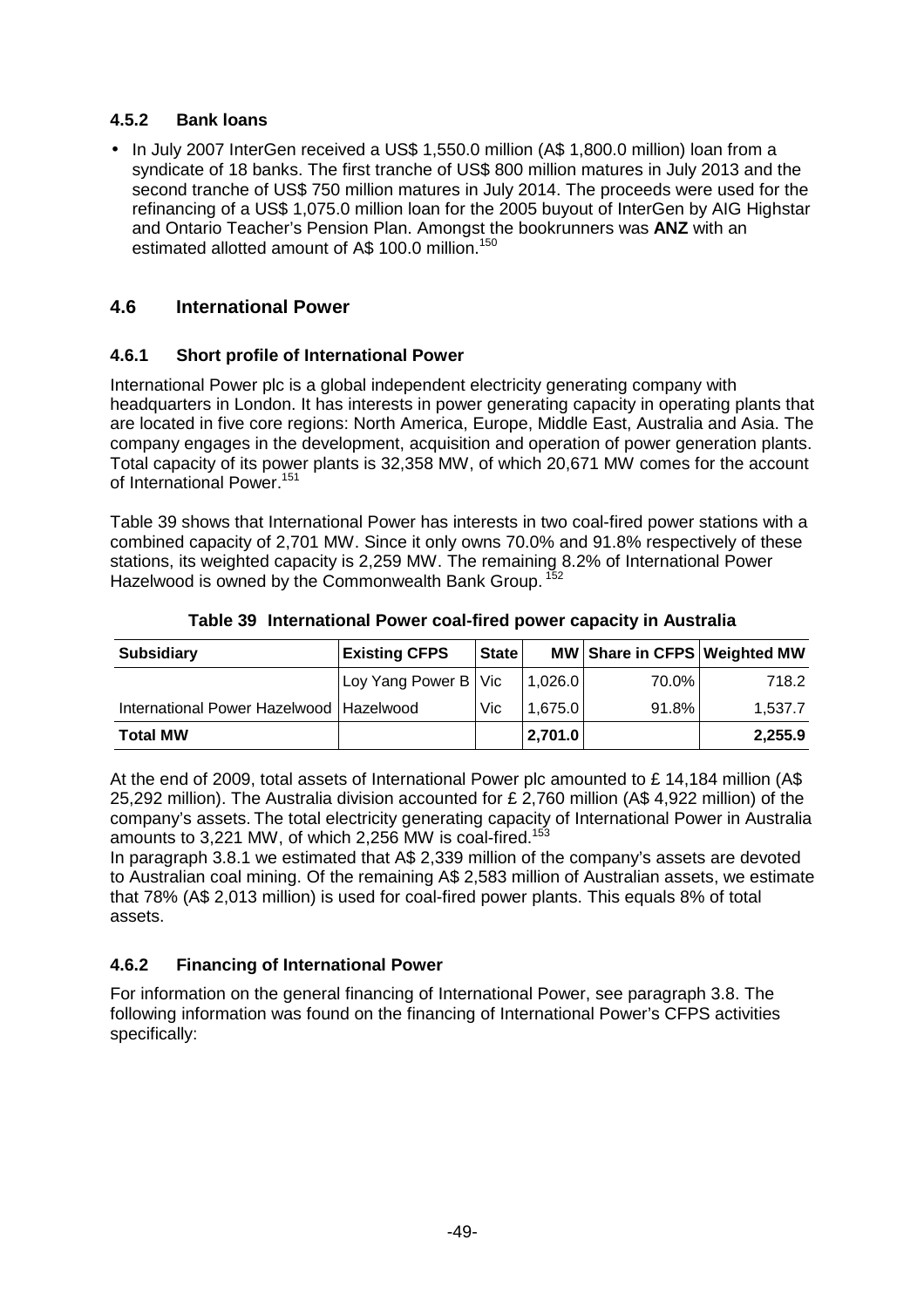#### **4.6.3 Joint venture partners**

The **Commonwealth Bank of Australia** owns 8.2% of the Hazelwood power station and mine. In 2003, the bank spent US\$ 230 million (A\$ 410 million) on capital expenditure for this project. Assuming that half of this expenditure was directed to the power station, the Commonwealth Bank Australia has invested A\$ 115 million (A\$ 205 million) in the coal-fired power station.<sup>154</sup>

### **4.6.4 Project finance**

The following information could be found regarding project finance facilities provided to International Power by the researched banks since early 2005:

• In January 2010, International Power plc announced that it had completed a restructuring of its existing non-recourse debt of A\$ 742 million for its coal-fired Hazelwood power station and mine. The new single tranche facility has a maturity date of June 2012. Among the 18 banks that participated in the restructured facility were **ANZ** and **Westpac Banking**, each providing an estimated amount of A\$ 41 million.<sup>155</sup>

## **4.7 New South Wales Government**

#### **4.7.1 Short profile of New South Wales Government**

New South Wales (NSW) is Australia's most populous state with 7.1 million people and most of Australia's industrial activity. It is located in the south-east of the country, and encompasses the whole of the Australian Capital Territory. Executive authority is vested in the Governor of New South Wales, who represents and is appointed by Queen Elizabeth II. Coal and related products are the state's biggest export. Its value to the state's economy is over A\$ 5 billion, accounting for about 19% of all exports from NSW.<sup>156</sup>

The NSW government plays a large role in energy provision, generating 90 percent of the state's electricity requirements. NSW government wholly owns seven energy corporations (with their total assets in the financial year 2008/2009):<sup>157</sup>

- Country Energy (A\$ 4,600.0 million)
- Delta Electricity (A\$ 3,280.2 million of which 87.1% coal fired)
- EnergyAustralia (A\$ 8 948.1 million)
- Eraring Energy (A\$ 1,911.3 million of which 86.0% coal fired)
- Integral Energy (A\$ 4,305.7 million)
- Macquarie Generation (A\$ 4,118.8 million of which 99.7% coal fired)
- TransGrid (A\$ 5,170.9 million)

The aggregated total assets of these energy corporations are A\$ 32,335 million. Delta Electricity, Eraring Energy and Macquarie Generation produce electricity by means of coalfired power plants. Their share of assets - when corrected for their respective coal fired percentages - in the energy corporations of the NSW government is **26.6%**. An overview of the coal-based electricity activities of these companies is given in Table 40. The remaining four state-owned companies operate in the energy distribution sector.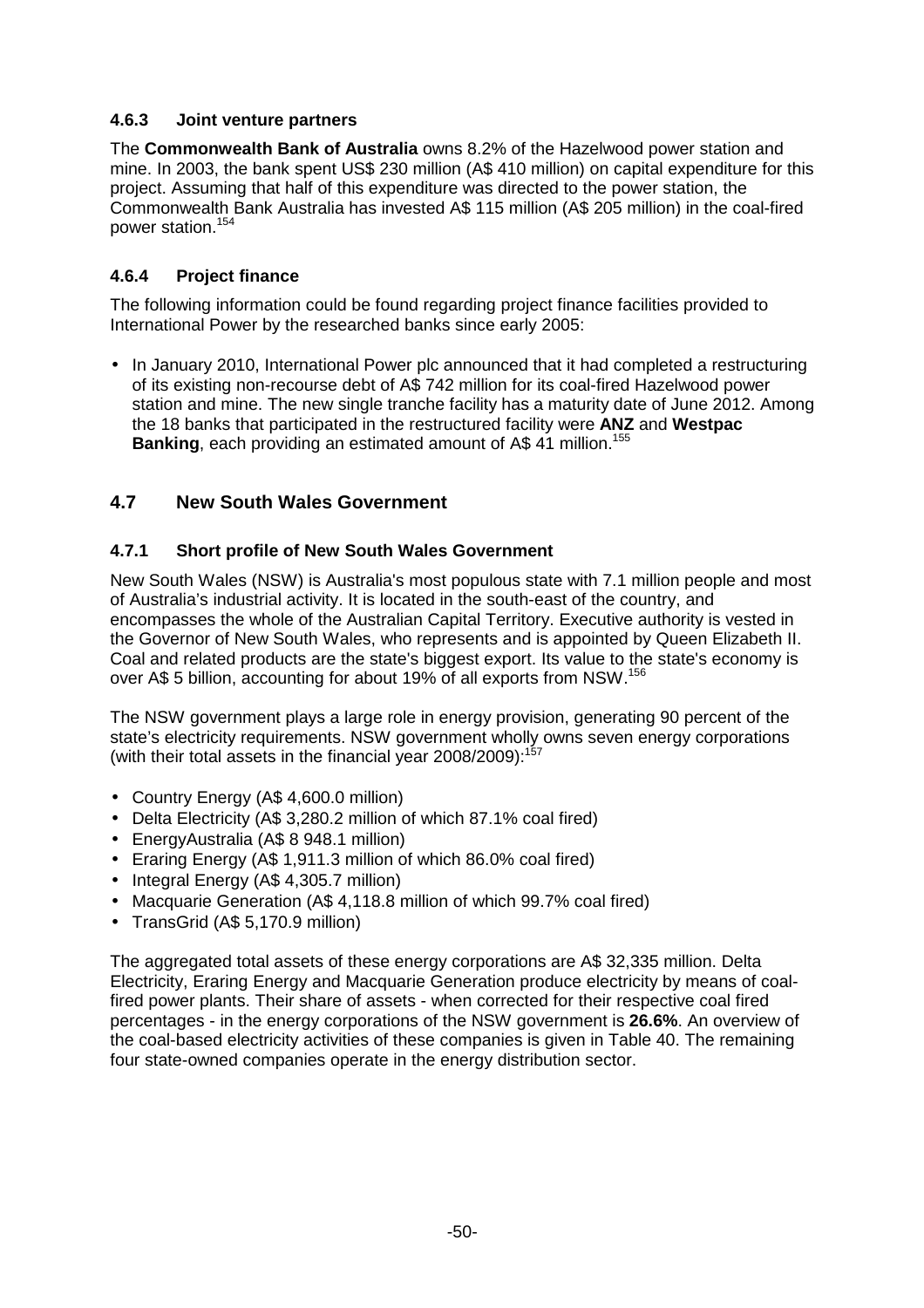| <b>Subsidiary</b>           | <b>Existing CFPS</b> | <b>State</b> | <b>MW</b> | <b>Share in CFPS</b> | Weighted<br>МW |
|-----------------------------|----------------------|--------------|-----------|----------------------|----------------|
| <b>Macquarie Generation</b> | Bayswater A          | <b>NSW</b>   | 2,640.0   | 100.0%               | 2,640.0        |
| <b>Macquarie Generation</b> | Liddell              | <b>NSW</b>   | 2,000.0   | 100.0%               | 2,000.0        |
| <b>Delta Electricity</b>    | Mount Piper          | <b>NSW</b>   | 1,400.0   | 100.0%               | 1,400.0        |
| <b>Delta Electricity</b>    | Munmorah             | <b>NSW</b>   | 600.0     | 100.0%               | 600.0          |
| <b>Delta Electricity</b>    | Vales Point B        | <b>NSW</b>   | 1,320.0   | 100.0%               | 1,320.0        |
| <b>Delta Electricity</b>    | Wallerawang C        | <b>NSW</b>   | 1,000.0   | 100.0%               | 1,000.0        |
| <b>Eraring Energy</b>       | Eraring              | <b>NSW</b>   | 2,640.0   | 100.0%               | 2,640.0        |
| <b>Total Existing MW</b>    |                      |              | 11,600.0  |                      | 11,600.0       |
| <b>Subsidiary</b>           | <b>Planned CFPS</b>  | <b>State</b> | <b>MW</b> | <b>Share in CFPS</b> | Weighted<br>МW |
| <b>Macquarie Generation</b> | Bayswater B          | <b>NSW</b>   | 2,000.0   | 100.0%               | 2,000.0        |
| <b>Delta Electricity</b>    | Mount Piper 2        | <b>NSW</b>   | 2,000.0   | 100.0%               | 2,000.0        |
| <b>Delta Electricity</b>    | Munmorah 2           | <b>NSW</b>   | 100.0     | 100.0%               | 100.0          |
| <b>Eraring Energy</b>       | Eraring<br>expansion | <b>NSW</b>   | 360.0     | 100.0%               | 360.0          |
| <b>Total Planned MW</b>     |                      |              | 4,460.0   |                      | 4,460.0        |

**Table 40 NSW Government coal-fired power capacity** 

Source: Websites and Annual Reports of Delta Electricity, Eraring Energy and Macquarie Generation, Viewed in June 2010.

#### **4.7.2 Financing of New South Wales Government**

The government of NSW obtains its financing from a special unit called the New South Wales Treasury Corporation (TCorp). TCorp is the central financing authority for the New South Wales public sector, and is a leading issuer of semi-government securities in the Australian market. It has a key role in managing investments and liabilities for the government, its authorities and businesses.<sup>158</sup> NSW Treasury Corporation ("TCorp") has, as one of its core functions, the provision of financing to the NSW Government Sector and all NSW Government Agencies. This central financing role underpins a balance sheet for TCorp of around A\$ 50 billion. This balance sheet is funded through the issuance of a range of debt instruments to both domestic and international investors. All of TCorp's borrowings are fully guaranteed by the NSW Government.<sup>159</sup>

Borrowings of Macquarie, Delta and Eraring are sourced from New South Wales Treasury Corporation (NSW TCorp) unless specific approval is granted under the Pubic Authorities (Financial Arrangements) Act 1987 to source private borrowings.

In 2009 TCorp issued loans to NSW Government entities with a total value of A\$ 37,888.7 million. This amount was subdivided over the different governmental sectors as follows:<sup>160</sup>

| • Crown Entity (New South Wales General Government) | A\$ 13,055.3 mln |
|-----------------------------------------------------|------------------|
| • Electricity entities                              | A\$ 14,929.4 mln |
| • Transport entities                                | A\$ 1,155.9 mln  |
| • Water entities                                    | A\$ 6,728.8 mln  |
| • Other entities                                    | A\$ 2,019.3 mln  |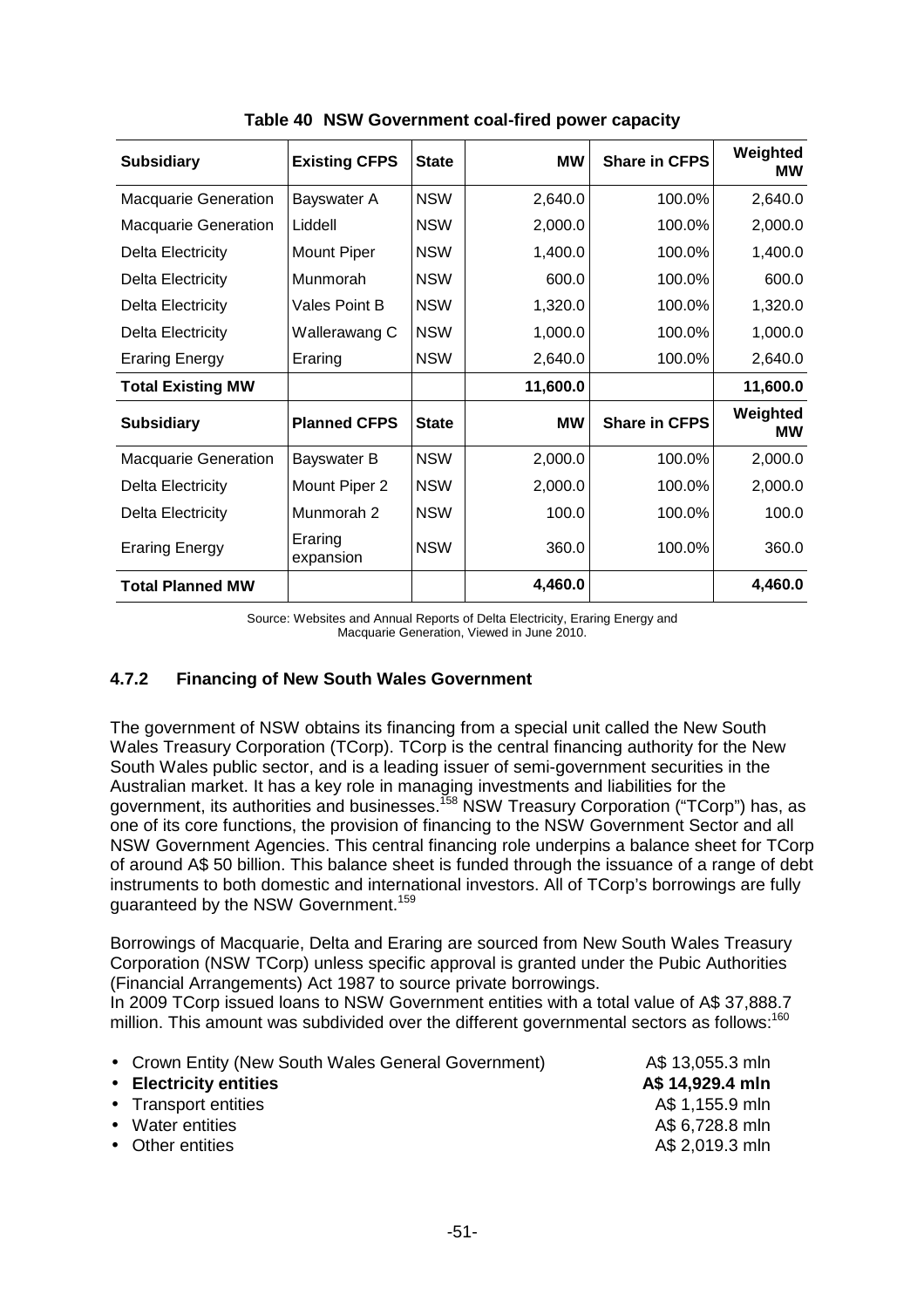This indicates that the electricity entities, consisting of three coal-fired power generators and four electricity distributors, receive 39.4% of all NSW loans. If we only look at coal-fired power generation, we multiply this percentage by the percentage of coal-fired assets within the power companies that we calculated above (26.6%). We therefore estimate that **10.5%** of all loans provided by TCorp to government-owned entities is used for coal-fired power generation.

## **4.7.3 Bondholders**

In July 2010 TCorp has bonds outstanding with a total value of A\$ 45,952.1 million. The only bondholder amongst the studied Australian banks was:<sup>161</sup>

• **Colonial First State Asset Management** A\$ 10.1 million (0.0%)

## **4.7.4 Bond issuances**

At the end of 2008 and 2009 TCorp had the following bonds outstanding:

| <b>Bond type</b>          | 2008 Fair value (mln A\$) | 2009 Fair value (mln A\$) |
|---------------------------|---------------------------|---------------------------|
| Domestic Benchmark Bonds  | 13,789.9                  | 30,814.8                  |
| Global Exchangeable Bonds | 14,275.4                  | 7,366.0                   |
| Euro Medium Term Notes    | 2,400.6                   | 3,340.1                   |
| <b>CPI Linked Bonds</b>   | 980.8                     | 1,518.6                   |
| Other borrowings          | 362.5                     | 416.0                     |
| <b>Total</b>              | 31,809.2                  | 43,455.5                  |

**Table 41 Bond programmes of TCorp** 

Source: TCorp, "Annual Report 2009", New South Wales Treasury Corporation, 12 November 2009.

TCorp's Panel of Market Makers comprises the major participants in the Australian fixed interest market, providing ready access to competitive prices. Dealer Panel members provide prices in TCorp Benchmark bonds to market participants and other panel members. The basis of this price making is determined by each member individually with counterparties and customers.<sup>162</sup>

While panel members receive no payment and are under no commitment to purchase TCorp bonds, their performance is constantly monitored and acknowledged as essential to the liquidity of TCorp bonds. Turnover in TCorp stock continues to be the highest of any semi-government issuer in Australia.<sup>163</sup>

Amongst the twelve panel members of the Domestic Bonds are:<sup>164</sup>

- **ANZ**
- **Commonwealth Bank of Australia**
- **National Australia Bank**
- **Westpac Banking**

The Euro Medium Term Note programme includes eleven panel members, including the following:<sup>165</sup>

• **Commonwealth Bank of Australia**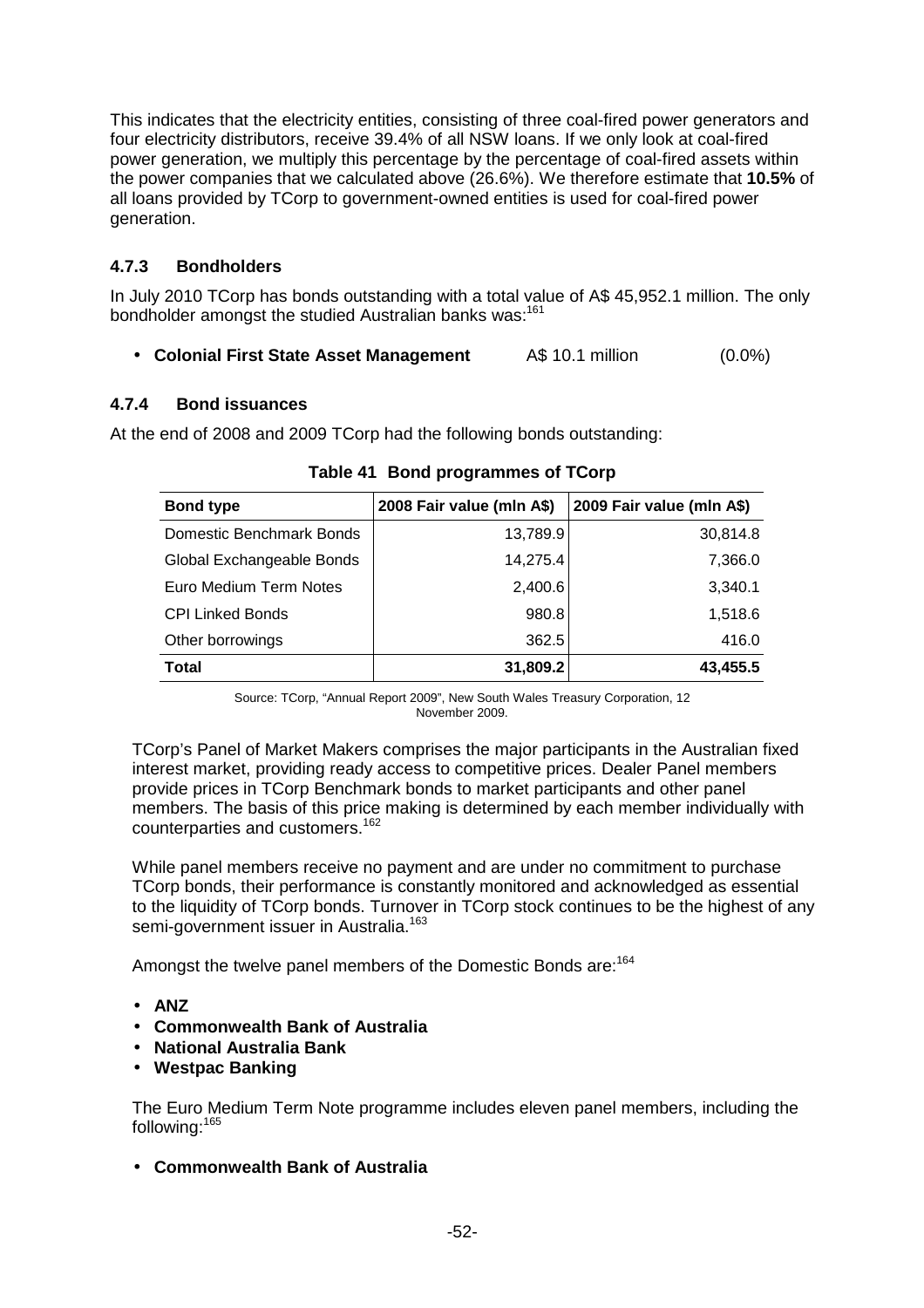#### • **National Australia Bank**

The Global Exchangeable Bonds programme includes eleven panel members, including the following:<sup>166</sup>

- **ANZ**
- **Commonwealth Bank of Australia**
- **National Australia Bank**
- **Westpac Banking**

On 1 July 2010 TCorp created a Capital Indexed Bond Dealer Panel, which reflects both the importance of Inflation Bonds to TCorp's funding programme and the commitment of panel members to help TCorp successfully meet the financial needs of its clients. TCorp announced eight appointments to the newly established Capital Indexed Bond Dealer Panel, of which four are amongst the studied banks for this report:

- **ANZ**
- **Commonwealth Bank of Australia**
- **Westpac Banking**

These appointments were effective from 1 July 2010 and grant members equal rights to access TCorp's Capital Indexed Bond Programme.<sup>167</sup>

The following information was found on actual bond issuances since January 2005 in which one or more of the studied banks were involved:

- In June 2009 TCorp conducted a placement of A\$ 825 million of a 6.0% May 2023 bond, bringing the total outstanding amount of this bond to A\$ 1.08 billion. UBS Australia was lead manager and **Westpac Banking** was amongst the four co-managers with an allotted amount of A\$ 41.3 million. The proceeds were used for general corporate purposes.<sup>168</sup>
- In October 2009 TCorp issued A\$ 1.5 billion of a new 6.00% June 2020 bond. TCorp has appointed **ANZ** and UBS Australia as joint lead managers, with estimated allotted amounts of A\$ 600 million and **Commonwealth Bank of Australia**, **Westpac** as two of the four co-managers with estimated allotted amounts of A\$ 75 million.<sup>169</sup>

TCorp is in the process of obtaining coverage under the Commonwealth Government Guarantee for this bond. The deal was supported by a broad base of both domestic and international investors and will be applied towards TCorp's current A\$ 10.4 billion funding programme for the 2009/2010 financial year.<sup>170</sup>

• In March 2010 TCorp issued A\$ 1.0 billion of a new 6.00% April 2016 bond. It appointed **ANZ**, **National Australia Bank** and UBS Australia as joint lead managers with estimated allotted amounts of A\$ 266.7 million each. **Commonwealth Bank of Australia** was one of the two participants with an estimated allotted amount of A\$ 100 million. The proceeds are used for general corporate purposes.<sup>171</sup>

The deal was supported by a broad base of both domestic and international investors and will be applied towards TCorp's current A\$ 10.4 billion funding programme for the 2009/2010 financial year.<sup>172</sup>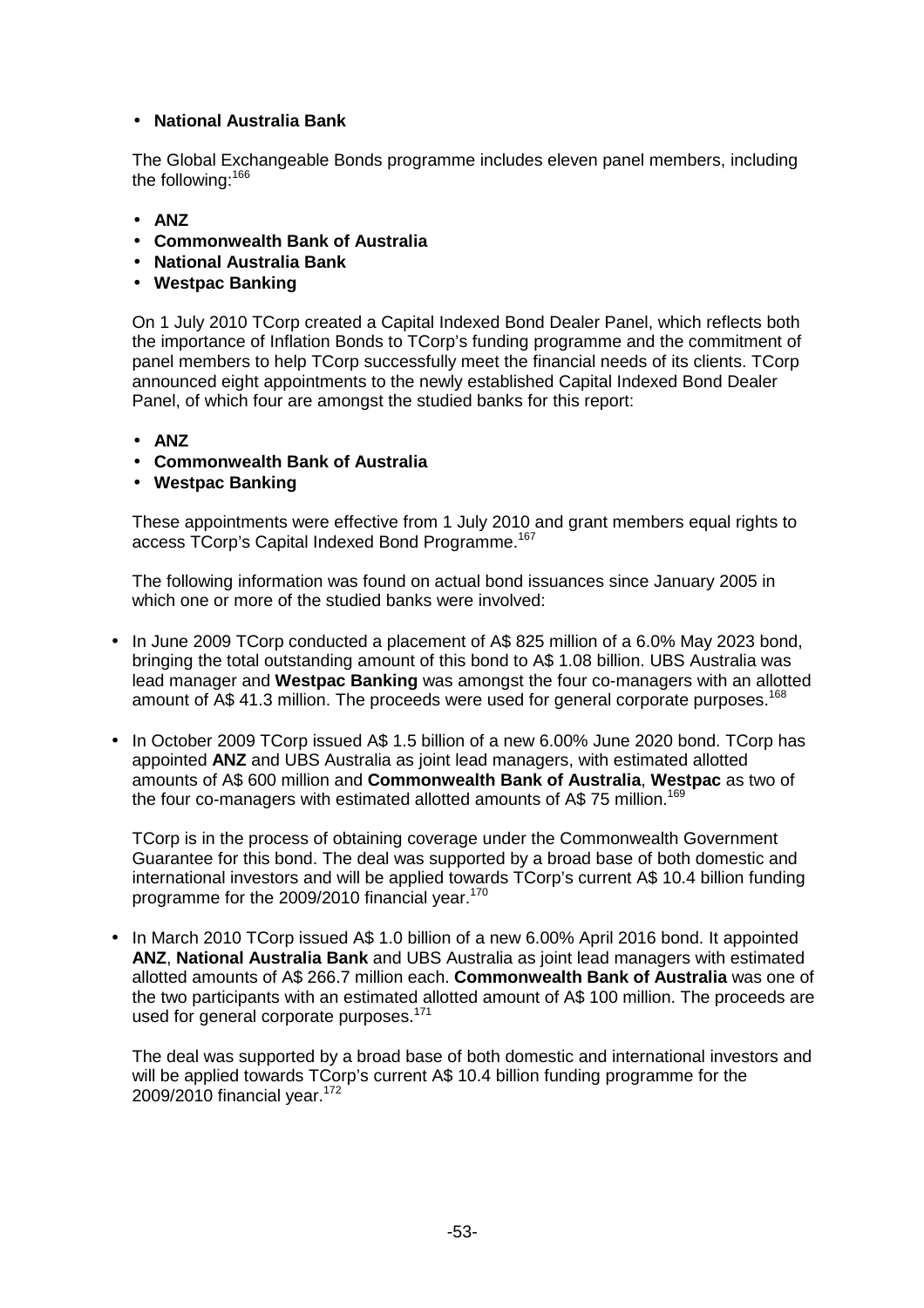• In April 2010 TCorp issued A\$ 1.0 billion of a new 6.0% May 2020 bond. Amongst the four joint lead managers was **Westpac** with an estimated allotted amount of A\$ 200 million. **Commonwealth Bank of Australia** was one of the two co-managers with an estimated allotted amount of A\$ 100 million. The proceeds were used for general corporate purposes.<sup>173</sup>

## **4.8 Macquarie Generation**

#### **4.8.1 Short profile of Macquarie Generation**

Macquarie Generation is a state owned corporation established in 1996. Its core business is the production and wholesale of electricity to the Australian electricity market. Macquarie Generation owns and operates the Liddell Power Station (2,000 MW) and Bayswater Power Station (2,640 MW) between Singleton and Muswellbrook in the Upper Hunter Valley of NSW.<sup>174</sup> Furthermore it operates two biomass stations of 5 MW that run on wood waste, one hydroelectric generator of 0.85 MW and one solar field of 4 MW that is jointly owned with Ausra Australia. Of its total generating capacity of 4,652.8 MW, 99.7% is generated with  $\text{coal.}^{175}$ 

Macquarie Generation is Australia's largest electricity generator and also the largest domestic buyer of Hunter Valley coal. Its Liddell power station consumes approximately 5.5 million tonnes per year and the existing Bayswater station consumes approximately 7.5 million. Macquarie employs just over 600 people.

Macquarie has total assets of A\$ 4,118.8 million. Macquarie Generation operates predominantly in one business segment, that being the coal-based generation of electricity, and within one geographical segment, Australia. We estimate that 99.7% (A\$ 4,106 million) of its assets is used for coal-fired power generation.<sup>176</sup>

## **4.8.2 Financing of Macquarie Generation**

Borrowings of Macquarie Generation are sourced from New South Wales Treasury Corporation (NSW TCorp) unless specific approval is granted under the Pubic Authorities (Financial Arrangements) Act 1987 to source private borrowings. For financing of TCorp, see paragraph 4.7.2. Specific financial information that was found on Macquarie generation is stated below:

• Macquarie Generation has financial relationships with the **Commonwealth Bank of Australia** and the NSW TCorp.<sup>177</sup> Details on the relationship with the CBA or any other of the studied banks are unknown.

## **4.9 Delta Electricity**

## **4.9.1 Short profile of Delta Electricity**

Delta Electricity is the largest electricity generator in the National Electricity Market with an installed capacity of over 5,000 megawatts. In 2008/2009 the company sent out 23,746 GWh of electricity. In that year it achieved power sales revenues of A\$ 983.1 million and profits before tax of A\$ 100.7 million. Delta Electricity is fully owned by the government of New South Wales.<sup>178</sup>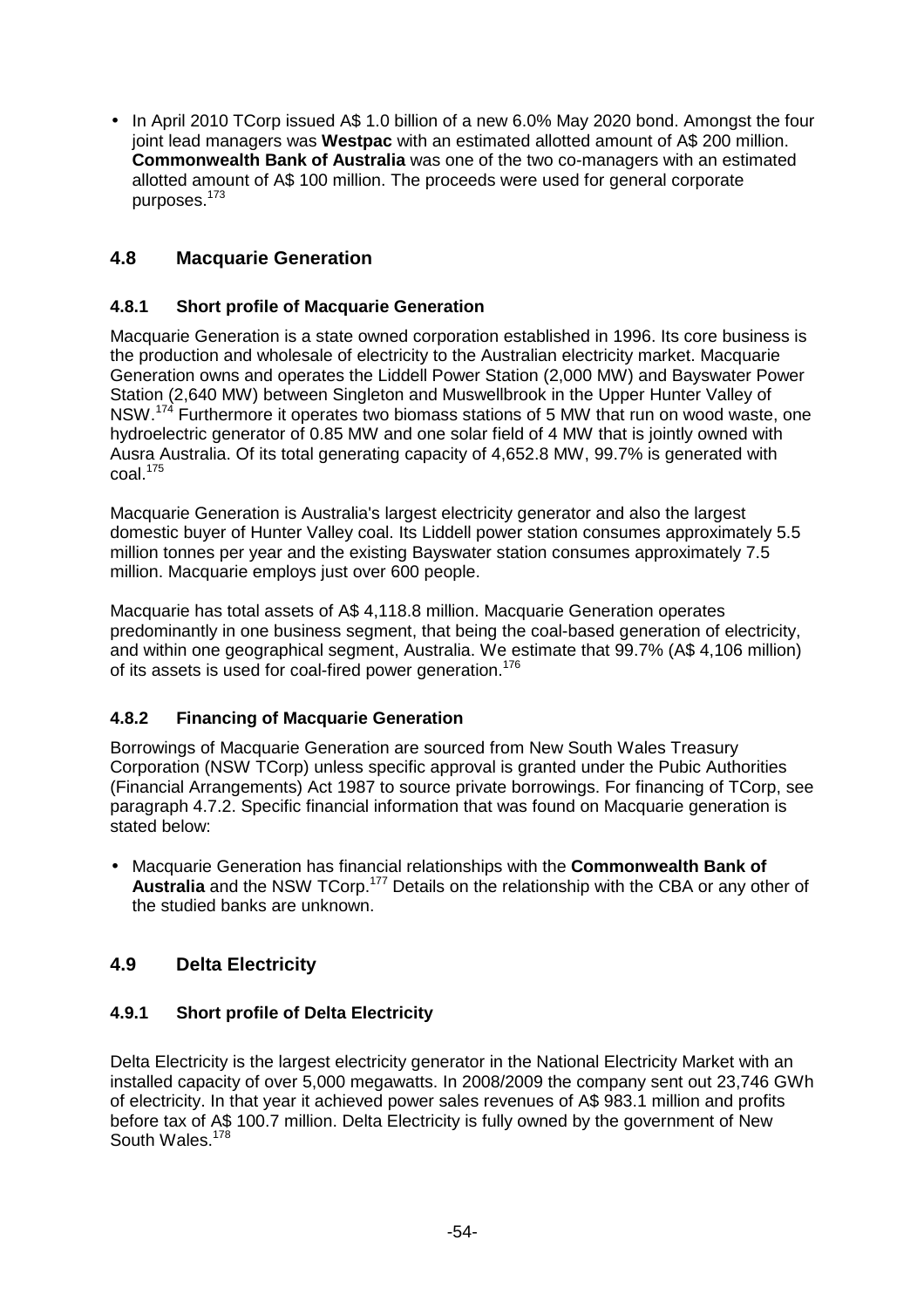In 2008/2009 Delta Electricity had a electricity generating capacity of 4,958 MW, of which 4,320 MW from coal-fired power stations (CFPS's), representing 87.1% of Delta's power portfolio. Details are provided in Table 42.<sup>1</sup>

| <b>Subsidiary</b>        | <b>Existing CFPS</b> | <b>State</b> | <b>MW</b> | Share in<br><b>CFPS</b> | Weighted<br>мw        |
|--------------------------|----------------------|--------------|-----------|-------------------------|-----------------------|
| <b>Delta Electricity</b> | <b>Mount Piper</b>   | <b>NSW</b>   | 1,400.0   | 100.0%                  | 1,400.0               |
| Delta Electricity        | Munmorah             | <b>NSW</b>   | 600.0     | 100.0%                  | 600.0                 |
| Delta Electricity        | Vales Point B        | <b>NSW</b>   | 1,320.0   | 100.0%                  | 1,320.0               |
| Delta Electricity        | Wallerawang C        | <b>NSW</b>   | 1,000.0   | 100.0%                  | 1,000.0               |
| <b>Total Existing MW</b> |                      |              | 4,320.0   |                         | 4,320.0               |
| <b>Subsidiary</b>        | <b>Planned CFPS</b>  | <b>State</b> | <b>MW</b> | Share in<br><b>CFPS</b> | Weighted<br><b>MW</b> |
| Delta Electricity        | Mount Piper 2        | <b>NSW</b>   | 2,000.0   | 100.0%                  | 2,000.0               |
| Delta Electricity        | Munmorah 2           | <b>NSW</b>   | 100.0     | 100.0%                  | 100.0                 |
| <b>Total Planned MW</b>  |                      |              | 3,100.0   |                         | 3,100.0               |

**Table 42 Delta Electricity coal-fired power capacity** 

Source: Websites and Annual Reports of Delta Electricity, Viewed in June 2010.

Delta Energy plans to expand coal-fired power production at its Mount Piper and Munmorah electricity plants. The financing of the Mount Piper expansion is discussed in paragraph 7.9.

Delta Electricity's total assets were A\$ 3,280.2 million in June 2009. Delta is an electricity generation corporation that operates in this single business only. All production facilities are located in New South Wales, Australia. Therefore it is estimated that the percentage of assets devoted to Australian coal-fired power generation lies close to the share of coal in the company's power portfolio, namely 87.1%. This equals A\$ 2,857.1 million.<sup>180</sup>

## **4.9.2 Financing of Delta Electricity**

Borrowings of Delta Electricity are sourced from New South Wales Treasury Corporation (NSW TCorp) unless specific approval is granted under the Pubic Authorities (Financial Arrangements) Act 1987 to source private borrowings. For financing of TCorp, see paragraph 4.7.2. Specific financial information that was found on Delta Electricity is stated below:

• In June 2009 the carrying value of borrowings and derivatives (net of funds held at call) for Delta Energy managed by NSW TCorp stood at A\$ 1,118.9 million. At that point it had also secured current bank loans for a total amount of A\$ 4.0 million and non-current bank loans for an overall A\$ 64.7 million. However, these bank loans relate to the participation of Delta Electricity Australia Pty. Ltd (wholly owned subsidiary) in a joint venture arrangement to develop and operate renewable electricity generation plant,<sup>181</sup> so investments of these banks are not directly supporting Delta's coal-fired power plant activities.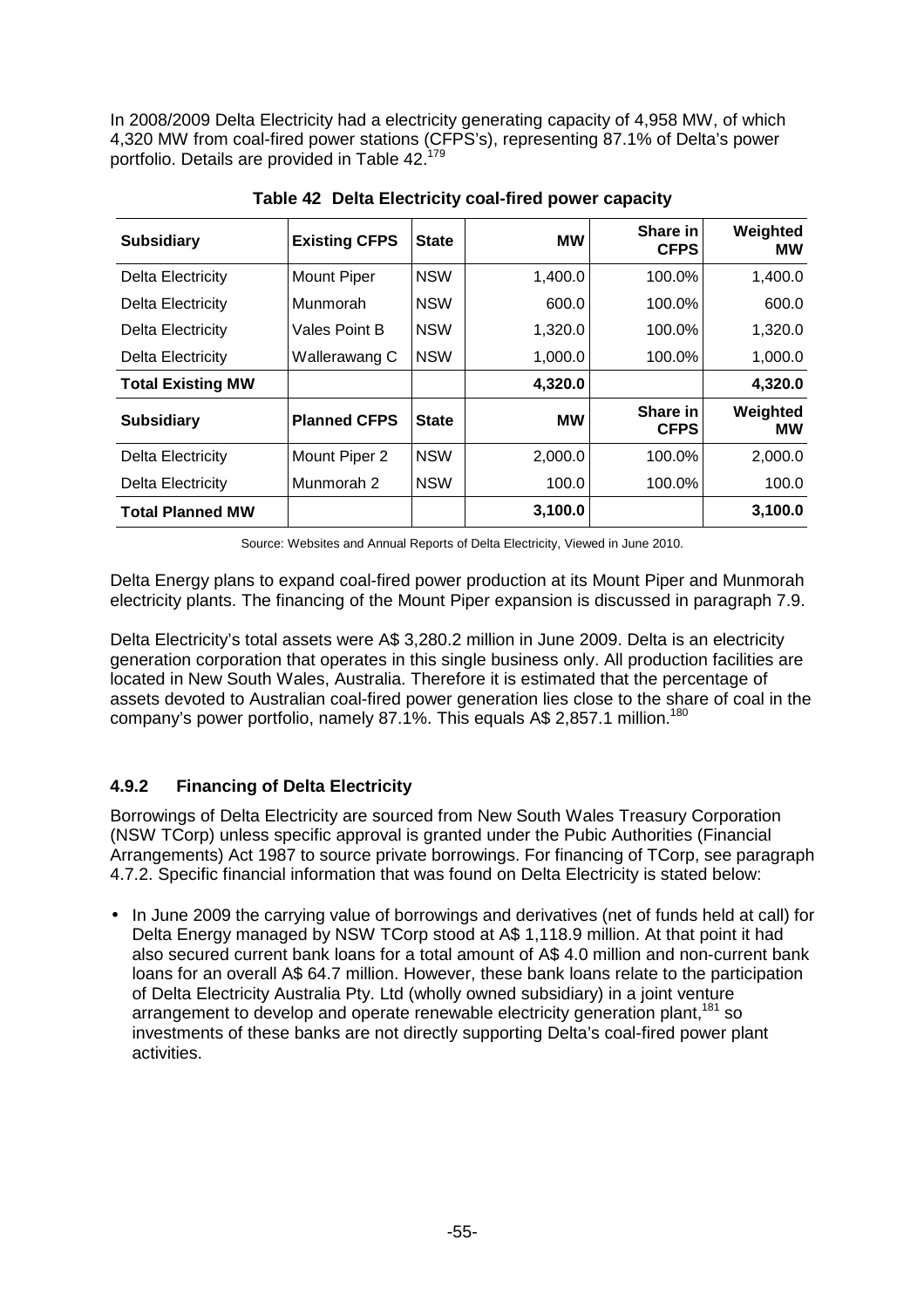## **4.10 Eraring Energy**

#### **4.10.1 Short profile of Eraring Energy**

Eraring Energy is a state owned corporation that manages a diverse set of electricitygenerating assets located throughout New South Wales (NSW), Australia. Eraring Energy has a combined generating capacity of 3,082 megawatts (MW), including the coal-fired Eraring Power Station at 2,640 MW, which is Australia's largest together with the Bayswater CFPS of Macquarie Generation.

The generation portfolio of Eraring consists of ten power stations, with 86% of capacity being sourced from the coal-fired Eraring Power Station (located on Lake Macquarie) with the remaining 13% consisting of smaller hydro and wind generation plant and 1% diesel.<sup>182</sup>

Electricity Production and Energy Trading are the core business activities of Eraring Energy. The Energy Trading Business Unit together with the Corporate support, Treasury and Information Technology functions are managed from the Sydney business office.

Eraring Energy was established as a state owned corporation in August 2000.<sup>183</sup> Its only shareholder is the NSW Government. In the financial year 2008-2009 Eraring Energy had electricity sales of A\$ 634.6 million and earnings before tax were A\$ 215.5 million.<sup>184</sup>

The Cobbora Unincorporated Joint Venture was formed to enable the three state owned power generators, Macquarie Generation, Delta Electricity and Eraring Energy, to investigate the feasibility of developing a new coal resource in western New South Wales. On 15 May 2009 the Minister for Mineral Resources, Ian Macdonald announced that the joint venture had been invited to apply for a coal exploration licence in the Cobbora area near Dunedoo, NSW. Eraring Energy's involvement in the project will continue through the subsidiary company Rocky Point Holdings Pty Limited established for that purpose.<sup>185</sup>

At the end of the financial year 2008-2009 Eraring Energy had total assets of A\$ 1,911.3 million. Since it only operates in the business segment of electricity generation within Australia,<sup>186</sup> we estimate that 86% of assets (A\$ 1,643.7 million) are devoted to coal-fired power generation.

## **4.10.2 Financing of Eraring Energy**

Borrowings of Eraring Energy are sourced from New South Wales Treasury Corporation (NSW TCorp) unless specific approval is granted under the Pubic Authorities (Financial Arrangements) Act 1987 to source private borrowings. For financing of TCorp, see paragraph 4.7.2. Specific financial information that was found on Eraring Energy is stated below:

• Eraring Energy uses the **Commonwealth Bank of Australia** for intra day cash management (real time gross settlements - A\$ 20.0 million) and credit card facilities (A\$ 1.25 million). $187$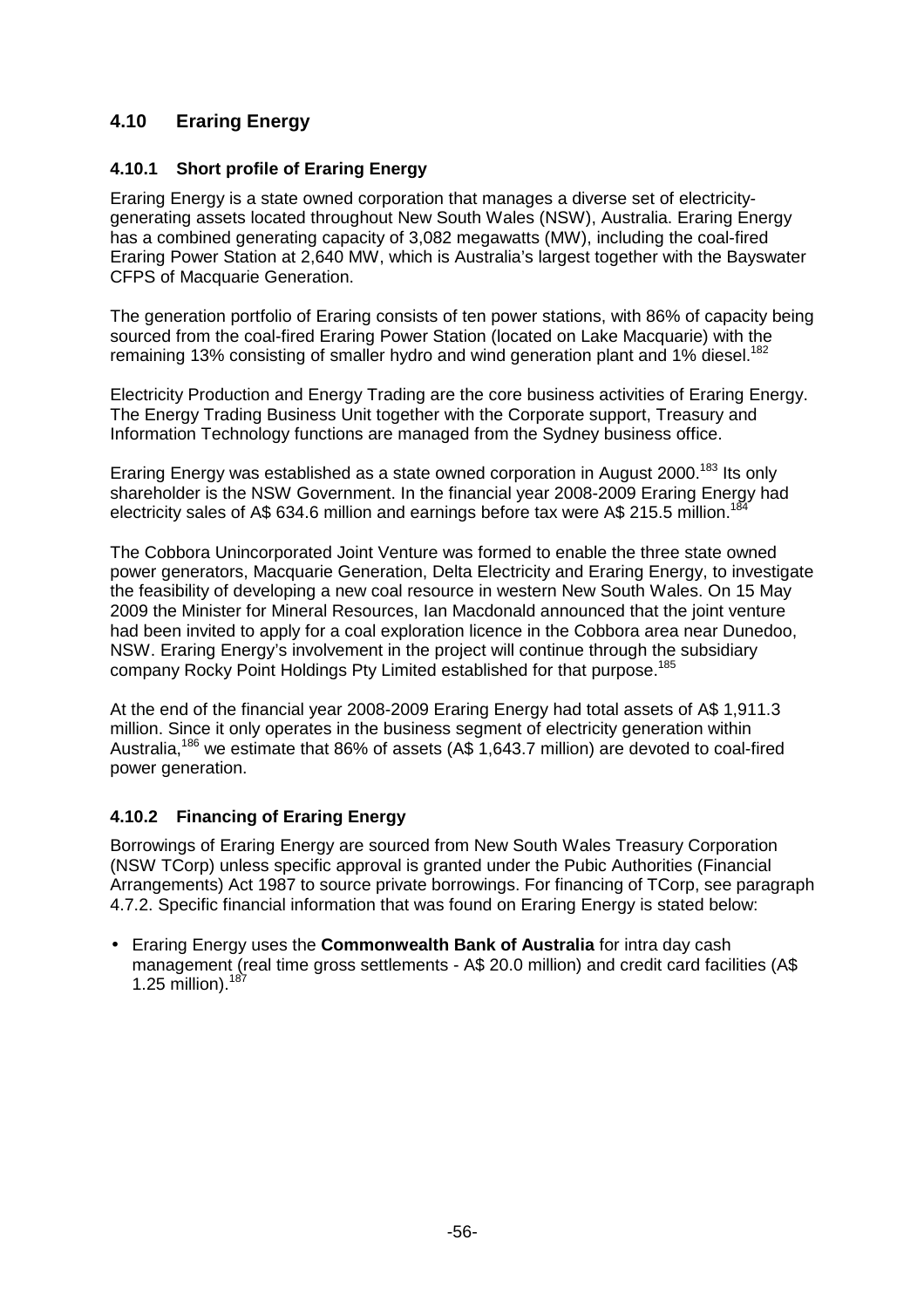## **4.11 Queensland Government**

#### **4.11.1 Short profile of Queensland Government**

Queensland is a state of Australia that occupies the north-eastern section of the mainland continent. It is bordered by the Northern Territory to the west, South Australia to the southwest and New South Wales to the south. Queensland's economy has enjoyed a boom in the tourism and mining industries over the past 20 years.<sup>188</sup> Six of the Queensland Government Owned Corporations are part of the energy industry (including their total assets):<sup>189</sup>

- CS Energy (A\$ 2,534 million of which 78.2% is coal fired)
- Energex (A\$ 8,011.0 million)
- Ergon Energy (A\$ 7,994.2 million)
- Powerlink Queensland (A\$ 5,528.0 million)
- Integral Energy (A\$ 4,305.7 million)
- Stanwell Corporation (A\$ 1,931 million of which 83.7% is coal fired)
- Tarong Energy (A\$ 2,087.5 million of which 78.7% is coal fired)

As shown in Table 43, the Queensland government owns stakes in seven coal-fired power plants with a total capacity of 6,213 MW. The weighted capacity of the Queensland government amounts to 5,753 MW.

| <b>Subsidiary</b>           | <b>Existing</b><br><b>CFPS</b> | <b>State</b> | <b>MW</b> | <b>Share in CFPS</b> | Weighted<br><b>MW</b> |
|-----------------------------|--------------------------------|--------------|-----------|----------------------|-----------------------|
| CS Energy                   | Kogan Creek                    | Qld          | 750.0     | 100.0%               | 750.0                 |
| CS Energy                   | Swanbank<br>A&B                | Qld          | 480.0     | 100.0%               | 480.0                 |
| <b>CS Energy</b>            | Callide A&B                    | Qld          | 820.0     | 100.0%               | 820.0                 |
| <b>CS Energy</b>            | Callide C                      | Qld          | 920.0     | 50.0%                | 460.0                 |
| <b>Stanwell Corp</b>        | Stanwell                       | Qld          | 1,400.0   | 100.0%               | 1,400.0               |
| <b>Tarong Energy</b>        | Tarong A&B                     | Qld          | 1,400.0   | 100.0%               | 1,400.0               |
| Tarong Energy               | Tarong North                   | Qld          | 443.0     | 100.0%               | 443.0                 |
| <b>Total Existing</b><br>МW |                                |              | 6,213.0   |                      | 5,753.0               |
| <b>Subsidiary</b>           | <b>Planned</b><br><b>CFPS</b>  | <b>State</b> | <b>MW</b> | <b>Share in CFPS</b> | Weighted<br>МW        |
| <b>CS Energy</b>            | Callide A                      | Qld          | $\gamma$  | 100.0%               | ?                     |
| <b>Total Planned</b><br>МW  |                                |              | ?         |                      | ?                     |

**Table 43 Queensland Government coal-fired power capacity** 

The Queensland government is financing the three coal-fired power station operators with loans provided by the Queensland Treasury Corporation (QTC). Table 44 provides an overview of the loan amounts outstanding to the three companies at the end of 2008 and 2009.<sup>190</sup>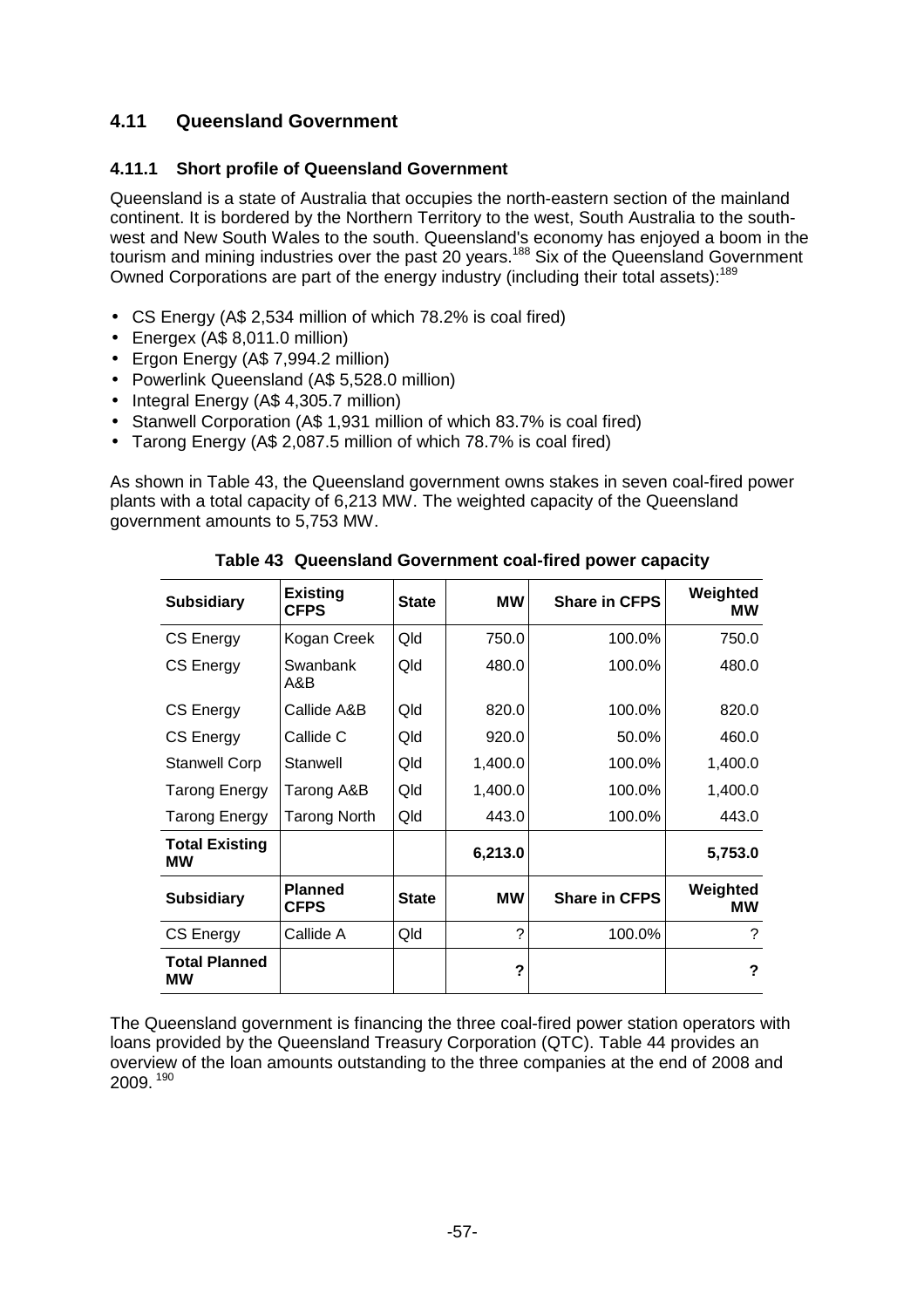| Company              | Oustanding end<br>2008 (mln A\$) | Outstanding end<br>2009 (mln A\$ | Average (mln A\$) | <b>Corrected for</b><br>coal % |
|----------------------|----------------------------------|----------------------------------|-------------------|--------------------------------|
| CS Energy            | 1,055.6                          | 851.4                            | 953.5             | 745.64                         |
| <b>Stanwell Corp</b> | 127.2                            | 258.8                            | 193.0             | 161.54                         |
| <b>Tarong Energy</b> | 376.4                            | 450.6                            | 413.5             | 325.42                         |
| <b>Total</b>         | 1,559.2                          | 1,560.8                          | 1,560.0           | 1,232.6                        |
| As % of total loans  | 4.7%                             | 3.5%                             | 4.1%              | 3.2%                           |

#### **Table 44 Loans of QTC to CFPS operators**

Based on the figures in Table 44, we estimate that 3.2% of all loans provided by QTC are used for coal-fired power generation.

#### **4.11.2 Financing of Queensland Government**

The Queensland Treasury Corporation (QTC) plays a pivotal role in the growth of Queensland, providing financial advice and risk management services, sourcing and managing debt funding for infrastructure and investing cash surpluses for Queensland's public sector organisations.<sup>191</sup> Total assets of QTC in the financial year 2008/2009 were A\$  $71.5$  billion. It had total debt outstanding for the amount of A\$ 44.4 billion.<sup>192</sup>

On 30 June 2009 the financial partners of QTC were:<sup>193</sup>

- **ANZ**
- **Commonwealth Bank of Australia**
- **National Australia Bank**
- **Westpac Banking**

All of these banks are part of the 12-member Domestic and Global Bond Facility Distribution Group, and of the 7-member ATC Treasury Note Facility Dealer Panel.

**ANZ** and **Commonwealth Bank of Australia** are also amongst the 10 banks in the Multicurrency US Medium-Term Note Facility Dealer Panel.<sup>194</sup>

Borrowings of CS Energy, Stanwell and Tarong are sourced from QTC unless specific approval is granted under the Pubic Authorities (Financial Arrangements) Act 1987 to source private borrowings.

#### **4.11.3 Bondholders**

In July 2010 QTC has bonds outstanding with a total value of A\$ 62,022.4 million. The only bondholder amongst the studied Australian banks was:<sup>195</sup>

• **Colonial First State Asset Management** A\$ 15.1 million (0.0%)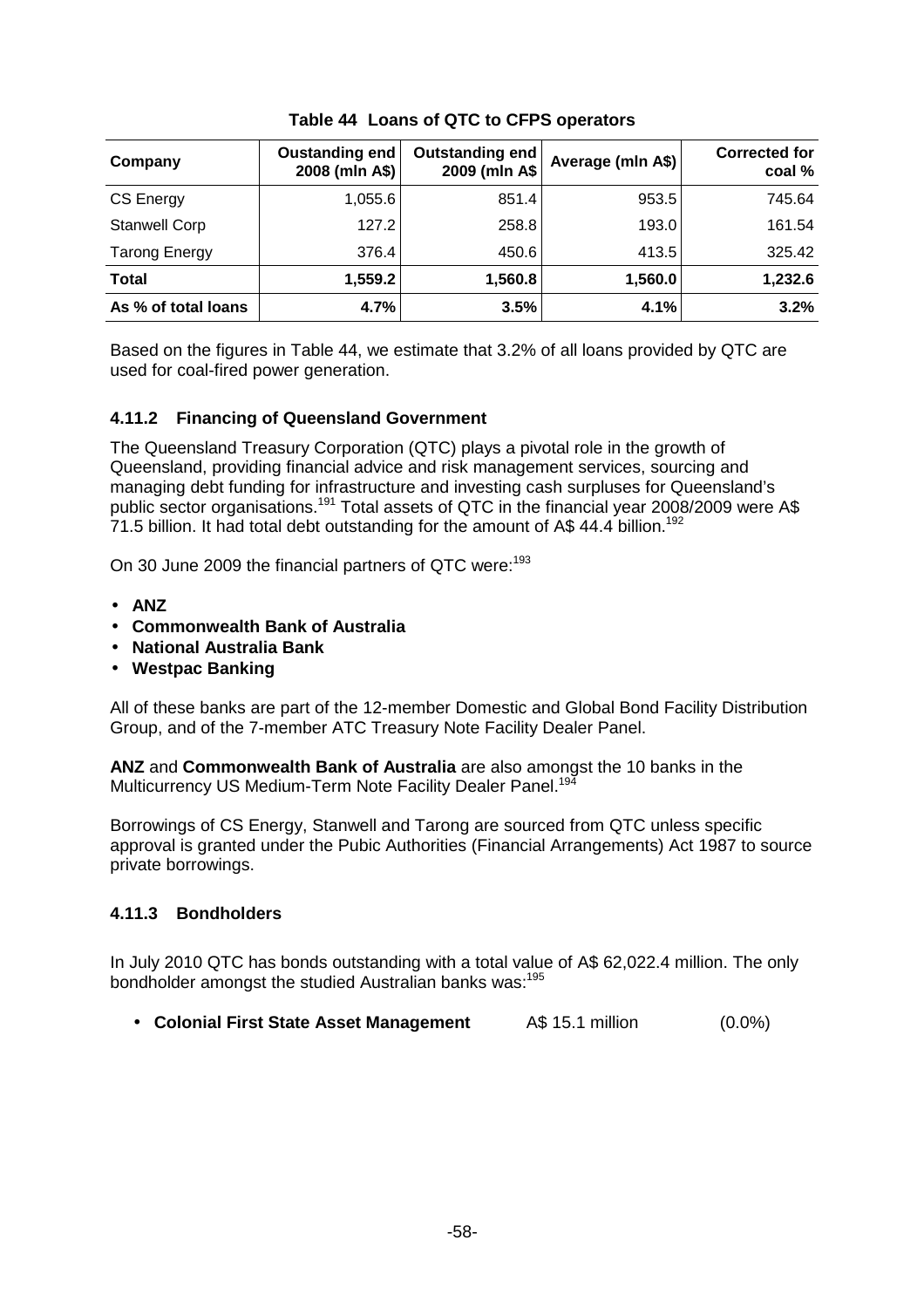#### **4.11.4 Bond issuances**

At the start of 2010, QTC had A\$ 19,799 million of borrowings outstanding. Most of these borrowings originated from the A\$ 11,601 million benchmark bonds that were used for refinancing of maturing debt, and the A\$ 12,985 million that were newly borrowed for capital works and asset procurement.<sup>196</sup> The domestic benchmark bonds represented 86% of QTC's funding sources, and the global benchmark bonds were 6% as at 8 June 2010. Overall, Australian funding sources represented 52% of all QTC's funding, against 48% of offshore funding sources.<sup>197</sup>

The following information was found on bond issuances in which one or more of the studied Australian banks were involved:

- In September 2007 QTC issued bonds for NZ\$ 375 million (A\$ 318.7 million) that will mature in September 2017. They have an interest rate of 7.18% and the proceeds are used for general corporate purposes. Amongst the three bookrunners was **ANZ** with an estimated allotted amount of A\$ 106.2 million.<sup>198</sup>
- In September 2008 QTC issued bonds for NZ\$ 175 million (A\$ 144.3 million) that will mature in September 2017. They have an interest rate of 6.56% and the proceeds are used for general corporate purposes. Amongst the two bookrunners was **ANZ** with an estimated allotted amount of A\$ 72.2 million.<sup>199</sup>
- In June 2009 QTC issued A\$ 3,250.0 million of bonds with a maturity date in June 2019, for an interest rate of 6.41%. Proceeds are used for general corporate purposes. Amongst the three bookrunners are none of the studied banks, but amongst the four co-lead managers are **ANZ** and **Commonwealth Bank of Australia** with estimated allotted amounts of A\$ 162.5 million.<sup>200</sup>
- In January 2010 QTC launched a A\$ 4 billion November 2014 bond. The bond carries a 5.75% coupon with an outright yield of 5.8425%. Like all QTC benchmark bonds, the new 21 November 2014 \$A Benchmark Bonds are guaranteed by the State of Queensland. **ANZ**, Deutsche Bank Australia and **Westpac Institutional Bank** acted as joint lead managers with estimated allotted amounts of A\$ 1,066.7 million each, and **Commonwealth Bank of Australia** and **National Australia Bank** were amongst the four co-managers, each with estimated allotted amounts of A\$ 200 million. The proceeds were used for general corporate purposes.<sup>201</sup>
- In February 2010 QTC launched A\$ 2.5 billion bonds that will mature in February 2020. The bonds have a yield of 6.32% and proceeds are used for general corporate purposes. **Commonwealth Bank of Australia**, Deutsche Bank Australia and **Westpac Institutional Bank** acted as joint lead managers with estimated allotted amounts of A\$ 666.7 million each.<sup>202</sup>
- In April 2010 QTC issued bonds for a total amount of A\$ 3.0 billion with a maturity date in April 2016. The interest rate is 6.26% and the proceeds will be used for general corporate purposes. **ANZ** acted as one of the three bookrunners with an estimated allotted amount of A\$ 800 million, and **National Australia Bank** was one of the four co-lead managers with an estimated allotted amount of A\$ 150 million.<sup>203</sup>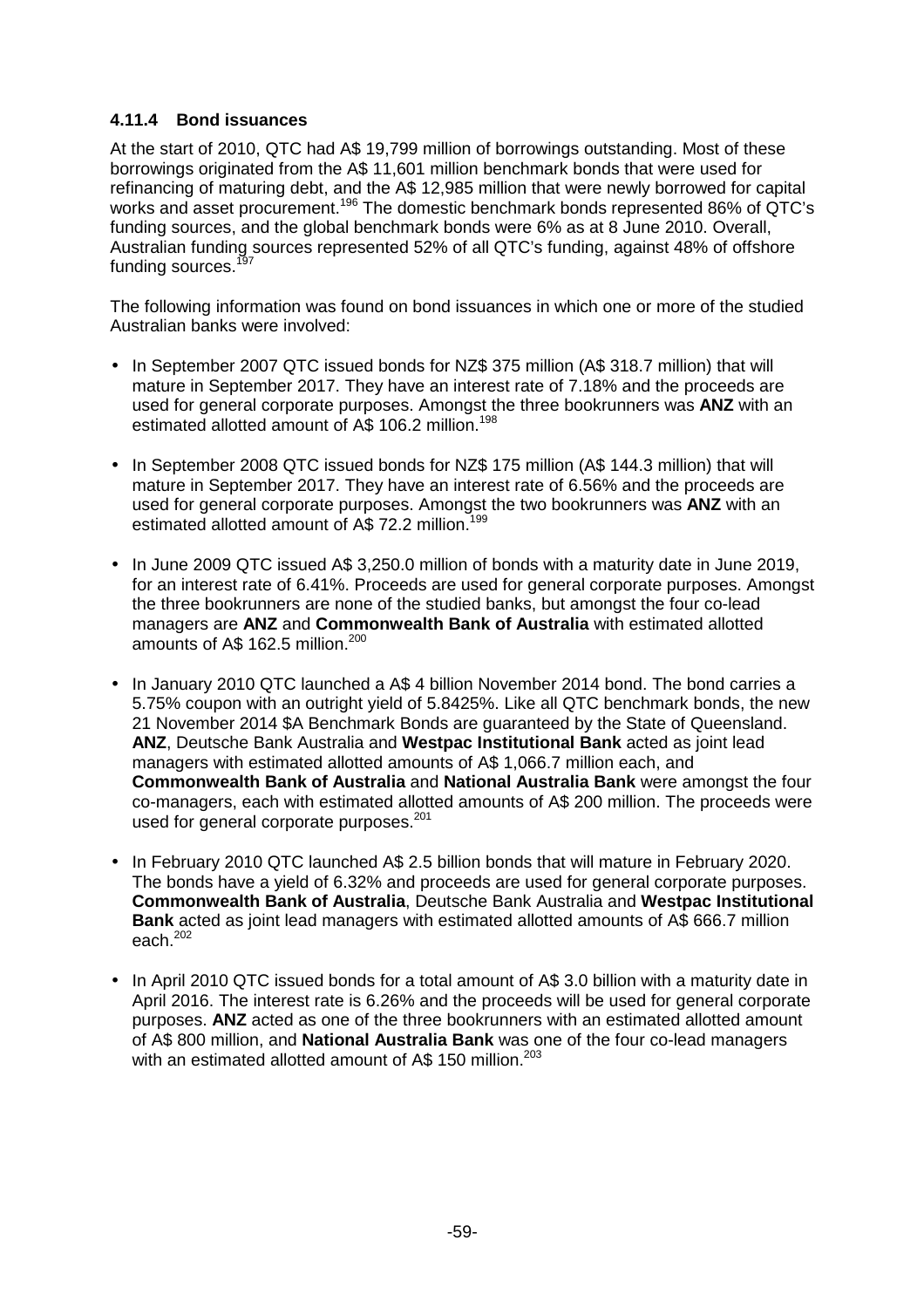## **4.12 CS Energy**

#### **4.12.1 Short profile of CS Energy**

CS Energy is a Queensland Government-owned electricity generator with more than 670 employees, four power stations and a generating capacity of 3,210 megawatts. In the financial year 2008/2009 CS Energy achieved electricity sales of A\$ 781 million and recorded a A\$ 93.8 million net profit after tax, up A\$ 34 million from the previous year.<sup>204</sup>

The company owns a total coal-fired power capacity of 2,510 MW, equivalent to 78.2% of its total capacity. Its coal-fired operating sites are:

- Swanbank Power Station, near Ipswich in south east Queensland;
	- Swanbank B (480 MW)
- Callide Power Station, near Biloela in central Queensland;
	- Callide A (120 MW)
	- Callide B (700 MW)
	- Callide C (920 MW, of which 460 MW are owned by CS Energy, the other 50% are owned by InterGen)
- Kogan Creek Power Station, near Chinchilla in south west Queensland.
	- Kogan Creek A (750 MW)

At the end of June 2009, total assets of CS Energy amounted to A\$ 2,534 million. All production facilities are located in Queensland, Australia. Therefore it is estimated that the percentage of assets devoted to Australian coal-fired power generation lies close to the share of coal in the company's power portfolio, namely 78.2% or A\$ 1,982 million.<sup>205</sup>

#### **4.12.2 Financing of CS Energy**

Borrowings of CS Energy are sourced from QTC unless specific approval is granted under the Pubic Authorities (Financial Arrangements) Act 1987 to source private borrowings. For information on the financing of QTC, see paragraph 4.11.2.

## **4.13 Stanwell Corp**

#### **4.13.1 Short profile of Stanwell Corp**

Stanwell Corporation Limited is another Queensland state-owned energy provider with coal, hydro and wind generation facilities. In 2009, Stanwell had a total generating capacity of 1,672 MW, of which 1,400 MW or 83.7% is generated from its coal-fired power station. Stanwell trades the output of the Gladstone Power Station in the National Electricity Market and also has gas interests, including an equity stake in Blue Energy Limited. Furthermore, it has a coal supply agreement with Wesfarmers Resources that includes the sharing of revenue from their coal exports.<sup>206</sup>

In the financial year 2008/2009 Stanwell achieved a revenue result of A\$ 670.4 million.<sup>207</sup> Total assets amounted to A\$ 1,931 million. All production facilities of the company are located in Australia. Therefore it is estimated that the percentage of assets devoted to Australian coal-fired power generation lies close to the share of coal in the company's power portfolio, namely 83.7% or A\$ 1,619 million.<sup>208</sup>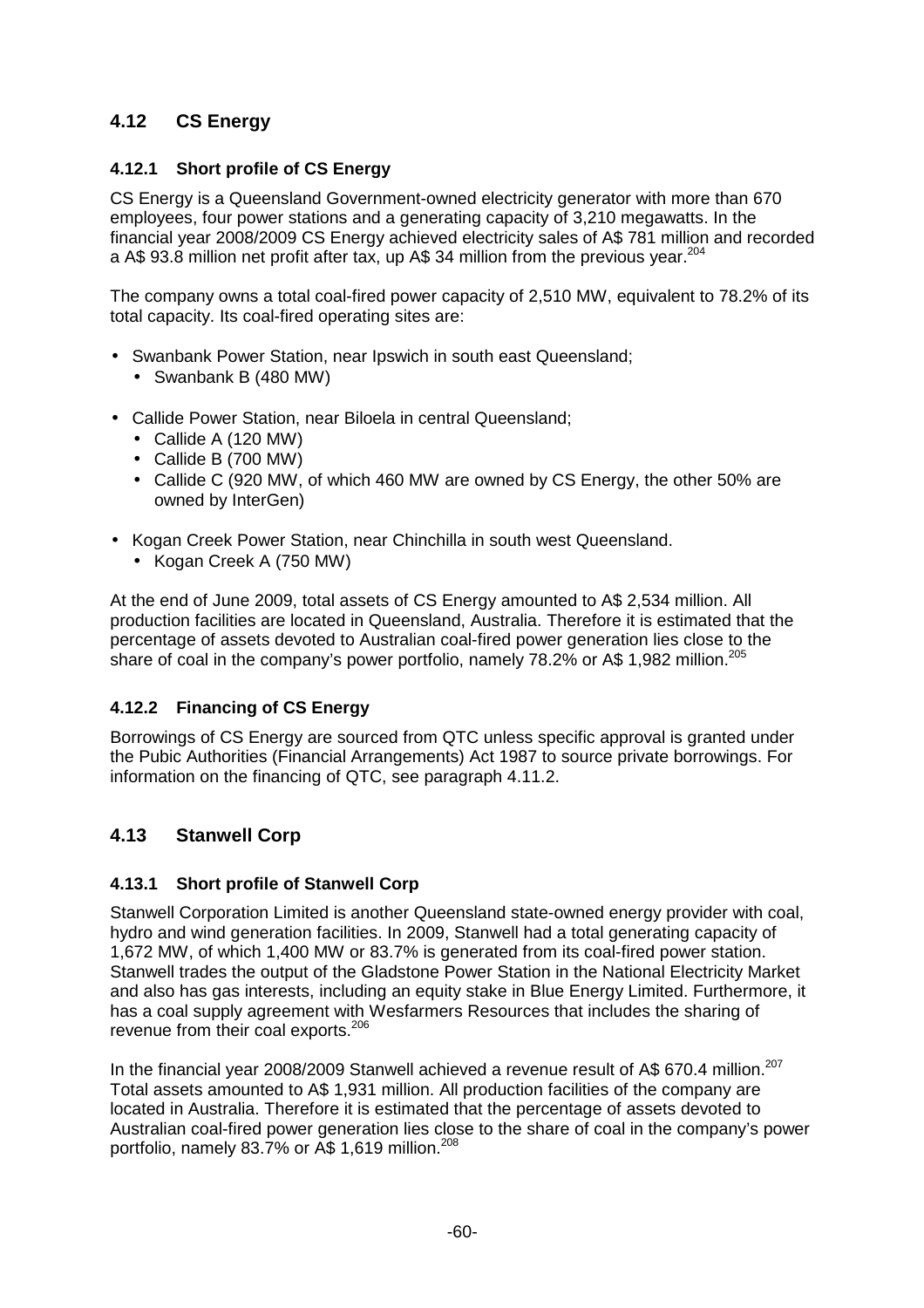## **4.13.2 Financing of Stanwell Corp**

Borrowings of Stanwell Corp are sourced from QTC unless specific approval is granted under the Pubic Authorities (Financial Arrangements) Act 1987 to source private borrowings. For information on the financing of QTC, see paragraph 4.11.2. No specific information was found on the financing of Stanwell Corp.

## **4.14 Tarong Energy**

#### **4.14.1 Short profile of Tarong Energy**

Tarong Energy is an energy provider in Queensland, Australia, that is fully owned by the Queensland government.<sup>209</sup> It was established in 1997 and currently has about 500 employees. Tarong Energy owns a diverse mix of generation assets, with a total capacity of 2,343 MW, as well as mining assets and coal resources. Tarong Energy has coal-fired generating capacity of 1,843 MW, representing 78.7% of Tarong's total generating capacity<sup>210</sup>

In the financial year 2008/2009 Tarong Energy had total consolidated assets of A\$ 2,087.5 million.<sup>211</sup> In paragraph 3.16.1 we estimated that A\$ 778.4 million of Tarong Energy's assets is devoted to coal mining. Of the other A\$ 1,309 million, we estimate that 78.7% (A\$ 1,030.2 million) is devoted to coal-fired power stations. This equals 49% of total assets.

Tarong Energy operates the following coal-fired power stations in Queensland:

- Tarong Power Station, located near Nanango in the South Burnett region, comprises four units with a gross generating capacity of 1,400 megawatts (MW). In 2009 a new control system was installed in Unit 1 and Unit 2 at the coal-fired Tarong Power Station - the first stage of an approximately A\$ 168 million maintenance program to enhance the station's performance and reliability. Tarong Power Station produced 7,026 gigawatt hours (GWh) of electricity during 2008/2009.<sup>212</sup>
- The neighbouring Tarong North Power Station is a supercritical coal-fired power station with a gross generating capacity of 443 MW. Tarong North Power Station is jointly owned by TN Power Pty Ltd (a subsidiary of Tarong Energy) and TM Energy (Australia) Pty Ltd, a company jointly owned by Tokyo Electric Power Company (TEPCO) and Mitsui & Co. Ltd (Mitsui). $<sup>2</sup>$ </sup>

## **4.14.2 Financing of Tarong Energy**

Borrowings of Tarong Energy are sourced from QTC unless specific approval is granted under the Pubic Authorities (Financial Arrangements) Act 1987 to source private borrowings. For information on the financing of QTC, see paragraph 4.11.2. No specific financial information was found on Tarong Energy.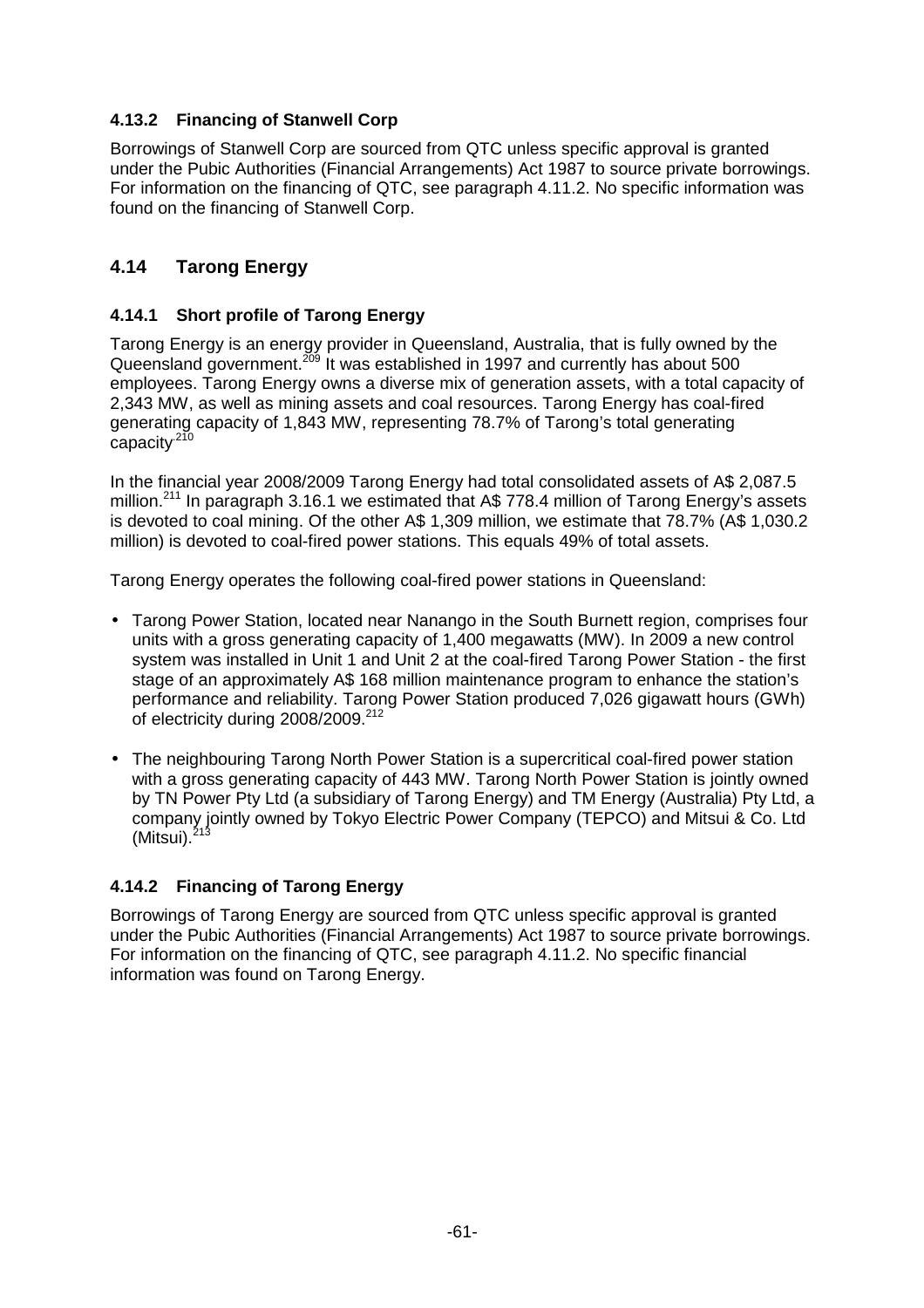## **4.15 Rio Tinto**

## **4.15.1 Short profile of Rio Tinto**

The Rio Tinto Group is a British-Australian mining and resources group with headquarters in London and Melbourne. The company was founded in 1873 and since then, the company has grown through a long series of mergers and acquisitions to place itself among the world leaders in the production of many commodities, including aluminium, iron ore, copper, uranium, coal, and diamonds. The company has operations on six continents but is mainly concentrated in Australia and Canada.<sup>214</sup>

Table 45 shows that Rio Tinto has a 42.1% interest in the Gladstone Power Station in Queensland.<sup>215</sup> This power station is the largest within the state, and Rio Tinto owns the largest share of the plant within the joint venture through its wholly owned subsidiary Rio Tinto Alcan.<sup>216</sup>

| <b>Subsidiary</b> | <b>Existing CFPS State</b> |         | MW   Share in CFPS   Weighted MW |       |
|-------------------|----------------------------|---------|----------------------------------|-------|
| Rio Tinto Alcan   | Gladstone A&B   Qld        | 1.680.0 | $42.1\%$                         | 707.3 |
| <b>Total MW</b>   |                            | 1,680.0 |                                  | 707.3 |

**Table 45 Rio Tinto coal-fired power capacity in Australia** 

At the end of 2009, Rio Tinto owned assets worth US\$ 97,236 million (A\$ 108,872 million).<sup>217</sup> Based on a weighted coal-fired power capacity in Australia of 707.3 MW, we estimate that A\$ 580 million of Rio Tinto's assets is devoted to coal-fired power plants in Australia (see Appendix 1). This equals 0.5% of Rio Tinto's total assets.

## **4.15.2 Financing of Rio Tinto**

For information on the financing of Rio Tinto, see paragraph 3.15.

## **4.16 TEPCO**

## **4.16.1 Short profile of TEPCO**

The Tokyo Electric Power Company (TEPCO) engages in the generation and supply of electric power in Japan. It operates through five segments: Electric Power, Information and Telecommunication, Energy and Environment, Living Environment and Lifestyle-Related, and Overseas. The company was founded in 1951 and is based in Tokyo, Japan.<sup>218</sup>

Table 46 summarizes the details on the Loy Yang power station which is owned by GEAC, in which TEPCO has a 32.5% interest.

| <b>Subsidiary</b> | <b>Existing CFPS</b> | <b>State</b> |         | MW   Share in CFPS | <b>Weighted MW</b> |
|-------------------|----------------------|--------------|---------|--------------------|--------------------|
| <b>GEAC</b>       | Loy Yang Power A     | Vic.         | 2,200.0 | 32.5%              | 715.0              |
| <b>Total MW</b>   |                      |              | 2,200.0 |                    | 715.0              |

| Table 46 TEPCO coal-fired power capacity in Australia |  |  |
|-------------------------------------------------------|--|--|
|                                                       |  |  |

As of the end of March 2009, TEPCO owned assets with a value of ¥ 13,559 billion (A\$ 180,097 million).<sup>219</sup> Based on a weighted coal-fired power generation capacity of 715 MW, we estimate that TEPCO has assets with a value of A\$ 586 million invested in the Loy Yang power station (see Appendix 1). This represents 0.3% of its total assets.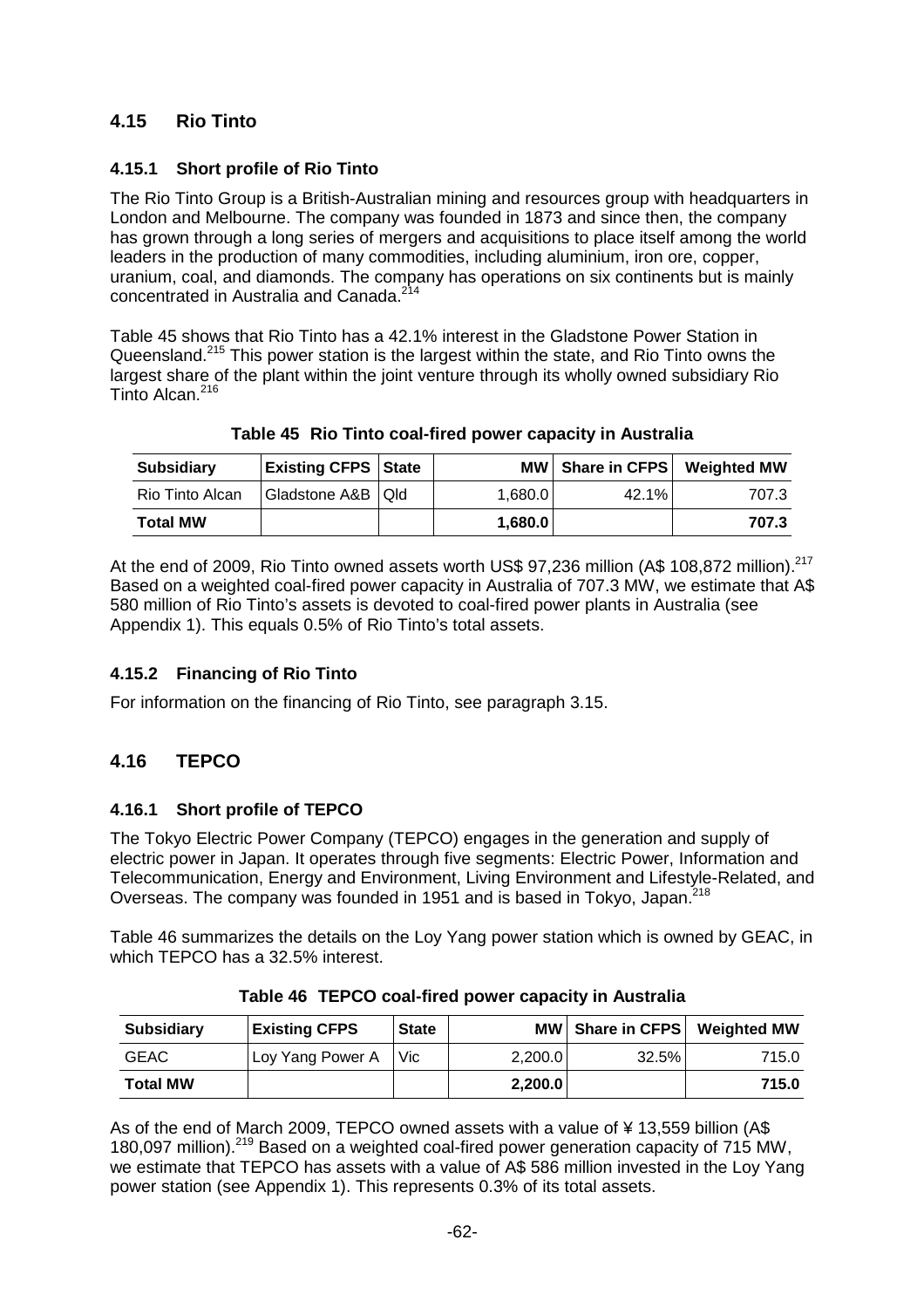## **4.16.2 Financing of TEPCO**

For financing of TEPCO, see paragraph 3.17.

## **4.17 The Griffin Group**

#### **4.17.1 Short profile of The Griffin Group**

The Griffin Group is a large Australian private enterprise, owned by the Australian businessman Rick Stowe. The company operates in the business segments energy, property, agriculture, coal, office products and helicopters. The coal mining operations of the company are grouped under Griffin Coal Mining Company Pty Ltd (Griffin Coal). Griffin Coal is a significant provider of coal to the domestic market. The company's operations are based in Collie, located south east of Western Australia's capital city, Perth.<sup>220</sup>

At the end of 2009, Griffin Coal became financially in trouble, because the company was unable to sell its coal production. Griffin Coal failed to pay A\$ 25 million of interest due to noteholders by December 31, and missed a payment to Australia's tax authority. In April 2010 it was announced that the Griffin Group could not pay bills on corporate debt of about A\$ 2 billion.<sup>221</sup> Griffin Coal would start the sale of its coal mines and stake in its Bluewaters Power Project in Western Australia by June 2010.<sup>222</sup> In April 2010 it was estimated that the company's coal mines were worth around A\$ 500 million.<sup>223</sup>

Table 47 provides an overview of the coal-fired power plants of the Griffin Group.

| <b>Subsidiary</b>           | <b>Existing CFPS</b> | <b>State</b> | <b>Share in CFPS</b> | <b>MW</b> | Weighted<br>МW |
|-----------------------------|----------------------|--------------|----------------------|-----------|----------------|
| <b>Griffin Energy</b>       | <b>Bluewaters 1</b>  | <b>WA</b>    | 100.0%               | 200.0     | 200.0          |
| <b>Total Existing</b><br>мw |                      |              |                      | 200.0     | 200.0          |
| <b>Subsidiary</b>           | <b>Planned CFPS</b>  | <b>State</b> | <b>Share in CFPS</b> | <b>MW</b> | Weighted<br>МW |
| Griffin Energy              | <b>Bluewaters 2</b>  | <b>WA</b>    | 100.0%               | 208.0     | 208.0          |
| Griffin Energy              | <b>Bluewaters 3</b>  | WA.          | 100.0%               | 208.0     | 208.0          |
| Griffin Energy              | Bluewaters 4         | WA.          | 100.0%               | 208.0     | 208.0          |
| <b>Total planned</b><br>МW  |                      |              |                      | 624.0     | 624.0          |

**Table 47 The Griffin Group coal-fired power capacity in Australia** 

The financing of the expansion plans of the Griffin Group is discussed in paragraph 7.4.

Based on a weighted coal-fired power generation capacity of 200 MW, we estimate that The Griffin Group has assets with a value of A\$ 164 million invested in Australian coal-fired power generation (see Appendix 1). We estimate that this represents 30% of its total assets.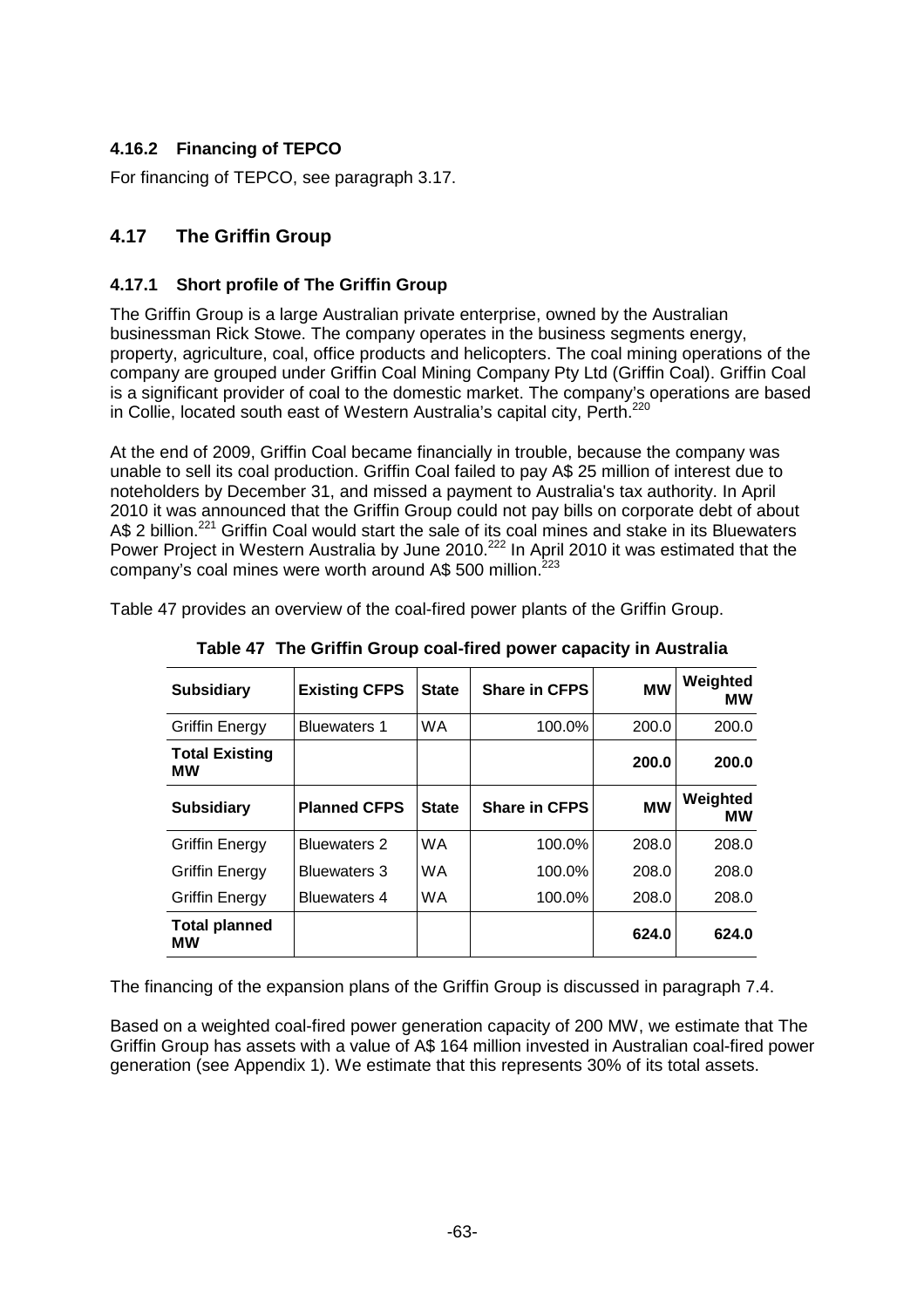### **4.17.2 Financing of The Griffin Group**

#### • **Project finance**

In October 2007 Griffin Power Corp received a syndicated term loan of A\$ 1,015 million (US\$ 884.5 million), consisting of five tranches:

- The first tranche of A\$ 35 million (US\$ 30.5 million) matured in February 2009 and the proceeds were used for repaying the debt for the Bluewaters CFPS's I and II. Amongst the bookrunners were **ANZ Banking Group** and **NAB Capital**, with allotted amounts of US\$ 3 million and US\$ 2 million respectively. **Westpac Banking** was co-manager and had an allotted amount of US\$ 1 million.<sup>224</sup>
- Tranche two was A\$ 200 million (US\$ 174.3 million) and matured in February 2013. The proceeds are used for providing construction and term financing for the 208 MW Bluewaters II power station. Bookrunners **ANZ Banking Group** and **NAB Capital** had allotted amounts of US\$ 20 million and US\$ 12 million respectively, and co-manager Westpac Banking had an allotted amount of U\$ 8 million.<sup>225</sup>
- The third tranche of A\$ 127 million (US\$ 110.7 million) will mature in February 2014 and the proceeds are being used for refinancing the A\$ 350 million 208 MW Bluewaters I power station project finance facility. Bookrunners **ANZ Banking Group** and **NAB Capital** had allotted amounts of US\$ 13 million and US\$ 8 million respectively, and co-manager **Westpac Banking** had an allotted amount of U\$ 5 million.<sup>226</sup>
- Tranche four was A\$ 400 million (US\$ 348.6 million) and will mature in February 2018. The proceeds are being used for providing construction and term financing for the 208 MW Bluewaters II power station. Bookrunners **ANZ Banking Group** and **NAB Capital**  had allotted amounts of US\$ 39 million and US\$ 24 million respectively, and comanager **Westpac Banking** had an allotted amount of U\$ 16 million.<sup>227</sup>
- The last tranche of A\$ 253 million (US\$ 220.5 million) matures in February 2019 and identical to the third tranche, the proceeds are used for refinancing the A\$ 350 million 208 MW Bluewaters I power station project finance facility. Bookrunners **ANZ Banking Group** and **NAB Capital** had allotted amounts of US\$ 25 million and US\$ 15 million respectively, and co-manager **Westpac Banking** had an allotted amount of U\$ 10 million $^{228}$

Overall, the allotted amounts of these banks were as follows:

| • ANZ Banking Group | <b>US\$ 100 mln</b> | A\$ 126.8 mln |
|---------------------|---------------------|---------------|
| • NAB Capital       | US\$ 61 mln         | A\$ 77.4 mln  |
| • Westpac Banking   | <b>US\$ 40 mln</b>  | A\$ 50.7 mln  |

In the first half of 2010, the Griffin Group could not pay bills on corporate debt of about A\$ 2 billion. The failure of the company to repay the loan described above made the three banks mentioned creditors of the company.<sup>229</sup>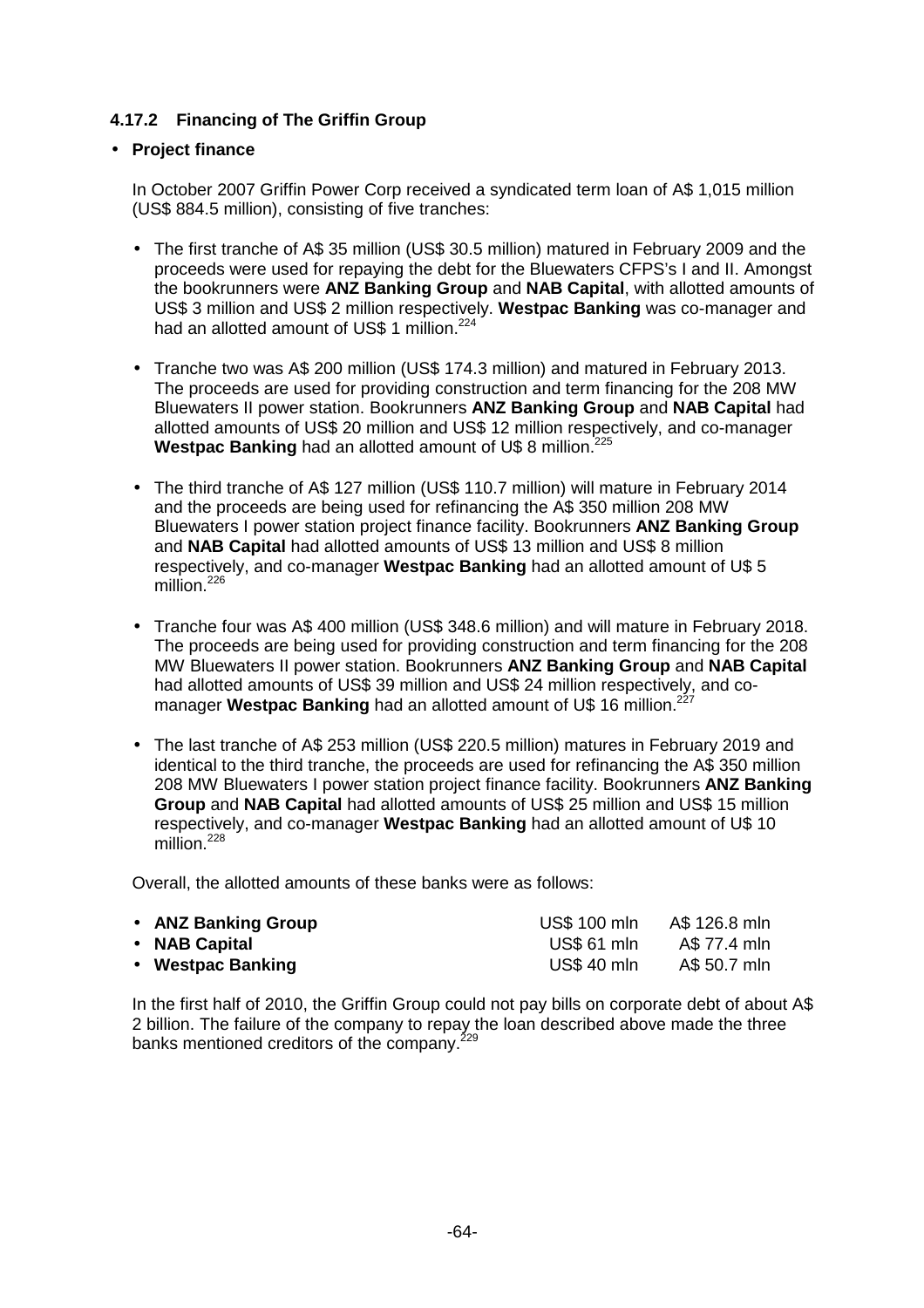## **4.18 Transfield Services**

#### **4.18.1 Short company profile**

Transfield Services Ltd is an Australian company providing operations, maintenance and asset management services in the mining, transport and utility sectors. It operates in Australia, New Zealand, the United States, the United Arab Emirates, Qatar, South East Asia, India and Canada across diverse industries including mining, public transport and power.<sup>230</sup>

Transfield Services has a 48.41% interest in the Transfield Services Infrastructure Fund (TSI Fund) that owns a portfolio of interests in essential infrastructure assets including five power stations, two water filtration plants and three wind farms). In Australia, TSI Fund owns three wind farms (Starfish Hill, Toora, and Windy Hill) with a total capacity of 68 MW. TSI Fund also has coal-fired power generating activities. $^{231}$ 

Table 48 shows how TSI Fund has interests in two coal-fired power stations in Australia. Overall, TSI Fund has interests in companies producing 2,380.0 MW of coal-fired electricity per year.<sup>232</sup>

| <b>Subsidiary</b> | <b>Existing CFPS</b> | <b>State</b> |         | MW   Share in CFPS   Weighted MW |       |
|-------------------|----------------------|--------------|---------|----------------------------------|-------|
| <b>GEAC</b>       | Loy Yang Power A Vic |              | 2,200.0 | 14.0%                            | 308.0 |
|                   | Collinsville         | Qld          | 180.0   | 100.0%                           | 180.0 |
| <b>Total MW</b>   |                      |              | 2,380.0 |                                  | 488.0 |

**Table 48 Transfield Services coal-fired power capacity in Australia** 

As at 30 June 2009 Transfield Services owned assets worth A\$ 1,927.5 million.<sup>233</sup>

As at 30 June 2009, TSI Fund has A\$ 1,332 million of total assets, of which A\$ 855 million were used for its power stations.<sup>234</sup> Coal-fired power stations make up an estimated 60% of its power portfolio, so we estimate that A\$ 513 million is invested in coal-fired power assets. This amounts to 39% of TSI Fund's total assets. As Transfield Services owns 48.13% of TSI Fund, this makes up 13% of Transfield Services' total assets.

## **4.18.2 Bank loans**

The following information was found on bank loans provided to Transfield Services by the researched banks since early 2005:

- In February 2005, Transfield Services secured an A\$ 150 million one-year loan. The proceeds from the loan were intended to finance future acquisitions. **ANZ** and **Westpac**  were the only two banks participating in the loan, both providing A\$ 75 million.<sup>235</sup>
- In February 2006, Transfield Services secured an A\$ 450 million five-year loan. The proceeds from the loan were intended to refinance Transfield Services' power assets. The following of the researched banks participated in the loan syndicate:<sup>236</sup>

| $\bullet$ ANZ                    | A\$ 80 million  |
|----------------------------------|-----------------|
| • Commonwealth Bank of Australia | A\$ 140 million |
| • Westpac                        | A\$ 80 million  |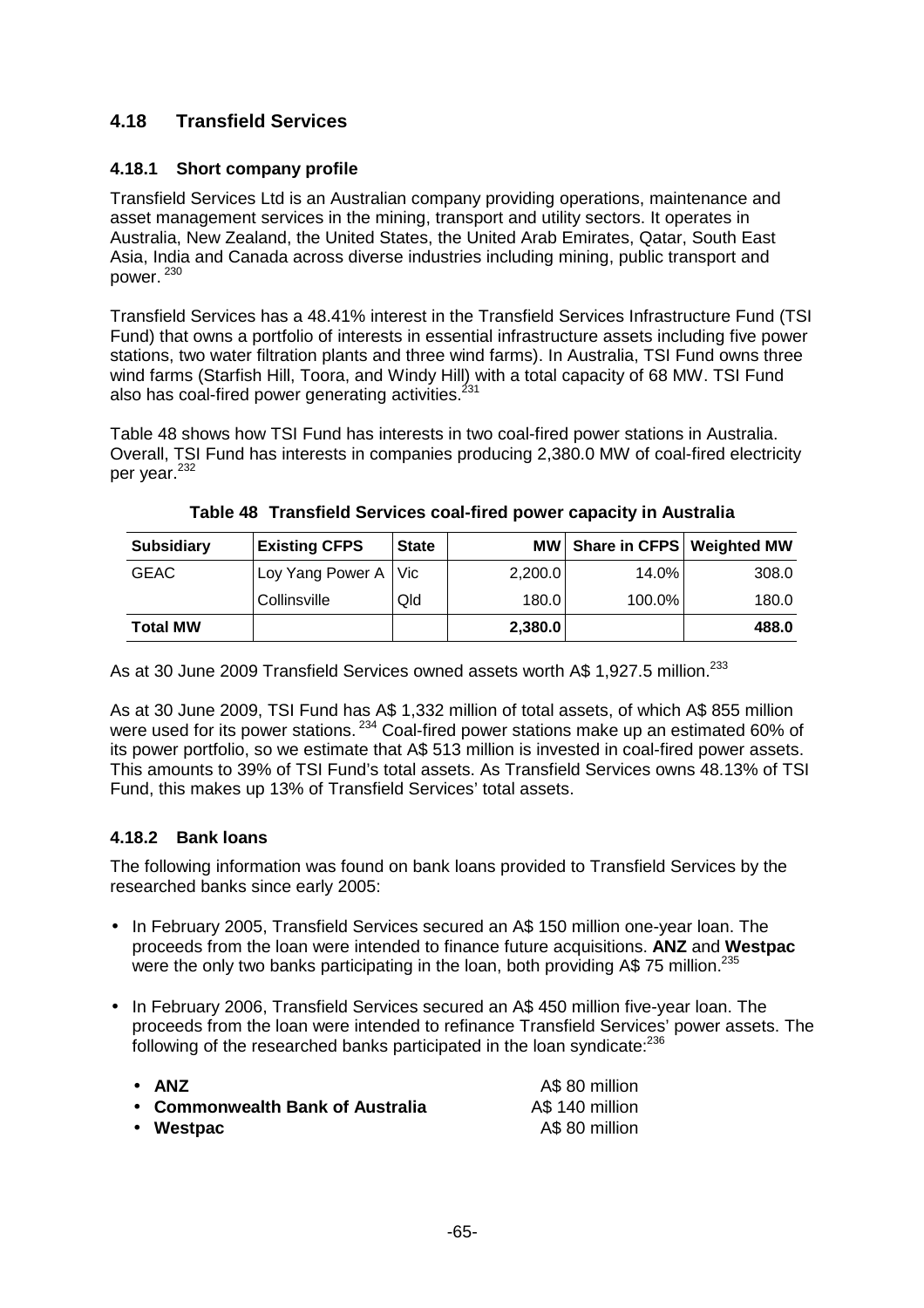• In July 2007, Transfield Services secured an A\$ 750 million with an international banking syndicate. The loan was split into three tranches: an A\$ 250 million one-year tranche, an A\$ 250 million three-year tranche and an A\$ 250 five-year tranche. The following of the researched banks were among the eight participants in the syndicate:<sup>237</sup>

| $\bullet$ ANZ | A\$ 150 million |
|---------------|-----------------|
| • Westpac     | A\$ 135 million |

• In November 2007, Transfield Services Infrastructure Fund, secured an A\$ 150 million five-year loan with an international banking syndicate. The proceeds of the loan were intended for general corporate purposes. The following of the researched banks were among the five banks participating in the syndicate with an estimated amount of: $238$ 

| • ANZ                            | A\$ 30 million |
|----------------------------------|----------------|
| • Commonwealth Bank of Australia | A\$ 30 million |
| • Westpac                        | A\$ 30 million |

• In April 2008, Transfield Services Infrastructure Fund secured an A\$ 833 million loan with an international banking syndicate. The loan was split into two tranches: an A\$ 800 million three-year tranche and an A\$ 83 million three-year tranche. The proceeds from the loan were intended for refinancing purposes and to complete the acquisitions of the wind farms it bought from the Queensland government in 2007. The following of the researched banks were among the nine banks participating in the first tranche of the loan:<sup>239</sup>

| • ANZ                            | A\$ 142 million |
|----------------------------------|-----------------|
| • Commonwealth Bank of Australia | A\$ 175 million |
| • Westpac                        | A\$ 105 million |

• In June 2010, Transfield Services Infrastructure Fund secured an A\$ 500 million five-year loan. The proceeds of the loan were intended to refinance existing facilities relating to Transfield Services Infrastructure. The following of the researched banks were among the nine banks participating in the loan:<sup>240</sup>

| $\bullet$ ANZ                    | A\$ 87 million |
|----------------------------------|----------------|
| • Commonwealth Bank of Australia | A\$73 million  |
| • National Australia Bank        | A\$ 67 million |
| • Westpac                        | A\$ 87 million |

#### **4.18.3 Share issuances**

The following information could be found regarding share issuance services provided to Transfield Services by the researched banks since early 2005:

• In May 2007, Transfield Services Infrastructure Fund issued 136 million shares with a total value of A\$ 286 million. The proceeds of the issue were intended to reduce indebtedness and for capital expenditures. Commonwealth Securities, a subsidiary of **Commonwealth Bank of Australia**, was one of the eight participants in the issue and underwrote and estimated A\$ 30 million.<sup>241</sup>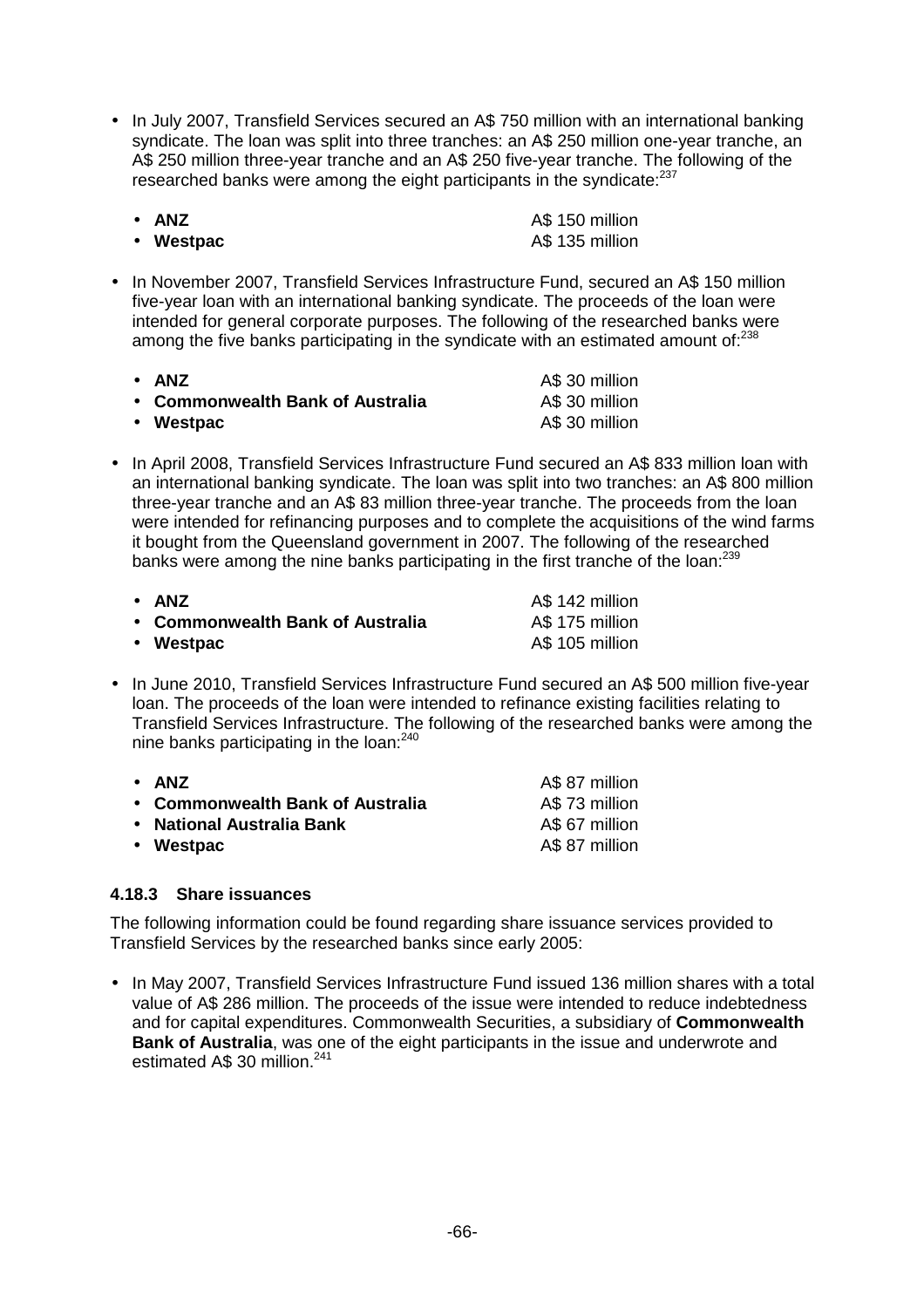## **4.19 Western Australia**

#### **4.19.1 Short profile of Western Australia**

Western Australia (WA) is a state of Australia, occupying the entire western third of the Australian continent. Geographically, Australia's largest state and the second largest subnational entity in the world, it has 2.2 million inhabitants (10% of the national total). Western Australia's economy is largely driven by the abundance of natural resources found in the State. Coal mined at Collie is the main fuel for base load electricity generation in the state's south-west.<sup>242</sup>

The Office of Energy of WA leads the development and implementation of policy and programs to meet WA's energy needs. WA possesses abundant fossil fuel resources, particularly coal and natural gas. Black coal accounts for around 49 per cent of total fossil fuel resources within the State. Coal is mined in the Collie basin in the state's South West and is used for domestic use only, mainly for electricity generation. Efforts are also being made to develop an export market for WA coal. The Western Power Corporation, that was directly responsible for producing and distributing WA's energy requirements, was restructured into four separate corporations on 31 March 2006:

- **Synergy**  responsible for the sale of electricity within the South West Interconnected System (SWIS) - the area bound by Kalbarri, Kalgoorlie and Albany;
- **Horizon Power**  the regional business responsible for the generation, transport and sale of electricity in areas outside of the SWIS;
- **Verve Energy**  responsible for power generation within the SWIS; and
- **Western Power**  responsible for operating, maintaining and expanding the electrical transmission and distribution network in the SWIS.

A number of private companies throughout the WA also generate electricity, although some companies do so primarily to supply their own mining, mineral processing or other operations. In 2004, private generation accounted for about 45% of total electricity generation capacity within WA. Synergy and Horizon Power are currently the major suppliers of electricity to the residential and commercial markets, although other suppliers are competing for contestable customers. Contestable customers are those who use more than 50 MWh per year (equating to an annual electricity bill of about A\$ 8,000).<sup>243</sup>

We estimate that Verve Energy accounts for 2% of the loans provided by WATC.

#### **4.19.2 Financing of Western Australia**

The financing of the Western Australian government is managed by the Department of Treasury and Finance of Western Australia, or the Western Australian Treasury Corporation (WATC). The following information was found on the financing of WATC:

#### **4.19.3 Bond issuances**

• Each year on 31 October, WATC renews its fixed interest rate bonds for a maximum amount of US\$ 2 billion (A\$ 2.3 billion) under the Euro Medium Term Note Programme. The Notes will be guaranteed by WATC on behalf of the State of Western Australia. Notes will have maturities from 1 month to 30 years from the date of issue and the proceeds are used for general corporate purposes. During the past five years the arranger of this deal has been Crédit Suisse, and amongst the eleven dealers were **Commonwealth Bank of Australia** and **National Australia Bank**, each with estimated allotted amounts of A\$ 41.4 million $244$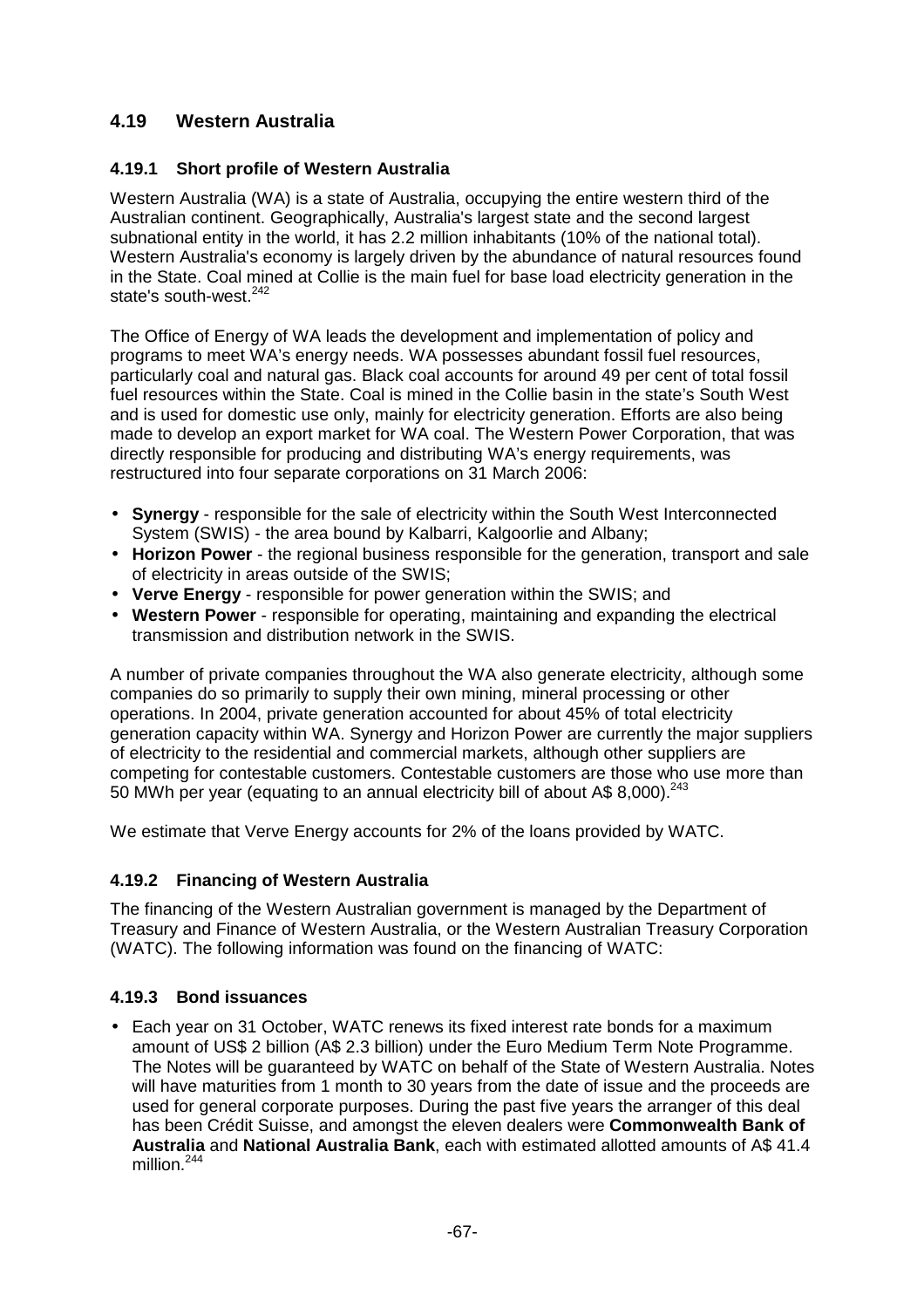## **4.20 Verve Energy**

### **4.20.1 Short profile of Verve Energy**

Verve Energy is Western Australia's largest electricity producer with a generating capacity of 2,967 MW. The Government imposed a ceiling on Verve Energy's capacity in order to encourage competition. Verve Energy's installed generating capacity has been capped at 3,000 MW . Verve Energy owns and operates four major coal-fired power stations - Muja (coal), Kwinana (gas, coal and oil), Cockburn (gas), Collie (coal), Pinjar (natural gas and distillate). Verve Energy's smaller coal-fired power stations are situated at Mungarra, West Kalgoorlie, Geraldton and Kwinana and a joint venture power station at the Worsley alumina refinery near Collie. It also has an agreement with the owners of the coal-fired Kemerton Peaking Plant, near Bunbury, to purchase electricity during periods of peak demand.<sup>245</sup>

Verve Energy participates in the Wholesale Electricity Market, which was established in September 2006, competing with privately-owned energy companies in the SWIS. The bulk of our electricity is contracted to Synergy, which sells it to its customers. Outside the SWIS, Verve Energy sells power from wind and wind-diesel systems to Horizon Power.

Coal is used to produce around 70% of the electricity generated by Verve Energy; the remaining electricity is primarily produced by gas, with a small contribution of wind power and bioenergy.

Verve Energy has wind farms at Albany, Esperance, Bremer Bay, Hopetoun, Denham, Kalbarri and Coral Bay. It operates a solar facility at Kalbarri and a pilot biomass plant at Narrogin.<sup>246</sup>

Owned by the State Government, Verve Energy has its own Board which reports to the Minister for Energy.

At the end of June 2009 Verve Energy owned assets with a value of A\$ 1,981 million. The company operates in only one business and geographical segment being the generation and supply of electricity in Western Australia. Therefore it is estimated that the percentage of assets devoted to Australian coal-fired power generation lies close to the share of coal in the company's power portfolio, namely 70% or A\$ 1,387 million

| <b>Subsidiary</b>           | <b>Existing CFPS</b> | <b>State</b> | МW        | <b>Share in CFPS</b> | Weighted<br>МW        |
|-----------------------------|----------------------|--------------|-----------|----------------------|-----------------------|
| Verve Energy                | Collie A             | <b>WA</b>    | 330.0     | 100.0%               | 330.0                 |
| Verve Energy                | Muja A,B,C&D         | <b>WA</b>    | 1,040.0   | 100.0%               | 1,040.0               |
| Verve Energy                | Kwinana A,B&C        | <b>WA</b>    | 901.0     | 100.0%               | 901.0                 |
| <b>Total existing</b><br>МW |                      |              | 2,271.0   |                      | 2,271.0               |
| <b>Subsidiary</b>           | <b>Planned CFPS</b>  | <b>State</b> | <b>MW</b> | <b>Share in CFPS</b> | Weighted<br><b>MW</b> |
| Verve Energy                | Muja A & B           | <b>WA</b>    | 240.0     | 100.0%               | 240.0                 |
| <b>Total planned</b><br>МW  |                      |              | 240.0     |                      | 240.0                 |

**Table 49 Verve Energy coal-fired power capacity in Australia**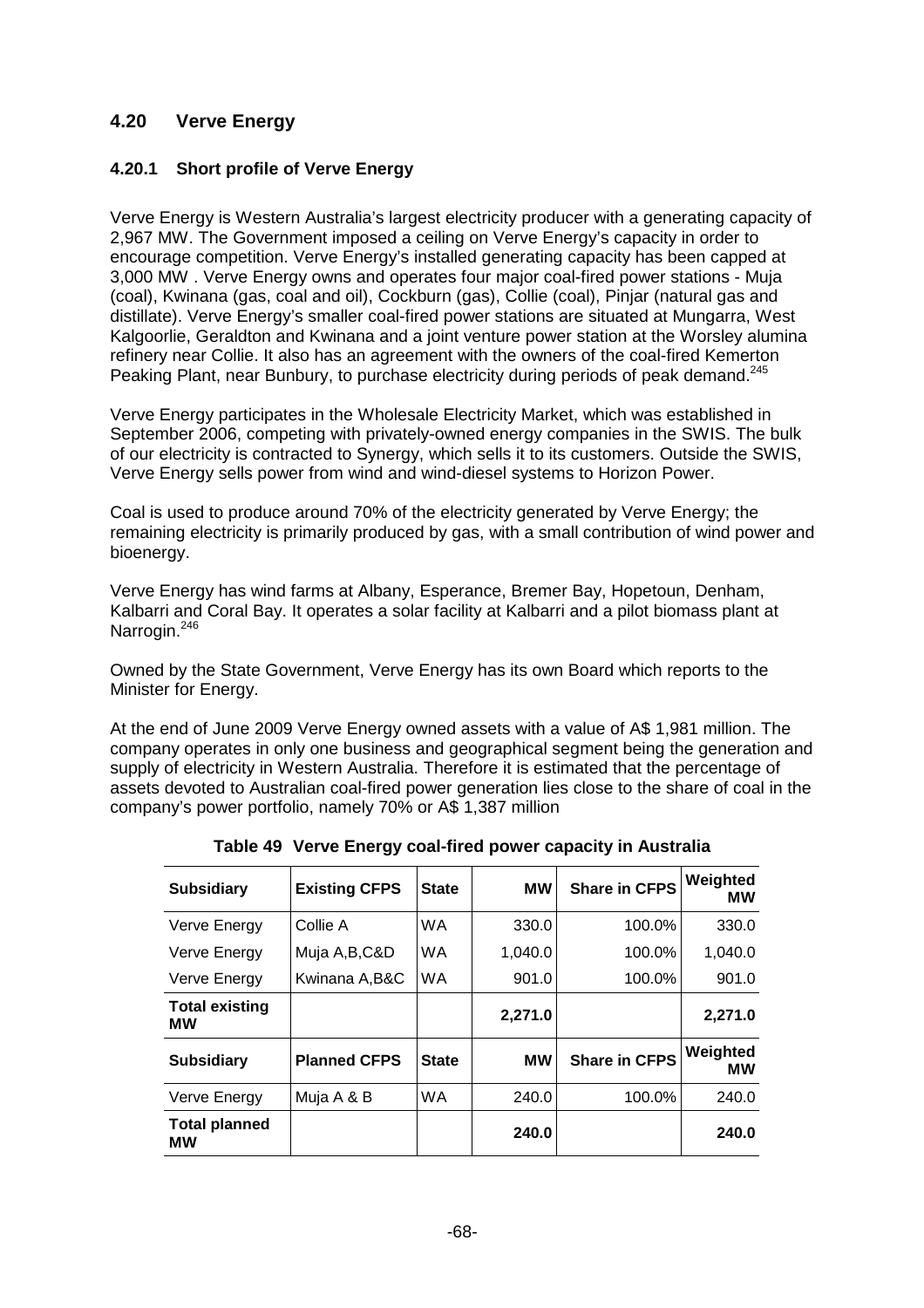#### **4.20.2 Financing of Verve Energy**

Verve Energy obtains its financing from the WATC. For information on the financing of WATC, see paragraph 4.19.2.

### **4.21 Conclusion**

Table 50 summarizes the investments of the Australian banks of focus in the coal-fired power generation sector in Australia. The table shows that the largest investor in this sector is ANZ, which provided A\$ 549.4 million to the sector since 2005. Other important financiers are Commonwealth Bank and Westpac.

| <b>Bank</b>                    | Total assets (A\$<br>billion) | Investment in<br>coal-fired power<br>stations (A\$<br>million) | <b>Investment</b><br>corrected for<br>total assets |
|--------------------------------|-------------------------------|----------------------------------------------------------------|----------------------------------------------------|
| ANZ                            | 477.0                         | 649.8                                                          | 136                                                |
| Bendigo Bank                   | 47.1                          | 0.0                                                            |                                                    |
| Commonwealth Bank of Australia | 620.4                         | 546.4                                                          | 88                                                 |
| mecu                           | 2.25                          | 0.0                                                            |                                                    |
| National Australia Bank        | 654.1                         | 382.4                                                          | 58                                                 |
| Suncorp                        | 97.5                          | 17.9                                                           | 18                                                 |
| Westpac                        | 589.6                         | 454.0                                                          | 77                                                 |
| <b>Total</b>                   |                               | 2,050.5                                                        |                                                    |

#### **Table 50 Financing of coal-fired power stations in Australia**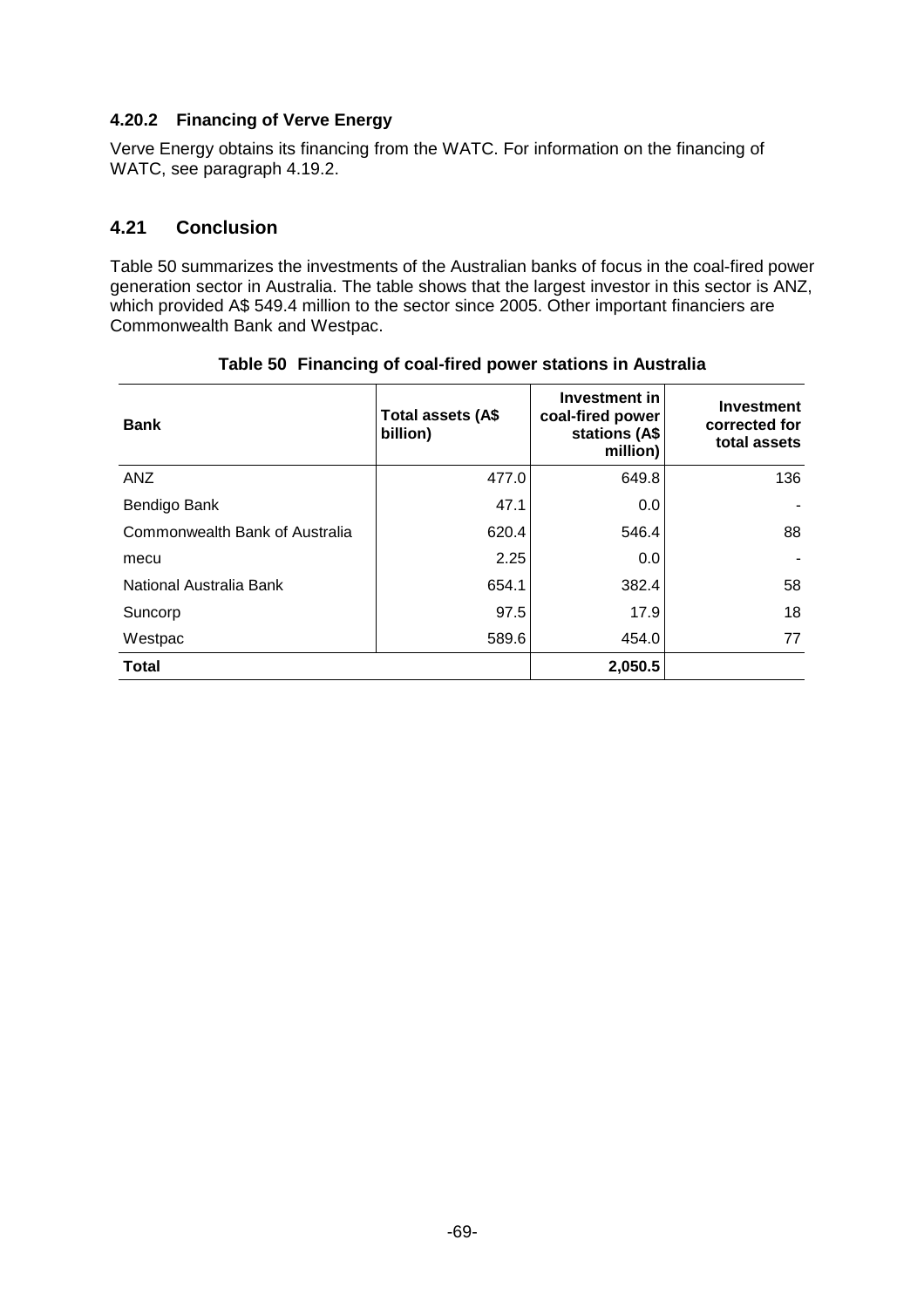# **Chapter 5 Coal export ports**

## **5.1 Expansion projects**

The export coal industry in Australia is serviced by nine coal loading terminals located in Queensland and New South Wales. These terminals have a total handling capacity in excess of 330 million tonnes of coal a year (Mtpa), with further expansion planned or in progress.<sup>247</sup> Table 51 summarizes the expansion projects of coal export ports in Australia since 2005. The expansions are taking place in Abbot Point (Queensland), Gladstone (Queensland), Hay Point (Queensland) and Newcastle (New South Wales). While some projects have already been completed, others are in the planning phase. If all projects will be realized, the capacity will initially increase by 317.5 and if some companies have also executed the second phase of their project, capacity will increase by 407.5 Mtpa.

| <b>Subsidiary</b>                                      | Owner(s)                                                                                                                                                 | Name project                                                          | Port                     | <b>Additional</b><br>capacity<br>(Mtpa) | Project<br>cost (A\$<br>million) | (Estimated)<br>completion | <b>Source</b> |
|--------------------------------------------------------|----------------------------------------------------------------------------------------------------------------------------------------------------------|-----------------------------------------------------------------------|--------------------------|-----------------------------------------|----------------------------------|---------------------------|---------------|
| Hancock Coal                                           | <b>Hancock Prospecting</b>                                                                                                                               | Alpha Coal                                                            | Abbot Point,<br>QLD      | 60                                      |                                  |                           | 248           |
| <b>BHP Billiton</b>                                    | <b>BHP Billiton</b>                                                                                                                                      | <b>Abbot Point Coal</b><br>Terminal                                   | Abbot Point.<br>QLD      | 55                                      | 2,000                            |                           | 249           |
| <b>Waratah Coal</b>                                    | <b>Waratah Coal</b><br>Metallurgical Corp. of China                                                                                                      | China First                                                           | Abbot Point.<br>QLD      | 40                                      |                                  | January<br>2012           | 250           |
| <b>Xstrata Coal</b>                                    | Xstrata                                                                                                                                                  | Balaclava Island<br>Coal Export<br><b>Terminal Project</b><br>(BICET) | Gladstone,<br>QLD        | 35                                      | 1,140 2014                       |                           | 251           |
| <b>BHP Billiton</b><br>Mitsubishi<br>Alliance<br>(BMA) | BHP Billiton (50%)<br>Mitsubishi Corporation (50%)                                                                                                       | Hay Point Coal<br>Terminal (HPCT):<br>$HPX3 - HPX4$                   | Hay Point,<br>QLD        | 31                                      |                                  | 2015                      | 252           |
| <b>DBCT</b><br>Management                              | Babcock & Brown<br>Infrastructure                                                                                                                        | Dalrymple Bay Coal<br>Terminal                                        | Hay Point,<br>QLD        | 30.5                                    | 1,500                            | <b>June 2009</b>          | 253           |
| Newcastle<br>Coal<br>Infrastructure<br>Group (NCIG)    | BHP Billiton (35.5%)<br>Peabody Energy (17.7%)<br>Felix Resources (15.3%)<br>Donaldson Coal (11.6%)<br>Whitehaven Coal (11.1%)<br>Centennial Coal (8.8%) | Kooragang<br>expansion                                                | Newcastle.<br><b>NSW</b> | 30,66                                   | $1,000. -$                       | 2010, 2013                | 254           |
| <b>WICET Group</b>                                     | 17 coal companies (see<br>paragraph 5.6)                                                                                                                 | Wiggins Island Coal<br>Terminal                                       | Gladstone,<br>QLD        | 25, 70                                  | 1,600,<br>4,400                  | 2012, 2020                | 255           |
| Port Waratah<br><b>Coal Services</b><br>(PWCS)         | Xstrata (32%)<br>Rio Tinto (26%)<br>Japanese Trading Houses<br>(18%)<br>Japanese Steel Mills (7%)<br>Bloomfield (3%)                                     | Kooragang<br>expansion                                                | Newcastle.<br><b>NSW</b> | 11,20                                   | $513 -$<br>674                   | 2009,2011                 | 256           |
| <b>Total</b>                                           |                                                                                                                                                          |                                                                       |                          | 317.5,<br>407.5                         |                                  |                           |               |

**Table 51 Expansion projects of coal export ports in Australia** 

This chapter will discuss all expansion projects as summarized in Table 51. The details of the expansions are summarized for each project. In addition, the role of the Australian banks of focus is assessed, in the form of project finance facilities which are specifically directed to the port expansions.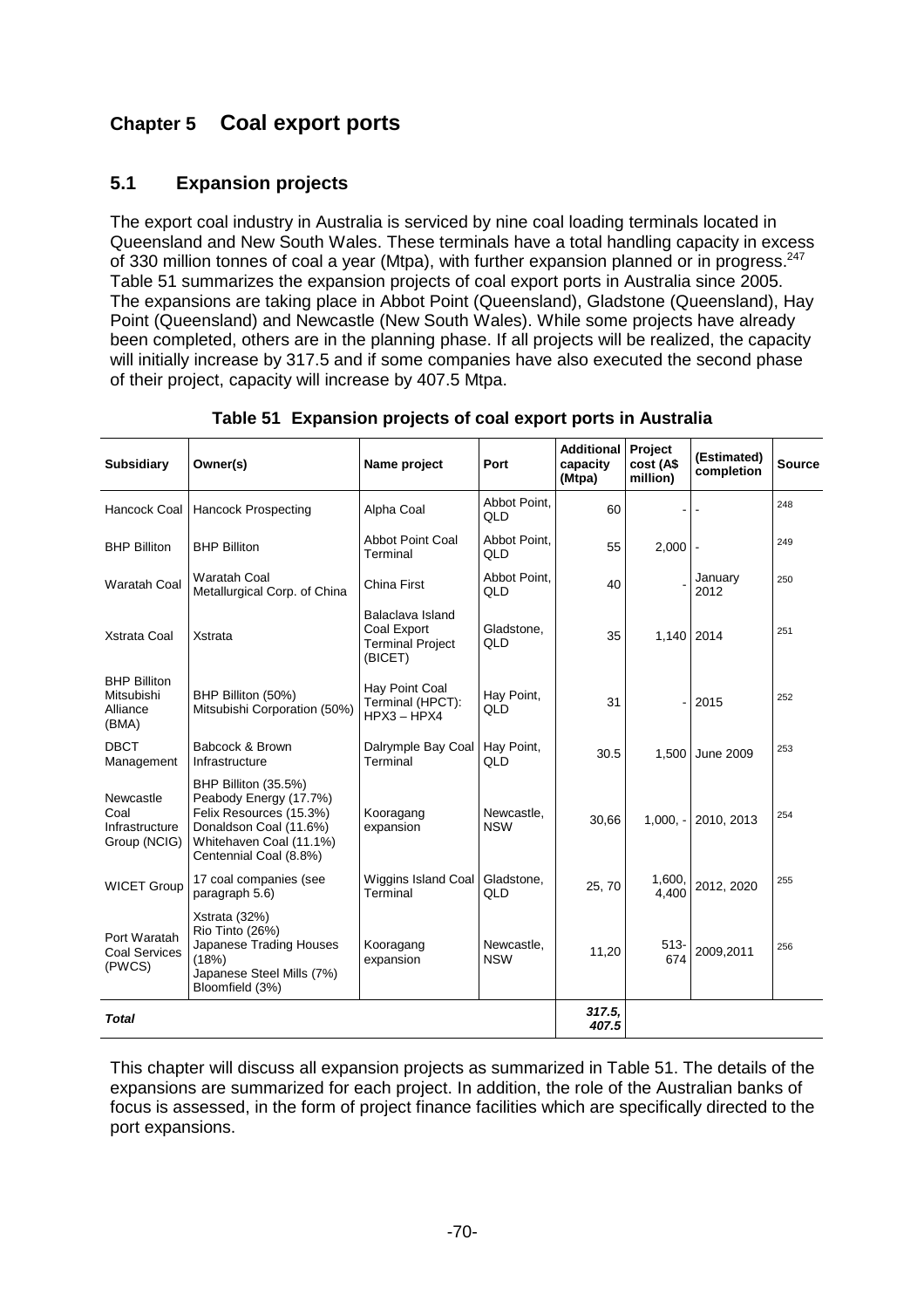## **5.2 Abbot Point - BHP Billiton**

## **5.2.1 Expansion**

In April 2010, BHP Billiton won preferred developer status for the construction of a new coal terminal in Abbot Point port. The company is currently in discussion with Australia's Queensland state government on the construction of the terminal. The expansion, called 'X80', would increase capacity from the current 25 Mtpa to around 80 Mtpa at a cost of around A\$ 2 billion.<sup>257</sup> The proposed coal terminal is expected to be connected to Queensland Rail's coal rail system.<sup>258</sup>

## **5.2.2 Project finance**

Because the Abbot Point Coal Terminal project of BHP Billiton is still in a very early stage, no project finance has yet been secured. The Australian banks of focus in this report do not play a role in financing the project (yet).

## **5.3 Abbot Point - Hancock Prospecting**

### **5.3.1 Expansion**

In April 2010, Hancock Coal Pty Ltd (HCPL) won preferred developer status for the construction of a new coal terminal in Abbot Point port. The company plans to build a port with an initial capacity of 30 Mtpa, and aims to increase it to 60 Mtpa.<sup>259</sup> The new port is part of the company's Alpha Coal project, which also includes a mine and a rail corridor.<sup>260</sup>

### **5.3.2 Project finance**

Because the Alpha Coal project is still in a very early stage, no project finance has yet been secured. The Australian banks of focus in this report do not play a role in financing the project (yet).

## **5.4 Abbot Point - Waratah Coal**

## **5.4.1 Expansion**

Waratah Coal plans to construct a 40 Mtpa, two-berth export coal terminal at Abbot Point near Bowen, as part of its broader US\$ 5.15 billion (A\$ 5.86 billion) 'China First' project. This project also includes 490 kilometres of railway line. A key feature of the project is a right to mine 1.4 billion tonnes of coal over the project period. The port is expected to be operational in January 2012. Waratah Coal entered into a Memorandum of Understanding with Metallurgical Corporation of China Ltd (MCC) to develop the project.<sup>261</sup>

## **5.4.2 Project finance**

Waratah Coal and MCC agreed to arrange debt funding of up to 60% of the total capital cost, estimated at US\$ 3.1 billion (A\$ 3.5 billion), from Chinese banks. The Australian banks of focus in this report do not play a role in financing the China First project.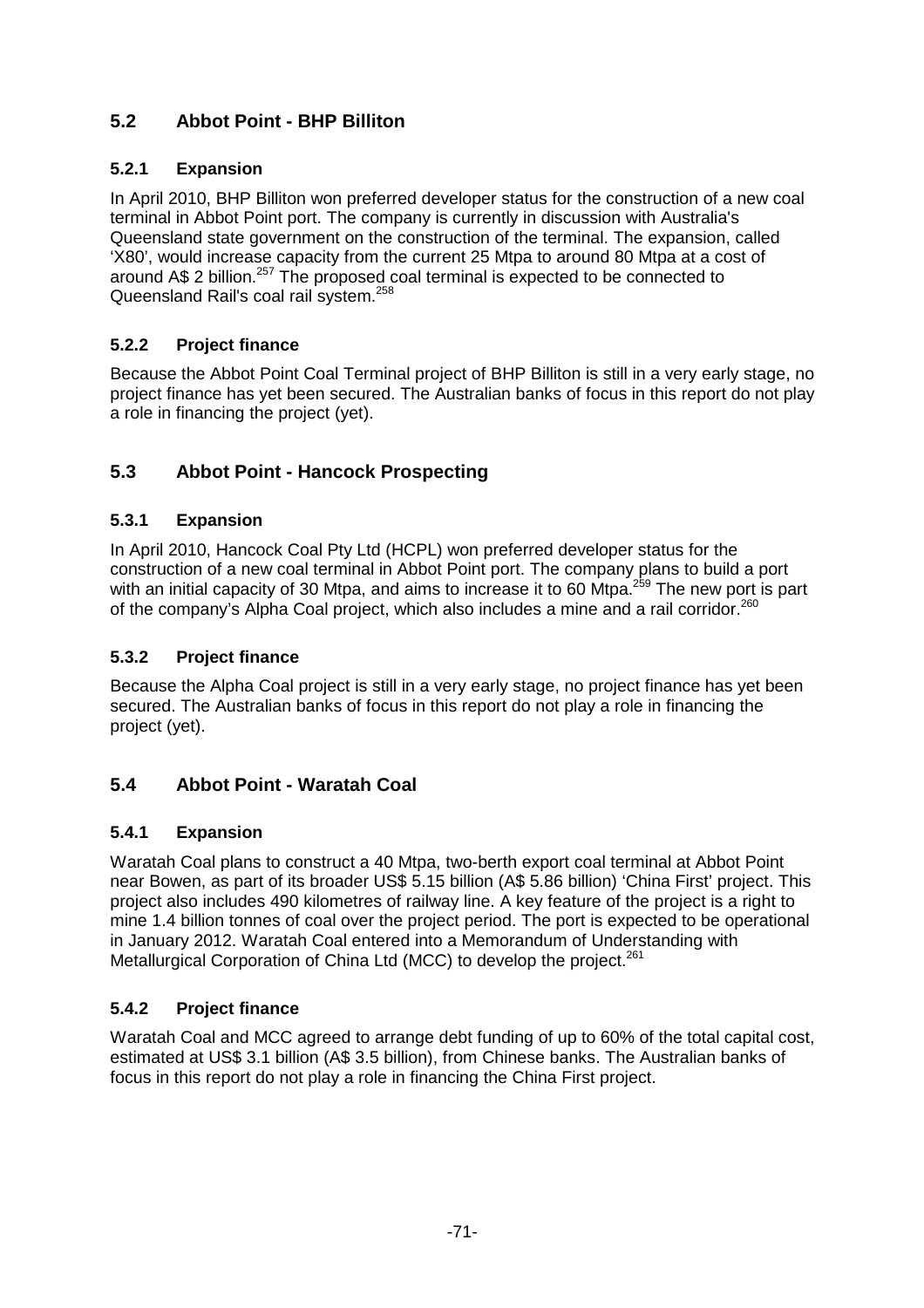## **5.5 Balaclava Island - Xstrata Coal**

### **5.5.1 Expansion**

Xstrata Coal Queensland (XCQ), a subsidiary of Xstrata Coal, has open cut and underground mining operations in Queensland and manages the Abbott Point coal ship loading terminal. In August 2008, XCQ explored the viability for development of a proposed coal terminal in the vicinity of Port Alma. The most suitable location appeared to be Balaclava Island.<sup>262</sup>

In October 2009 it was announced that Xstrata planned to build a new \$1 billion (A\$ 1.14 billion) coal export terminal on Balaclava Island with an export capacity of up to 35 million tonnes per annum (Mtpa), for shipment to Asian markets. The company hopes to start construction of the port in 2012 and for the facility to be operational by 2014.<sup>263</sup> In May 2010, the Queensland Coordinator General's director gave the project 'State Significant Project' status.<sup>264</sup>

#### **5.5.2 Project finance**

Because the Balaclava Island project of Xstrata Coal is still in a very early stage, no project finance has yet been secured. The Australian banks of focus in this report do not play a role in financing the project (yet).

## **5.6 Gladstone - WICET Group**

#### **5.6.1 Expansion**

In October 2008, the WICET Group was granted Preferred Proponent status to develop Wiggins Island Coal Export Terminal in Gladstone. The coal terminal would have an initial capacity of 25 Mtpa (by 2012) and a capacity of up to 70 Mtpa in later stages (by 2020). The project cost for the initial expansion is estimated at US\$ 1.3 billion (A\$ 1.6 billion), increasing to US\$ 3.5 billion (A\$ 4.4 billion) in later stages. $265$ 

WICET is comprised of the following 17 coal companies:

- Anglo Coal Australia
- Argos (Qld)
- Bandanna Energy
- Belvedere Coal Management
- BHP Coal
- BM Alliance Coal Operations
- Caledon Coal
- Cockatoo Coal
- Felix Resources
- Jellinbah Resources
- Macarthur Coal
- Northern Energy Corporation
- QCoal
- Rio Tinto Coal Australia
- Syntech Resources
- Wesfarmers Curragh
- Xstrata Coal Queensland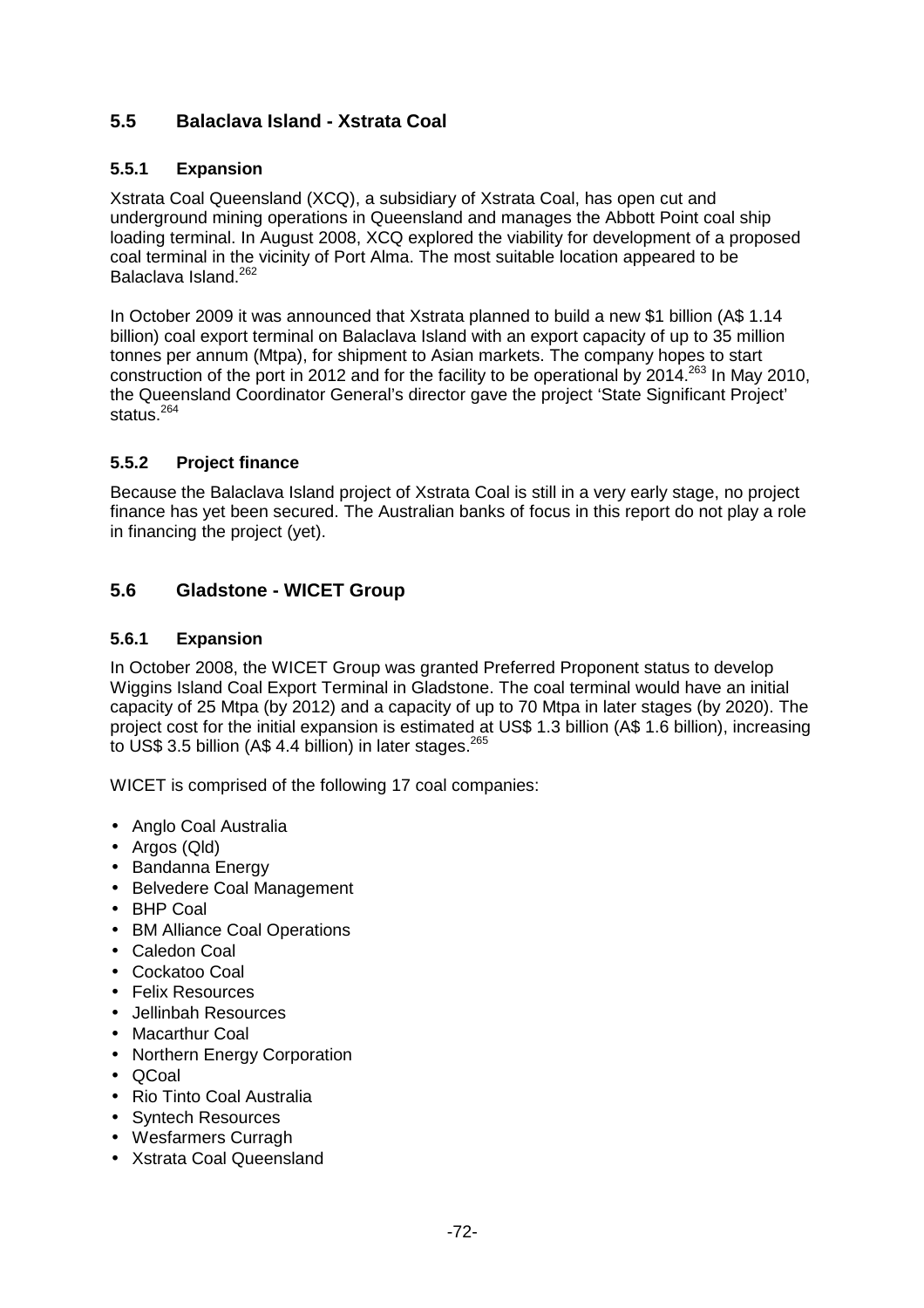The Gladstone Ports Corporation (GPC), owned by the State of Queensland, will be the lessor and operator of the facility on behalf of WICET.<sup>266</sup>

### **5.6.2 Project finance**

The following information could be found regarding coal-related project finance provided by the researched banks since early 2005:

• The WICET expansion project strives towards reaching financial close in July 2010. **Australia and New Zealand Bank** is financial adviser on the deal. The bank has already had some preliminary discussion with potential lenders.<sup>267</sup> No information is yet available about the banks participating in the facility.

## **5.7 Hay Point - Babcock & Brown Infrastructure**

## **5.7.1 Expansion**

Dalrymple Bay Coal Terminal in Hay Point port exports thermal and metallurgical coal from central Queensland's Bowen Basin mines to ports around the world. BBI (DBCT) Management Pty Ltd, a subsidiary of Babcock & Brown Infrastructure (BBI), operates the Dalrymple Bay Coal Terminal. The company expanded its capacity from 54.5 Mtpa in 2003 to 85 Mtpa in June 2009. Before this seventh expansion project ('DBCT 7X'), the company already expanded the port six times, from 14.5 Mtpa in 1982. The project cost of the seventh expansion was US\$ 1.2 billion (A\$ 1.5 billion).<sup>268</sup>

## **5.7.2 Project finance**

According to DBCT Management, approximately 70% of cost of the DBCT 7X expansion was funded by debt. The following information could be found regarding coal-related project finance provided by the researched banks since early 2005:

- In June 2006 BBI (DBCT) Finance Pty Ltd issued a new A\$ 680 million note facility to fund the first stage of its coal loader expansion. The notes were issued in four tranches: 10 year fixed-rate notes, 10-year floating-rate notes, 15-year floating-rate notes and 20-year floating rate notes. **Commonwealth Bank of Australia** acted as joint bookrunner of the issuance, underwriting an estimated A\$ 340 million.<sup>269</sup>
- In February 2008 BBI (DBCT) Finance Pty Limited secured a A\$ 574 million term loan to fund phase 2/3 of its DBCT 7X Dalrymple Bay Coal Loader project. The loan was divided in two tranches: a three-year A\$ 287 million term loan and a five-year A\$ 287 million term loan. The following Australian banks participated in this project finance facility:<sup>270</sup>
	- **Australia and New Zealand Bank A\$ 100 million**
	- Westpac Banking **AS 220 million**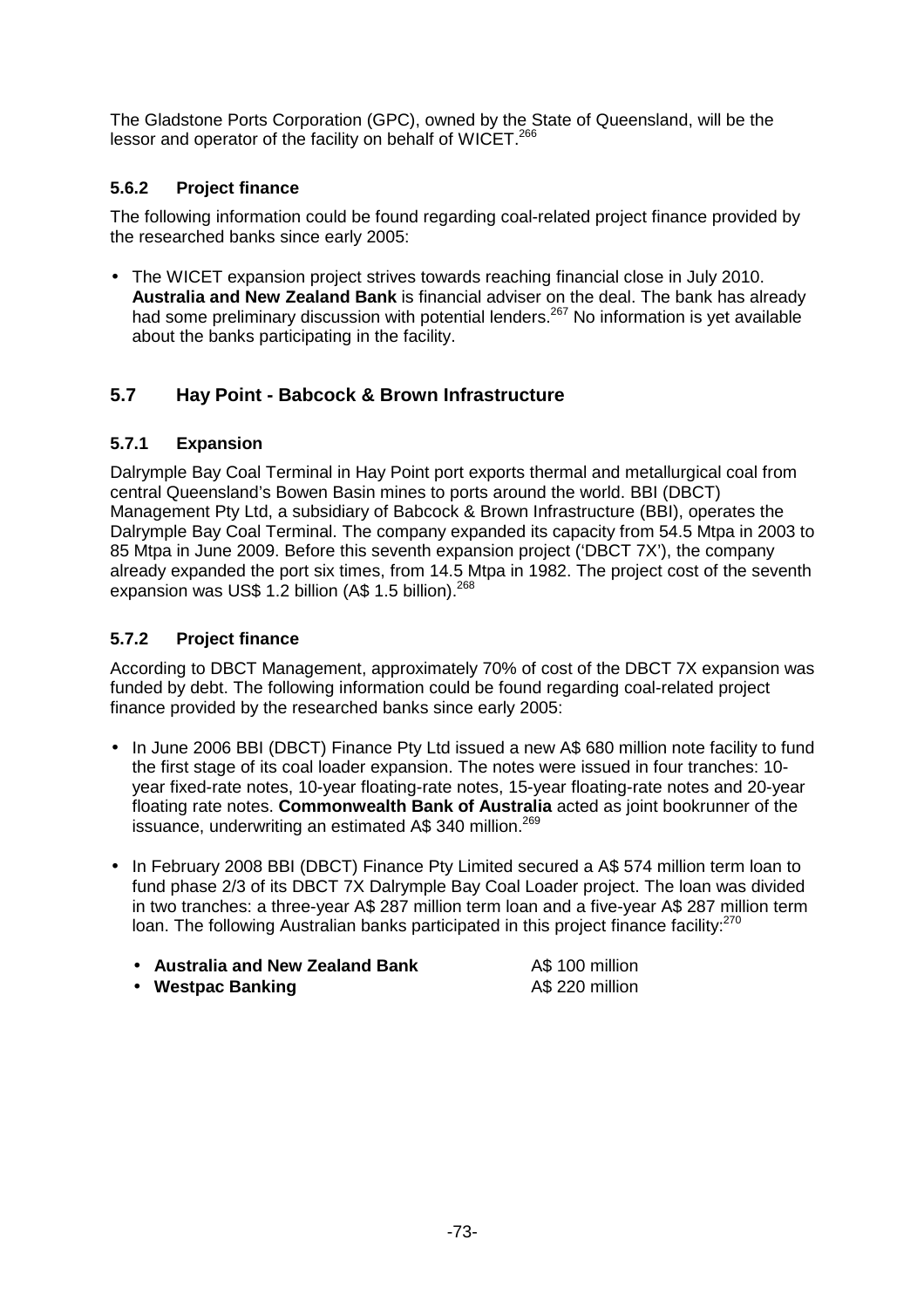## **5.8 Hay Point - BHP Billiton Mitsubishi Alliance**

### **5.8.1 Expansion**

In January 2010 it was announced that BHP Billiton Mitsubishi Alliance (BMA) planned to increase the capacity of its Hay Point coal terminal from 44 Mtpa to about 55 Mtpa through the 'HPX3' expansion plan, to be completed in 2015. A potential further stage (HPX4) would increase capacity from 55 Mtpa to approximately 75 Mtpa. The company is currently progressing Owner and Government approvals. The owners of BMA are BHP Billiton (50%) and Mitsubishi Corporation (50%).<sup>271</sup>

## **5.8.2 Project finance**

In January 2010 BHP Billiton announced US\$ 267 million (A\$ 289 million) of pre-approval capital expenditure to accelerate the development of the Caval Ridge and Hay Point Coal Terminal Stage 3 Expansion (HPX3) projects. The funds would be used for feasibility studies, the procurement of long-lead time items and initial project activities.<sup>272</sup> No information could be found regarding project finance provided by the Australian banks of focus in this report.

## **5.9 Newcastle - Port Waratah Coal Services**

#### **5.9.1 Expansion**

Kooragang Coal Terminal, located on 255 hectares of land on Kooragang Island in New South Wales, began operating in 1984. Originally managed by BHP, the coal terminal was purchased by Port Waratah Coal Services (PWCS) in 1990. From 1994, PWCS invested over one billion dollars to expand the capacity of the terminal.<sup>273</sup>

In late 2009 PWCS completed its so-called 'Project 3Exp' expansion of the Kooragang Coal Terminal, increasing capacity by 11 Mtpa for a cost of US\$ 458 million (A\$ 513 million) to reach a capacity of 113 Mtpa. In February 2010, the company approved further investment in the expansion of the Kooragang Coal Terminal. This project, known as 'Project MPC' (Master Plan Completion) would increase total capacity by an additional 20 Mtpa to 133 million tonnes by the end of 2011. The costs of Project MPC amount to US\$ 596 million (A\$ 674 million). $274$ 

PWCS is owned by:  $275$ 

| $\bullet$ Xstrata        | 32% |
|--------------------------|-----|
| $\bullet$ Rio Tinto      | 26% |
| • Japanes trading houses | 18% |
| • Japanese steel mills   | 7%  |
| • Bloomfield             | 3%  |

#### **5.9.2 Project finance**

The following information could be found regarding coal-related project finance provided by the researched banks since early 2005:

• In May 2010 PWCS secured an A\$ 100 million term loan to finance the expansion of its coal export terminal. The maturity of the facility is September 2014. **Commonwealth Bank of Australia** provided the entire amount of the loan.<sup>276</sup>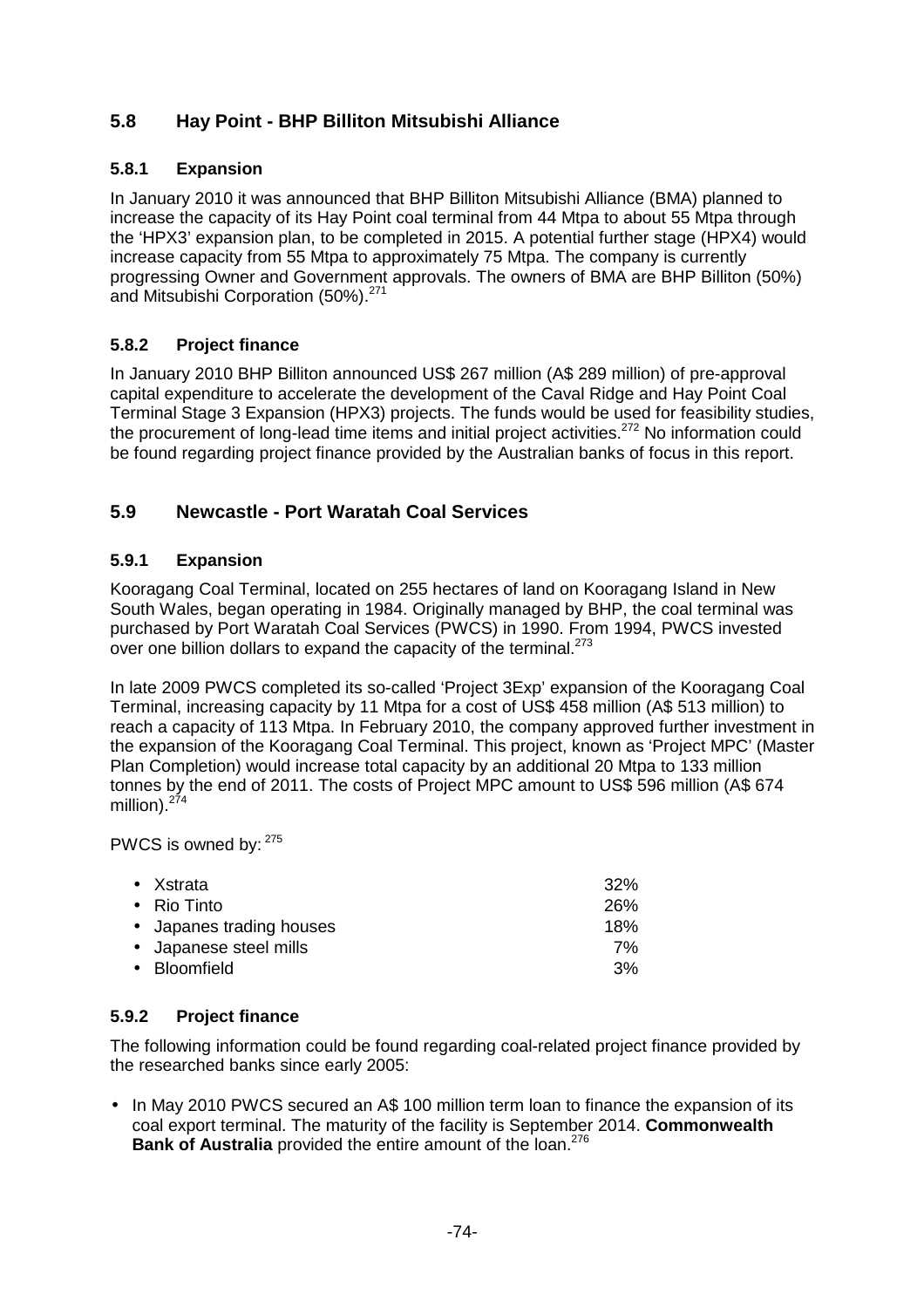## **5.10 Newcastle - Newcastle Coal Infrastructure Group**

### **5.10.1 Expansion**

In the first half of 2010, the consortium Newcastle Coal Infrastructure Group (NCIG) opened a new coal terminal on Kooragang Island in Newcastle port with a capacity of 30 Mtpa. The company spent more than A\$ 1 billion on the new terminal. The first cargo of coal was shipped in June 2010.<sup>277</sup> NCIG also has development approval to expand the new terminal further to 66 million tonnes per year by 2013. $^{278}$ 

NCIG is owned by: 279

| • BHP Billiton                         | 35.5%    |
|----------------------------------------|----------|
| • Peabody Energy                       | 17.7%    |
| • Felix Resources                      | 15.3%    |
| • Donaldson Coal, owned by Noble Group | 11.6%    |
| • Whitehaven Coal                      | $11.1\%$ |
| • Centennial Coal, owned by Banpu      | 8.8%     |
|                                        |          |

#### **5.10.2 Project finance**

The following information could be found regarding coal-related project finance provided by the researched banks since early 2005:

- In January 2008 NCIG secured an A\$ 1,465 million term loan to finance the construction of its coal loader and the associated infrastructure. The loan was split into six tranches: an A\$ 800 million three-year term loan, an A\$ 270 million 15-year mezzanine debt facility, a A\$ 265 million three-year term loan, an A\$ 75 million three-year revolver an A\$ 30 million one-year working capital facility and an A\$ 25 million three-year letter of credit. Among the seven arrangers of the facility were **Australia and New Zealand Bank** and **Suncorp**, each providing an estimated A\$ 209 million.<sup>280</sup>
- In May 2010 NCIG announced that it expected to reach financial close within weeks with its 14 member banking group for an A\$ 2.2 billion facility to fund the coal loader expansion. The senior facility would be a club loan, which means that only banks that already have a relationship with the company participate. The loan allocates A\$ 200 million in the top range and A\$ 75 million at the bottom. **Australia and New Zealand Bank**, which was in the initial deal, would also be part of the new 14-bank club. However, the deal has not yet been closed.<sup>281</sup>

## **5.11 Conclusion**

Table 52 summarizes the investments of the Australian banks of focus in coal export port expansions Australia. In total, the banks have provided A\$ 1.2 billion to the sector since 2005. The table shows that the largest investor is Commonwealth Bank of Australia, which provided A\$ 440 million to the sector since 2005. Other important financiers are ANZ, Westpac and Suncorp.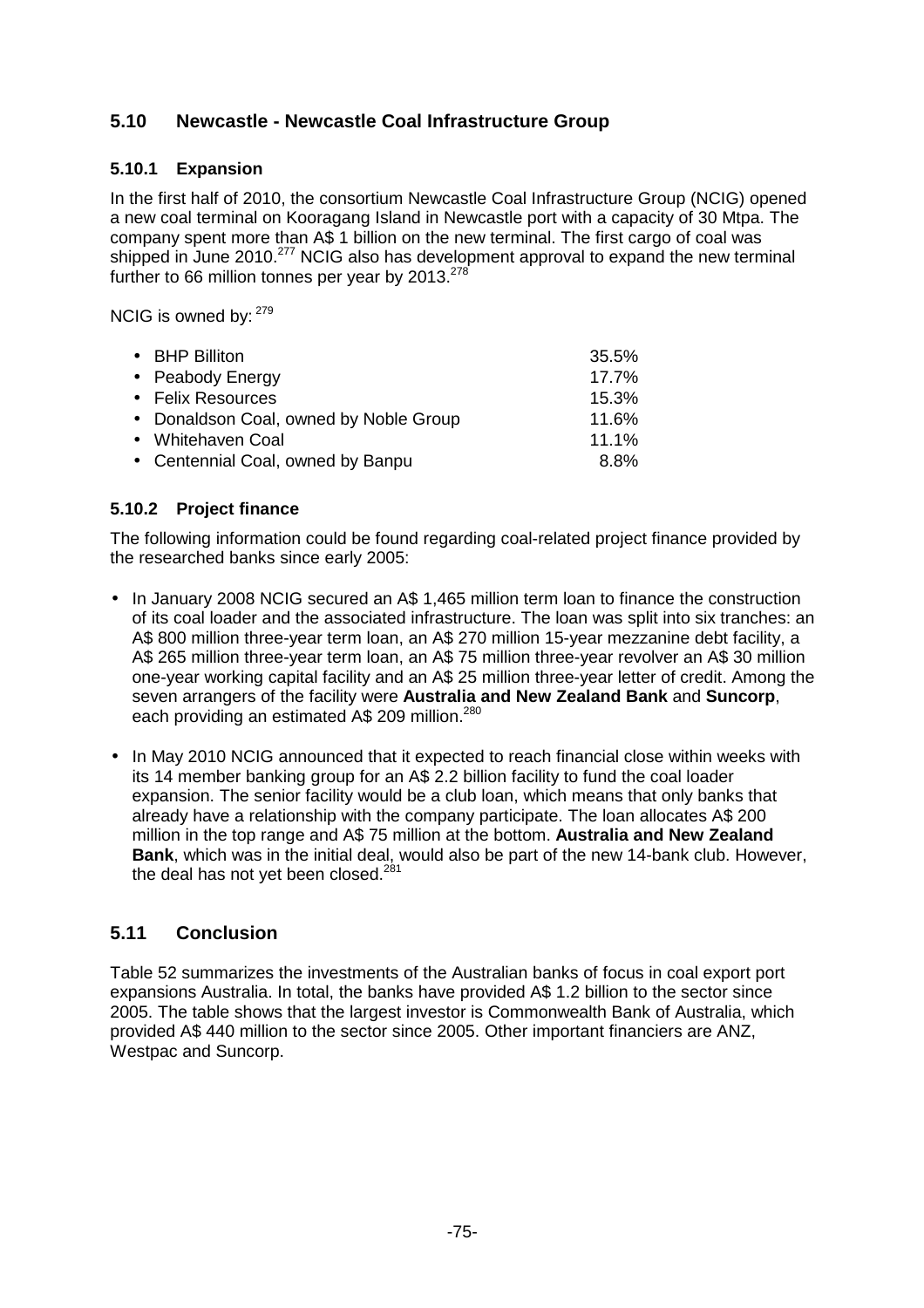| <b>Bank</b>                       | Total assets (A\$<br>billion) | Investment in coal<br>export ports (A\$<br>million) | <b>Investment corrected</b><br>for total assets |
|-----------------------------------|-------------------------------|-----------------------------------------------------|-------------------------------------------------|
| <b>ANZ</b>                        | 477.0                         | 309.0                                               | 64.8                                            |
| Bendigo Bank                      | 47.1                          | 0.0                                                 |                                                 |
| Commonwealth Bank of<br>Australia | 620.4                         | 440.0                                               | 70.9                                            |
| mecu                              | 2.3                           | 0.0                                                 |                                                 |
| National Australia Bank           | 654.1                         | 0.0                                                 |                                                 |
| Suncorp                           | 97.5                          | 209.0                                               | 214.4                                           |
| Westpac                           | 589.6                         | 220.0                                               | 37.3                                            |
| <b>Total</b>                      |                               | 1,178.0                                             |                                                 |

# **Table 52 Financing of coal export port expansions in Australia**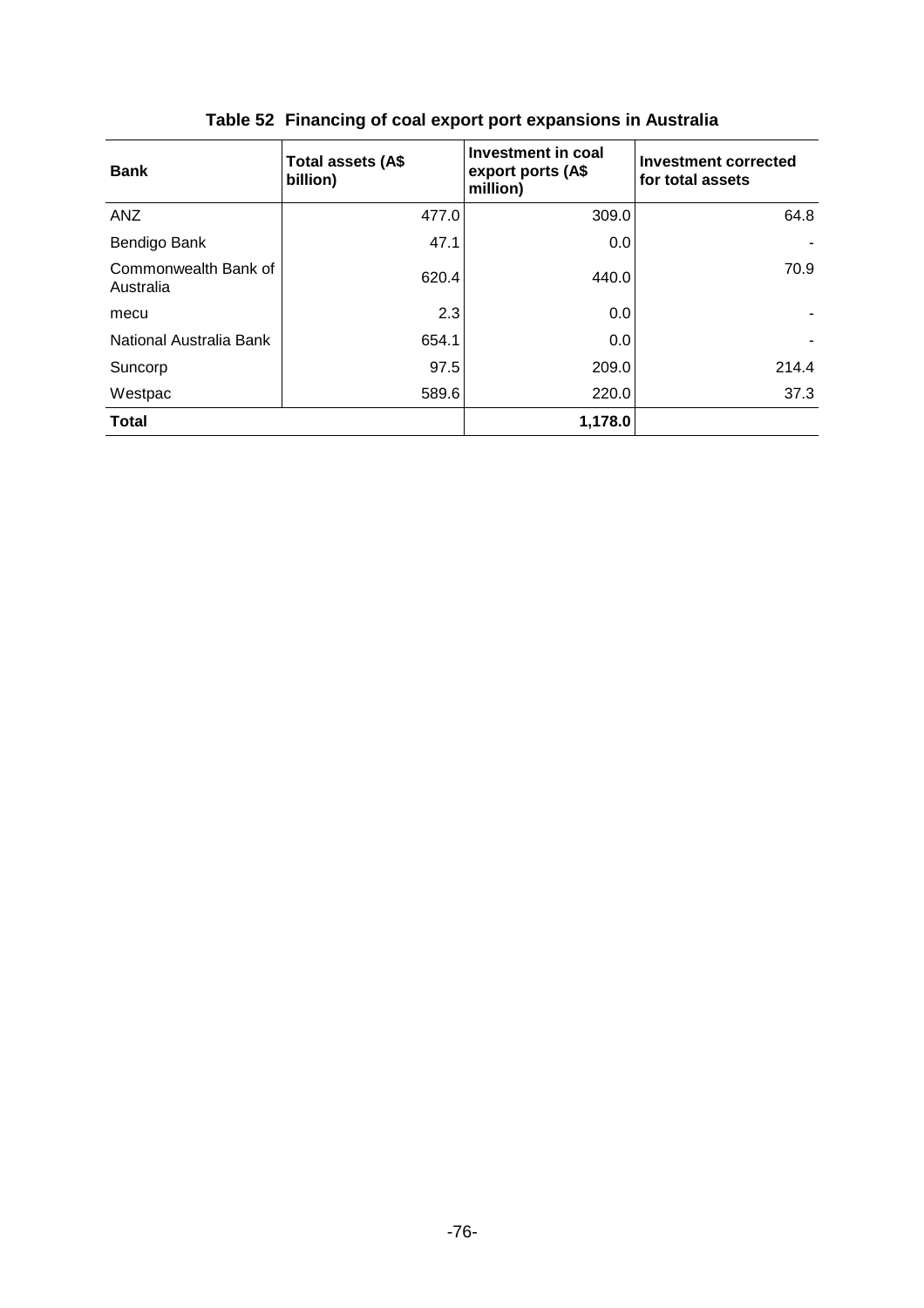# **Chapter 6 Renewable energy**

#### **6.1 Introduction**

At the end of 2009 Australia a total renewable energy capacity of 10,824 MW was in operation in Australia.<sup>282</sup> Table 53 gives an overview of the ten companies that account for 93% of this renewable energy capacity. These are either companies that solely generate renewable energy or companies with a mixed generating portfolio.

For each company, the amount of assets devoted to renewable energy in Australia as well as the percentage of these assets in relation to total assets is presented. These numbers give an indication about the relative importance of renewable energy activities in Australia for a company. For some companies, the amount of assets devoted to Australian renewable energy was unknown. Table 58 summarizes all companies for which the amount was known. For these companies, the average amount of assets devoted to Australian renewable energy capacity per MW is A\$ 1.43 million. To calculate the amount of Australian renewable energy assets for companies with no available information, this average was multiplied by the production capacity of a company.

| Company                                | <b>Subsidiary</b>                      | <b>Energy</b><br>sources  | Renewable<br>prod. cap.<br>in Aus.<br>(MW) | % of total<br>Aus.<br>renewable<br>energy<br>prod. cap. | Aus.<br>renewable<br>energy<br>assets (A\$<br>million) | as % of<br>total<br>assets |
|----------------------------------------|----------------------------------------|---------------------------|--------------------------------------------|---------------------------------------------------------|--------------------------------------------------------|----------------------------|
| Snowy Hydro                            | Snowy Hydro                            | Hydro                     | 3,756                                      | 35%                                                     | 2,054                                                  | 86%                        |
| Hydro Tasmania                         | Hydro<br>Tasmania                      | Hydro, wind               | 2,510                                      | 23%                                                     | 5,213                                                  | 100%                       |
| <b>AGL Energy</b>                      | <b>AGL Energy</b>                      | Hydro, wind,<br>gas, coal | 1,340                                      | 12%                                                     | 3,230                                                  | 34%                        |
| Infigen                                | Infigen                                | Wind                      | 508                                        | 5%                                                      | 1,402                                                  | 32%                        |
| Queensland<br>government               | Tarong<br>Energy                       | Hydro, coal               | 500                                        | 5%                                                      | 275                                                    | 13%                        |
| New South<br>Wales<br>government       | Eraring<br>Energy                      | Wind, hydro,<br>coal      | 402                                        | 4%                                                      | 248                                                    | 13%                        |
| <b>IFM</b>                             | Pacific Hydro                          | Wind, hydro               | 303                                        | 3%                                                      | n/a                                                    | 29%                        |
| Acciona                                | Acciona<br>Energy                      | Wind, solar               | 225                                        | 2%                                                      | 485                                                    | 3%                         |
| <b>CSR</b>                             | Sucrogen                               | Bio-ethanol               | 171                                        | 2%                                                      | 245                                                    | 6%                         |
| Infrastructure<br><b>Capital Group</b> | Infrastructure<br><b>Capital Group</b> | Wind, gas,<br>coal        | 162                                        | 1%                                                      | 325                                                    | 33%                        |
| Total top-10                           |                                        |                           | 9,877                                      | 91%                                                     |                                                        |                            |
| <b>Others</b>                          |                                        |                           | 947                                        | 9%                                                      |                                                        |                            |
| <b>Total</b>                           |                                        |                           | 10,824                                     | 100%                                                    |                                                        |                            |

|  | Table 53 Energy companies producing renewable energy in Australia |  |  |  |
|--|-------------------------------------------------------------------|--|--|--|
|--|-------------------------------------------------------------------|--|--|--|

Source: Websites of the listed companies, Viewed in July 2010; Australian Government, "List of Renewable Power Projects".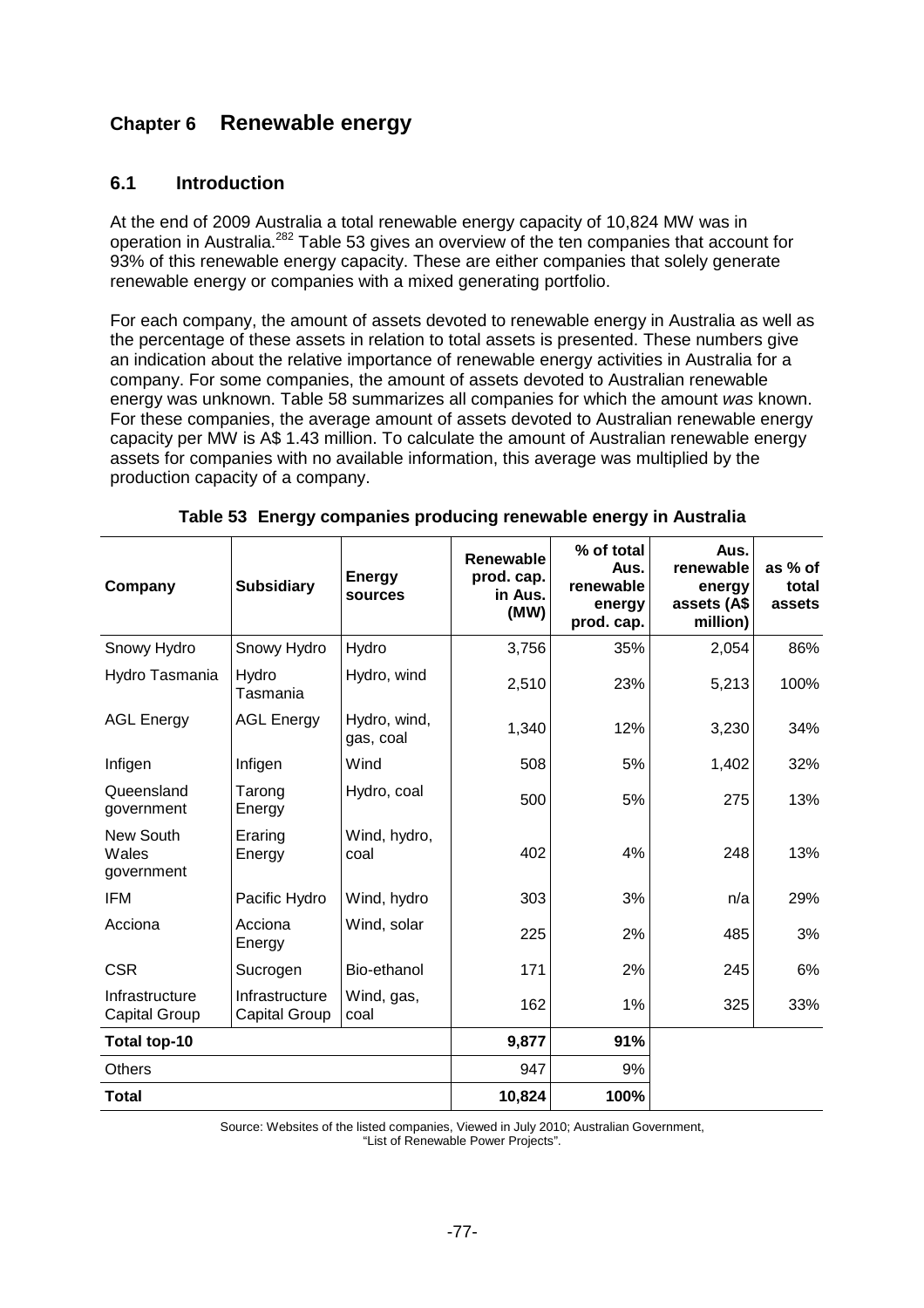As Table 53 shows, the three largest companies producing renewable energy together account for 70% of the total renewable capacity of Australia. The other only account for a small part each. Together, the top-10 companies account for 93% of the total capacity.

The next paragraphs of this chapter will discuss the companies listed in Table 53 separately and will discuss their financing.

## **6.2 Acciona**

## **6.2.1 Short profile of Acciona**

The Spanish company Acciona develops and manages infrastructure, logistics and airport services and has interests in waste management, energy and real estate through its different subsidiaries and its presence in 30 different countries. One of its subsidiaries, Acciona Energy, is the world third-largest renewable energy company with a total installed capacity of 7,437 MW, of which 7,337 MW renewables in 2009.<sup>283</sup> Acciona is controlled by chairman José Manuel Entrecanales and his family through Grupo Entrecanales.

In Australia Acciona owns the 192 MW Waubra wind farm located West of Ballarat in Victoria. The wind farm began generating green power in February 2009 and was fully operational from July 2009.<sup>284</sup> Acciona also owns a 50% stake in the Cathedral Rocks Wind Farm, located in South Australia, which has a capacity of 66 MW. The other 50% is owned by Roaring 40s, a partnership between Hydro Tasmania (see paragraph 6.6) and CLP Group (see paragraph 3.6).<sup>285</sup>

Total renewable energy capacity of Acciona in Australia therefore now amounts to 225 MW. But the company has expansion plans: Acciona Energy has approval to build a 50 MW wind farm at Woodlawn, NSW a 24 MW wind farm at Berrimal, Victoria, a 46MW wind farm at Gunning NSW and a 22 MW wind farm at Newfield in Victoria.<sup>286</sup>

At the end of 2009, Acciona owned assets with a total value of  $\epsilon$  20.5 billion. Acciona Energy accounted for € 10.0 billion of this. As Australia accounts for 3.0% of Acciona Energy's total energy generating capacity, we estimate that 3.0% of Acciona's assets can be attributed to renewable energy projects in Australia. This equals  $\epsilon$  302 million (A\$ 485 million).<sup>287</sup>

## **6.2.2 Financing of Acciona**

No information could be found regarding financing of Acciona by the researched banks.

## **6.3 AGL Energy**

#### **6.3.1 Short profile of AGL Energy**

AGL Energy is Australia's leading renewable energy company and is Australia's largest private owner, operator and developer of renewable generation assets. AGL has a diverse power generation portfolio including base, peaking and intermediate electricity production plants. These are spread across traditional energy sources (e.g. gas and coal) as well as renewable sources (including hydro, wind, landfill gas and biogas). AGL also operates retail, merchant energy and upstream gas businesses and has over three million customer accounts. Renewable energy accounts for about 34% (1,340 MW) of AGL Energy's total generation capacity, which was 3,940 MW over 2009.<sup>288</sup>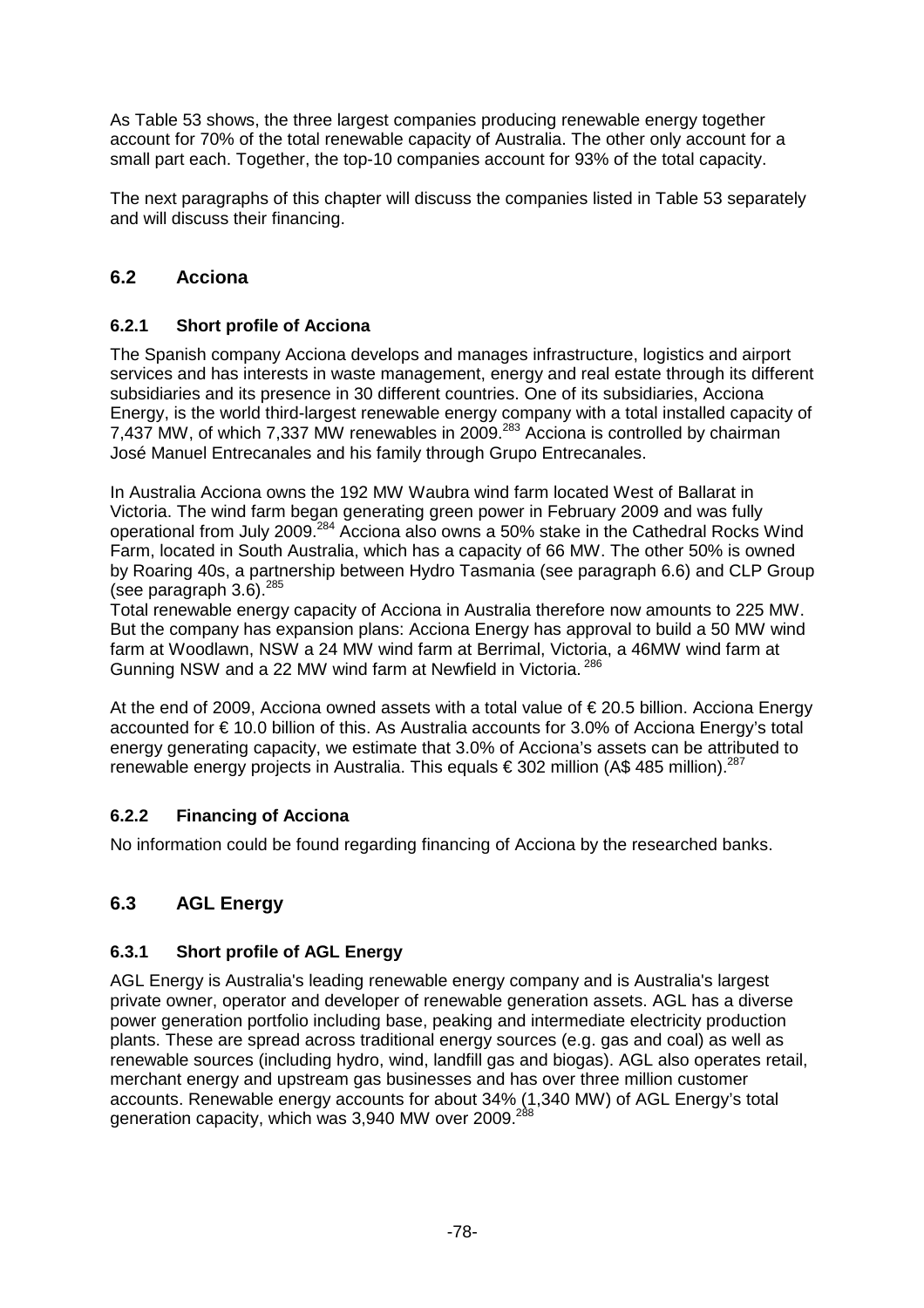AGL Energy is listed on the Australian Stock Exchange since 2006. As at June 2009 the company's assets were worth A\$ 9.5 billion.<sup>289</sup> When taking 34% of these assets, we can estimate that A\$ 3.2 billion was invested by AGL Energy in renewable energy in Australia.

## **6.3.2 Financing of AGL Energy**

For the financing of AGL Energy see paragraph 3.2.

## **6.4 CSR**

## **6.4.1 Short profile of CSR**

CSR Ltd (CSR) is a large diversified manufacturing company with operations throughout Australia as well as in Asia and New Zealand. Through its three principal businesses, CSR is a leading supplier of building products and sugar and holds an effective 25% interest in the Tomago aluminium smelter. $2^{2}$ 

CSR is involved in sugar and renewable energy businesses through its subsidiary Sucrogen (previously CSR Sugar). Sucrogen participates across all aspects of the sugar value chain including cane products, sweeteners and bioethanol. As Australia's largest sugar producer, Sucrogen has seven mills located in some of Australia's most productive sugarcane regions. Sucrogen generates electricity at each of this seven sugar mills using the by-product of cane sugar production, bagasse. With a capacity of 171 MW, Sucrogen is Australia's largest renewable energy generator from biomass.<sup>291</sup>

In July 2010 it has been announced that Wilmar International (Singapore) has entered into an agreement to buy Sucrogen from CSR for a value of A\$ 1,750 million, comprising A\$ 1,347 million in equity and A\$ 403 million of net debt. The transaction is expected to be completed around the end of September 2010. The effective date of acquisition is 1 April  $2010^{292}$ 

As at 31 March 2010, CSR owned assets with a total value of A\$ 3,875 million. CSR's sugar and renewable energy business (Sucrogen) accounted for A\$ 1,445 million.<sup>293</sup> Based on average investment costs for renewable energy per MW, we estimate that assets with a total value of A\$ 245 million - equalling 6% of CSR's total assets - are related to renewable energy production.

#### **6.4.2 Shareholders**

As at July 2010 CSR has a total of 1,515 million shares outstanding.<sup>294</sup> As at 31 April 2010, **National Australia Bank** had an interest in 76 million shares, which represented 5.02% of CSR's issued capital.<sup>295</sup> When multiplying this amount by the current share price, the value of the investment is A\$ 135 million.

#### **6.4.3 Investment banking services**

The following information was found regarding investment banking services provided to CSR by the researched banks:

• CSR has a set-off arrangement of cash balances with **Commonwealth Bank of Australia**. 296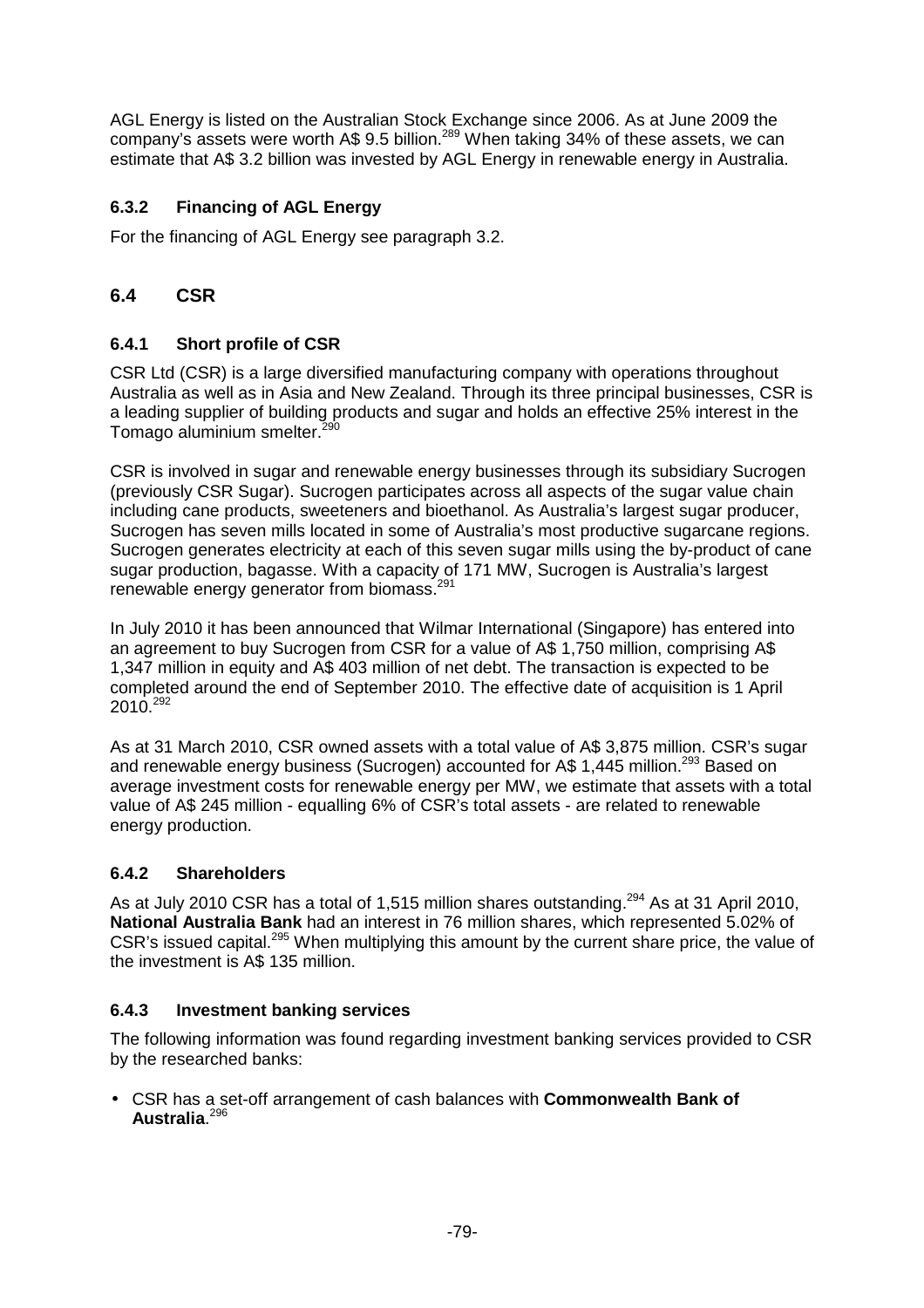## **6.5 Eraring Energy**

## **6.5.1 Short profile of Eraring Energy**

Eraring Energy is an Australian energy company owned by the government of New South Wales. Eraring Energy (Eraring) generates a part of its capacity through renewable sources. This is generated from wind farms, hydro power stations and pumped storage stations in New South Wales. Eraring Energy operates two wind farm sites: Crookwell, with a total generation capacity of 4.8 MW and Blayney, with a total generation capacity of 9.9 MW. Additionally, Eraring operates six hydro power stations: Burrinjuck, Keepit, Hume, Brown Mountain, Shoalhaven (incorporating Kangaroo Valley and Bendeela power stations) and Warragamba. In total these hydro and wind power station have a capacity of 402 MW, which comprises 13% of the total generating capacity of Eraring Energy.<sup>297</sup>

At the end of the financial year 2008-2009 Eraring Energy had total assets of A\$ 1,911.3 million. Since it only operates in the business segment of electricity generation within Australia,<sup>298</sup> we estimate that 13% of assets, A\$ 248 million, are devoted to power generation from renewable sources.

## **6.5.2 Financing of Eraring Energy**

For the financing of the government of New South Wales see paragraph 4.7.

## **6.6 Hydro Tasmania**

## **6.6.1 Short profile of Hydro Tasmania**

Hydro Tasmania is Australia's leading renewable energy business. It provides renewable energy to the national grid and trades energy and environmental products in the National Electricity Market. Hydro Tasmania Consulting provides energy and water solutions for hydropower and renewable energy, dams, catchment management, environment and power engineering in the Asia-Pacific region.<sup>299</sup>

Hydro Tasmania's hydro-power scheme is an integrated system of 29 hydro power stations, numerous lakes and over 50 large dams. Its total hydro capacity was 2,270 MW in 2009. Additionally, Hydro Tasmania owns the King Island Huxley Hill Wind Farm and two diesel power stations on King and Flinders Islands in Bass Strait. It holds further wind farm interests as joint owner of Roaring 40s Pty with CLP Group (see paragraph 3.6). Roaring 40s has an operated capacity of 260 MW and a further 609 MW planned. Total energy generating capacity of Hydro Tasmania - exclusively renewable - is 2,510 MW.<sup>300</sup>

Hydro Tasmania also owns 100% of Momentum Energy, the only electricity retailer in Victoria to specialise in servicing small to medium business customers. Hydro Tasmania is a Government Business Enterprise, owned by the State of Tasmania.<sup>301</sup>

As at June 2009, Hydro Tasmania's assets were worth about A\$ 5.213 million.<sup>302</sup> As 100% of Hydro Tasmania's capacity consists of renewable energy production in Australia we can assume that this whole amount was invested in renewable energy in Australia.

## **6.6.2 Project finance**

The following information was found on project finance provided to Hydro Tasmania by the researched banks since early 2005: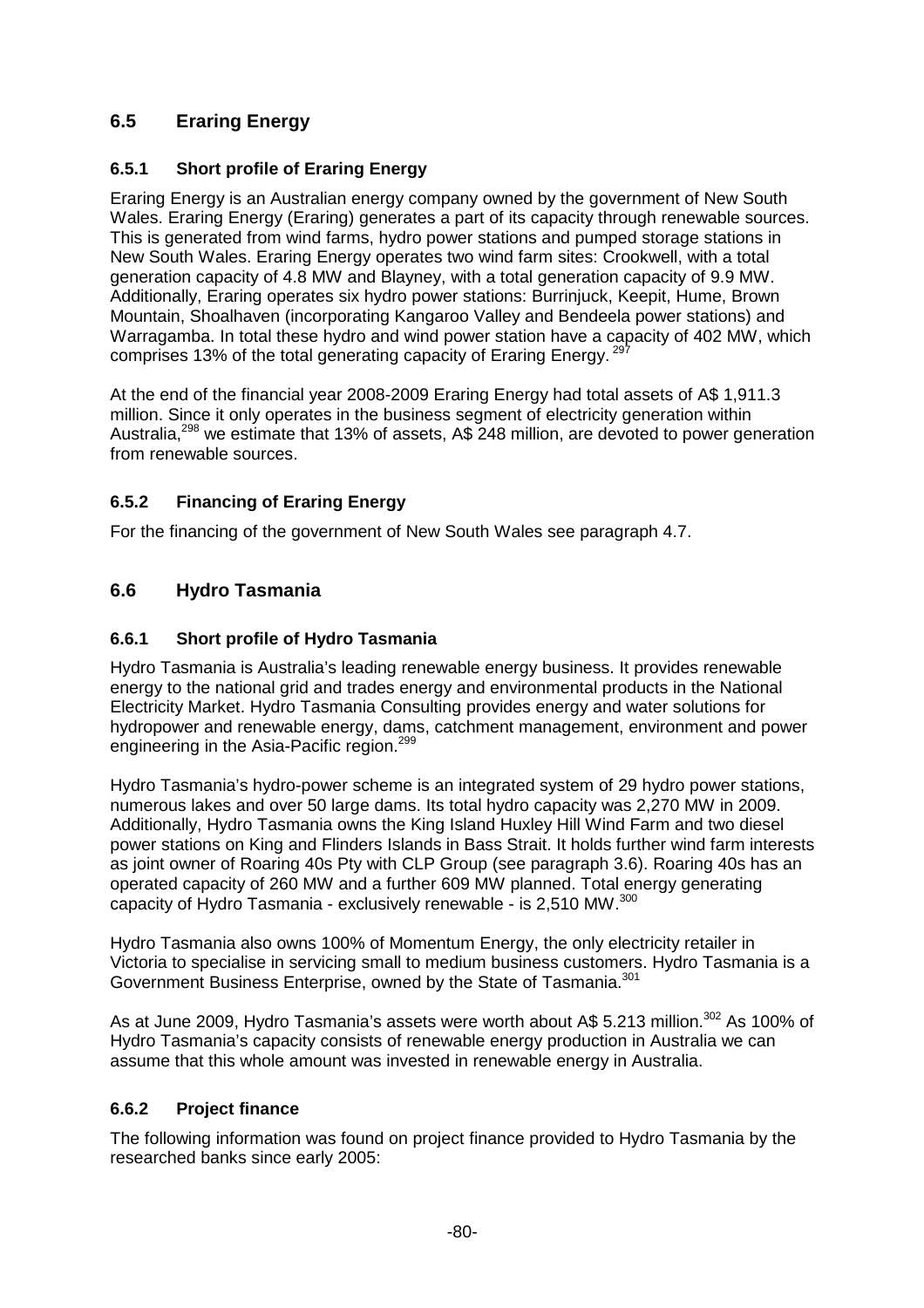• In April 2005, Hydro Tasmania received project finance for more than A\$ 80 million from **National Australia Bank** to finance its wind farm at Woolnorth in North West Tasmania. Hydro Tasmania used its internal funds to build the wind farm and has now secured project finance for the next 10 years. Before 2005, **National Australia Bank** also financed the construction of Roaring 40s' Cathedral Rocks.<sup>303</sup>

## **6.7 Infigen**

### **6.7.1 Short profile of Infigen**

Infigen Energy is a leading Australian independent renewable energy business with interests in 35 wind farms across Australia, the United States and Germany. Wind energy is the only segment that Infigen operates in. Infigen Energy, formerly called Babcock & Brown Wind Partners, was formed in June 2003 and was listed on the Australian Securities Exchange (ASX) in October 2005.<sup>304</sup>

Infigen Energy's Australian portfolio consists of the Lake Bonney 1, Lake Bonney 2, Lake Bonney 3, Alinta and Capital wind farms. Present generating capacity is 508.3 MW, when Lake Bonney 3 comes on stream another later this year. This amounts to 32% of the Infigen's total generating capacity (1,598.7 MW) at the end of September 2009.<sup>305</sup>

As at 30 June 2009 Infigen owned assets worth A\$ 4,408 million. Infigen's assets in Australia amount to a total A\$ 1.383 million.  $306$  This equals around 31%.

#### **6.7.2 General corporate loans**

The following information could be found regarding general corporate loans provided by the researched banks to Infigen since early 2005:

• In 2007 Infigen secured a 15 year global credit facility in place with a consortium of 17 banks. At the end of June 2009, A\$ 1,538 million was outstanding. **Westpac Banking** and **Commonwealth Bank of Australia** participated in the facility with an estimated A\$ 90 million.<sup>307</sup>

#### **6.8 Infrastructure Capital Group**

#### **6.8.1 Short profile of Infrastructure Capital Group**

Infrastructure Capital Group (ICG) is a specialist adviser and investment manager across all sectors of energy, infrastructure and utilities markets. It has teams based in Sydney and Melbourne. Until June 2009, Infrastructure Capital Group was called ANZ Infrastructure Services and was 80% owned by the **ANZ** Banking Group. The company was renamed after it was sold to an investors group: Mike Fitzpatrick (50%), John Clark (40%) and Less Fallick  $(10\%)$ .  $308$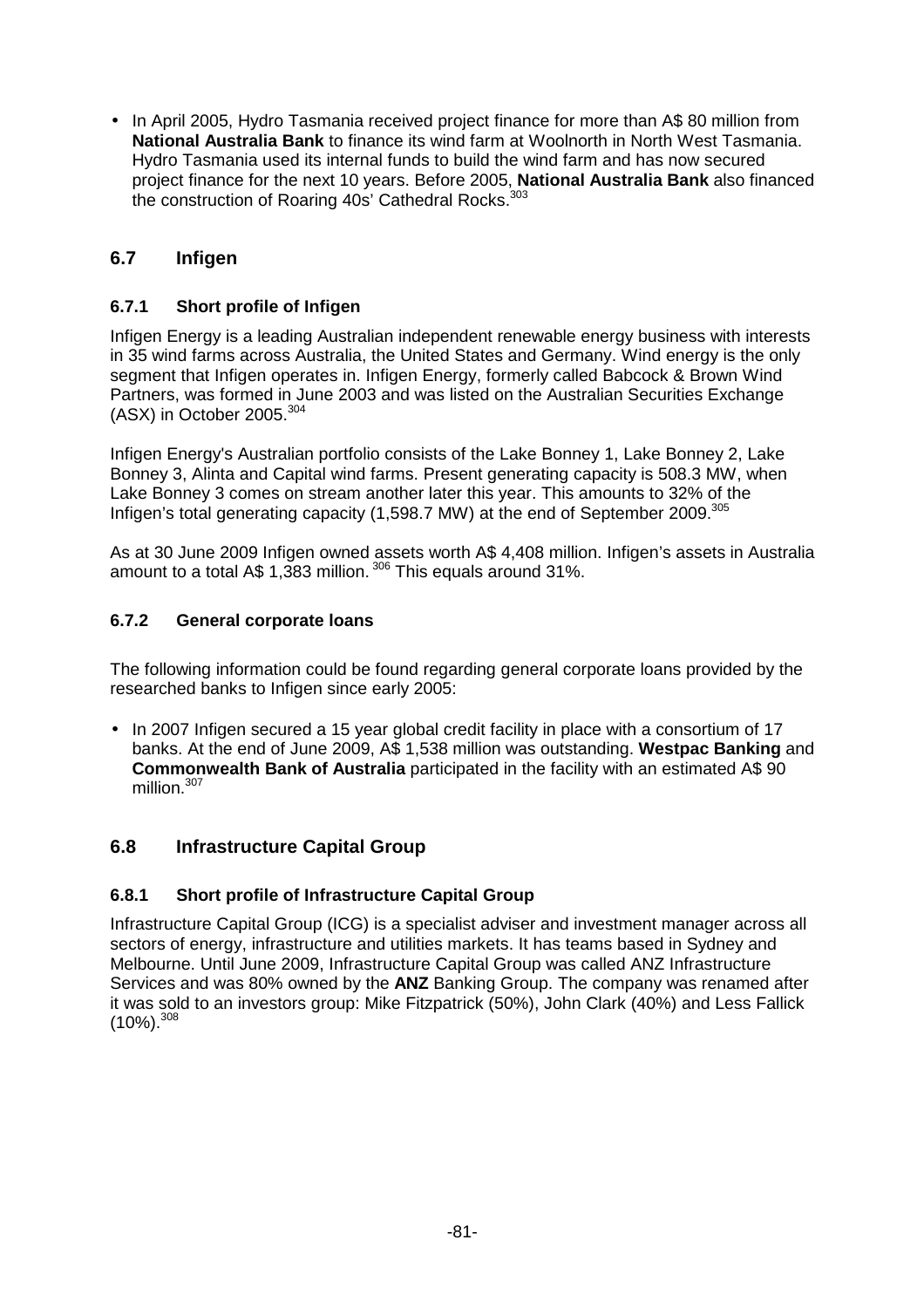ICG manages two special purpose investment trusts for managing investments in infrastructure: the Energy Infrastructure Trust (EIT) and the Diversified Infrastructure Trust (DIT). Investors in the trust are more than 20 superannuation schemes, such as Military Super & Benefits Scheme, Catholic Super and AGEST. Total assets under management in the two funds amounts to A\$ 1 billion.<sup>309</sup> EIT is an open-ended unlisted unit trust established in February 2003. The fund acquires and develops energy-related utility and infrastructure assets predominantly in Australia and New Zealand. The current EIT portfolio includes steam plants, electricity and gas power stations, gas pipelines, bio-diesel fuel plants, and wind farms. The two wind farms EIT owns in Australia have a total capacity of 162 MW. The 91 MW Wattle Point Wind Farm was bought from Alinta in April 2007. EIT has funded this acquisition from existing equity reserves.<sup>310</sup> The other wind farm, Hallett 2, with a capacity of 71 MW, was sold to  $EIT$  in August 2008 by AGL.<sup>311</sup> In addition to these two wind farms, EIT has interests in four fossil-fuel power station projects in Western Australia and Queensland. Total generation capacity of EIT-owned energy projects in Australia is around 990 MW.

ICG bought the Wattle Point Wind Farm for A\$ 225 million and the Hallett 2 Wind Farm for A\$ 100 million.<sup>312</sup> As the company has approximately A\$ 1,000 million in funds under management<sup>313</sup>, we estimate that 33% of total assets is invested in renewable energy.

## **6.8.2 Share ownership**

**ANZ** owned 80% of ICG until September 2009. As the company was sold for approximately A\$ 30 million<sup>314</sup>, we estimate ANZ's investment at A\$ 24 million.

## **6.8.3 Banking services**

Although ANZ no longer owns ICG, the company is still collaborating with ANZ's investment banking team and **ANZ** still is the banker of ICG. Specific loan amounts are not found.<sup>315</sup>

## **6.9 Pacific Hydro**

## **6.9.1 Short profile of Pacific Hydro**

Pacific Hydro is an Australian company specialising in hydroelectric and wind farm projects. Pacific Hydro currently has 1,057 MW of hydro power and wind farm projects in construction or operation in Australia, Chile, Brazil and the Philippines. It also produces and trades carbon credits.

In Australia the company has 303 MW of hydro and wind projects in construction or operation across Western Australia, South Australia and Victoria and five operating wind farms in Victoria. 29% of Pacific Hydro's generation capacity is thus based on renewable energy projects in Australia. Beyond wind, Pacific Hydro will continue to assess opportunities for conventional geothermal energy through the licences it holds in the Great Artesian Basin in South Australia.<sup>316</sup>

Since 2005 Pacific Hydro is a wholly owned subsidiary of the Australian Infrastructure Fund (AIF), which had invested 43% of its total assets in renewable at the end of 2009. When we assume that Pacific Hydro accounts for 100% of this, we estimate that 12% of AIF's assets is invested in renewable energy in Australia.

AIF is managed by Industry Funds Management (IFM). IFM is an investment management company specialising in the management of private investment products across private equity, infrastructure, private debt, specialised property as well as listed equity portfolios. At the end of March 2010, IFM assets under management totalled A\$ 22.5 billion.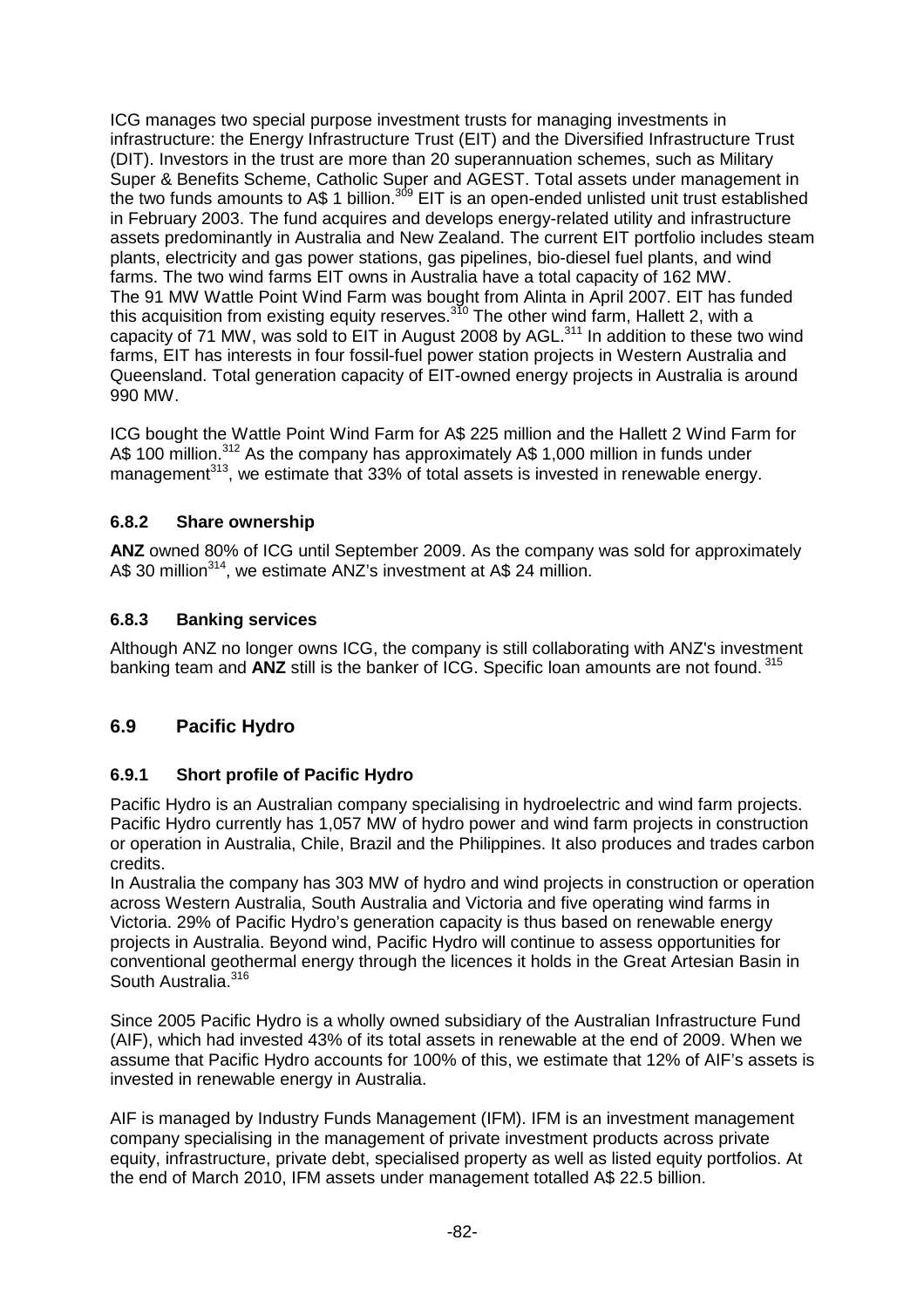IFM is wholly owned by 36 major Australian industry superannuation funds (i.e. member owned pension funds) who are also IFM's major clients.<sup>317</sup>

### **6.9.2 Shareholders**

As at July 2010, AIF had 621 million shares outstanding. Colonial First State, a subsidiary of the **Commonwealth Bank of Australia**, owned 9.4 million of these shares as at August 2009, which represents 1.52% of the total shares. When multiplying the number of shares by the current share price, the total value of the investment amounts to A\$ 15.8 million.<sup>318</sup>

### **6.9.3 Project finance**

The following information could be found regarding bank loans provided to Pacific Hydro by one or more of the researched banks:

• In December 2008 Pacific Hydro secured an A\$ 262 million loan. The loan was split into four tranches: an A\$ 90 million three-year tranche, an A\$ 60 million three-year tranche, an A\$ 45 million three-year tranche and an A\$ 67 million three-year tranche. The proceeds of the A\$ 90 million and the A\$ 60 million tranche were intended to refinance existing debt. The proceeds of the A\$ 45 million tranche and the A\$ 60 million tranche were intended to fund the construction of the Portland wind farm in Victoria and the Clements Gap wind farm respectively. The amounts provided by the following Australian banks specifically for the renewable energy division of Pacific Hydro are: 319

| $\bullet$ ANZ             | A\$ 24 million |
|---------------------------|----------------|
| • National Australia Bank | A\$ 24 million |
| • Westpac                 | A\$ 24 million |

The amounts provided for refinancing of debt are:

| $\bullet$ ANZ             | A\$ 32 million |
|---------------------------|----------------|
| • National Australia Bank | A\$ 32 million |
| • Westpac                 | A\$ 32 million |

## **6.10 Snowy Hydro**

#### **6.10.1 Short profile of Snowy Hydro**

Snowy Hydro is a renewable energy generator and one of the largest producers and traders of Renewable Energy Certificates. It only operates in Australia and is based in New South Wales and Victoria. The company currently employs over 640 people. Snowy Hydro provides clean, renewable hydro electricity to its wholly owned energy retailer, Red Energy. The company is owned by the government of New South Wales (58%), the government of Victoria (29%) and the federal government (13%).

Snowy Hydro owns, manages and maintains the Snowy Mountains Hydro-electric Scheme, which consists of seven power stations, 31 generating units and sixteen large dams located mainly in the Kosciuszko National Park (New South Wales), and has a capacity of 3,756 MW. Snowy Hydro also owns two gas-fired power stations in Victoria; a 320 MW power station at Laverton North and Valley Power, a 300 MW power station in the Latrobe Vallev.<sup>320</sup> This brings the total capacity of Snowy Hydro to 4,376 MW in Australia.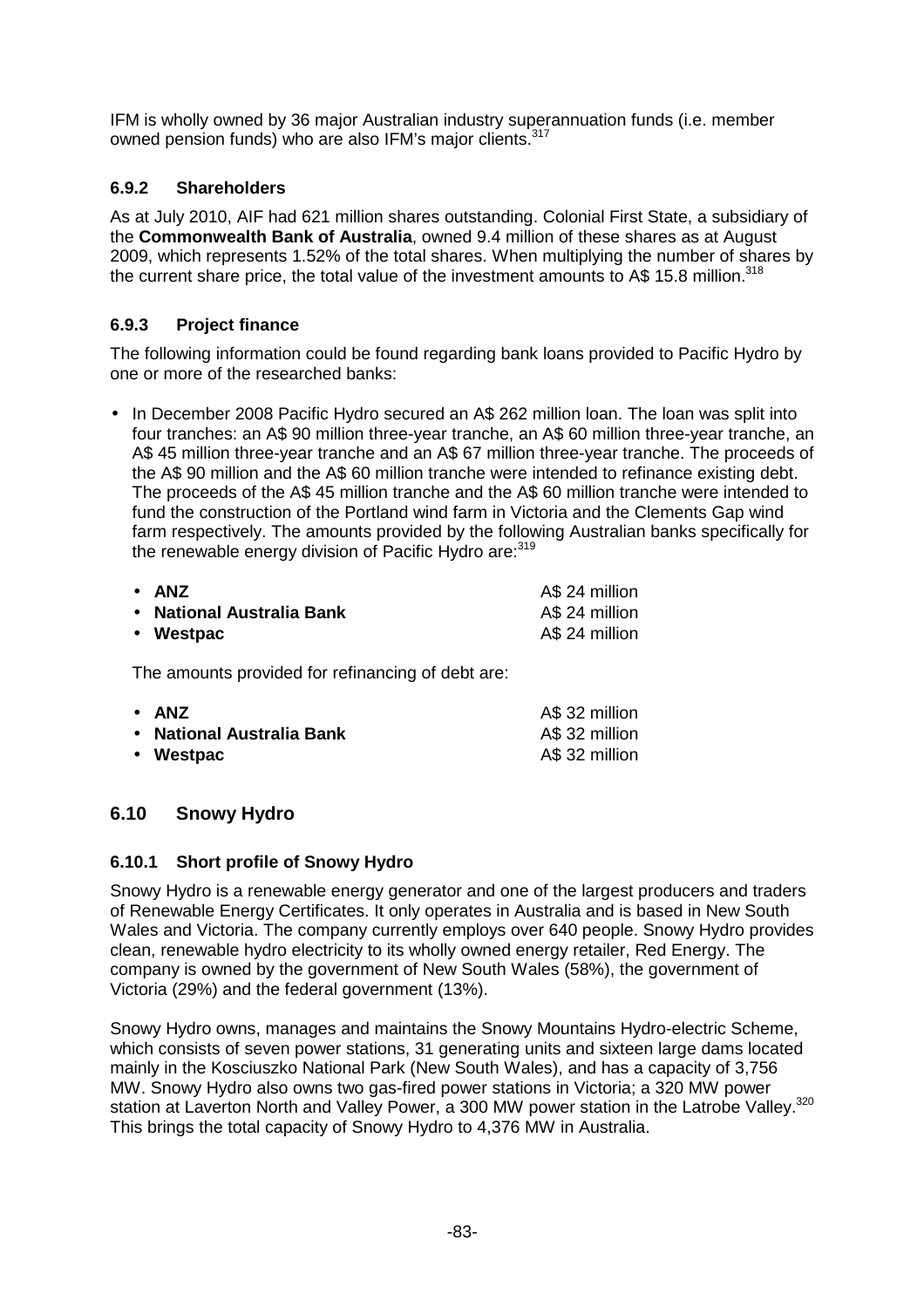As at July 2009, Snowy Hydro owned total assets of A\$ 2,388 million.<sup>321</sup> As 86% of Snowy Hydro's capacity is generated through renewable energy sources, we estimate that A\$ 2,054 million of its total assets are devoted to power generation from renewable sources.

### **6.10.2 Bank loans**

The following information could be found regarding bank loans provided to Snowy Hydro by the researched banks since early 2005:

• In October 2006 Snowy Hydro secured an A\$ 250 million three-year revolving credit facility. The proceeds of the loan were intended to refinance existing bank facilities, for working capital and for other general corporate purposes. **ANZ Bank** and **Westpac Bank**  both provided A\$ 125 million.<sup>322</sup>

## **6.11 Tarong Energy**

### **6.11.1 Short profile of Tarong Energy**

Tarong Energy is an Australian power generator established in 1997. The company is owned by the Queensland government. Tarong Energy owns a diverse mix of generation assets, with a total capacity of 2,343 MW, as well as mining assets and coal resources. Part of Tarong Energy's capacity is generated through its Wivenhoe Power Station. Wivenhoe Power Station is a pumped storage hydroelectric plant and has a capacity of 500 MW. The power station is located on the eastern side of Wivenhoe Dam, about 90 kilometres northwest of Brisbane. As Tarong Energy's total generation capacity stood at 2,343 MW at the end of June 2009, the renewable share stood at 21%.<sup>323</sup>

At the end of June 2009 Tarong Energy owned consolidated assets of A\$ 2,087.5 million. $^{324}$ In paragraph 3.16.1 we estimated that A\$ 778.4 million of Tarong Energy's assets is devoted to coal mining. Of the other A\$ 1,309 million, we estimate that 21% (A\$ 275 million) is devoted to renewable energy. This equals 13% of total assets.

## **6.11.2 Financing of Tarong Energy**

Borrowings of Tarong Energy are sourced from QTC unless specific approval is granted under the Pubic Authorities (Financial Arrangements) Act 1987 to source private borrowings. No information was found on financing provided directly to Tarong Energy. Of all the loans of the Queensland Treasury Corporation, 1.01% is directed to Tarong Energy. Because 13% of the company's assets are devoted to renewable energy generation, 0.1% of the finance of Tarong Energy is directed to the Australian renewable energy assets of Tarong Energy. For the financing of the Queensland Treasury Corporation see paragraph 4.11.

## **6.12 Conclusion**

Table 54 summarizes the investments of the Australian banks of focus in the renewable energy sector in Australia. In total, the banks have provided A\$ 783.5 million to the sector since 2005. The table shows that the largest investor is Westpac, which provided A\$ 291 million to the sector since 2005. Other important financiers are ANZ and National Australia Bank.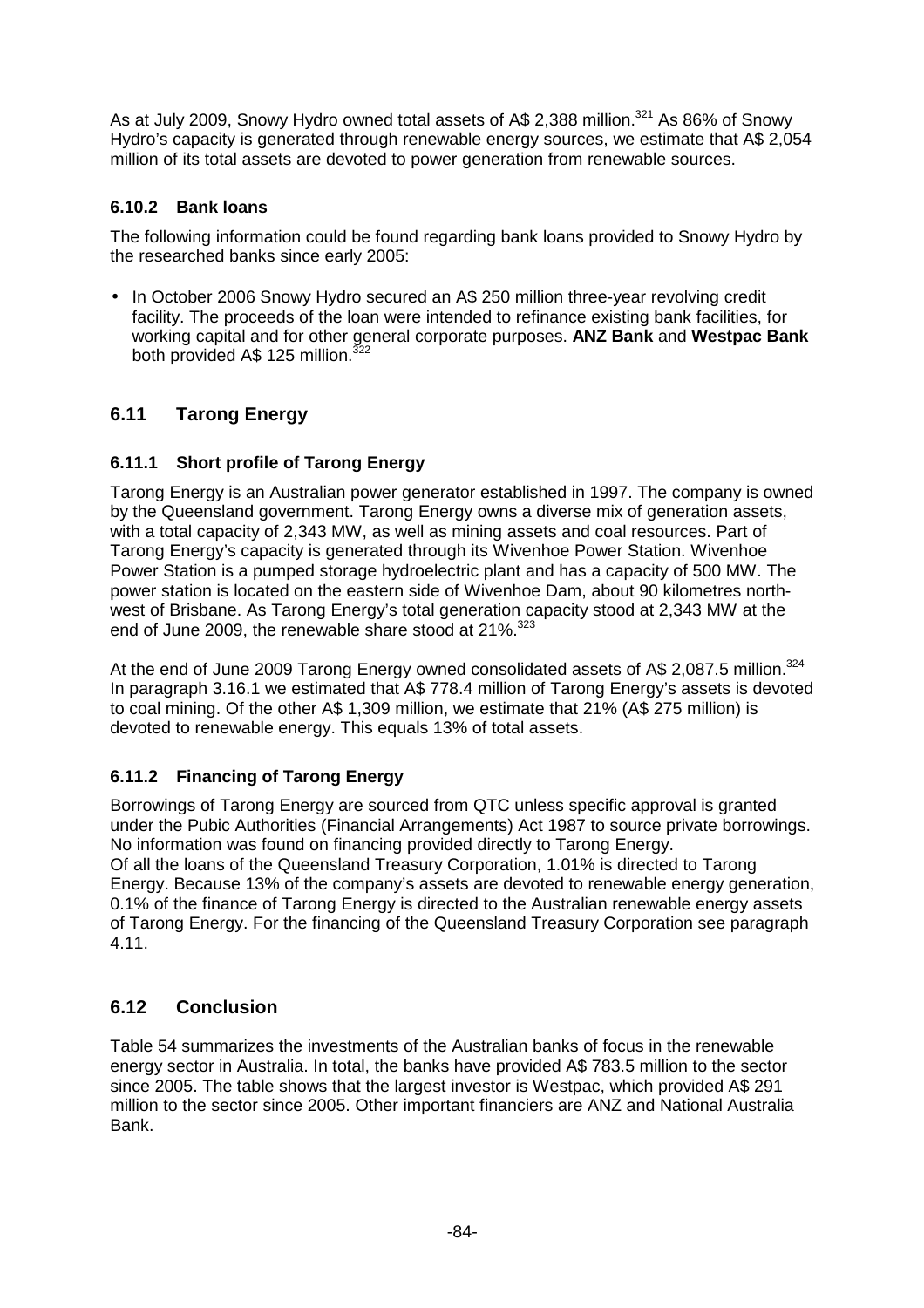| <b>Bank</b>                       | Total assets (A\$<br>billion) | <b>Investment</b><br>in renewable energy<br>(A\$ million) | <b>Investment</b><br>corrected for<br>total assets |
|-----------------------------------|-------------------------------|-----------------------------------------------------------|----------------------------------------------------|
| <b>ANZ</b>                        | 477.0                         | 276.0                                                     | 58                                                 |
| Bendigo Bank                      | 47.1                          | 0.0                                                       |                                                    |
| Commonwealth Bank of<br>Australia | 620.4                         | 77.1                                                      | 12                                                 |
| mecu                              | 2.3                           | 0.0                                                       |                                                    |
| National Australia Bank           | 654.1                         | 139.9                                                     | 21                                                 |
| Suncorp                           | 97.5                          | 0.0                                                       |                                                    |
| Westpac                           | 589.6                         | 290.5                                                     | 49                                                 |
| <b>Total</b>                      |                               | 783.5                                                     |                                                    |

# **Table 54 Financing of renewable energy in Australia**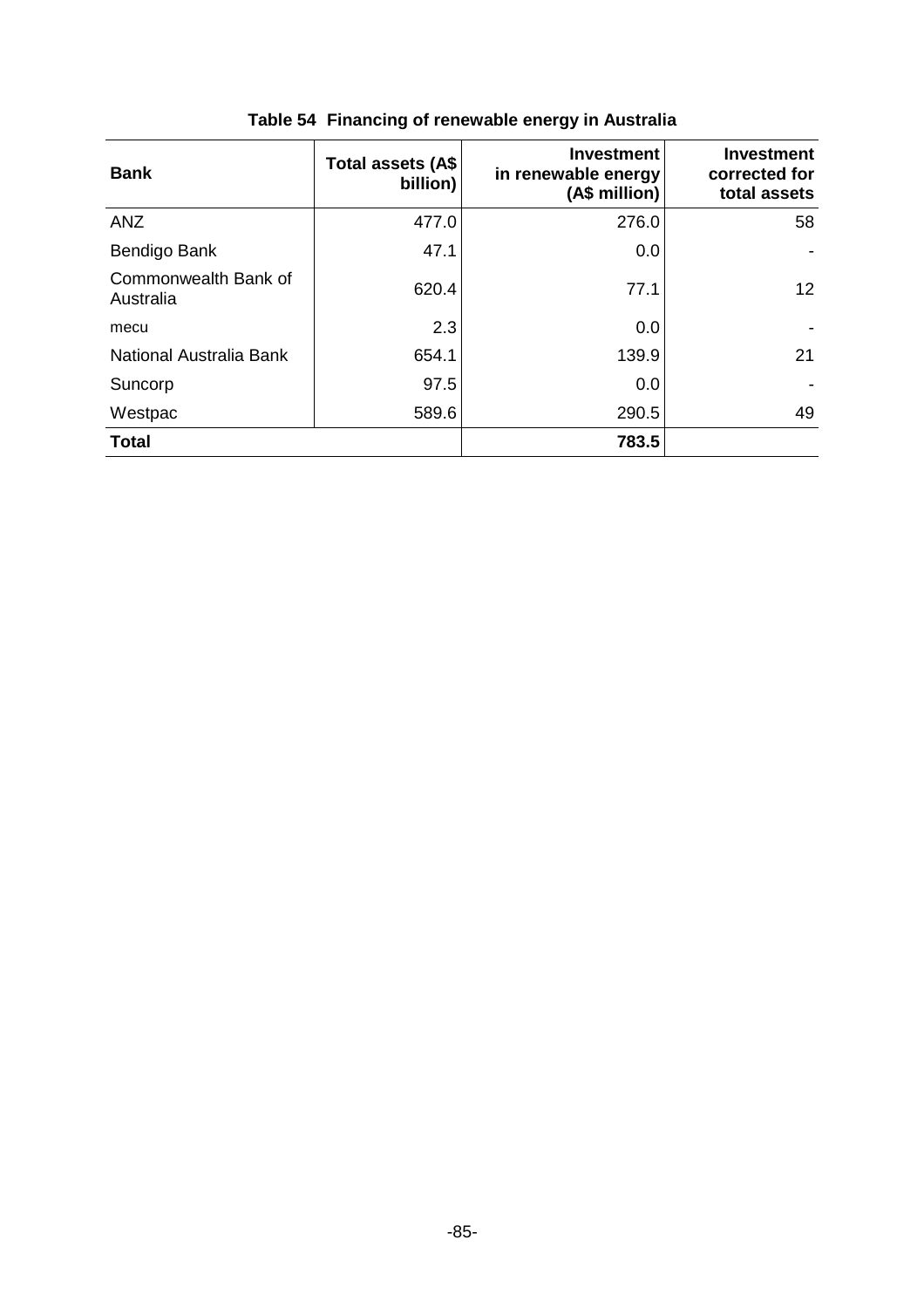# **Chapter 7 Planned coal-fired power stations**

### **7.1 Introduction**

Table 55 summarizes 10 coal-fired power stations (CFPS's) which are currently planned to be built in Australia. Together, these projects have planned an additional capacity of almost 8 GW. The two largest projects are owned by the NSW government.

| Company                                      | <b>Subsidiary</b>                 | Country                            | <b>Planned CFPS</b>             | (Planned)<br>effective MW |
|----------------------------------------------|-----------------------------------|------------------------------------|---------------------------------|---------------------------|
| <b>NSW Government</b>                        | Delta Electricity                 | Australia                          | Mt Piper 2                      | 2,100                     |
| <b>NSW Government</b>                        | Macquarie<br>Generation           | Australia                          | Bayswater B                     | 2,000                     |
| <b>Waratah Coal</b>                          | Galilee Power                     | Australia                          | Gallilee (Phase 1<br>& Phase 2) | 900                       |
| Altona Energy,<br><b>CNOOC</b>               | Arckaringa Energy,<br>CNOOC-NEI   | Australia,<br>China                | Arckaringa CTL                  | 560                       |
| <b>HRL</b>                                   | Dual Gas Pty                      | Australia                          | <b>HRL</b>                      | 550                       |
| Queensland<br>Government                     | ZeroGen                           | Australia                          | ZeroGen                         | 530                       |
| Aviva Corporation,<br><b>AES Corporation</b> |                                   | Australia.<br><b>United States</b> | Coolimba                        | 400                       |
| <b>GE Energy, Stanwell</b><br>Corporation    |                                   | United States,<br>Australia        | Wandoan                         | 400                       |
| The Griffin Group                            | <b>Griffin Coal</b>               | Australia                          | <b>Bluewaters 3</b>             | 208                       |
| The Griffin Group                            | <b>Griffin Coal</b>               | Australia                          | <b>Bluewaters 4</b>             | 208                       |
| Strike Oil                                   | <b>Hybrid Energy</b><br>Australia | Australia                          | <b>FuturGas</b>                 | 40                        |
| Total                                        | 7,896                             |                                    |                                 |                           |

|  |  | Table 55 Planned coal-fired power stations in Australia |
|--|--|---------------------------------------------------------|
|  |  |                                                         |

The following paragraphs will describe the projects listed in Table 55. For each project, it was researched which banks are involved in, or will potentially become involved in financing the coal-fired power plant.

## **7.2 Arckaringa**

#### **7.2.1 Project**

The Arckaringa Coal-to-Liquids and Power Project is a proposal by Altona Energy for an integrated 10 million barrel per year Coal to Liquid (CTL) plant with a 560 MW co-generation power facility. The project is supported by an open-cut coal mine.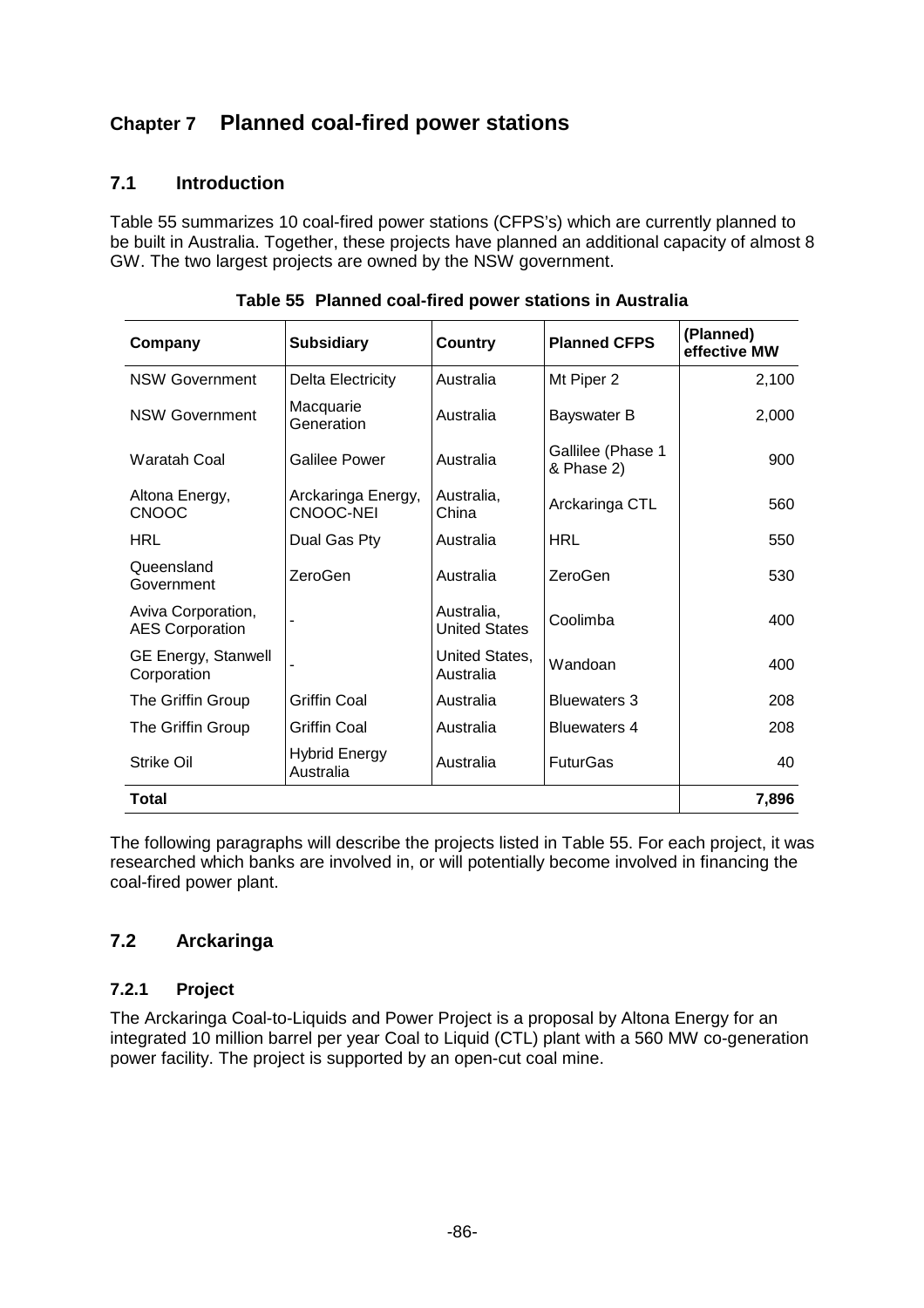Altona Energy Plc is an Australia‐based energy company listed on the AIM stock exchange. The company's principal asset consists of three exploration licenses in the Arckaringa Basin in South Australia, including three coal deposits which contain more than 7.8 billion tonnes of coal. An interest of 51% in the exploration licences was transferred to CNOOC-NEIA, the Australian subsidiary of the Chinese company CNOOC, with Arckaringa Energy retaining 49%. In return, CNOOC-NEIA acts as the operator and takes responsibility for assessing the full potential of the coal resource. The company will also fund the bankable feasibility study (BFS) for the project. This study is expected to take between 12 and 15 months.<sup>325</sup>

## **7.2.2 Financing**

Under the agreement, CNOOC-NEIA will fund the bankable feasibility study ('phase 1') for Arckaringa, estimated at A\$ 50 million, with the aim of eventually developing the multi billiondollar project.<sup>326</sup>

When one or more projects will be constructed ('phase 2'), one or more new joint-ventures will be set up. The share of CNOOC in these joint-ventures can be up to 70%, with Altona Energy taking the remainder of the shares. Both companies will contribute debt and equity equivalent to their share in the project. CNOOC will take the lead in raising the project finance.<sup>327</sup>

In its investor presentation of February 2010, Altona Energy mentions that it has received support for the Arckaringa project from major shareholder **Invesco** (United States), which owns 18.4% of the company.<sup>328</sup>

## **7.3 Bayswaters B**

### **7.3.1 Project**

Macquarie Generation (see paragraph 4.8) has completed a feasibility study on a new coalfired generating plant in the Hunter Valley, known as Bayswaters B. The 2,000 MW station would be powered by either coal (using ultra-supercritical generating technology) or natural gas (using combined cycle generating technology). The project was approved by the NSW government in March 2010. The proposed project has a preliminary estimated value of between  $A\$  2.6 and  $A\$  5 billion.<sup>329</sup>

## **7.3.2 Financing**

No information was found on how the Bayswaters B project will be financed. But as Macquarie Generation is owned by the government of NSW and its financing is coming exclusively from the New South Wales Treasury Corporation (NSW TCorp), it is very likely the new project will be financed by bond issuances by NSW TCorp. For an overview of the banks involved in these issuances, see paragraph 4.7.

## **7.4 Bluewaters 3 and 4**

#### **7.4.1 Project**

The Bluewaters power station expansion, proposed by the Griffin Group (see paragraph 4.17) comprises two new coal-fired, base-load generators, each with a capacity of 208 MW. If realized, the new generators would increase the facility's total output to approximately 830 MW. The first two units, Bluewaters I and II, are already in use. The two proposed new units were planned for completion in 2013 and 2015 respectively.<sup>330</sup>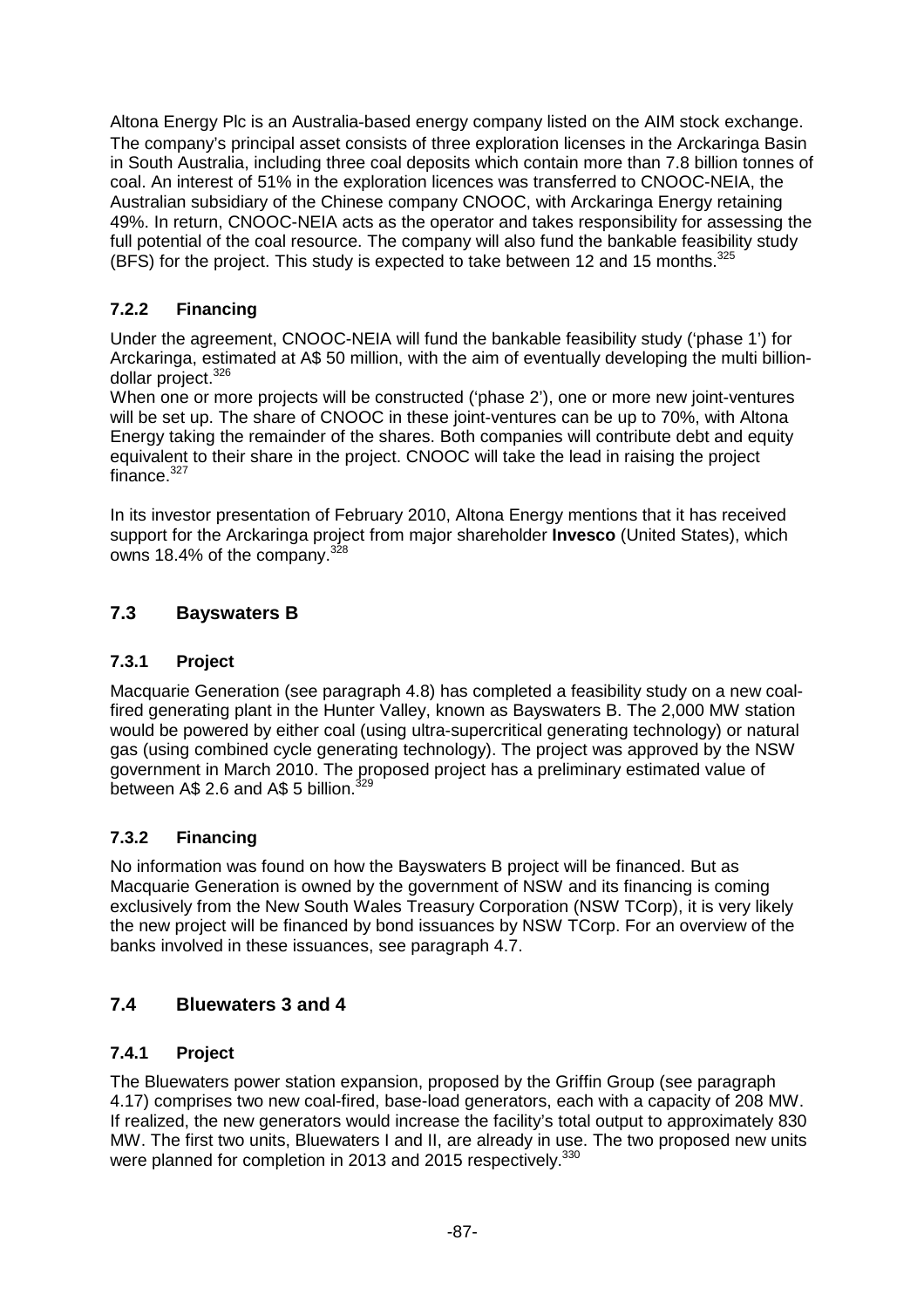At the end of 2009, Griffin Coal became financially in trouble, because the company was unable to sell its coal production. Griffin Coal would start the sale of its coal mines and stake in its Bluewaters Power Project by June  $2010$ .  $331$  The Bluewaters power station and the Emu Downs wind farm at Cervantes together are carrying about A\$ 1.2 billion in debt.<sup>332</sup> If the Bluewaters expansion will ever be realized, it will probably be executed by a different company.

## **7.4.2 Financing**

No information could be found on project finance provided to phase III and IV of the Bluewaters Power Station. Phase I and II were financed by a credit facility (see paragraph 4.17) from a large syndicate of 15 banks, with bookrunners ANZ, National Australia Bank, Societe Generale Australia, and WestLB.<sup>333</sup> It is uncertain if these banks will also finance the new phases of the expansion, since the future ownership of the power station is uncertain.

## **7.5 Coolimba**

## **7.5.1 Project**

The Coolimba Power project is a 400 MW power station in Western Australia, proposed by Aviva Corporation (Australia) and AES Corporation (United States). In September 2008, Aviva and AES entered into a Joint Development Agreement (JDA) for the project. Up to and including the completion of financing, the control of the project will be shared equally. Construction of the power plant is planned to commence in 2010 and will extend over three years for completion in 2013/14.<sup>334</sup> The total investment in Coolimba Power is expected to be A\$ 1 billion.<sup>335</sup>

## **7.5.2 Financing**

Aviva and AES Corporation both pay 50% of the developers fee of the project. AES Corporation will reimburse Aviva for past expenses capped at A\$ 7 million and AES will make staged payments to Aviva for the initial assets of A\$ 26 million.<sup>336</sup> Until September 2008, Aviva was developing the project on its own. In this period, the company was assisted by the following financial institutions:

• In November 2007, Aviva Corporation issued new shares with a value of US\$ 19 million (A\$ 21 million). The proceeds were used for pre-development activities in Western Australia (including Coolimba) and Botswana, and for additional working capital used for new project generation. The issuance was underwritten by **Euroz Securities**. 337

To finance the construction phase of the project it is likely that both companies will call upon the banks with which they have close relations to assist them in financing the project. The following information was found on the financiers of both companies:

- Aviva mentions **National Australia Bank** as its sole banker in its annual report of 2009.<sup>338</sup>
- Over the past few years, AES attracted several syndicated bank loans and issued several bonds. The most prominent financiers of the company are the US banks **Citigroup**, **Bank of America** and **JP Morgan**, who participated as arrangers and bookrunners in several facilities and issuances.<sup>3</sup>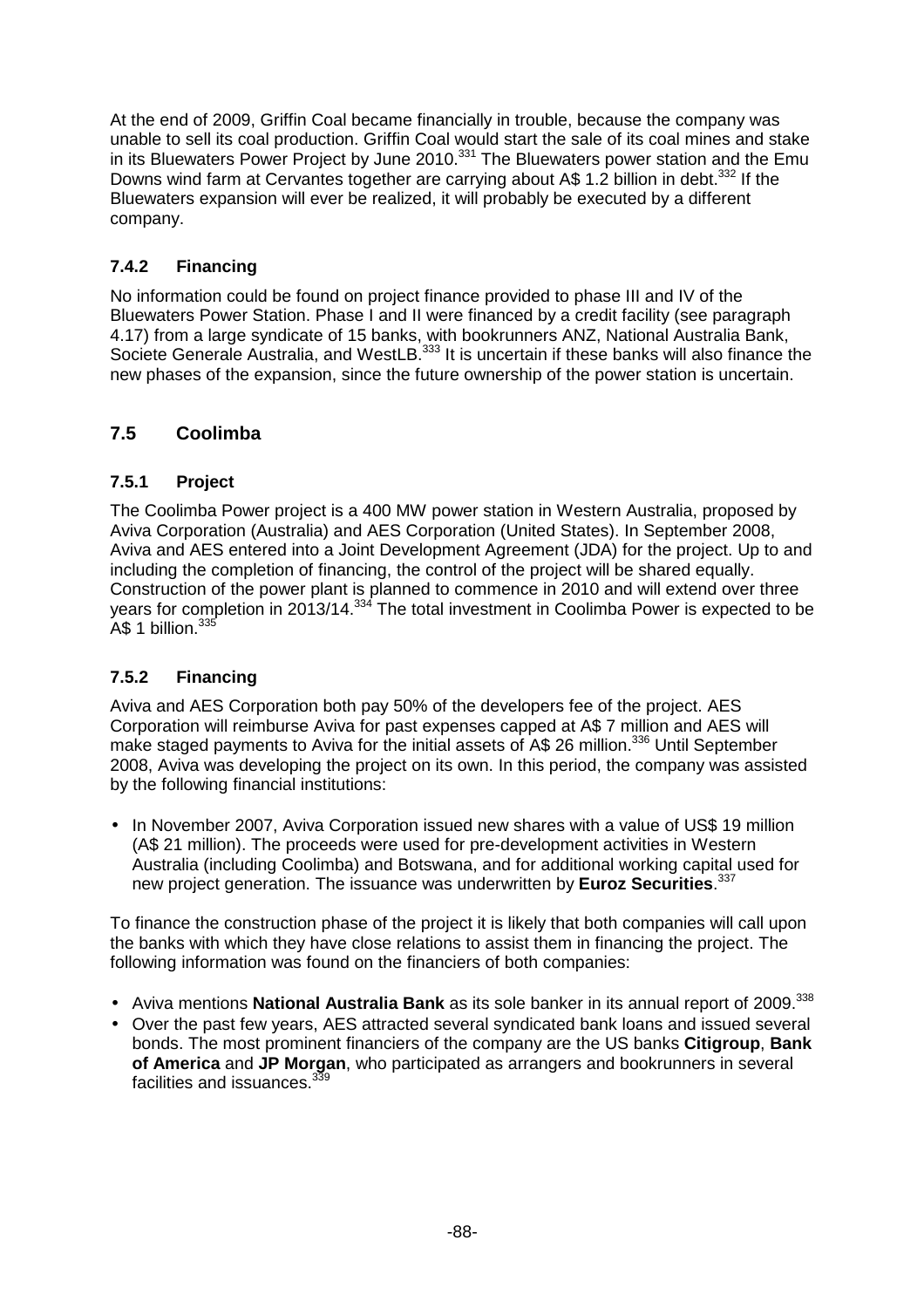## **7.6 FuturGas**

## **7.6.1 Project**

The FuturGas Project is an initiative by Hybrid Energy Australia to develop part of the Kingston lignite coal resource in South Australia, over which the company holds petroleum and mineral exploration licences. As a by-product of the gasification process, 40MW coalfired electricity generation can be provided. The new power plant is expected to be commissioned in 2016. Hybrid Energy Australia is a special-purpose company, established in 2007, to develop environmentally responsible energy conversion project opportunities in Australia.<sup>340</sup> It is wholly-owned subsidiary of the ASX-listed and Australia-based oil and gas exploration and production company Strike Oil Ltd.<sup>341</sup>

Evaluation for the project includes a Pre-Feasibility Study (PFS) prior to the commitment to a Bankable Feasibility Study (BFS). In response to the difficult market conditions, Hybrid Energy Australia has implemented a plan designed to advance the FuturGas project with a reduced cost base until an investment partner is secured to commence the PFS.<sup>342</sup>

## **7.6.2 Financing**

Hybrid Energy Australia is wholly-owned and, so far, fully funded by Strike Oil Ltd. In 2008, Hybrid Energy Australia appointed an (unknown) investment bank to assist it with investigating funding sources, and to identify and implement an appropriate funding strategy. The company is also hopeful of accessing approximately A\$ 1 million in Federal Government funding for developing low-emissions technologies through the A\$ 75 million Climate Ready grant program.<sup>343</sup>

The following information could be found on recent financing provided to Strike Oil, which will probably fund the largest share of the project:

- In April 2007 Strike Oil issued new shares for a total value of US\$ 7.2 million (A\$ 8.8 million). The proceeds were used for mining activities and project finance. **Macquarie Bank** was the sole bookrunner of the issuance.<sup>344</sup>
- On 28 April 2008 Strike Oil secured a credit facility from **Commonwealth Bank of Australia**. During the year 2008 the company repaid US\$ 4.3 million (A\$ 6 million) of the loan. The balance of the facility at 30 June 2009 was US\$ 5.3 million (A\$ 6.5 million). $345$

These financiers could also become important in the future, when the FuturGas project will be realized.

## **7.7 Galilee Power**

## **7.7.1 Project**

Galilee Power Pty Ltd, a wholly owned subsidiary of Waratah Coal Pty Ltd (Australia), proposes to build a 900 MW coal-fired power station that incorporates clean-coal low emission power generation technology and carbon capture and storage (CCS) to comply with the Queensland Government's ClimateQ: toward a greener Queensland strategy. The company will first construct a 450 MW power station, with a second 450 MW module to be added as demand increases. The project is complementary to Waratah's coal larger 'China First' project. The project will be to the east of Waratah Coal's proposed mine in the Galilee Basin, Central Queensland. Initial construction expenditures of the project amount to A\$ 1.25 billion and recurring operational expenditure of  $A\$  265 million.<sup>346</sup>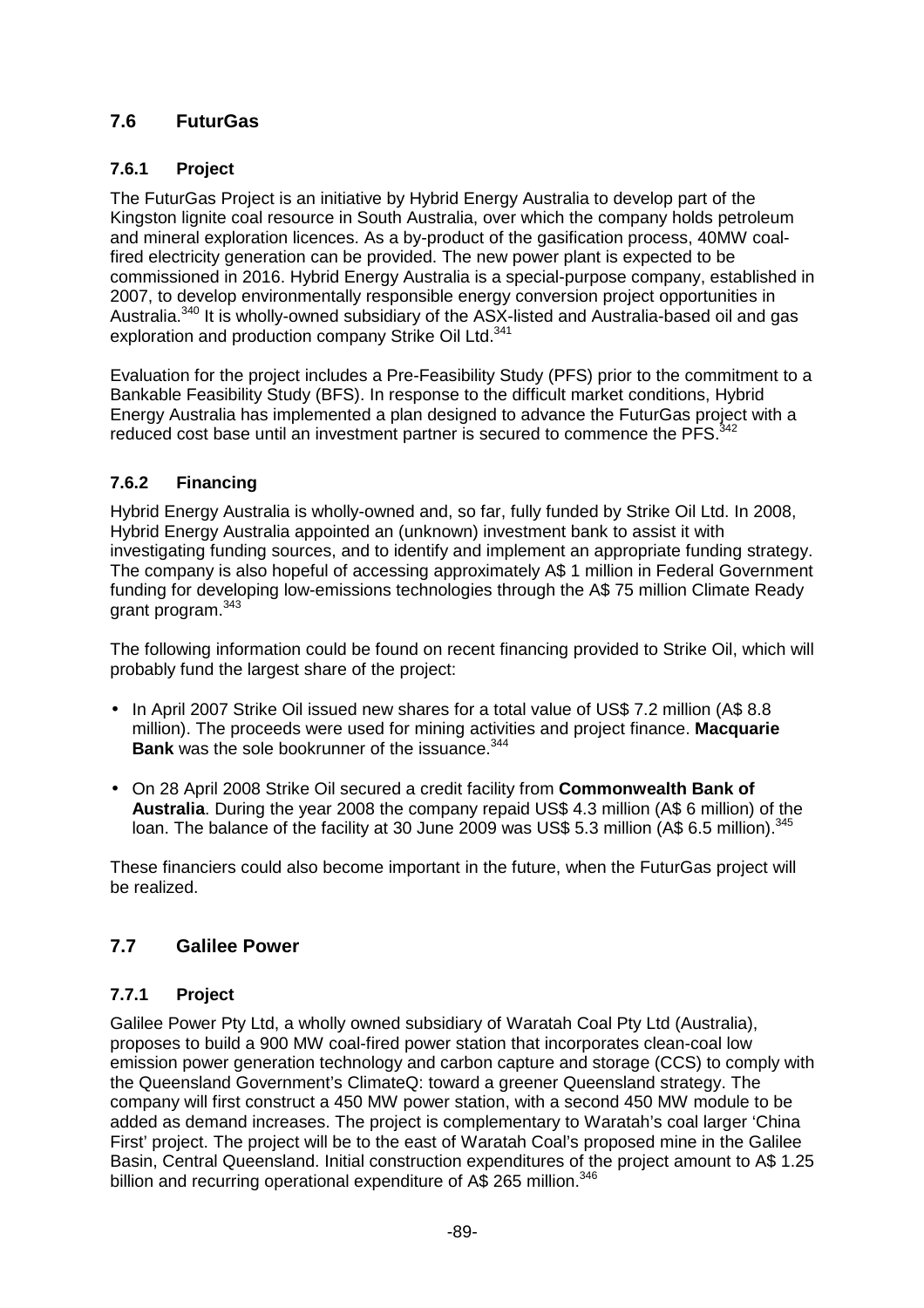Waratah Coal is wholly-owned by Mineralogy, a privately-held Australian resource company controlled by professor Clive Palmer which is engaged in the exploration for and development of mineral resources.<sup>347</sup>

### **7.7.2 Financing**

Waratah Coal is an Australian company, but it is listed on the Toronto Stock Exchange in Canada. According to CEO of Waratah Coal Peter Lynch, the company has sufficient equity finance to fund the project through the completion of formal feasibility studies. Various options will be progressed to provide the funding required for the eventual construction.<sup>348</sup>

When Waratah Coal issued new shares in August 2007 and March 2008, the sole bookrunner was **Jennings Capital Inc** (Canada).<sup>349</sup> This financier could also become important in the future, when the Galilee project will be realized.

### **7.8 HRL**

#### **7.8.1 Project**

A consortium of local and international interests has come together to build and operate a 550 MW coal-fired demonstration plant near the existing Hazelwood power station in Victoria. The plant will use gasified brown coal combined with a natural gas and is designed to produce power with around 30 per cent less carbon dioxide emissions than current brown coal generation plants in the Latrobe Valley (Victoria). The consortium uses technology developed by Australian technology company HRL, which established the special purpose company Dual Gas Pty Ltd to develop the demonstration project.

Dual Gas Pty Ltd recently entered into a \$750M agreement with the China National Electric Equipment Corporation (CNEEC) for engineering, procurement and construction<sup>350</sup>. CNEEC is a state-owned enterprise, which derives 80 percent of its business from overseas projects. It is expected that the agreement between CNEEC and HRL will be signed on April 22 2011 in Beijing. 351

The project is planned to commence construction in 2011 and be operational and commence generating electricity in 2013.

#### **7.8.2 Financing**

The Chinese state owned company company China National Electric Equipment Corporation (CNEEC) has won a \$750 milliion contract for engineering, procurement and construction. CNEEC has the capacity to help with project finance however they will most likely require the involvement of local or international banks.

The Australian Government has committed A\$ 100 million to the demonstration project as part of the Low Emissions Technology Demonstration Fund (LETDF) and the Victorian Government has committed A\$ 50 million to the demonstration project as part of its Energy Technology Innovation Strategy (ETIS).<sup>352</sup>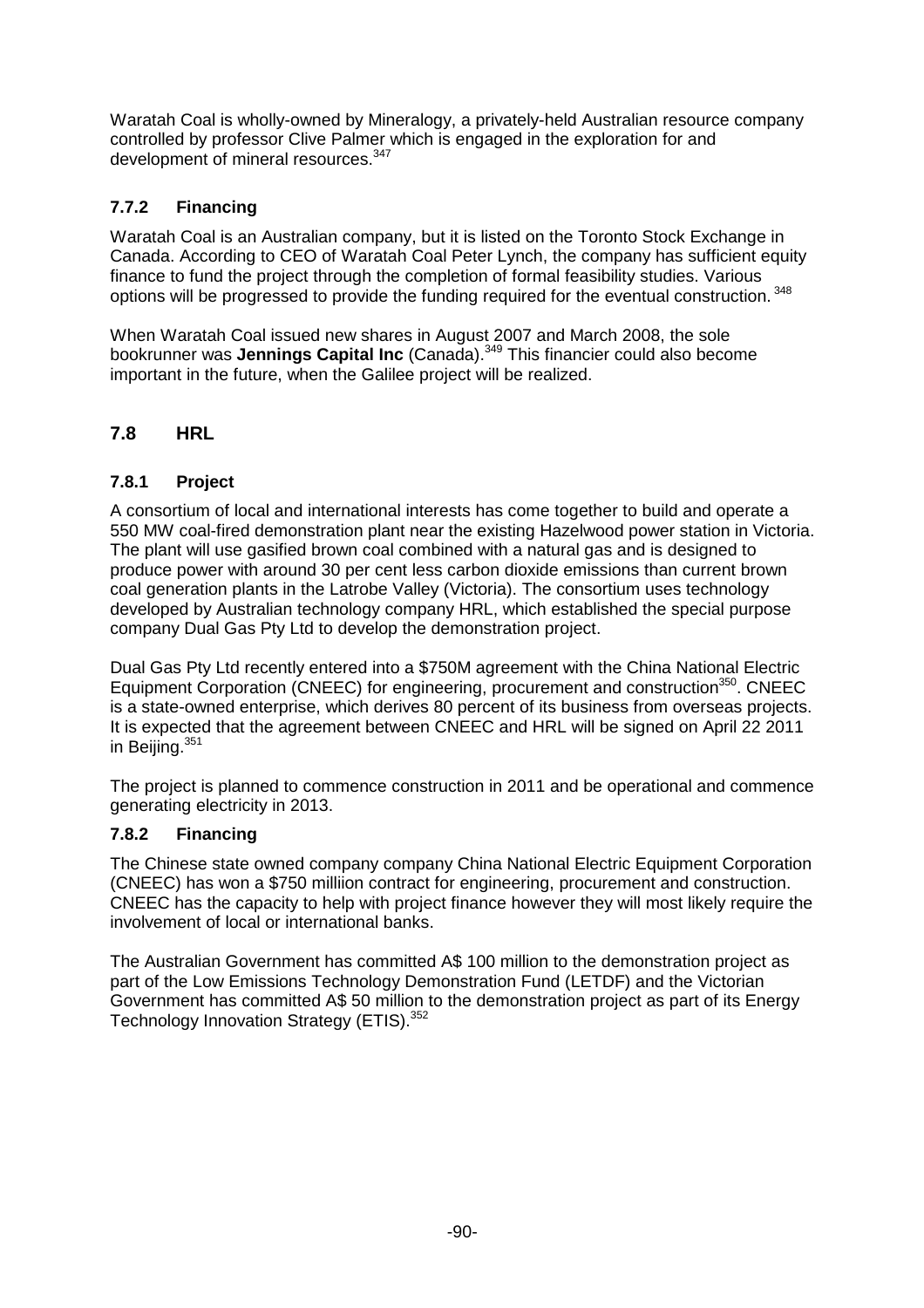## **7.9 Mount Piper 2**

## **7.9.1 Project**

Delta Electricity (owned by the NSW government, see paragraph 4.9) wants to increase the generating capacity of its Mount Piper power station in the Central West region of NSW, which is currently 1,400 MW, by building a new power station on site with an additional 2,000 MW capacity. The new power station may use either gas or coal as fuel. For gas, the extension would consist of a number of combined cycle gas turbines. If coal is chosen, the extension would consist of two ultra-supercritical units, the first of their type in Australia, to maximise thermal efficiency.<sup>353</sup> In March 2010, Delta Electricity received approval for the concept plan for the project.<sup>354</sup>

## **7.9.2 Financing**

Delta Electricity is owned by the NSW government, and receives most of its loans (95%) from the NSW Treasury Corporation.<sup>355</sup> It is very likely the new project will be financed by bond issuances by NSW TCorp. For an overview of the banks involved in these issuances, see paragraph 4.7.

## **7.10 Wandoan**

## **7.10.1 Project**

The Wandoan Power project is a proposed 400 MW power station using Integrated Gasification Combined Cycle (ICGG) with carbon capture and storage technologies. The project would be developed by the Wandoan Power consortium, consisting of energy company GE Energy (United States) and Queensland-owned energy generator Stanwell Corp. (see paragraph 4.13). In September 2009, the project was nominated for consideration in the next stage in the Australian Federal Government's Carbon Capture and Storage (CCS) Flagship Program.<sup>356</sup>

Xstrata Coal (see paragraph 3.21), while not being part of the Wandoan Power consortium, intends to supply coal from its Wandoan Coal Project and investigate the transport and storage of CO<sub>2</sub> as part of a CO<sub>2</sub> Transport and Storage Alliance with the Power Project.<sup>357</sup>

The Wandoan Power Project is currently conducting pre-feasibility studies, and is undergoing assessment for funding assistance from government and industry entities. Successful assessment and funding will be required to move the project forward. If funding is secured, the power station is expected to be commissioned in  $2015^{358}$ 

## **7.10.2 Financing**

The Wandoan Power project is undergoing a series of assessment processes for funding from governments and industry entities. Wandoan Power mentions The Federal Government's Clean Energy Initiative (CEI), the Queensland Clean Coal Council and the Australian Coal Association's Coal21 fund as possible sources of finance.<sup>359</sup> As Stanwell Corp sources all its borrowings from the Queensland Treasury Corporation (QTC), it is very likely that part of the project will be financed through the bond issuances of the QTC. For an overview of the banks involved in these issuances, see paragraph 4.11.2.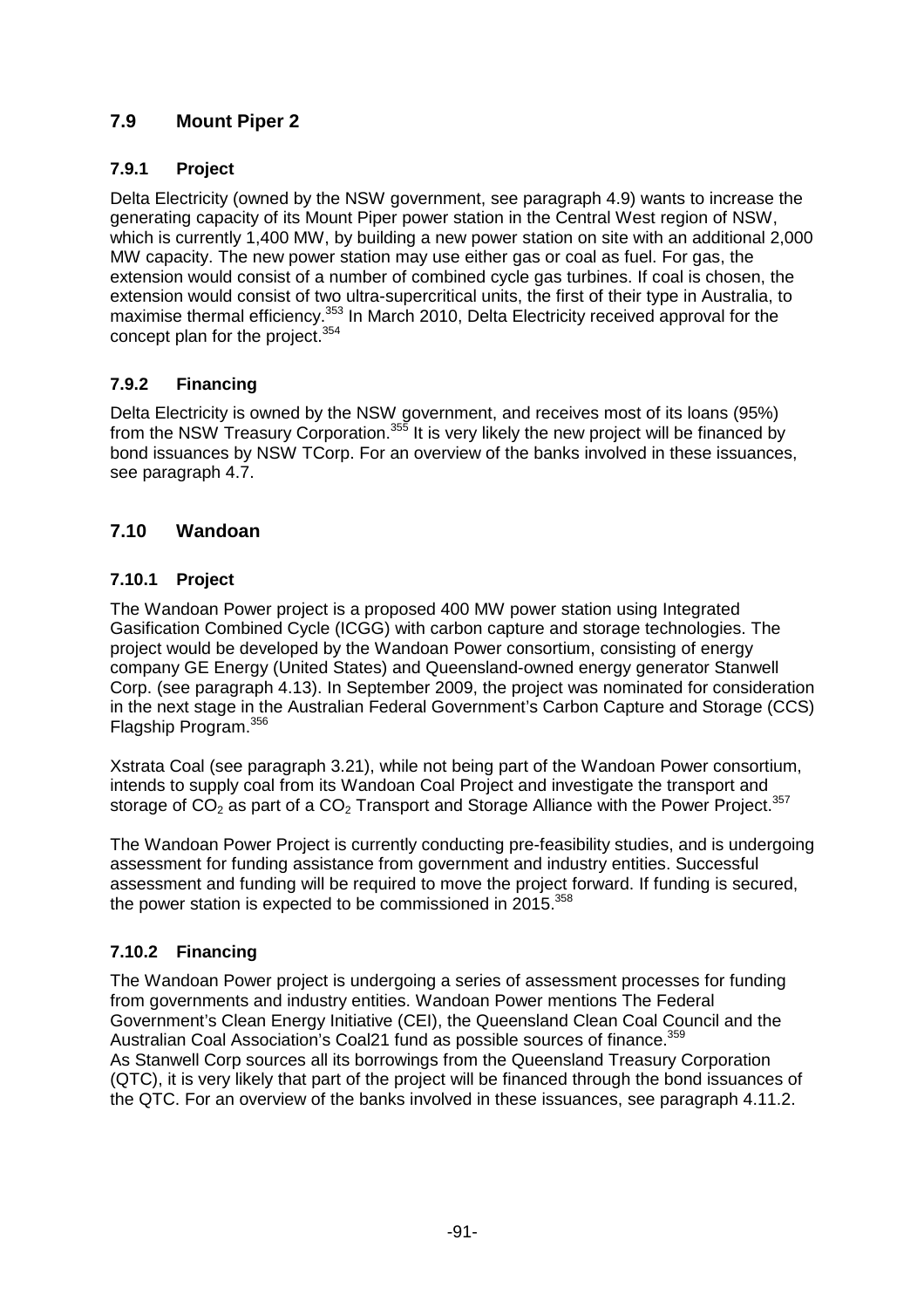## **7.11 ZeroGen**

### **7.11.1 Project**

ZeroGen was established by the Queensland Government to facilitate the accelerated development and deployment of low emission coal technologies. The ZeroGen project expects to be first in the world to construct and operate a commercial-scale 530 MW Integrated Gasification Combined Cycle (IGCC) with Carbon Capture and Storage (CCS) facility for the production of low-emission electricity. The estimated project cost is A\$ 4.3 billion. The feasibility study for the project is expected to be finalized in September 2011 and the plant is expected to be operational in  $2015^{360}$ 

### **7.11.2 Financing**

The following parties contribute to the financing of the ZeroGen project:

- Most of the costs of the ZeroGen project are met by the Queensland Government. The total cost of the feasibility study are about A\$ 125 million, of which the Queensland Government is contributing around A\$ 100 million.<sup>361</sup> For the financing of the Queensland Government, see paragraph 4.11.
- The Australian Coal Association, through the Coal21 Fund, is providing A\$ 26 million to cover additional costs in the revised feasibility study for Stage One. This coal fund aims to provide more than A\$ 1 billion over a ten year period to support research, development and demonstration of low emissions coal technologies to combat climate change.<sup>362</sup>
- The Queensland Government and ZeroGen will also be seeking Commonwealth Government funding support for the feasibility studies for Stage One and Two.<sup>363</sup>
- Other funders are the Japanese companies Mitsubishi Corporation (MC) and Mitsubishi Heavy Industries (MHI).<sup>364</sup>

## **7.12 Conclusion**

Most planned coal-fired power plants discussed in this chapter are still in a very early planning phase and in most cases, no financing has yet been secured. The federal and state governments of Australia will surely play an important role in the financing of the new power plants. The governments have established several initiatives through which companies with plans for coal-fired power plants are able to obtain funds, especially for coal-fired power plants that result in lower emissions than traditional power plants. In addition, three of the projects discussed in this chapter are executed by government-owned companies. Next to the government, a range of Australian and international banks and institutional investors that have provided recent finance to one of the companies that plan power plants could become important financiers of the new power plants when these reach the construction phase in the future.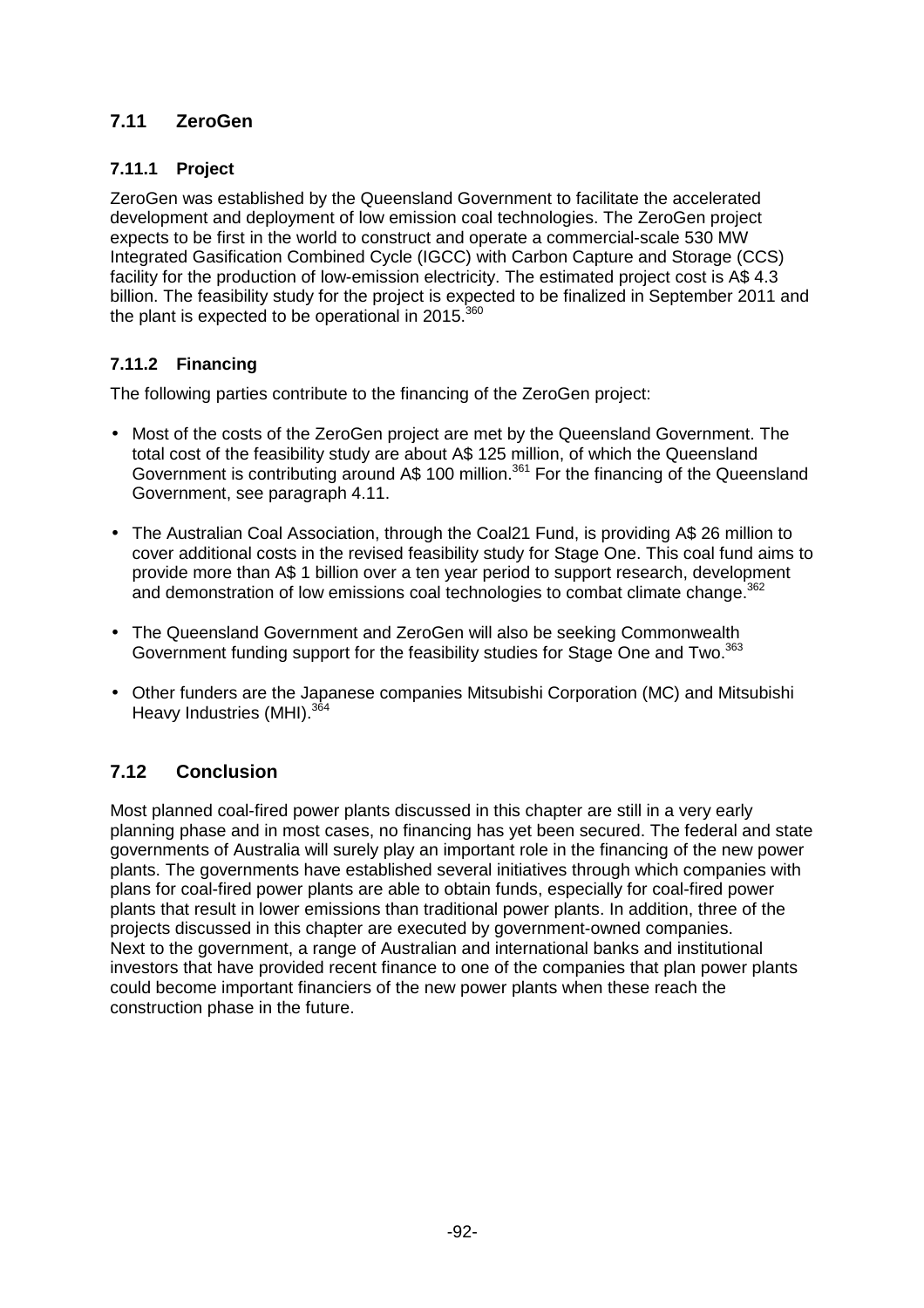# **Appendix 1 Average assets needed per capacity unit**

#### **Coal mines**

Table 56 below shows that the average amount of assets devoted to one Mtpa capacity is A\$ 111.2 million. To calculate the amount of Australian coal mining assets for companies with no available information, this average is multiplied by the weighted capacity of a company.

| Company             | <b>Australian capacity</b><br>(Mtpa) | <b>Australian coal</b><br>mining assets (A\$<br>million) | <b>Assets per Mtpa</b><br>(A\$ million) |
|---------------------|--------------------------------------|----------------------------------------------------------|-----------------------------------------|
| Anglo American      | 27.0                                 | 4,700                                                    | 174.1                                   |
| <b>BHP Billiton</b> | 63.4                                 | 7,100                                                    | 112.0                                   |
| Centennial Coal     | 16.8                                 | 1,189                                                    | 70.8                                    |
| MacArthur Coal      | 8.6                                  | 1,428                                                    | 166.0                                   |
| Peabody Energy      | 28.8                                 | 3,792                                                    | 131.7                                   |
| Wesfarmers          | 12.7                                 | 1,749                                                    | 137.7                                   |
| Whitehaven Coal     | 10.3                                 | 1,007                                                    | 97.8                                    |
| Average             |                                      |                                                          | 127.1                                   |

**Table 56 Average asset value of coal mining capacity** 

#### **Coal-fired power stations**

For some companies we estimated the value of assets used for generating renewable energy in Australia, by taking the average values calculated for other companies. Table 57 shows how this average value of A\$ 0.82 million per MW was calculated.

| Company               | <b>Australian capacity</b><br>(MW) | <b>Australian CFPS</b><br>assets (A\$ million) | <b>Assets per MW (A\$</b><br>million) |
|-----------------------|------------------------------------|------------------------------------------------|---------------------------------------|
| Macquarie             | 4,640                              | 4,106                                          | 0.88                                  |
| Delta Electricty      | 4,320                              | 2,857                                          | 0.66                                  |
| <b>Eraring Energy</b> | 2,640                              | 1,644                                          | 0.62                                  |
| <b>CS Energy</b>      | 2,510                              | 1,982                                          | 0.79                                  |
| International Power   | 2,259                              | 2,013                                          | 0.89                                  |
| <b>Tarong Energy</b>  | 1,843                              | 1,030                                          | 0.56                                  |
| <b>CLP Group</b>      | 1,480                              | 1,789                                          | 1.21                                  |
| <b>Stanwell Corp</b>  | 1,400                              | 1,619                                          | 1.16                                  |
| Alinta Energy         | 931                                | 887                                            | 0.95                                  |
| <b>AGL Energy</b>     | 715                                | 678                                            | 0.95                                  |
| Average               |                                    |                                                | 0.82                                  |

|  | Table 57 Average asset value of coal fired power stations |
|--|-----------------------------------------------------------|
|--|-----------------------------------------------------------|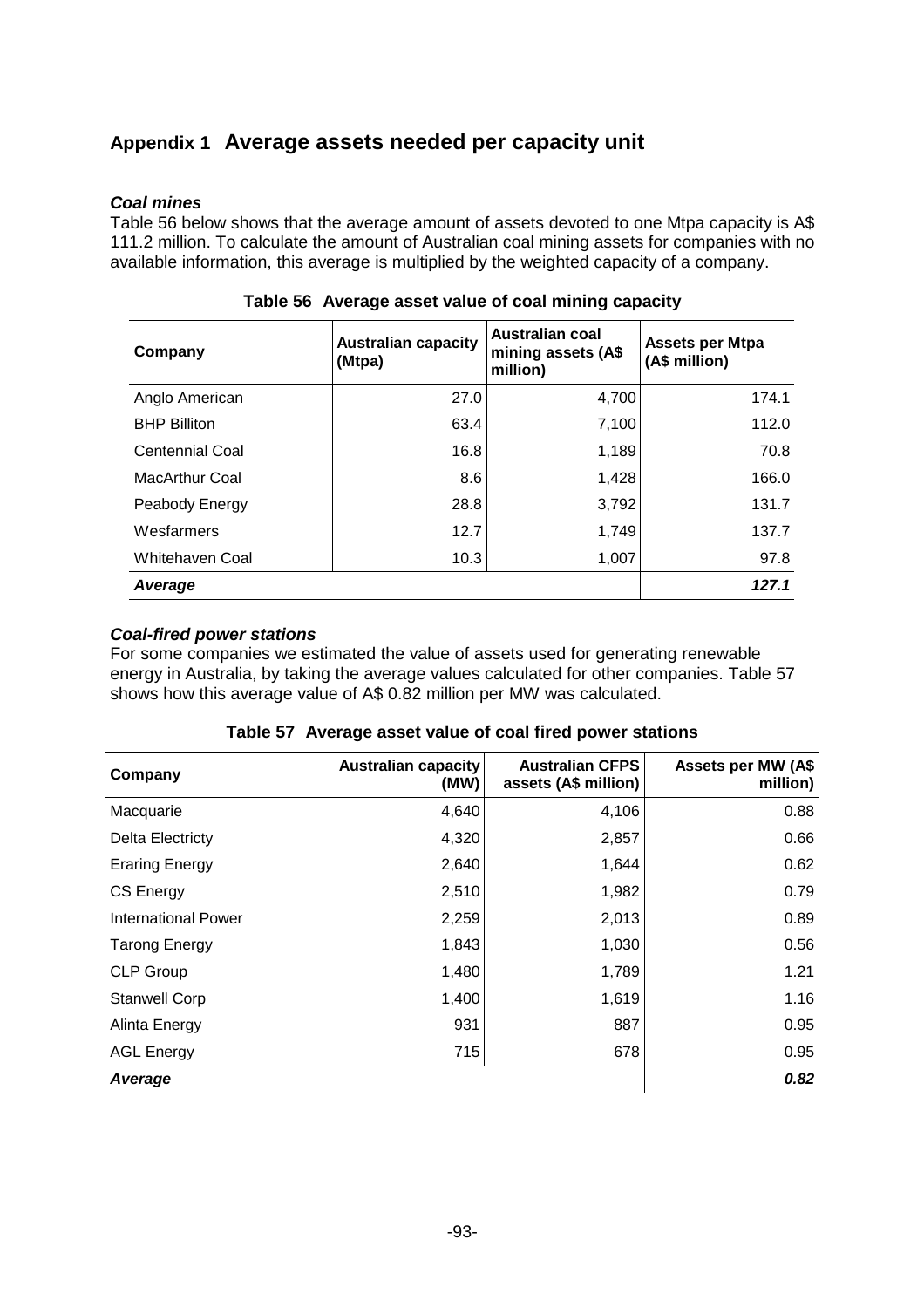#### **Renewables**

For some companies we estimated the value of assets used for generating renewable energy in Australia, by taking the average values calculated for other companies. Table 58 shows how this average value of A\$ 1.43 million per MW was calculated.

| Company                         | <b>Australian capacity</b><br>(MW) | Australian renewable assets<br>(A\$ million) | <b>Assets per MW (A\$</b><br>million) |
|---------------------------------|------------------------------------|----------------------------------------------|---------------------------------------|
| <b>AGL Energy</b>               | 1,340                              | 3,230                                        | 2.41                                  |
| Infrastructure Capital<br>Group | 162                                | 325                                          | 2.01                                  |
| Hydro Tasmania                  | 2,510                              | 5,213                                        | 2.08                                  |
| Acciona Energy                  | 225                                | 485                                          | 2.16                                  |
| Snowy Hydro                     | 3,756                              | 2,054                                        | 0.55                                  |
| <b>Eraring Energy</b>           | 402                                | 248                                          | 0.62                                  |
| <b>Tarong Energy</b>            | 500                                | 275                                          | 0.55                                  |
| Infigen                         | 508                                | 1,402                                        | 2.76                                  |
| Average                         |                                    |                                              | 1.43                                  |

**Table 58 Average asset value of renewable energy capacity**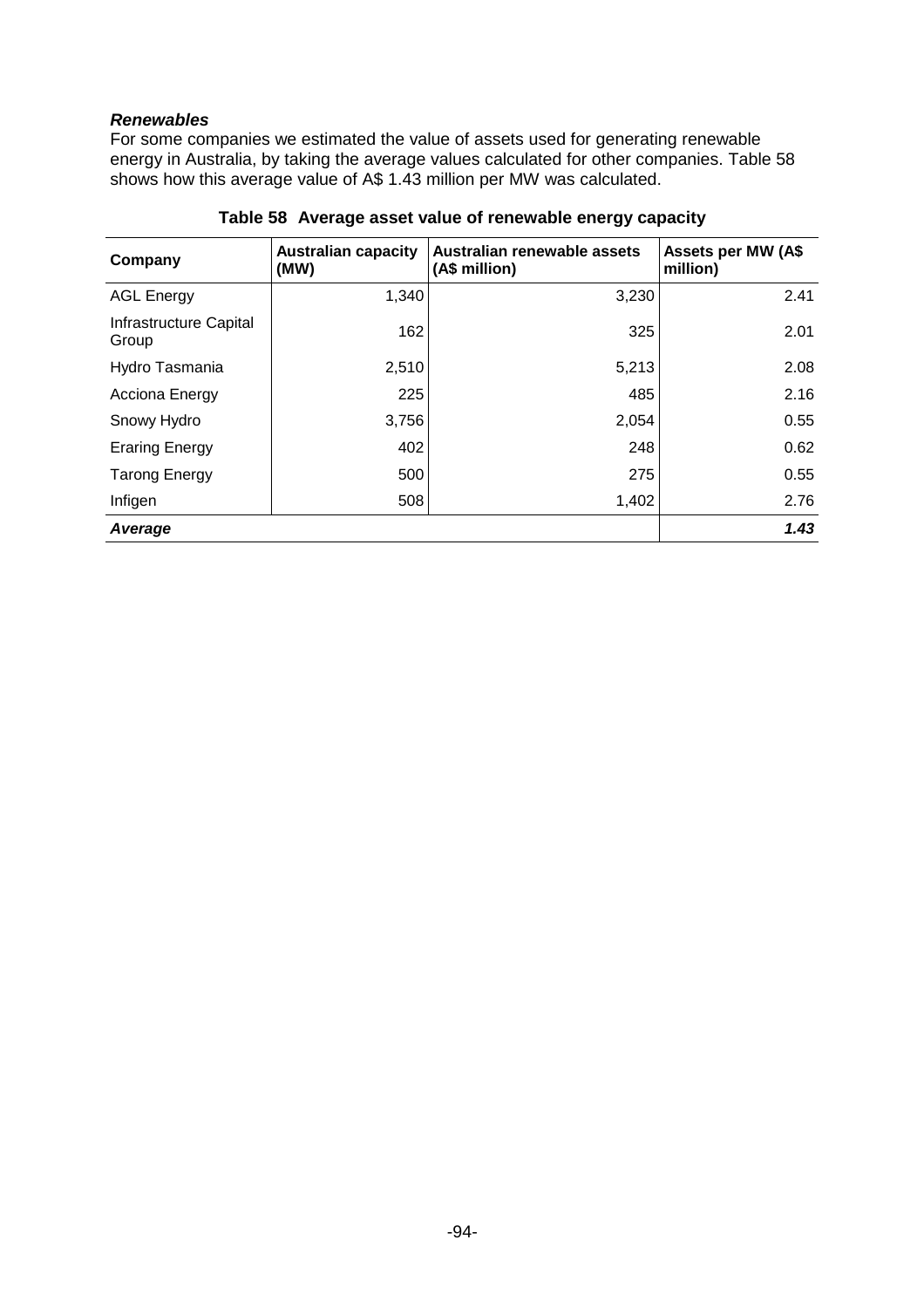### **Appendix 2 References**

- 1 ANZ, "Profile", Website ANZ, Viewed in August 2010; ANZ, "Shaping our future Annual report 2009", ANZ, November 2009.
- 2 ANZ, "ANZ and climate change", ANZ, 10 August 2007; ANZ, "Greenhouse and Energy", Website ANZ, viewed in August 2010.
- 3 ANZ, "Mining and Minerals policy", Website ANZ, Viewed in August 2010.
- 4 ANZ, "Shaping our future Annual report 2009", ANZ, November 2009.
- 5 ANZ, "Corporate Responsibility: We live in your world August 2010", Website ANZ, Viewed in August 2010.
- 6 Bendigo and Adelaide Bank, "About us", Website Bendigo and Adelaide Bank, Viewed in August 2010.
- 7 Bendigo and Adelaide Bank, "Building customer connections Full annual report 2009", Bendigo and Adelaide Bank, September 2009.
- 8 Commonwealth Bank, "Annual Report 2009", Commonwealth Bank, September 2009; Commonwealth Bank, "About us", Website Commonwealth Bank, Viewed in August 2010.
- 9 Commonwealth Bank, "Commonwealth Bank of Australia Environment Policy", Commonwealth Bank, November 2008.
- 10 Colonial First State, "Climate change position statement", Commonwealth Bank, 9 January 2008.
- 11 mecu, "Annual Report 2009", mecu, September 2009.
- 12 mecu, "Sustainability Report 2009", available on Website mecu, Viewed in August 2010.
- 13 National Australia Bank, "Annual Financial Report 2009", National Australia Bank, November 2009; National Australia Bank, "About us", Website National Australia Bank, Viewed in August 2010.
- 14 National Australia Bank, "Environmental Policy Statement", National Australia Bank, January 2008.
- 15 National Australia Bank, "Corporate Responsibility Review 2009", National Australia Bank, December 2009.
- 16 National Australia Bank, "Annual Financial Report 2009", National Australia Bank, November 2009.
- 17 Suncorp, "About us", Website Suncorp, Viewed in August 2010.
- 18 Westpac, "About us", Website Westpac, Viewed in August 2010.
- 19 Westpac, "Westpac and the environment: our environmental policy", Westpac, December 2008.
- 20 Westpac, "Westpac Climate Change Position Statement", Westpac, June 2009.
- 21 Westpac, "Annual Review and Sustainability Report 2009", Westpac, January 2010.
- 22 AGL Energy, "About AGL", Website AGL Energy, Viewed in July 2010.
- 23 AGL Energy, "Annual Report 2009", AGL Energy, September 2009.
- 24 Thomson One Database, "Share ownership", Viewed in July 2010.
- 25 Thomson One Database, "Tearsheet Deal Number 2200524115", 1 December 2006.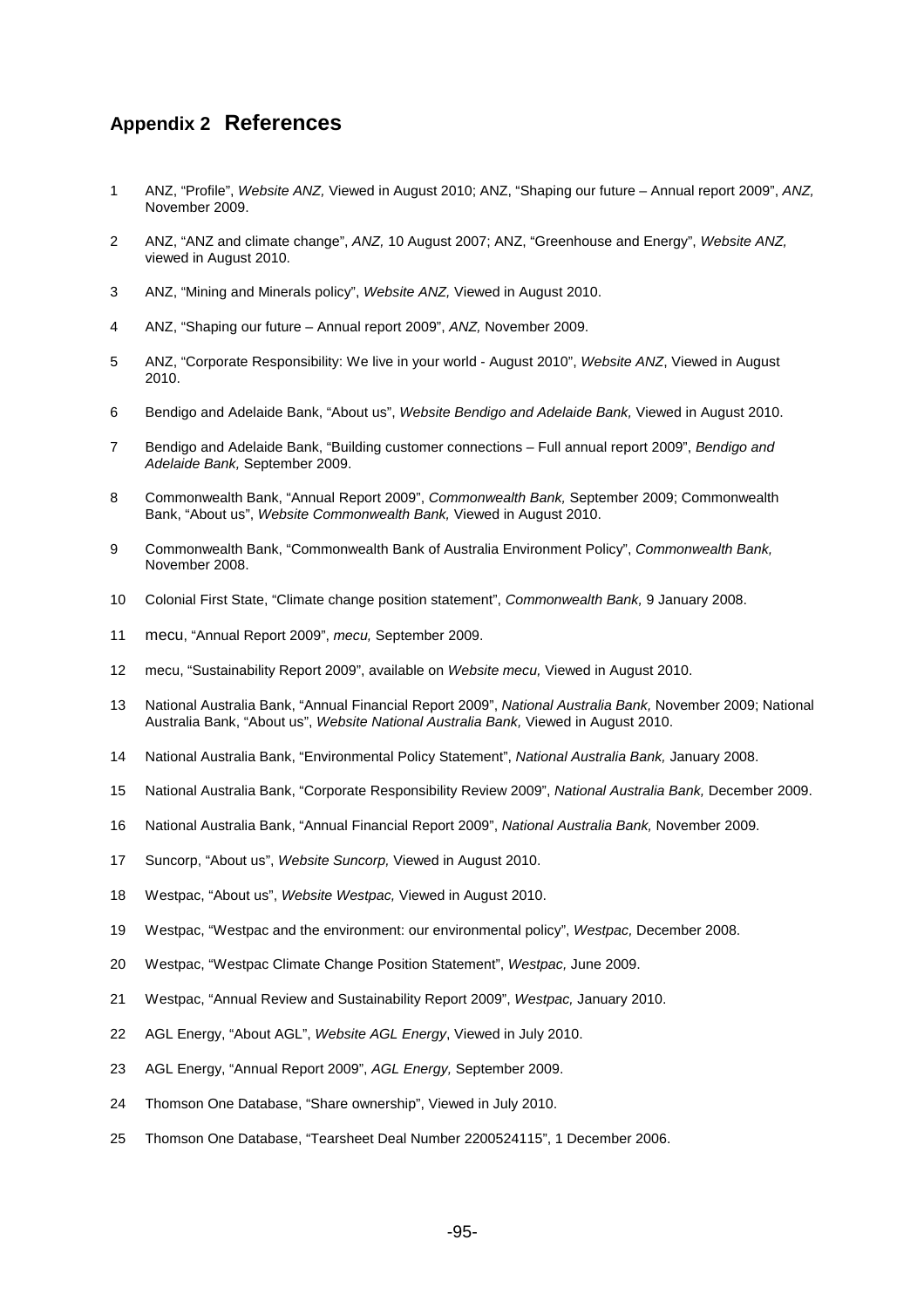- 26 Thomson One Database, "Tearsheet Deal Number 2305227115", 1 October 2007.
- 27 Thomson One Database, "Tearsheet Deal Number 2359496115", 1 October 2007.
- 28 Thomson One Database, "Tearsheet Deal Number 2467931115 and 2467962115", 5 June 2009.
- 29 Anglo American, "About us", Website Anglo American, Viewed in July 2010.
- 30 Anglo American, "Annual Report 2009", Anglo American Plc, March 2010.
- 31 Thomson One Database, "Share ownership", Viewed in July 2010.
- 32 Thomson One Database, "Tearsheet 2174591115", 1 July 2006.
- 33 Thomson One Database, "Tearsheet 2230100115", 12 March 2007.
- 34 Reuters Africa, "Anglo American in \$2.5 bln loan refinancing-bankers", Reuters Africa, 25 June 2010.
- 35 BHP Billiton, "About us", Website BHP Billiton, Viewed in July 2010.
- 36 BHP Billiton, "Annual Report 2009", BHP Billiton, September 2009.
- 37 Thomson One Database, "Share ownership", Viewed in July 2010.
- 38 Thomson One Database, "Tearsheet 1999512115", 12 March 2005.
- 39 Thomson One Database, "Tearsheet 2035311115", 1 June 2005.
- 40 Thomson One Database, "Tearsheet 2058323001", 18 March 2009.
- 41 BHP Billiton, "Annual Report 2009", BHP Billiton, September 2009; Thomson One Database, Viewed in January 2010.
- 42 Centennial Coal, "About Centennial Coal", Website Centennial Coal, Viewed in July 2010.
- 43 Sharples, B., "Banpu Buys Centennial for \$1.7 Billion in Thailand's Biggest Overseas Deal", Bloomberg, 5 July 2010.
- 44 Centennial Coal Company, "Annual Report 2009", Centennial Coal Company, October 2009.
- 45 Bloomberg Database, "Equity Holdings", Viewed in July 2010; Centennial Coal Company, "Notice of change of interests of substantial holder", Centennial Coal Company, 25 June 2010.
- 46 Thomson One Database, "Tearsheet 2048955115", 11 August 2005.
- 47 Thomson One Database, "Tearsheet 2322992115", 20 December 2007.
- 48 CLP Group, "Our company", Website CLP Group, Viewed in July 2010.
- 49 CLP Group, "Our operations", Website CLP Group, Viewed in July 2010.
- 50 CLP Group, "Annual Report 2009", CLP Group, March 2010.
- 51 Bloomberg Database, "Bondholdings", Viewed in July 2010.
- 52 CLP Group, "Annual Report 2005", CLP Group, March 2006; Project Finance, "Market Roundup: Loan issues 21/6/05 - 21/10/05", Project Finance, November 2005; Thomson One Database, "Tearsheet 1997287115", 31 May 2005.
- 53 Thomson One Database, "Tearsheet 2153016115", 18 August 2006.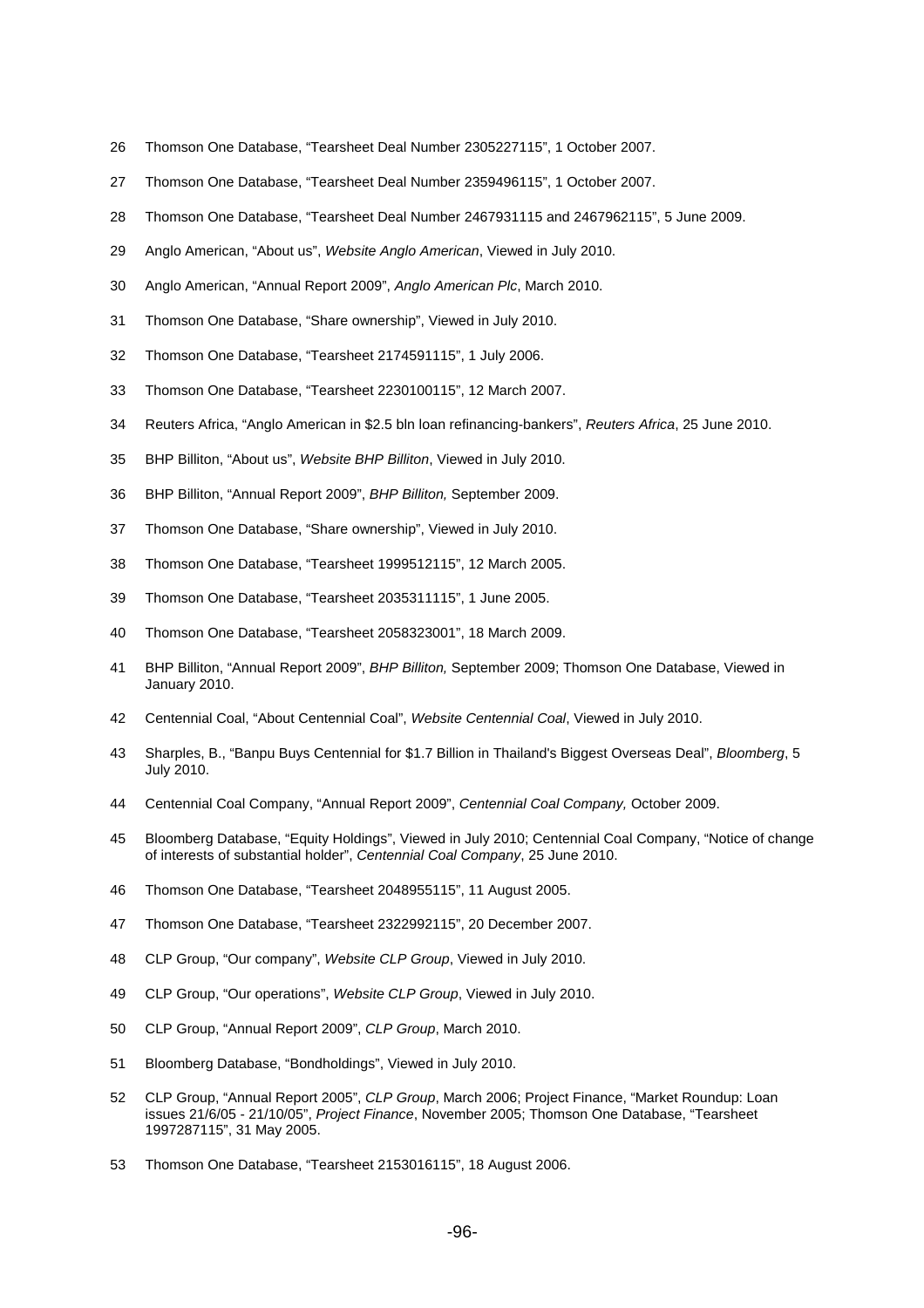- 54 Thomson One Database, "Tearsheet 2375722115", 28 May 2008.
- 55 Thomson One Database, "Tearsheet 2497627115", 17 August 2009.
- 56 TRUEnergy, "CLP Australia completes major bond issue", Website TRUEnergy, Viewed in July 2010; Thomson One Database, "Tearsheet 1711597096", 11 November 2005.
- 57 Idemitsu Australia Resources, "About us", Website Idemitsu Australia Resources, Viewed in July 2010.
- 58 Idemitsu Kosan, "Annual Report 2009", Idemitsu Kosan, August 2009.
- 59 International Power, "Investors", Website International Power, Viewed in July 2010.
- 60 International Power Australia, "Assets", Website International Power Australia, Viewed in July 2010.
- 61 International Power, "Annual Report 2009", International Power, March 2010.
- 62 International Power, "International Power Restructures A\$742m Hazelwood Debt", International Power, 27 January 2010.
- 63 Thomson One Database, "Tearsheet 2468432115", 14 July 2009.
- 64 Industrial Relations Victoria, "Partnership Case Study: Hazelwood Power", Industrial Relations Victoria, July 2003.
- 65 Itochu Corporation, "About Itochu", Website Itochu Corporation, Viewed in July 2010.
- 66 Itochu Corporation, "Annual Report 2009", Itochu Corporation, August 2009.
- 67 Thomson One Database, "Tearsheet 2595261115", 26 May 2010.
- 68 MacArthur Coal, "About us", Website MacArthur Coal, Viewed in July 2010.
- 69 MacArthur Coal, "Annual Report 2009", MacArthur Coal, August 2009.
- 70 Thomson One Database, "Share ownership", Viewed in July 2010.
- 71 Mitsubishi Corporation, "About us", Website Mitsubishi Corporation, Viewed in July 2010.
- 72 Mitsubishi Corporation, "About us", Website Mitsubishi Corporation, Viewed in July 2010.
- 73 Mitsubishi Corporation, "Annual Report 2010", Mitsubishi Corporation, June 2010.
- 74 Businessweek, "Mitsui Corp", Snapshot, Investing Businessweek, Viewed in July 2010.
- 75 Mitsui Corporation, "Annual Report 2009", Mitsui Corporation, September 2009.
- 76 Noble Group, "Who we are", Website Noble Group, Viewed in July 2010.
- 77 Noble Group, "Annual Report 2009", Noble Group, March 2010.
- 78 Noble Group, "Annual Report 2009", Noble Group, March 2010.
- 79 Thomson One Database, "Tearsheet 2353946115", 19 March 2008.
- 80 Thomson One Database, "Tearsheet 2032670115", 16 September 2005.
- 81 Thomson One Database, "Tearsheet 2188482115", 20 December 2006.
- 82 Thomson One Database, "Tearsheet 2248314115", 18 July 2007.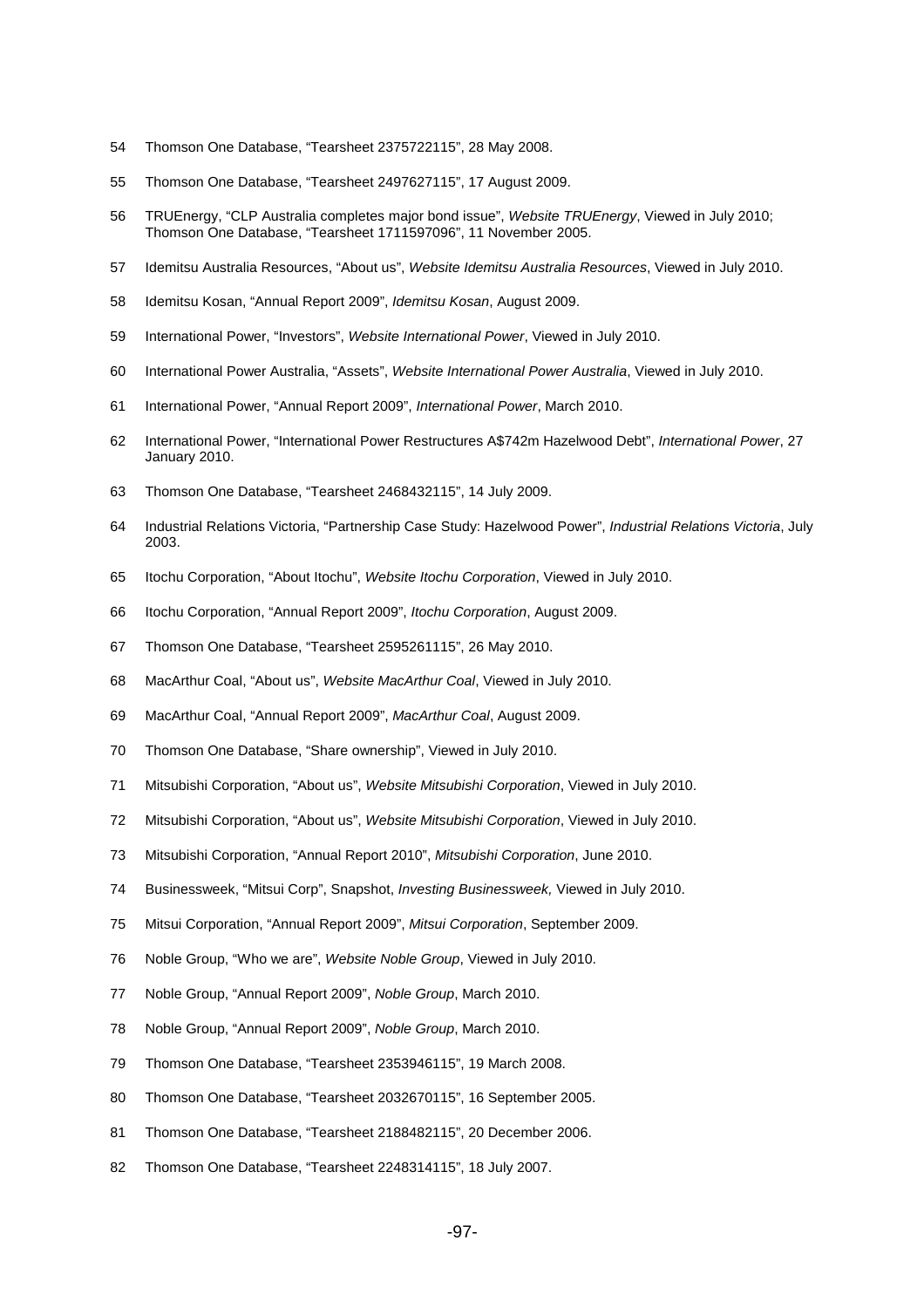- 83 Thomson One Database, "Tearsheet 2347975115", 22 April 2008.
- 84 Thomson One Database, "Tearsheet 2467993115", 29 May 2009.
- 85 Thomson One Database, "Tearsheet 2491221115", 28 October 2009.
- 86 Peabody Energy Corporation, "Annual report 2008", Peabody Energy Corporation, March 2009.
- 87 Peabody Energy Corporation, "Annual Report 2009", Peabody Energy Corporation, March 2010.
- 88 Rio Tinto, "Rio Tinto announces underlying earnings of \$10.3 billion up 38 per cent" Rio Tinto, 12 February 2009.
- 89 Rio Tinto, "Annual Report 2009", Rio Tinto, March 2010.
- 90 Thomson One Database, "Share ownership", Viewed in July 2010.
- 91 Tarong Energy, "Who we are", Website Tarong Energy, Viewed in July 2010.
- 92 Tarong Energy, "Annual Report 2008/2009", Tarong Energy, October 2009.
- 93 Businessweek, "TEPCO", Snapshot, *Investing Businessweek*, Viewed in July 2010.
- 94 Smith, C., "Tepco, AGL bid \$2.4B for Loy Yang", The Daily Deal, 4 July 2003; TEPCO, "Annual Report 2009", TEPCO, July 2010.
- 95 Businessweek, "Vale", Snapshot, Investing Businessweek, Viewed in July 2010.
- 96 Vale, "Annual Report 2009", Vale, April 2010.
- 97 Thomson One Database, Viewed in January 2010.
- 98 Thomson One Database, "Share ownership", Viewed in July 2010.
- 99 Wesfarmers, "About us", Website Wesfarmers, Viewed in July 2010.
- 100 Wesfarmers, "Annual Report 2009", Wesfarmers, September 2009.
- 101 Thomson One Database, "Share ownership", Viewed in July 2010.
- 102 Thomson One Database, "Tearsheet 2105686096", 4 September 2009; Wesfarmers, "Wesfarmers issues medium term notes", Westfarmers, 4 September 2009.
- 103 Whitehaven Coal, "About us", Website Whitehaven Coal, Viewed in July 2010.
- 104 Whitehaven Coal, "Annual Report 2009", Whitehaven Coal, October 2009.
- 105 Whitehaven Coal, "Whitehaven Coal Debt Refinancing", Whitehaven Coal, 30 October 2009.
- 106 Xstrata Coal, "About us", Website Xstrata Coal, Viewed in July 2010; Xstrata, "Home", Website Xstrata, Viewed in July 2010.
- 107 Xstrata Coal, "Operations", Website Xstrata Coal, Viewed in August 2010.
- 108 Xstrata Annual Report 2009, Xstrata, March 2010.
- 109 Thomson One Database, "Share ownership", Viewed in July 2010.
- 110 Thomson One Database, "Tearsheet 2037376115", 13 July 2005.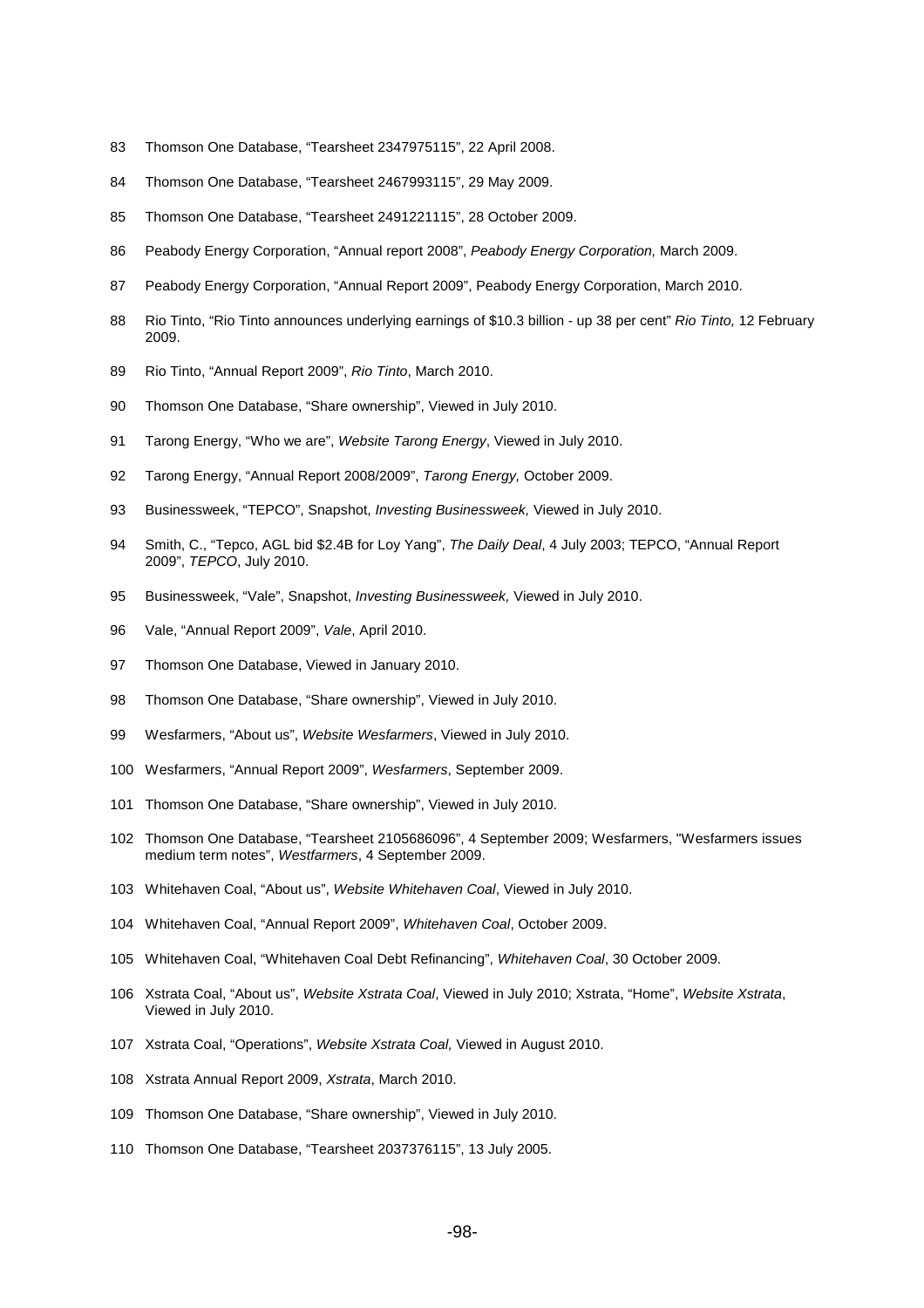- 111 Thomson One Database, "Tearsheet 2207146115", 1 November 2006.
- 112 Thomson One Database, "Tearsheet 2297216115", 1 August 2007.
- 113 Thomson One Database, "Tearsheet 2383232115", 1 January 2008.
- 114 Thomson One Database, "Tearsheet 2301915115", 8 October 2007.
- 115 Thomson One Database, Viewed in January 2010.
- 116 Thomson One Database, "Tearsheet 1979350006", 20 May 2008.
- 117 AGL Energy, "Energy in Action AGL Annual Report 2009", AGL Energy, September 2009.
- 118 AGL Energy, "Energy in Action AGL Annual Report 2009", AGL Energy, September 2009.
- 119 AGL Energy, "Energy in Action AGL Annual Report 2009", AGL Energy, September 2009.
- 120 Thomson One Database, "Share ownership", Thomson One Database, Viewed in July 2010.
- 121 Thomson One Database, "Tearsheet Deal Number 2200524115", 1 December 2006.
- 122 Thomson One Database, "Tearsheet Deal Number 2305227115", 1 October 2007.
- 123 Thomson One Database, "Tearsheet Deal Number 2359496115", 1 October 2007.
- 124 Thomson One Database, "Tearsheet Deal Number 2467931115 and 2467962115", 5 June 2009.
- 125 Alinta, "About Us", Website Alinta Ltd (www.alinta.net.au), Viewed in July 2010.
- 126 Alinta, "Alinta Update: Scheme Documents Approved By Court Babcock &", Press Release, Alinta Ltd, 17 August 2007.
- 127 Bloomberg, "Babcock & Brown Ltd", Website Bloomberg (www.bloomberg.com), Viewed in July 2010.
- 128 Businessweek, "Alinta Energy LTD (AEJ:ASX)", Website Investing Businessweek (Investing.businessweek.com), Viewed in July 2010.
- 129 Alinta Energy, "Sale of Alinta Energy Markets to Infigen", Press Release, Alinta Energy, 31 March 2010.
- 130 BBP, "Annual Report 2009", Babcock & Brown Power Ltd, 28 October 2009.
- 131 Alinta Energy, "About Us", Website Alinta Energy (www.alintaenergy.com), Viewed in July 2010.
- 132 Thomson One Database, "Tearsheet 1697491096 and 1697490096", 24 September 2005.
- 133 Thomson One Database, "Tearsheet 2160194115", 18 October 2006.
- 134 Thomson One Database, "Tearsheets 2294772115 and 2294772115", 31 August 2007.
- 135 Thomson One Database, "Tearsheet 2294762115", 31 August 2007.
- 136 Thomson One Database, "Tearsheet 2337410115", 16 June 2008.
- 137 Thomson One Database, "Tearsheet 2337410115", 16 June 2008.
- 138 Thomson One Database, "Tearsheet 2337410115", 16 June 2008.
- 139 Thomson One Database, "Tearsheet 2397518115", 29 August 2008.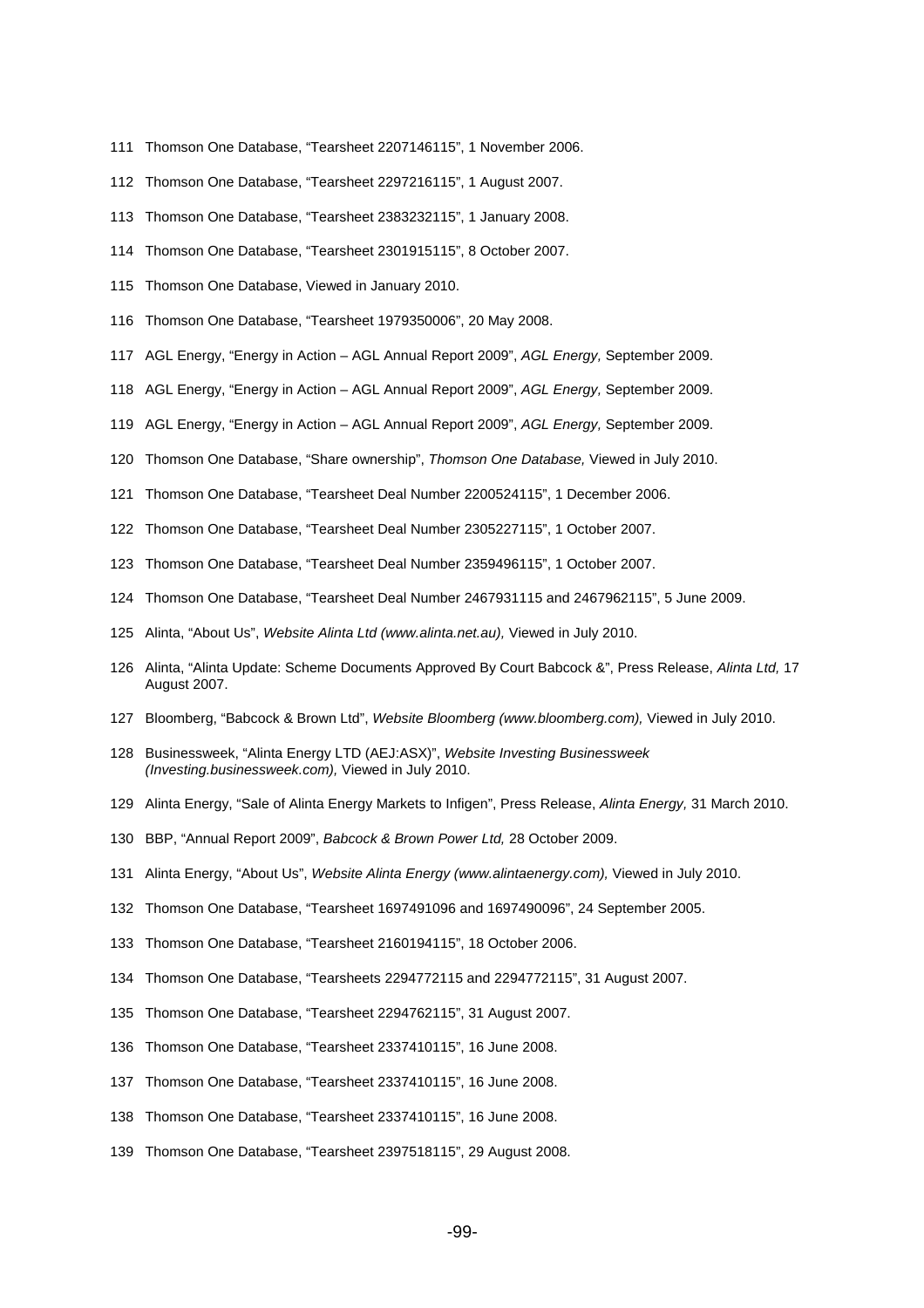- 140 Thomson One Database, "Tearsheet 2539193115", 22 December 2009.
- 141 Thomson One Database, "Tearsheet 1697491096 and 1697490096", 24 September 2005.
- 142 Thomson One Database, "Tearsheet 1766657115", 11 June 2003.
- 143 CLP Group, "Our company", Website CLP Group, Viewed in July 2010.
- 144 CLP Group, "Our operations", Website CLP Group, Viewed in July 2010.
- 145 CLP Group, "Annual Report 2009", CLP Group, March 2010.
- 146 InterGen, "About Us", Website InterGen (www.intergen.com), Viewed in July 2010.
- 147 GMR Group, "InterGen", Website GMR Group (www.gmrgroup.in), Viewed in July 2010.
- 148 GMR Group, "InterGen", Website GMR Group (www.gmrgroup.in), Viewed in July 2010.
- 149 Modern Power Systems, "Australia joins the supercritical ranks", Modern Power Systems, 1 April 2005.
- 150 Thomson One Database, "Tearsheet 2283640115", 31 July 2007.
- 151 International Power, "Investors", Website International Power, Viewed in July 2010.
- 152 International Power, "Annual Report 2009", International Power, March 2010.
- 153 International Power, "Annual Report 2009", International Power, March 2010.
- 154 Industrial Relations Victoria, "Partnership Case Study: Hazelwood Power", Industrial Relations Victoria, July 2003.
- 155 International Power, "International Power Restructures A\$742m Hazelwood Debt", International Power, 27 January 2010.
- 156 ABS, "Merchandise Exports", Website New South Wales Business (www.business.nsw.gov.au), February 2009
- 157 NSW Government, "Department of Industry and Investment", Website NSW Government (http://www.nsw.gov.au), Viewed in July 2010; NSW Government, Annual reports 2008/2009 of all owned energy companies.
- 158 TCorp, "About us", Website New South Wales Treasury Corporation (www.tcorp.nsw.gov.au), Viewed in July 2010.
- 159 TCorp, "Financial Market Overview", Website New South Wales Treasury Corporation (www.tcorp.nsw.gov.au), Viewed in July 2010.
- 160 TCorp, "Annual Report 2009", New South Wales Treasury Corporation, 12 November 2009.
- 161 Bloomberg Database, Viewed in July 2010.
- 162 TCorp, "Domestic Bonds Panel", Website New South Wales Treasury Corporation (www.tcorp.nsw.gov.au), Viewed in July 2010.
- 163 TCorp, "Domestic Bonds Panel", Website New South Wales Treasury Corporation (www.tcorp.nsw.gov.au), Viewed in July 2010.
- 164 TCorp, "Domestic Bonds Panel", Website New South Wales Treasury Corporation (www.tcorp.nsw.gov.au), Viewed in July 2010.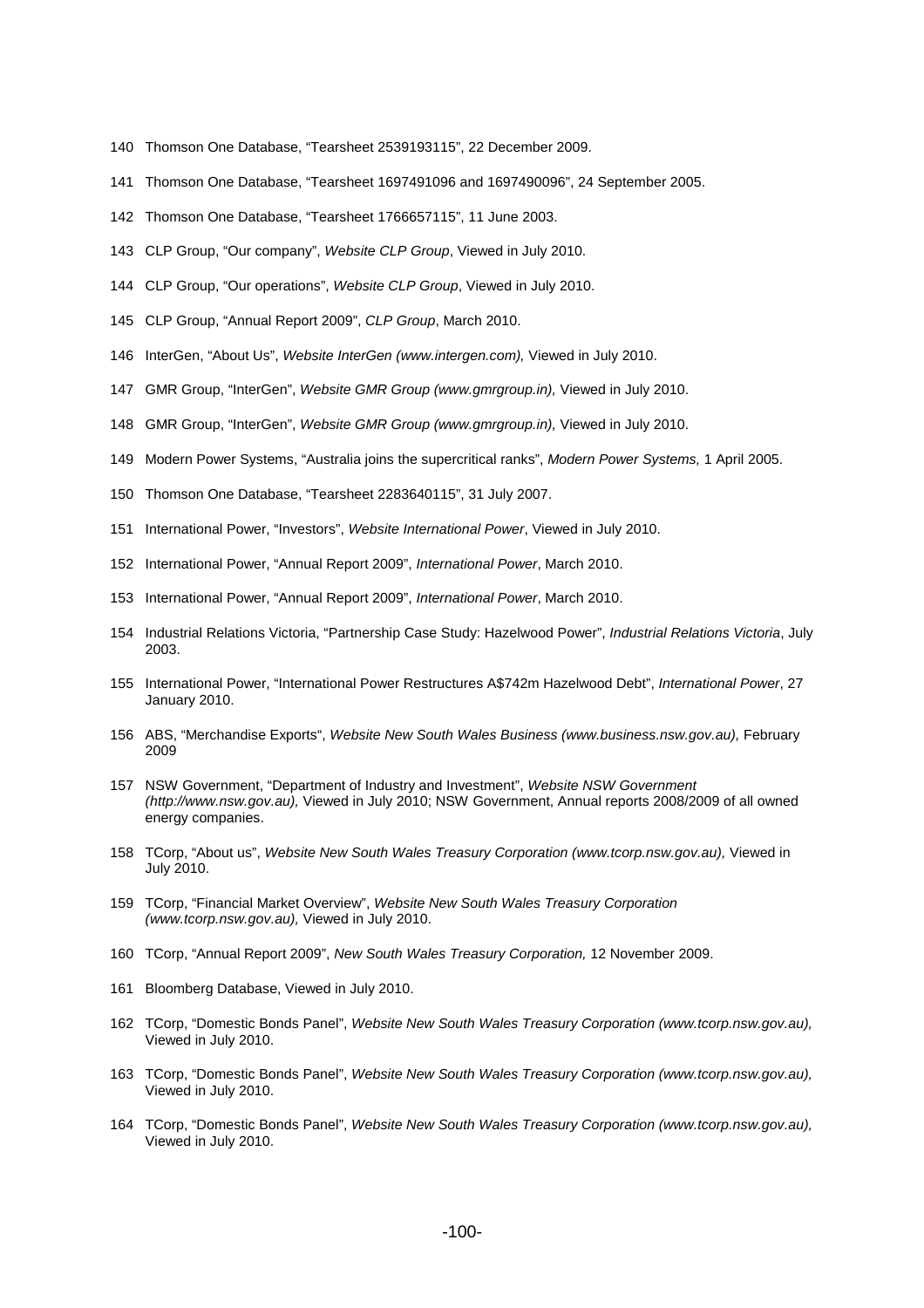- 165 TCorp, "Euro Medium Term Notes Panel", Website New South Wales Treasury Corporation (www.tcorp.nsw.gov.au), Viewed in July 2010.
- 166 TCorp, "Global Exchangeable Bonds Panel", Website New South Wales Treasury Corporation (www.tcorp.nsw.gov.au), Viewed in July 2010.
- 167 TCorp, "TCorp Establishes a CIB Dealer Panel", Press Release, Website New South Wales Treasury Corporation (www.tcorp.nsw.gov.au), 30 June 2010.
- 168 TCorp, "NSW Treasury Corporation Placement of 2023 Domestic Bond", Press Release, Website New South Wales Treasury Corporation (www.tcorp.nsw.gov.au), 29 June 2009; TCorp, "New Benchmark Hot Stock Allocation", Press Release, Website New South Wales Treasury Corporation (www.tcorp.nsw.gov.au), 30 June 2009; Thomson One Database, "Tearsheet 2086757096", Viewed in July 2010.
- 169 TCorp, "TCorp New Benchmark Hot Stock", Press Release, Website New South Wales Treasury Corporation (www.tcorp.nsw.gov.au), 21 October 2009; TCorp, "TCorp New Benchmark Hot Stock Allocation", Press Release, Website New South Wales Treasury Corporation (www.tcorp.nsw.gov.au), 22 October 2009; Thomson One Database, "Tearsheet 2120403096", Viewed in July 2010.
- 170 TCorp, "New Benchmark Hotstock Allocation 17 March 2010", Press Release, Website New South Wales Treasury Corporation (www.tcorp.nsw.gov.au), 17 March 2010.
- 171 TCorp, "Market Announcement March 2010 New Benchmark Hotstock", Press Release, Website New South Wales Treasury Corporation (www.tcorp.nsw.gov.au), 16 March 2010; TCorp, "New Benchmark Hotstock Allocation 17 March 2010", Press Release, Website New South Wales Treasury Corporation (www.tcorp.nsw.gov.au), 17 March 2010; Thomson One Database, "Tearsheet 2164928096", Viewed in July 2010.
- 172 TCorp, "New Benchmark Hotstock Allocation 17 March 2010", Press Release, Website New South Wales Treasury Corporation (www.tcorp.nsw.gov.au), 17 March 2010.
- 173 TCorp, "New Benchmark Hot Stock April 2010", Press Release, Website New South Wales Treasury Corporation (www.tcorp.nsw.gov.au), 14 April 2010; TCorp, "New Benchmark Hot Stock Allocation, April 2010", Press Release, Website New South Wales Treasury Corporation (www.tcorp.nsw.gov.au), 15 April 2010; Thomson One Database, "Tearsheet 2164928096", Viewed in July 2010.
- 174 Macquarie Generation, "Generation Portfolio", Website Macquarie Generation, Viewed in June 2010; Macquarie Generation, "Corporate Profile", Website Macquarie Generation, Viewed in July 2010.
- 175 Website Green Power (www.greenpower.com.au), Viewed in July 2010; Website ATA (http://www.ata.org.au), Viewed in July 2010; Website Hydro (www.hydro.com.au), Viewed in July 2010.
- 176 Macquarie Generation, "Annual Report 2009", Macquarie Generation, 4 December 2009.
- 177 Macquarie Generation, "Annual Report 2009", Macquarie Generation, 4 December 2009.
- 178 Delta Electricity, "About US", Website Delta Electricity, Viewed in June 2010.
- 179 Delta Electricity, "Annual Report 2008/2009", Delta Electricity, 28 October 2009.
- 180 Delta Electricity, "Financial Report 2008/2009", Delta Electricity, 28 October 2009.
- 181 Delta Electricity, "Financial Report 2008/2009", Delta Electricity, 28 October 2009.
- 182 Eraring Energy, "Annual Report 2009", Eraring Energy, 13 October 2009.
- 183 Eraring Energy, "Company Profile", Website Eraring Energy, Viewed in June 2010.
- 184 Eraring Energy, "Annual Report 2009", Eraring Energy, 13 October 2009.
- 185 Eraring Energy, "Annual Report 2009", Eraring Energy, 13 October 2009.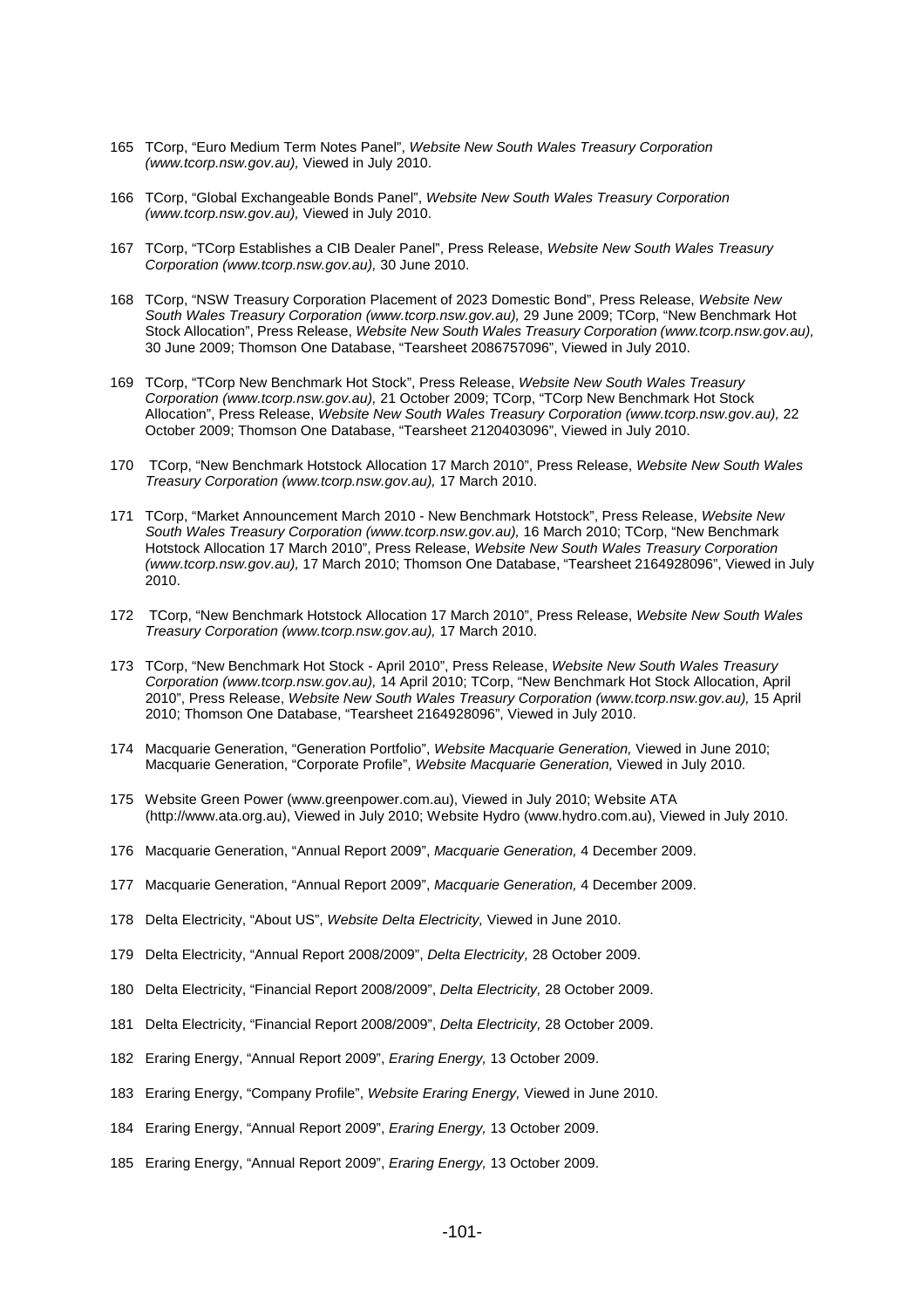- 186 Eraring Energy, "Annual Report 2009", Eraring Energy, 13 October 2009.
- 187 Eraring Energy, "Annual Report 2009", Eraring Energy, 13 October 2009.
- 188 Queensland Government, "About Queensland", Website Queensland Government (www.qld.gov.au), Viewed in July 2010.
- 189 Queensland Government, Annual reports of 2008/2009 of all energy companies.
- 190 QTC, "Annual Report 2008-2009", Queensland Treasury Corporation, 16 September 2009.
- 191 QTC, "About Us", Website Queensland Treasury Corporation (www.qtc.com.au), Viewed in July 2010.
- 192 QTC, "Annual Report 2008-2009", Queensland Treasury Corporation, 16 September 2009.
- 193 QTC, "Annual Report 2008-2009", Queensland Treasury Corporation, 16 September 2009.
- 194 QTC, "Annual Report 2008-2009", Queensland Treasury Corporation, 16 September 2009.
- 195 Bloomberg Database, Viewed in July 2010.
- 196 QTC, "Borrowing Program", Website Queensland Treasury Corporation (www.qtc.com.au), Viewed in July 2010.
- 197 QTC, "Funding Sources", Website Queensland Treasury Corporation (www.qtc.com.au), Viewed in July 2010.
- 198 Thomson One Database, "Tearsheet 1902668006", Viewed in July 2010.
- 199 Thomson One Database, "Tearsheet 2011587006", Viewed in July 2010.
- 200 Thomson One Database, "Tearsheet 2082791096", Viewed in July 2010.
- 201 QTC, "QTC launches 2014 A\$ domestic bond: largest single day semi-government issuance", Press Release, Queensland Treasury Corporation, 22 January 2010; Thomson One Database, "Tearsheet 2179348096", Viewed in July 2010.
- 202 QTC, "Market Announcement; New QTC 2020 Benchmark Bond Pricing", Press Release, Queensland Treasury Corporation, 23 February 2010; Thomson One Database, "Tearsheet 2158418096", Viewed in July 2010.
- 203 Thomson One Database, "Tearsheet 2175535096", Viewed in July 2010.
- 204 CS Energy, "Annual report 2008-09", CS Energy, 27 October 2009.
- 205 CS Energy, "Annual report 2008-09", CS Energy, 27 October 2009.
- 206 Stanwell Corp, "About us", Website Stanwell Corp (www.stanwell.com), Viewed in July 2010.
- 207 Tarong Energy, "Annual Reports", Website Tarong Energy (www.tarongenergy.com.au), Viewed in June 2010.
- 208 CS Energy, "Annual report 2008-09", CS Energy, 27 October 2009.
- 209 Tarong Energy, "About us", Website Tarong Energy (www.tarongenergy.com.au), Viewed in June 2010.
- 210 Tarong Energy, "Who we are" and "What we do", Website Tarong Energy, Viewed in July 2010.
- 211 Tarong Energy, "Annual Report 2008/2009", Tarong Energy, 12 October 2009.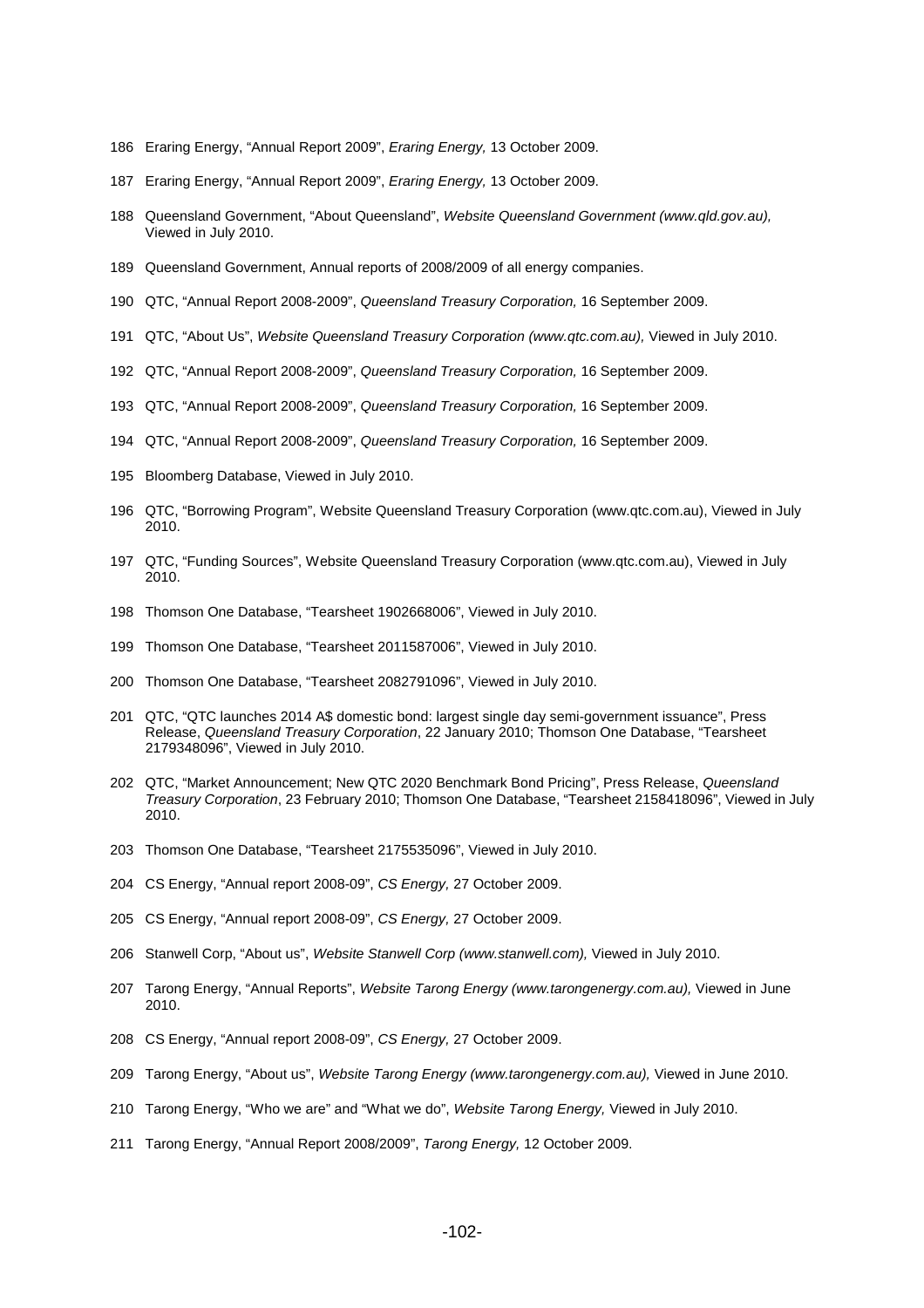- 212 Tarong Energy, "Annual Report 2008/2009", Tarong Energy, 12 October 2009.
- 213 Tarong Energy, "Annual Report 2008/2009", Tarong Energy, 12 October 2009.
- 214 Rio Tinto, "Rio Tinto announces underlying earnings of \$10.3 billion up 38 per cent" Rio Tinto, 12 February 2009.
- 215 Rio Tinto Aluminium, "Rio Tinto Alcan; Operations; GPS", Website Rio Tinto Aluminium / Alcan (sales.riotintoaluminium.com), Viewed in July 2010.
- 216 Rio Tinto Alcan, "About us", Website Rio Tinto Alcan (www.riotintoalcan.com), Viewed in July 2010.
- 217 Rio Tinto, "Annual Report 2009", Rio Tinto, March 2010.
- 218 Businessweek, "TEPCO", Snapshot, Investing Businessweek, Viewed in July 2010.
- 219 TEPCO, "Annual Report 2009", TEPCO, July 2010.
- 220 Griffin Coal, "About us", Website Griffin Coal, Viewed in July 2010.
- 221 Mining Journal, "Wesfarmers 'watching' Griffin Coal after bond default", Mining Journal, 4 January 2010; Mining Exploration News, "Griffin Coal Mining and Power Businesses in Western Australia Will Be Sold", Mining Exploration News, 24 April 2010.
- 222 Klyne, S., "Australia's Griffin Coal asset sale to start by June", Reuters, 20 April 2010.
- 223 Klyne, S., "Australia's Griffin Coal asset sale to start by June", Reuters, 20 April 2010.
- 224 Thomson One Database, "Tearsheet 2303494115", 17 October 2007.
- 225 Thomson One Database, "Tearsheet 2303494115", 17 October 2007.
- 226 Thomson One Database, "Tearsheet 2303494115", 17 October 2007.
- 227 Thomson One Database, "Tearsheet 2303494115", 17 October 2007.
- 228 Thomson One Database, "Tearsheet 2303494115", 17 October 2007.
- 229 Mining Exploration News, "Griffin Coal Mining and Power Businesses in Western Australia Will Be Sold", Mining Exploration News, 24 April 2010.
- 230 Transfield Services, "About us", Website Transfield Services Ltd. (www.transfieldservices.com), Viewed in July 2010; Transfield Services, "Annual Report 2009", Transfield Services Ltd, 1 October 2009.
- 231 Transfield Services, "About us", Website Transfield Services Ltd. (www.transfieldservices.com), Viewed in July 2010; Transfield Services, "Annual Report 2009", Transfield Services Ltd, 1 October 2009.
- 232 Transfield Services, "About us", Website Transfield Services Ltd. (www.transfieldservices.com), Viewed in July 2010; Transfield Services, "Annual Report 2009", Transfield Services Ltd, 1 October 2009.
- 233 Transfield Services, "About us", Website Transfield Services Ltd. (www.transfieldservices.com), Viewed in July 2010; Transfield Services, "Annual Report 2009", Transfield Services Ltd, 1 October 2009.
- 234 Transfield Services Infrastructure Fund, "Annual Report 2009", Transfield Services Infrastructure Fund, 2 September 2009
- 235 Thomson One Database, "Tearsheet deal number 1997754115", Thomson One Database, 1 February 2005.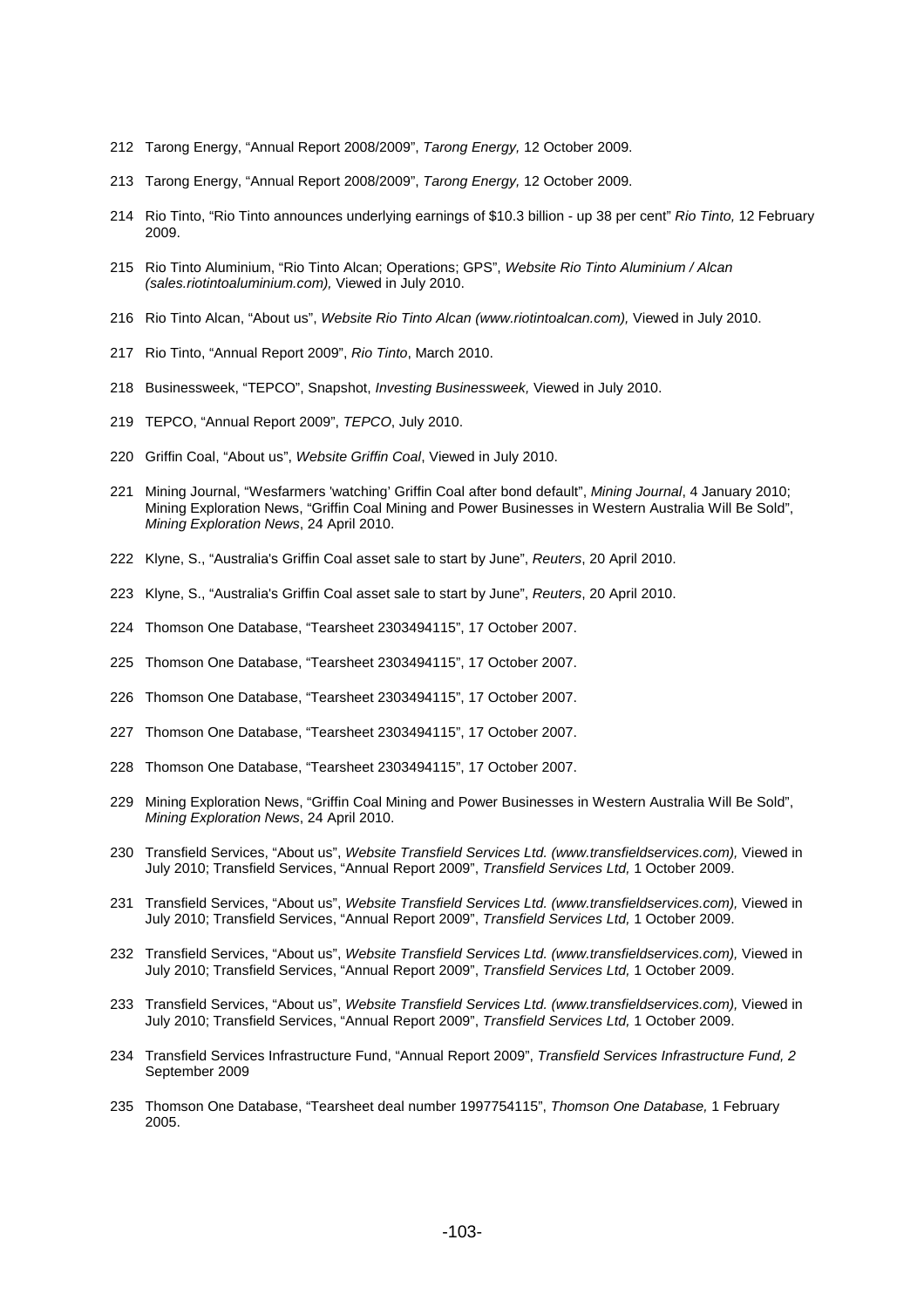- 236 Thomson One Database, "Tearsheet deal number 2098720115", Thomson One Database, 1 February 2006.
- 237 Thomson One Database, "Tearsheet deal number 2285873115", Thomson One Database, 1 July 2007.
- 238 Thomson One Database, "Tearsheet deal number 2323388115", Thomson One Database, 1 November 2007.
- 239 Thomson One Database, "Tearsheet deal number 2356858115", Thomson One Database, 2 April 2008.
- 240 Thomson One Database, "Tearsheet deal number 2609243115", Thomson One Database, 1 June 2010.
- 241 Thomson One Database, "Tearsheet deal number 1830833009", Thomson One Database, 2 May 2007.
- 242 Government of Western Australia, "All about Western Australia", Website Government of Western Australia (http://wa.gov.au/), Viewed in July 2010.
- 243 Office of Energy, "Energy in WA; Overview", Website Office of Energy (www.energy.wa.gov.au), Viewed in July 2010.
- 244 WATC, "Prospectus Dated 31 October, 2009", Press Release, Western Australian Treasury Corp, 31 October 2008.WATC, "Prospectus Dated 31 October, 2009", Press Release, Western Australian Treasury Corp, 31 October 2008; WATC, "Prospectus Dated 31 October, 2007", Press Release, Western Australian Treasury Corp, 31 October 2007; WATC, "Prospectus Dated 31 October, 2006", Press Release, Western Australian Treasury Corp, 31 October 2006; WATC, "Prospectus Dated 31 October, 2005", Press Release, Western Australian Treasury Corp, 31 October 2005.
- 245 Verve Energy, "Annual Report 2008/2009", Verve Energy, 15 October 2009.
- 246 Verve Energy, "About us", Website Verve Energy (www.verveenergy.com.au), Viewed in July 2010.
- 247 Australian Coal Association, "The Australian Coal Industry Coal Loading Ports", Website Australian Coal Association, Viewed in July 2010.
- 248 Lee, J. and A. Bee Lin, "Australia: Abbot Point port to develop additional terminals", *Bloomberg*, 27 June 2010.
- 249 Regan, J., "BHP in talks for new Australia coal terminal", Reuters, 27 April 2010; Lee, J. and A. Bee Lin, "Australia: Abbot Point port to develop additional terminals", Bloomberg, 27 June 2010.
- 250 Thomson One Project Finance, "Waratah Central Queensland Thermal Coal Mine and Infrastructure Project", 23 July 2008.
- 251 Thomson One Project Finance; Energy Business Review, "Xstrata Plans To Build New Coal Port In Australia", Energy Business Review, 26 October 2009.
- 252 Grant, M., "Move in plan to expand terminal", Daily Mercury, 1 June 2010; BHP Billiton Mitsubishi Alliance, "Hay Point coal terminal expansion project", BHP Billiton Mitsubishi Alliance, 18 January 2010.
- 253 Dalrymple Bay Coal Terminal, "Expansion", Website Dalrymple Bay Coal Terminal, Viewed in July 2010.
- 254 BHP Billiton, "Form 6-K Newcastle Port: BHP Billiton approves investment in Newcastle third export coal terminal", BHP Billiton, 22 January 2008.
- 255 Cassell, B., "Peabody, other producers push forward on coal transport capacity in Australia", SNL Coal Report, 15 March 2010.
- 256 PWCS, "Annual Report 2009", PWCS, April 2010.
- 257 Regan, J., "BHP in talks for new Australia coal terminal", Reuters, 27 April 2010; Lee, J. and A. Bee Lin, "Australia: Abbot Point port to develop additional terminals", Bloomberg, 27 June 2010.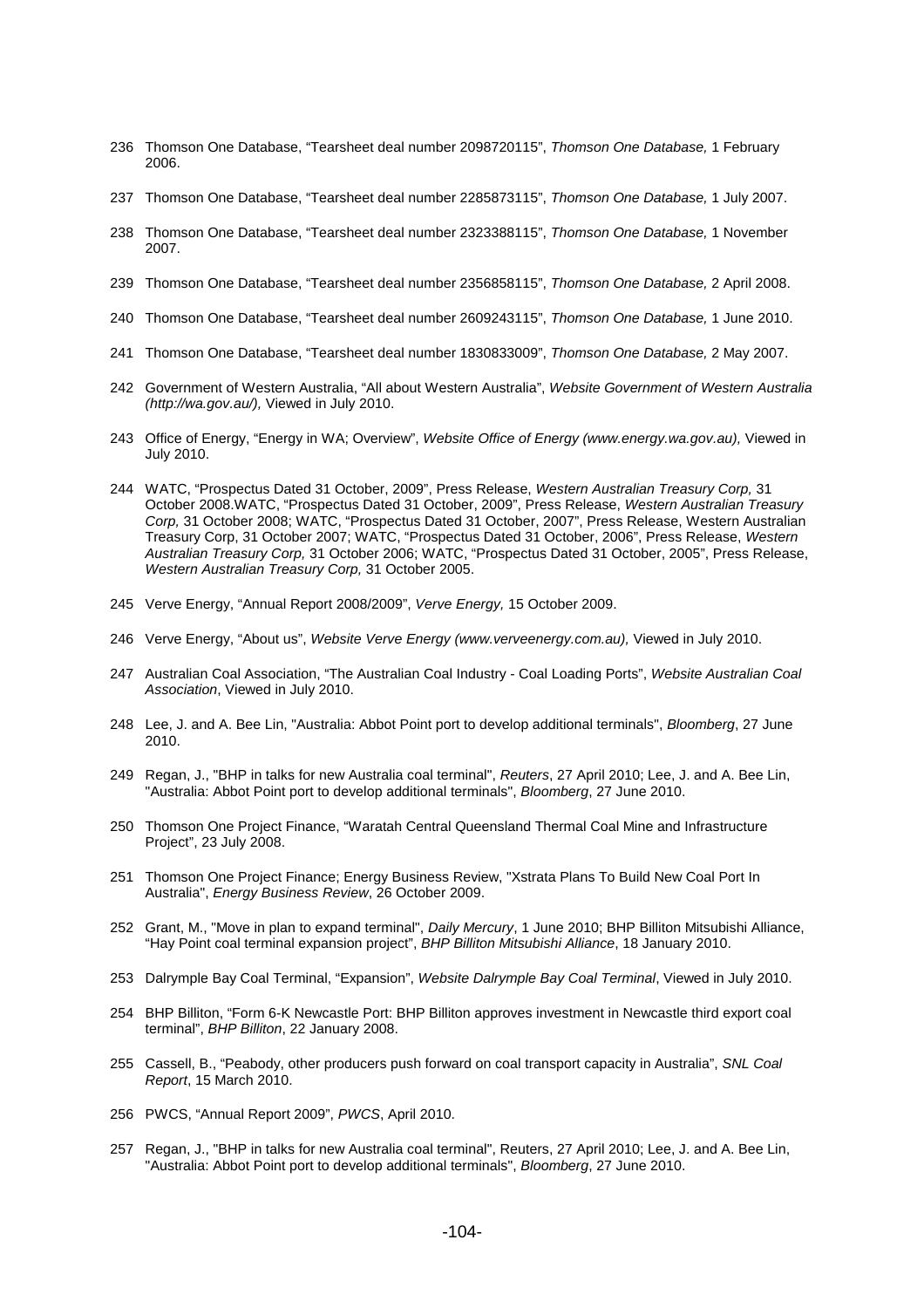- 258 Raggatt, T., "Abbot Point terminal steams ahead", Townsville Bulletin, 19 June 2010.
- 259 Lee, J. and A. Bee Lin, "Australia: Abbot Point port to develop additional terminals", Bloomberg, 27 June 2010.
- 260 Hancock Prospecting, "The Alpha Coal project", Website Hancock Prospecting, Viewed in June 2010.
- 261 Thomson One Project Finance, "Waratah Central Queensland Thermal Coal Mine and Infrastructure Project", 23 July 2008.
- 262 Xstrata Coal, "Balaclava Island update", Xstrata Coal, May 2010.
- 263 Thomson One Project Finance, "Balaclava Coal Port Project", 4 November 2009; Energy Business Review, "Xstrata Plans To Build New Coal Port In Australia", Energy Business Review, 26 October 2009.
- 264 Xstrata Coal, "Balaclava Island Coal Terminal receives State Significant Project status", Xstrata Coal, 7 May 2010.
- 265 Cassell, B., "Peabody, other producers push forward on coal transport capacity in Australia", SNL Coal Report, 15 March 2010; Wiggins Island Coal Terminal Project, "Wiggins Island keeps Gladstone a world leader", Website Wiggins Island Coal Terminal Project, Viewed in June 2010.
- 266 WICET, "Fact sheet: About WICET", WICET, May 2010.
- 267 Arbouw, J., "Australian ports play infra catch-up", Project Finance International, 10 May 2010.
- 268 Thomson One Project Finance: Hatch, "Dalrymple Bay Coal Terminal", Website Hatch, Viewed in June 2010; Dalrymple Bay Coal Terminal, "What We Do", Website Dalrymple Bay Coal Terminal, Viewed in July 2010.
- 269 Thomson One Database, "Tearsheet 1765396096", 1 June 2006; Thomson One Project Finance, "Dalrymple Bay Coal Terminal Expansion Project", 15 November 2006.
- 270 Thomson One Databse, "Tearsheet 2322513115", 11 February 2008.
- 271 Grant, M., "Move in plan to expand terminal", Daily Mercury, 1 June 2010; BHP Billiton Mitsubishi Alliance, "Hay Point coal terminal expansion project", BHP Billiton Mitsubishi Alliance, 18 January 2010.
- 272 BHP Billiton, "BHP Billiton provides update on Metallurgical Coal growth projects", BHP Billiton, 18 January 2010.
- 273 PWCS, "Kooragang", Website PWCS, Viewed in July 2010.
- 274 PWCS, "Annual Report 2009", PWCS, April 2010.
- 275 Bayvel, A., "Newcastle coal update", Bayvel.com, January 2009.
- 276 Thomson One Database, "Tearsheet 2596890115", 14 May 2010.
- 277 BHP Billiton, "Form 6-K Newcastle Port: BHP Billiton approves investment in Newcastle third export coal terminal", BHP Billiton, 22 January 2008; Sharples, B., "Newcastle Coal Port Ship Queue Longest in Three Years; Exports Climb 3.6%", Bloomberg, 30 June 2010.
- 278 NCIG, "About the project", Website NCIG, Viewed in July 2010. Argus Media, "Port Waratah (Australia) plans Kooragang coal terminal expansion", Argus Media, 4 February 2010.
- 279 Australian Mining, "BHP invests in Newcastle Port Project", Australian Mining, 23 January 2008.
- 280 Thomson One Database, "Tearsheet 2300626115", 22 January 2008.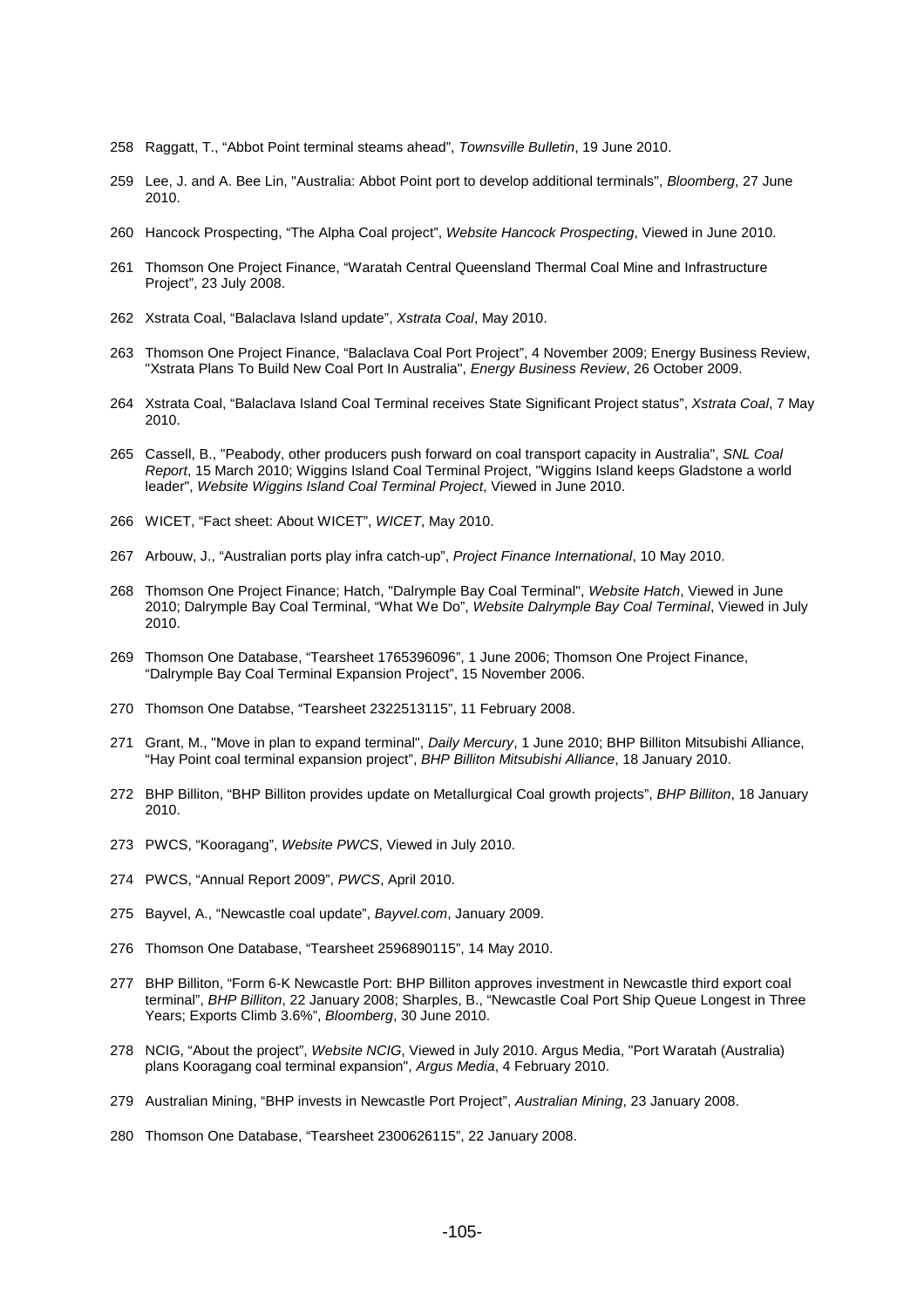- 281 Thomson One Database, "Tearsheet 2557017115", 10 February 2010; Arbouw, J., "Australian ports play infra catch-up", Project Finance International, 10 May 2010.
- 282 Clean Energy Council, "Power plant report", Clean Energy Council, 11 February 2010.
- 283 Acciona, "Annual Report 2009", Acciona, June 2010.
- 284 Waubra Wind Farm, "Home", Website Waubra Wind Farm, Viewed in July 2010.
- 285 Roaring 40s, "Our Portfolio", Website Roaring 40s, Viewed in July 2010.
- 286 Waubra Wind Farm, "Home", Website Waubra Wind Farm, Viewed in July 2010.
- 287 Acciona, "Annual Report 2009", Acciona, June 2010; Acciona, "Consolidated financial statements and director's report", Acciona, June 2010.
- 288 AGL Energy, "Energy in Action AGL Annual Report 2009", AGL Energy, September 2009.
- 289 AGL Energy, "Energy in Action AGL Annual Report 2009", AGL Energy, September 2009.
- 290 CSR, "About CSR", Website CSR, Viewed in July 2010; CSR, "Annual Report 2010", CSR, 3 June 2010.
- 291 CSR, "About CSR", Website CSR, Viewed in July 2010; CSR, "Annual Report 2010", CSR, 3 June 2010.
- 292 Wilmar International, "Wilmar International acquires CSR Limited's sugar and renewable energy business, Sucrogen Limited", Wilmar International, 5 July 2010.
- 293 CSR, "Annual Report 2010", CSR, 3 June 2010.
- 294 Thomson One Database, "Share ownership", Thomson One Database, Viewed in July 2010.
- 295 CSR, "Annual Report 2010", CSR, 3 June 2010.
- 296 CSR, "Annual Report 2010", CSR, 3 June 2010.
- 297 Eraring Energy, "Annual Report 2009", Eraring Energy, 13 October 2009.
- 298 Eraring Energy, "Annual Report 2009", Eraring Energy, 13 October 2009.
- 299 Hydro Tasmania, "Home", Website Hydro Tasmania, Viewed in July 2010.
- 300 Hydro Tasmania, "About us", Website Hydro Tasmania, Viewed in July 2010; Hydro Tasmania, "Annual & Sustainability Report 2009", Hydro Tasmania, October 2010.
- 301 Hydro Tasmania, "About us", Website Hydro Tasmania, Viewed in July 2010.
- 302 Hydro Tasmania, "Annual & Sustainability Report 2009", Hydro Tasmania, October 2010.
- 303 Hydro Tasmania, "Woolnorth Bluff Point Wind Farm project finance agreed", Press release Hydro Tasmania, 15 April 2005.
- 304 Infigen, "About us", Website Infigen, Viewed in July 2010.
- 305 Infigen, "Assets", Website Infigen, Viewed in July 2010.
- 306 Infigen, "Annual Report 2009", Infigen, October 2009.
- 307 Infigen, "Annual Report 2009", Infigen, October 2009.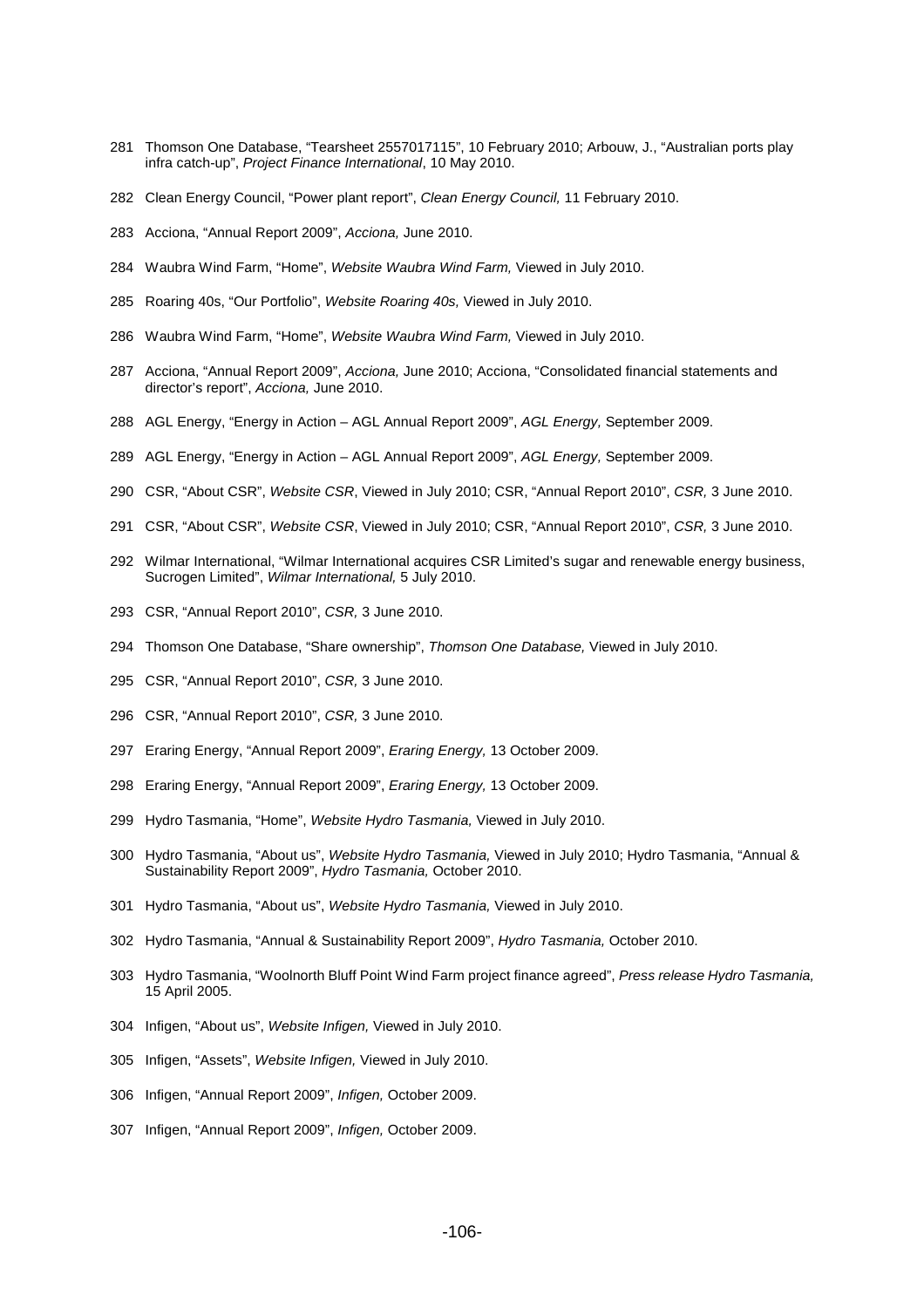- 308 Adelaide Now, "ANZ sells infrastructure arm", Adelaide Now, 24 June 2009; Bailey, M., "New ANZ Infrastructure owners to staff up", Investment & Technology News, 1 September 2009.
- 309 Bailey, M., "New ANZ Infrastructure owners to staff up", Investment & Technology News, 1 September 2009; Uribe, A., "Infrastructure Capital Group fund to reopen", Investor Daily, 11 February 2010.
- 310 ANZ, "Purchase of Wattle Point Wind Farm Pty Ltd", Press Release ANZ, 23 April 2007.
- 311 AGL, "AGL earns \$59 million development profit on sale of Hallett 2 Wind Farm", Press Release AGL, 29 August 2008.
- 312 ANZ, "Purchase of Wattle Point Wind Farm Pty Ltd", Press Release ANZ, 23 April 2007; AGL, "AGL earns \$59 million development profit on sale of Hallett 2 Wind Farm", Press Release AGL, 29 August 2008.
- 313 Uribe, A., "Infrastructure Capital Group fund to reopen", Investor Daily, 11 February 2010.
- 314 Adelaide Now, "ANZ sells infrastructure arm", Adelaide Now, 24 June 2009
- 315 Bailey, M., "New ANZ Infrastructure owners to staff up", Investment & Technology News, 1 September 2009.
- 316 Pacific Hydro, "Sustainability Report 2009 Powering a cleaner world", Pacific Hydro, 11 February 2010.
- 317 Industry Funds Management, "Australian Infrastructure", Website Industry Funds Management, Viewed in July 2010.
- 318 Thomson One Database, "Share ownership", Thomson One Database, Viewed in July 2010.
- 319 Thomson One Database, "Tearsheet deal number 2422363115", Thomson One Database, 1 December 2008.
- 320 Snowy Hydro, "Business", Website Snowy Hydro, Viewed in July 2010; Snowy Hydro, "Consolidated Financial Report for the reporting period ended 4 July 2009", Snowy Hydro, 18 August 2009.
- 321 Snowy Hydro, "Consolidated Financial Report for the reporting period ended 4 July 2009", Snowy Hydro, 18 August 2009.
- 322 Thomson One Database, "Tearsheet deal number 2175490115", Thomson One Database, 1 October 2006.
- 323 Tarong Energy, "Who we are" and "What we do", Website Tarong Energy, Viewed in July 2010.
- 324 Tarong Energy, "Annual Report 2008/2009", Tarong Energy, 12 October 2009.
- 325 Altona Energy, "CNOOC-NEIA Successful FIRB Assessment", Altona Energy, 1 June 2010; Altona Energy, "Our assets", Website Altona Energy, Viewed in July 2010.
- 326 Martin, A., "\$3bn Arckaringa coal deal sealed", The Advertiser, 20 November 2009.
- 327 Altona Energy, "The Arckaringa Project: South Australia's Energy Bank", Altona Energy, February 2010.
- 328 Altona Energy, "The Arckaringa Project: South Australia's Energy Bank", Altona Energy, February 2010.
- 329 AECOM, "Bayswater B Power Station: Environmental Assessment", AECOM, September 2009; Macquarie Generation, "Bayswater B Power Station Development", Macquarie Generation, August 2009.
- 330 Griffin Group, "Bluewaters Power Station Expansion", Website Griffin Group, Viewed in July 2010.
- 331 Klyne, S., "Australia's Griffin Coal asset sale to start by June", Reuters, 20 April 2010.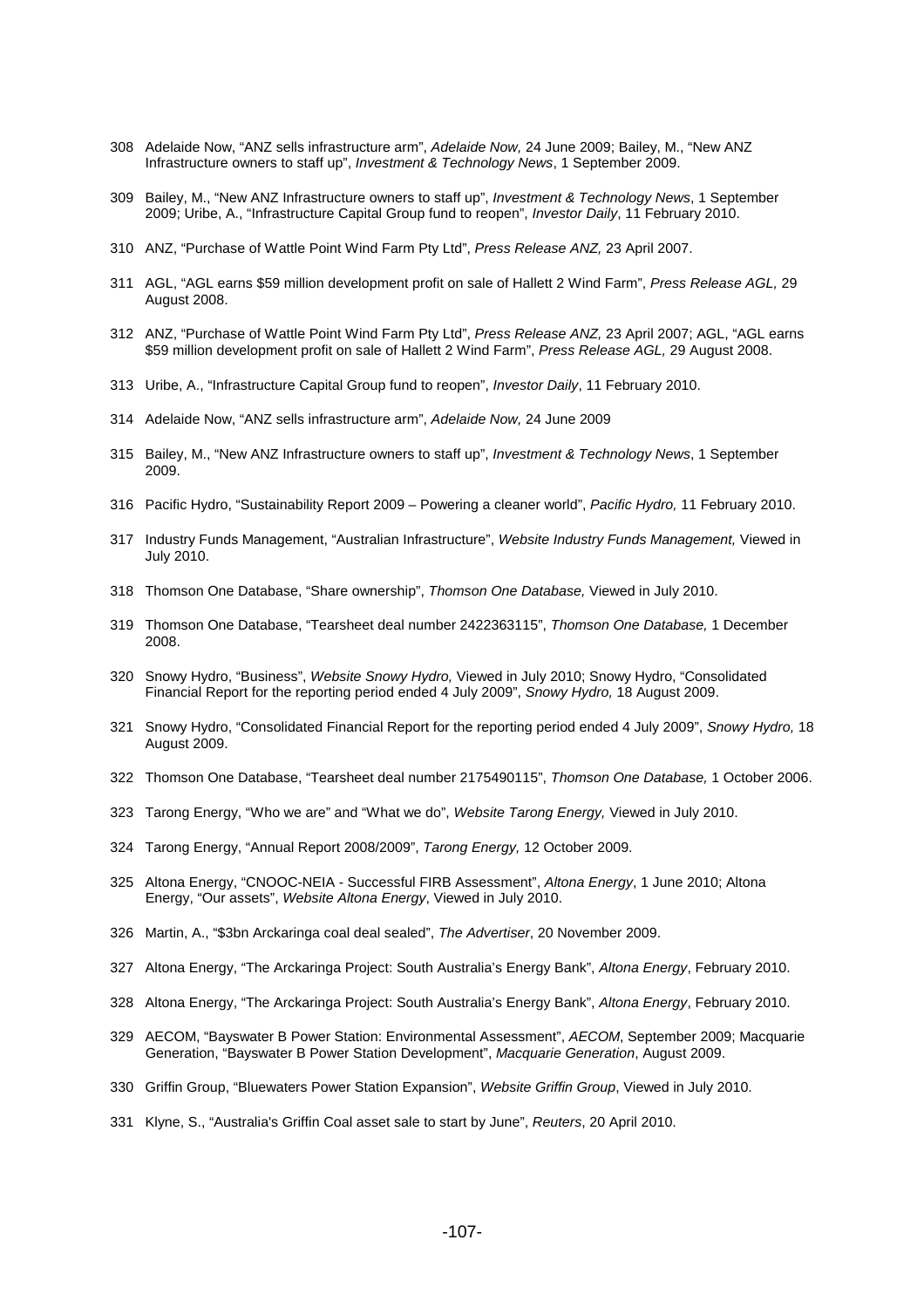- 332 Mining Exploration News, "Griffin Mining of coal and electricity companies in Western Australia will be sold", Mining Exploration News, 24 April 2010.
- 333 Thomson One Database, "Bluewaters Power Station Project Phase II", 17 October 2007.
- 334 Aviva Corporation, "Operations", Website Aviva Corporation, Viewed in July 2010.
- 335 Aviva Corporation, "Coolimba Power: Commercializing Carbon Capture and Storage", Aviva Corporation, December 2008.
- 336 Aviva Corporation, "Aviva secures development partner for Coolimba Power", Aviva Corporation, 16 September 2008.
- 337 Thomson One Database, "Tearsheet 1914552009", 16 November 2007; Aviva Corporation, "Aviva appoints Citi as advisor", Aviva Corporation, 14 November 2007.
- 338 Aviva Corporation, "Annual Report 2009", Aviva Corporation, October 2009.
- 339 Thomson One Database, Viewed in July 2010.
- 340 Hybrid Energy Australia, "FuturGas", Website Hybrid Energy Australia, Viewed in July 2010.
- 341 Hybrid Energy Australia, "Activity Report 2007-08", Hybrid Energy Australia, December 2008.
- 342 Hybrid Energy Australia, "Activity Report 2007-08", Hybrid Energy Australia, December 2008.
- 343 Hybrid Energy Australia, "About us", Website Hybrid Energy Australia, Viewed in July 2010.
- 344 Thomson One Database, "Tearsheet 1858273009", 4 April 2007.
- 345 Strike Oil, "Annual Report 2009", Strike Oil, October 2009.
- 346 Waratah Coal, "Proposed \$1.25 billion clean coal power station to create 1,000 jobs", Waratah Coal, 11 September 2009.
- 347 Waratah Coal, "Mineralogy to take up additional Waratah shares and prepares for compulsory acquisition", Waratah Coal, 13 January 2009.
- 348 Waratah Coal, "Projects", Website Waratah Coal, Viewed in July 2010. Waratah Coal, "Proposed \$1.25 billion clean coal power station to create 1,000 jobs", Waratah Coal, 11 September 2009.
- 349 Thomson One Database, "Tearsheet 1891256009", 9 August 2007; Thomson One Database, "Tearsheet 1960894009", 13 March 2008.
- 350 Morton, A. "Coal deal raises Eyebrows", The Age, 13 September 2010.
- 351 China Daily, "Chinese firm to build Australian power station", China Daily, 13 April 2010.
- 352 HRL, "Dual gas demonstration project", HRL, 24 September 2009.
- 353 Delta Electricity, "Mt Piper Extension", Website Delta Electricity, Viewed in July 2010.
- 354 NSW Government, "Concept plan approval for new Lithgow power station", NSW Government, 3 March 2010.
- 355 Delta Electricity, "Financial Reports 2009", Delta Electricity, October 2009.
- 356 Wandoan Coal, "Project partners", Website Wandoan Coal, Viewed in July 2010. Xstrata Coal, "Wandoan Coal Project Community Newsletter: Issue no. 3", Xstrata Coal, November 2009.